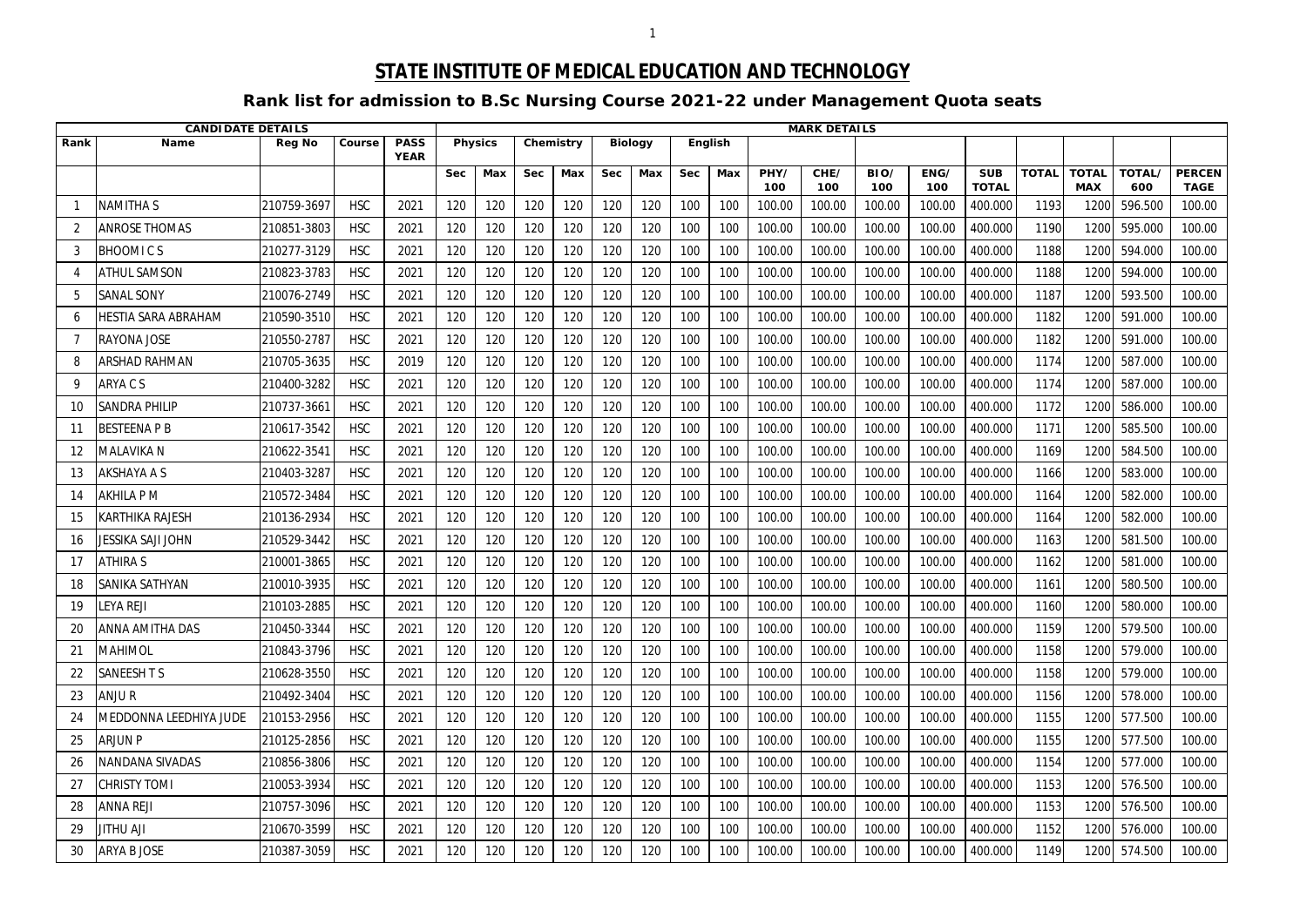|      | <b>CANDIDATE DETAILS</b>  |               |             |                            |            |                |            |           |            |                |            |                |             | <b>MARK DETAILS</b> |             |             |                            |              |                            |               |                              |
|------|---------------------------|---------------|-------------|----------------------------|------------|----------------|------------|-----------|------------|----------------|------------|----------------|-------------|---------------------|-------------|-------------|----------------------------|--------------|----------------------------|---------------|------------------------------|
| Rank | <b>Name</b>               | <b>Reg No</b> | Course      | <b>PASS</b><br><b>YEAR</b> |            | <b>Physics</b> |            | Chemistry |            | <b>Biology</b> |            | <b>English</b> |             |                     |             |             |                            |              |                            |               |                              |
|      |                           |               |             |                            | <b>Sec</b> | Max            | <b>Sec</b> | Max       | <b>Sec</b> | Max            | <b>Sec</b> | Max            | PHY/<br>100 | CHE/<br>100         | BIO/<br>100 | ENG/<br>100 | <b>SUB</b><br><b>TOTAL</b> | <b>TOTAL</b> | <b>TOTAL</b><br><b>MAX</b> | TOTAL/<br>600 | <b>PERCEN</b><br><b>TAGE</b> |
| 31   | <b>AZIL SHAJAHAN</b>      | 210059-2828   | <b>HSC</b>  | 2020                       | 120        | 120            | 120        | 120       | 120        | 120            | 100        | 100            | 100.00      | 100.00              | 100.00      | 100.00      | 400.000                    | 1147         | 120                        | 573.500       | 100.00                       |
| 32   | ANGEL MARIA THOMAS        | 210231-3039   | <b>HSC</b>  | 2021                       | 120        | 120            | 120        | 120       | 120        | 120            | 100        | 100            | 100.00      | 100.00              | 100.00      | 100.00      | 400.000                    | 1147         | 1200                       | 573.500       | 100.00                       |
| 33   | ANJANA T A                | 210479-3394   | <b>HSC</b>  | 2021                       | 120        | 120            | 120        | 120       | 120        | 120            | 100        | 100            | 100.00      | 100.00              | 100.00      | 100.00      | 400.000                    | 1147         | 1200                       | 573.500       | 100.00                       |
| 34   | <b>AKSHARA SHAJI</b>      | 210100-2882   | <b>VHSC</b> | 2021                       | 120        | 120            | 120        | 120       | 120        | 120            | 100        | 100            | 100.00      | 100.00              | 100.00      | 100.00      | 400.000                    | 1528         | 1600                       | 573.000       | 100.00                       |
| 35   | <b>FERESA VISMAYA C E</b> | 210364-3242   | <b>HSC</b>  | 2021                       | 120        | 120            | 120        | 120       | 120        | 120            | 100        | 100            | 100.00      | 100.00              | 100.00      | 100.00      | 400.000                    | 1145         | 1200                       | 572.500       | 100.00                       |
| 36   | <b>DON MATHEW</b>         | 210631-3548   | <b>HSC</b>  | 2021                       | 120        | 120            | 120        | 120       | 120        | 120            | 100        | 100            | 100.00      | 100.00              | 100.00      | 100.00      | 400.000                    | 1143         | 1200                       | 571.500       | 100.00                       |
| 37   | <b>ASWINI V</b>           | 210022-3953   | <b>HSC</b>  | 2021                       | 120        | 120            | 120        | 120       | 120        | 120            | 100        | 100            | 100.00      | 100.00              | 100.00      | 100.00      | 400.000                    | 1142         | 1200                       | 571.000       | 100.00                       |
| 38   | NANDANA JAYAN             | 210822-3322   | <b>HSC</b>  | 2021                       | 120        | 120            | 120        | 120       | 120        | 120            | 100        | 100            | 100.00      | 100.00              | 100.00      | 100.00      | 400.000                    | 1141         | 1200                       | 570.500       | 100.00                       |
| 39   | <b>ABINAYA S</b>          | 210067-3999   | <b>HSC</b>  | 2021                       | 120        | 120            | 120        | 120       | 120        | 120            | 100        | 100            | 100.00      | 100.00              | 100.00      | 100.00      | 400.000                    | 1141         | 1200                       | 570.500       | 100.00                       |
| 40   | ANJALI U                  | 210515-3432   | <b>HSC</b>  | 2021                       | 120        | 120            | 120        | 120       | 120        | 120            | 100        | 100            | 100.00      | 100.00              | 100.00      | 100.00      | 400.000                    | 1139         | 1200                       | 569.500       | 100.00                       |
| 41   | <b>ALEENA JOSHY</b>       | 210289-3142   | <b>HSC</b>  | 2021                       | 120        | 120            | 120        | 120       | 120        | 120            | 100        | 100            | 100.00      | 100.00              | 100.00      | 100.00      | 400.000                    | 1139         | 1200                       | 569.500       | 100.00                       |
| 42   | <b>REMYASREE K</b>        | 210749-3683   | <b>HSC</b>  | 2021                       | 120        | 120            | 120        | 120       | 120        | 120            | 100        | 100            | 100.00      | 100.00              | 100.00      | 100.00      | 400.000                    | 1138         | 1200                       | 569.000       | 100.00                       |
| 43   | <b>SARGAPRADEEP K</b>     | 210309-3164   | <b>HSC</b>  | 2021                       | 120        | 120            | 120        | 120       | 120        | 120            | 100        | 100            | 100.00      | 100.00              | 100.00      | 100.00      | 400.000                    | 1136         | 1200                       | 568.000       | 100.00                       |
| 44   | RIYA AUGUSTINE            | 210031-3908   | <b>HSC</b>  | 2021                       | 120        | 120            | 120        | 120       | 120        | 120            | 100        | 100            | 100.00      | 100.00              | 100.00      | 100.00      | 400.000                    | 1136         | 1200                       | 568.000       | 100.00                       |
| 45   | <b>APARNA</b>             | 210237-2837   | <b>HSC</b>  | 2021                       | 120        | 120            | 120        | 120       | 120        | 120            | 100        | 100            | 100.00      | 100.00              | 100.00      | 100.00      | 400.000                    | 1135         | 1200                       | 567.500       | 100.00                       |
| 46   | <b>JIYONA SIMON</b>       | 210302-3130   | <b>HSC</b>  | 2021                       | 120        | 120            | 120        | 120       | 120        | 120            | 100        | 100            | 100.00      | 100.00              | 100.00      | 100.00      | 400.000                    | 1135         | 1200                       | 567.500       | 100.00                       |
| 47   | <b>ANISHA SUNNY</b>       | 210127-2920   | <b>HSC</b>  | 2021                       | 120        | 120            | 120        | 120       | 120        | 120            | 100        | 100            | 100.00      | 100.00              | 100.00      | 100.00      | 400.000                    | 1134         | 1200                       | 567.000       | 100.00                       |
| 48   | RIYA SUSAN REJI           | 210272-3120   | <b>HSC</b>  | 2021                       | 120        | 120            | 120        | 120       | 120        | 120            | 100        | 100            | 100.00      | 100.00              | 100.00      | 100.00      | 400.000                    | 1132         | 1200                       | 566.000       | 100.00                       |
| 49   | DHANUSHA P N              | 210841-3793   | <b>HSC</b>  | 2021                       | 120        | 120            | 120        | 120       | 120        | 120            | 100        | 100            | 100.00      | 100.00              | 100.00      | 100.00      | 400.000                    | 1131         | 1200                       | 565.500       | 100.00                       |
| 50   | NIVYA U P                 | 210597-3513   | <b>HSC</b>  | 2021                       | 120        | 120            | 120        | 120       | 120        | 120            | 100        | 100            | 100.00      | 100.00              | 100.00      | 100.00      | 400.000                    | 1129         | 1200                       | 564.500       | 100.00                       |
| -51  | NEERAJA S                 | 210699-3625   | <b>HSC</b>  | 2021                       | 120        | 120            | 120        | 120       | 120        | 120            | 100        | 100            | 100.00      | 100.00              | 100.00      | 100.00      | 400.000                    | 1128         | 1200                       | 564.000       | 100.00                       |
| 52   | <b>VARSHAH</b>            | 210489-3194   | <b>HSC</b>  | 2021                       | 120        | 120            | 120        | 120       | 120        | 120            | 100        | 100            | 100.00      | 100.00              | 100.00      | 100.00      | 400.000                    | 1123         | 1200                       | 561.500       | 100.00                       |
| 53   | <b>CHANCHAL ROSE</b>      | 210222-2896   | <b>HSC</b>  | 2021                       | 120        | 120            | 120        | 120       | 120        | 120            | 100        | 100            | 100.00      | 100.00              | 100.00      | 100.00      | 400.000                    | 1122         | 1200                       | 561.000       | 100.00                       |
| -54  | <b>JISNA SIBY</b>         | 210820-3774   | <b>HSC</b>  | 2021                       | 120        | 120            | 120        | 120       | 120        | 120            | 100        | 100            | 100.00      | 100.00              | 100.00      | 100.00      | 400.000                    | 1121         | 1200                       | 560.500       | 100.00                       |
| 55   | <b>ABHINAND S</b>         | 210141-2918   | <b>HSC</b>  | 2021                       | 120        | 120            | 120        | 120       | 120        | 120            | 100        | 100            | 100.00      | 100.00              | 100.00      | 100.00      | 400.000                    | 1119         | 1200                       | 559.500       | 100.00                       |
| 56   | <b>CATHARIN RAPHEL V</b>  | 210476-3387   | <b>HSC</b>  | 2021                       | 120        | 120            | 120        | 120       | 120        | 120            | 100        | 100            | 100.00      | 100.00              | 100.00      | 100.00      | 400.000                    | 1118         | 1200                       | 559.000       | 100.00                       |
| 57   | <b>SYAMILI MS</b>         | 210546-3469   | <b>HSC</b>  | 2021                       | 120        | 120            | 120        | 120       | 120        | 120            | 100        | 100            | 100.00      | 100.00              | 100.00      | 100.00      | 400.000                    | 1117         | 1200                       | 558.500       | 100.00                       |
| 58   | <b>ANNA ROSE BAIJU</b>    | 210015-3880   | <b>HSC</b>  | 2021                       | 120        | 120            | 120        | 120       | 120        | 120            | 100        | 100            | 100.00      | 100.00              | 100.00      | 100.00      | 400.000                    | 1116         | 1200                       | 558.000       | 100.00                       |
| 59   | liya Reji                 | 210646-3572   | <b>HSC</b>  | 2021                       | 120        | 120            | 120        | 120       | 120        | 120            | 100        | 100            | 100.00      | 100.00              | 100.00      | 100.00      | 400.000                    | 1115         | 1200                       | 557.500       | 100.00                       |
| 60   | <b>ANEESHA JOSE</b>       | 210685-3560   | <b>HSC</b>  | 2021                       | 120        | 120            | 120        | 120       | 120        | 120            | 100        | 100            | 100.00      | 100.00              | 100.00      | 100.00      | 400.000                    | 1115         | 1200                       | 557.500       | 100.00                       |
| -61  | AROMAL RAJ S              | 210868-3820   | <b>HSC</b>  | 2021                       | 120        | 120            | 120        | 120       | 120        | 120            | 100        | 100            | 100.00      | 100.00              | 100.00      | 100.00      | 400.000                    | 1114         | 1200                       | 557.000       | 100.00                       |
| 62   | <b>APARNA B</b>           | 210008-2743   | <b>HSC</b>  | 2021                       | 120        | 120            | 120        | 120       | 120        | 120            | 100        | 100            | 100.00      | 100.00              | 100.00      | 100.00      | 400.000                    | 1112         | 1200                       | 556.000       | 100.00                       |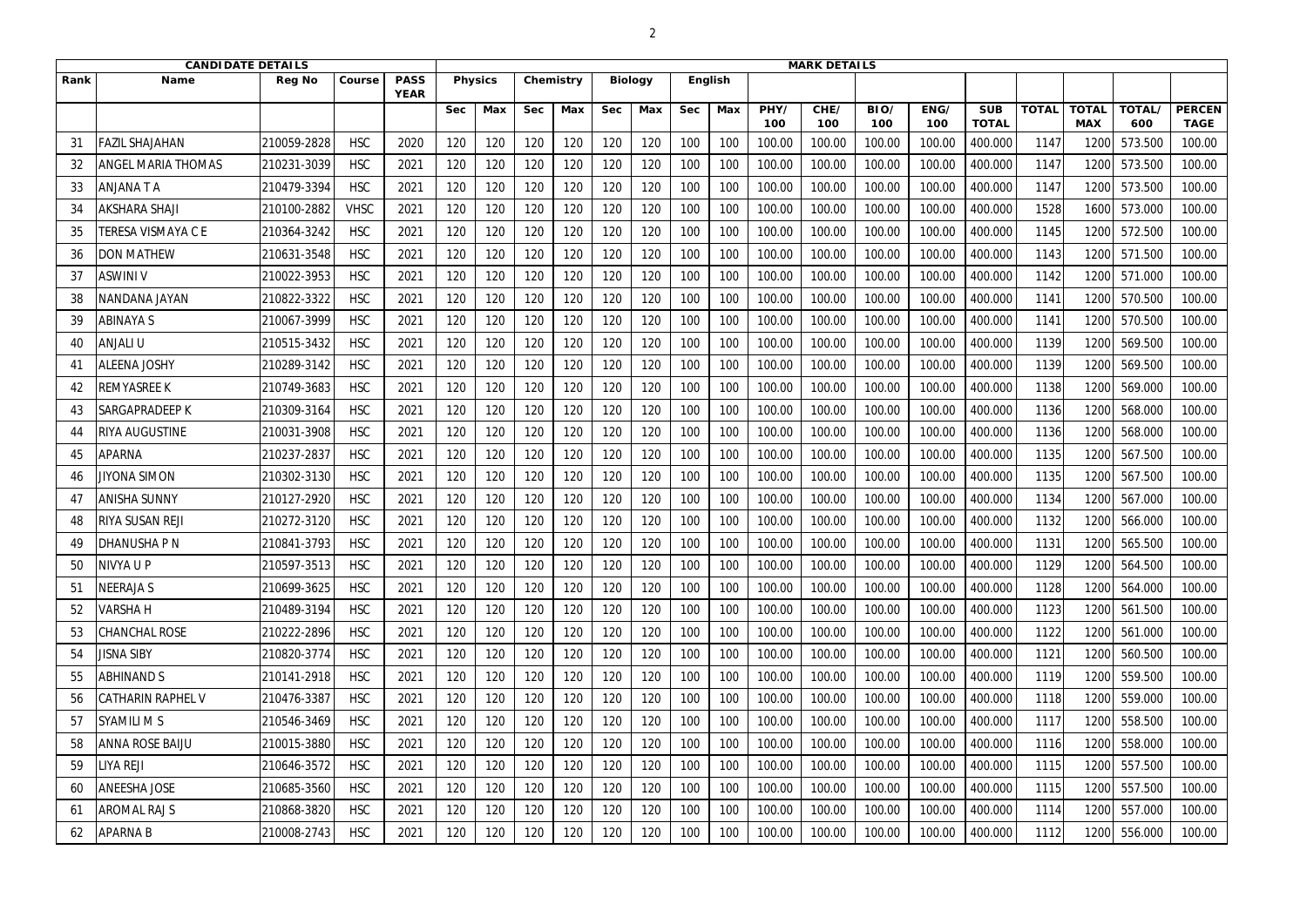|      | <b>CANDIDATE DETAILS</b>        |               |             |                            |            |                |            |           |            |                |            |                |             | <b>MARK DETAILS</b> |             |             |                            |              |                            |               |                              |
|------|---------------------------------|---------------|-------------|----------------------------|------------|----------------|------------|-----------|------------|----------------|------------|----------------|-------------|---------------------|-------------|-------------|----------------------------|--------------|----------------------------|---------------|------------------------------|
| Rank | <b>Name</b>                     | <b>Reg No</b> | Course      | <b>PASS</b><br><b>YEAR</b> |            | <b>Physics</b> |            | Chemistry |            | <b>Biology</b> |            | <b>English</b> |             |                     |             |             |                            |              |                            |               |                              |
|      |                                 |               |             |                            | <b>Sec</b> | Max            | <b>Sec</b> | Max       | <b>Sec</b> | Max            | <b>Sec</b> | Max            | PHY/<br>100 | CHE/<br>100         | BIO/<br>100 | ENG/<br>100 | <b>SUB</b><br><b>TOTAL</b> | <b>TOTAL</b> | <b>TOTAL</b><br><b>MAX</b> | TOTAL/<br>600 | <b>PERCEN</b><br><b>TAGE</b> |
| 63   | <b>DENISHAS</b>                 | 210273-3108   | <b>HSC</b>  | 2021                       | 120        | 120            | 120        | 120       | 120        | 120            | 100        | 100            | 100.00      | 100.00              | 100.00      | 100.00      | 400.000                    | 1111         | 120                        | 555.500       | 100.00                       |
| 64   | TISNA TIJI                      | 210614-3538   | <b>HSC</b>  | 2021                       | 120        | 120            | 120        | 120       | 120        | 120            | 100        | 100            | 100.00      | 100.00              | 100.00      | 100.00      | 400.000                    | 1111         | 1200                       | 555.500       | 100.00                       |
| 65   | <b>APARNAR</b>                  | 210049-3978   | <b>HSC</b>  | 2021                       | 120        | 120            | 120        | 120       | 120        | 120            | 100        | 100            | 100.00      | 100.00              | 100.00      | 100.00      | 400.000                    | 1107         | 1200                       | 553.500       | 100.00                       |
|      | <b>ANN MARIA JOBY</b>           | 210776-2888   | <b>HSC</b>  | 2021                       | 120        | 120            | 120        | 120       | 120        | 120            | 100        | 100            | 100.00      | 100.00              | 100.00      | 100.00      | 400.000                    | 1106         | 1200                       | 553.000       | 100.00                       |
| 67   | <b>ULOL AHTILIAN</b>            | 210052-3981   | <b>HSC</b>  | 2021                       | 120        | 120            | 120        | 120       | 120        | 120            | 100        | 100            | 100.00      | 100.00              | 100.00      | 100.00      | 400.000                    | 1102         | 1200                       | 551.000       | 100.00                       |
| 68   | <b>ANJANA K M</b>               | 210796-3745   | <b>HSC</b>  | 2021                       | 120        | 120            | 120        | 120       | 120        | 120            | 100        | 100            | 100.00      | 100.00              | 100.00      | 100.00      | 400.000                    | 1102         | 1200                       | 551.000       | 100.00                       |
| 69   | <b>RAINU SUSAN BAIJU</b>        | 210560-3476   | <b>HSC</b>  | 2021                       | 120        | 120            | 120        | 120       | 120        | 120            | 100        | 100            | 100.00      | 100.00              | 100.00      | 100.00      | 400.000                    | 1100         | 1200                       | 550.000       | 100.00                       |
| 70   | <b>HARSHA MARY V A</b>          | 210360-3235   | <b>HSC</b>  | 2021                       | 120        | 120            | 120        | 120       | 120        | 120            | 100        | 100            | 100.00      | 100.00              | 100.00      | 100.00      | 400.000                    | 1099         | 1200                       | 549.500       | 100.00                       |
| 71   | <b>MARIA ELDHO</b>              | 210226-3051   | <b>HSC</b>  | 2021                       | 120        | 120            | 120        | 120       | 120        | 120            | 100        | 100            | 100.00      | 100.00              | 100.00      | 100.00      | 400.000                    | 1099         | 1200                       | 549.500       | 100.00                       |
| 72   | <b>ADHEENA JOHNSON</b>          | 210522-3436   | <b>HSC</b>  | 2021                       | 120        | 120            | 120        | 120       | 120        | 120            | 100        | 100            | 100.00      | 100.00              | 100.00      | 100.00      | 400.000                    | 1095         | 1200                       | 547.500       | 100.00                       |
|      | <b>CARMEL WILSON</b>            | 210154-2959   | <b>HSC</b>  | 2021                       | 120        | 120            | 120        | 120       | 120        | 120            | 100        | 100            | 100.00      | 100.00              | 100.00      | 100.00      | 400.000                    | 1093         | 1200                       | 546.500       | 100.00                       |
| 74   | <b>JOSNA BENNY</b>              | 210397-3277   | <b>HSC</b>  | 2021                       | 120        | 120            | 120        | 120       | 120        | 120            | 100        | 100            | 100.00      | 100.00              | 100.00      | 100.00      | 400.000                    | 1087         | 1200                       | 543.500       | 100.00                       |
| 75   | <b>SARANYA S</b>                | 210109-4046   | <b>HSC</b>  | 2021                       | 120        | 120            | 120        | 120       | 120        | 120            | 100        | 100            | 100.00      | 100.00              | 100.00      | 100.00      | 400.000                    | 1087         | 1200                       | 543.500       | 100.00                       |
| 76   | <b>SHINI JOSHY</b>              | 210227-3053   | <b>HSC</b>  | 2021                       | 120        | 120            | 120        | 120       | 120        | 120            | 100        | 100            | 100.00      | 100.00              | 100.00      | 100.00      | 400.000                    | 1081         | 1200                       | 540.500       | 100.00                       |
| 77   | <b>ASISH B</b>                  | 210028-3924   | <b>HSC</b>  | 2021                       | 120        | 120            | 120        | 120       | 120        | 120            | 100        | 100            | 100.00      | 100.00              | 100.00      | 100.00      | 400.000                    | 1080         | 1200                       | 540.000       | 100.00                       |
| 78   | <b>SAJO JOY</b>                 | 210312-3167   | <b>HSC</b>  | 2021                       | 120        | 120            | 120        | 120       | 120        | 120            | 100        | 100            | 100.00      | 100.00              | 100.00      | 100.00      | 400.000                    | 1079         | 1200                       | 539.500       | 100.00                       |
| 79   | <b>ANU VARGHESE</b>             | 210417-3060   | <b>HSC</b>  | 2021                       | 120        | 120            | 120        | 120       | 120        | 120            | 100        | 100            | 100.00      | 100.00              | 100.00      | 100.00      | 400.000                    | 1067         | 1200                       | 533.500       | 100.00                       |
| 80   | <b>GENIFFER NEDUNGADAN XAVI</b> | 210086-2861   | <b>HSC</b>  | 2021                       | 120        | 120            | 120        | 120       | 120        | 120            | 100        | 100            | 100.00      | 100.00              | 100.00      | 100.00      | 400.000                    | 1059         | 1200                       | 529.500       | 100.00                       |
| 81   | <b>SARIKA H</b>                 | 210802-3751   | <b>HSC</b>  | 2021                       | 120        | 120            | 120        | 120       | 120        | 120            | 100        | 100            | 100.00      | 100.00              | 100.00      | 100.00      | 400.000                    | 1038         | 1200                       | 519.000       | 100.00                       |
| 82   | <b>JAMBA KRISHNA P A</b>        | 210052-2802   | <b>VHSC</b> | 2021                       | 120        | 120            | 120        | 120       | 120        | 120            | 100        | 100            | 100.00      | 100.00              | 100.00      | 100.00      | 400.000                    | 1326         | 1600                       | 497.250       | 100.00                       |
| 83   | <b>ANITTA BIJU</b>              | 210660-3590   | <b>HSC</b>  | 2021                       | 119        | 120            | 120        | 120       | 120        | 120            | 100        | 100            | 99.17       | 100.00              | 100.00      | 100.00      | 399.167                    | 1187         | 1200                       | 593.500       | 99.79                        |
|      | <b>VINUJA S</b>                 | 210292-3146   | <b>HSC</b>  | 2021                       | 119        | 120            | 120        | 120       | 120        | 120            | 100        | 100            | 99.17       | 100.00              | 100.00      | 100.00      | 399.167                    | 1153         | 1200                       | 576.500       | 99.79                        |
| 85   | <b>ANEETA PRASAD</b>            | 210009-3121   | <b>HSC</b>  | 2021                       | 119        | 120            | 120        | 120       | 120        | 120            | 100        | 100            | 99.17       | 100.00              | 100.00      | 100.00      | 399.167                    | 1136         | 1200                       | 568.000       | 99.79                        |
| 86   | <b>ABHINAV L S</b>              | 210065-3972   | <b>HSC</b>  | 2021                       | 119        | 120            | 120        | 120       | 120        | 120            | 100        | 100            | 99.17       | 100.00              | 100.00      | 100.00      | 399.167                    | 1132         | 1200                       | 566.000       | 99.79                        |
| 87   | <b>DRISHYAPV</b>                | 210353-3226   | <b>HSC</b>  | 2021                       | 119        | 120            | 120        | 120       | 120        | 120            | 100        | 100            | 99.17       | 100.00              | 100.00      | 100.00      | 399.167                    | 1090         | 1200                       | 545.000       | 99.79                        |
| 88   | <b>JOSE PAUL GLITTO</b>         | 210736-3673   | <b>HSC</b>  | 2021                       | 120        | 120            | 119        | 120       | 120        | 120            | 100        | 100            | 100.00      | 99.17               | 100.00      | 100.00      | 399.167                    | 1187         | 1200                       | 593.500       | 99.79                        |
| 89   | <b>SURESHKUMAR SONA</b>         | 210058-2820   | <b>HSC</b>  | 2021                       | 120        | 120            | 119        | 120       | 120        | 120            | 100        | 100            | 100.00      | 99.17               | 100.00      | 100.00      | 399.167                    | 1173         | 1200                       | 586.500       | 99.79                        |
| 90   | <b>ADITHYA A</b>                | 210040-3904   | <b>HSC</b>  | 2021                       | 120        | 120            | 119        | 120       | 120        | 120            | 100        | 100            | 100.00      | 99.17               | 100.00      | 100.00      | 399.167                    | 1127         | 1200                       | 563.500       | 99.79                        |
| 91   | KEERTHANA K                     | 210025-3954   | <b>HSC</b>  | 2021                       | 120        | 120            | 119        | 120       | 120        | 120            | 100        | 100            | 100.00      | 99.17               | 100.00      | 100.00      | 399.167                    | 1082         | 1200                       | 541.000       | 99.79                        |
| 92   | <b>JERITTA KURIAN</b>           | 210537-3450   | <b>HSC</b>  | 2021                       | 120        | 120            | 120        | 120       | 119        | 120            | 100        | 100            | 100.00      | 100.00              | 99.17       | 100.00      | 399.167                    | 1172         | 1200                       | 586.000       | 99.79                        |
| 93   | <b>ROSEMARIA JOSEPH</b>         | 210449-3339   | <b>HSC</b>  | 2021                       | 120        | 120            | 120        | 120       | 119        | 120            | 100        | 100            | 100.00      | 100.00              | 99.17       | 100.00      | 399.167                    | 1154         | 1200                       | 577.000       | 99.79                        |
| 94   | <b>SNEHA MANOJ</b>              | 210036-2791   | <b>HSC</b>  | 2021                       | 120        | 120            | 120        | 120       | 119        | 120            | 100        | 100            | 100.00      | 100.00              | 99.17       | 100.00      | 399.167                    | 1142         | 1200                       | 571.000       | 99.79                        |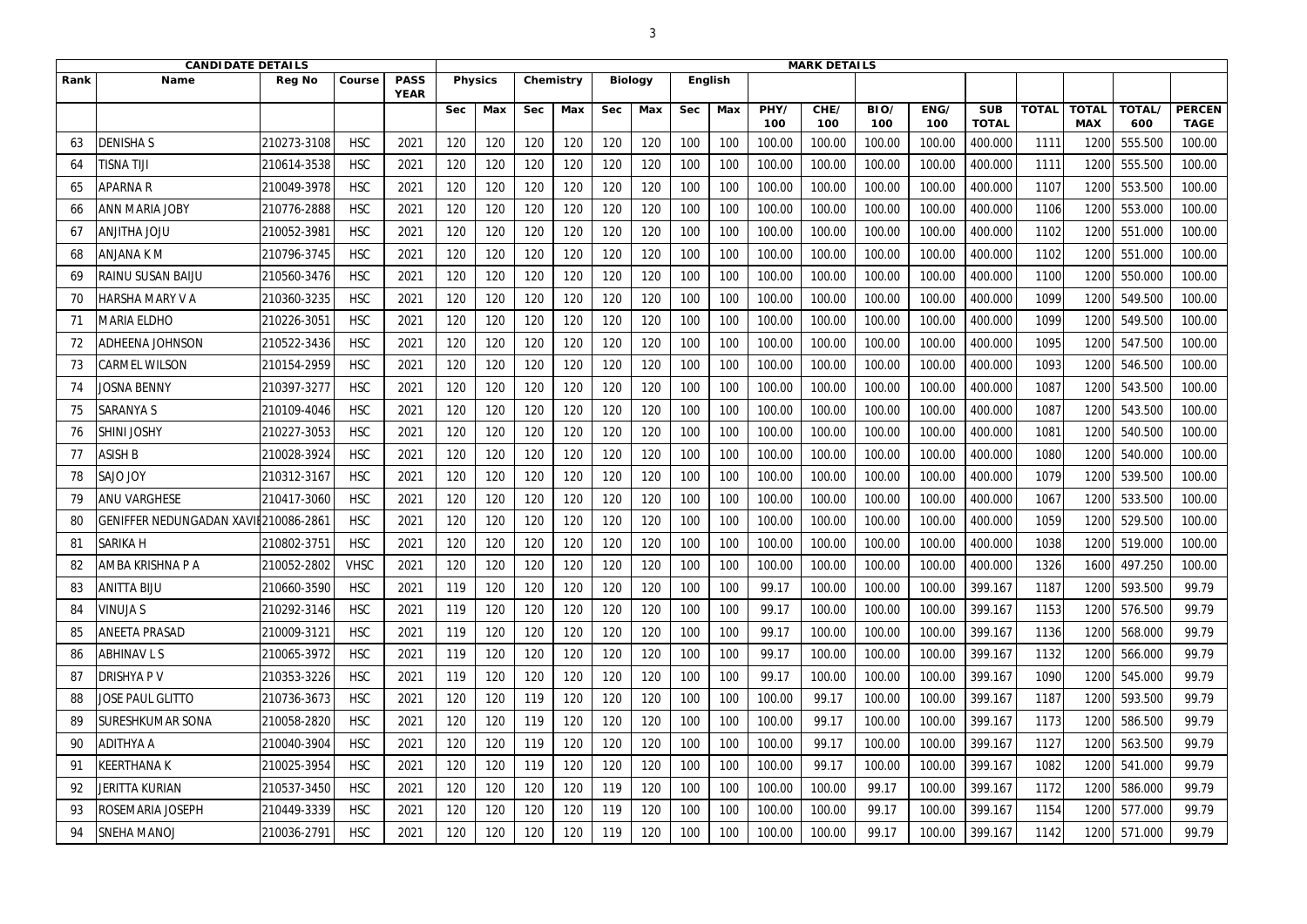|      | <b>CANDIDATE DETAILS</b>       |               |            |                            |            |                |            |           |            |                |            |                |             | <b>MARK DETAILS</b> |             |             |                            |              |                            |               |                              |
|------|--------------------------------|---------------|------------|----------------------------|------------|----------------|------------|-----------|------------|----------------|------------|----------------|-------------|---------------------|-------------|-------------|----------------------------|--------------|----------------------------|---------------|------------------------------|
| Rank | <b>Name</b>                    | <b>Reg No</b> | Course     | <b>PASS</b><br><b>YEAR</b> |            | <b>Physics</b> |            | Chemistry |            | <b>Biology</b> |            | <b>English</b> |             |                     |             |             |                            |              |                            |               |                              |
|      |                                |               |            |                            | <b>Sec</b> | Max            | <b>Sec</b> | Max       | <b>Sec</b> | Max            | <b>Sec</b> | Max            | PHY/<br>100 | CHE/<br>100         | BIO/<br>100 | ENG/<br>100 | <b>SUB</b><br><b>TOTAL</b> | <b>TOTAL</b> | <b>TOTAL</b><br><b>MAX</b> | TOTAL/<br>600 | <b>PERCEN</b><br><b>TAGE</b> |
|      | <b>ANSAN BENOY</b>             | 210327-3181   | <b>HSC</b> | 2021                       | 120        | 120            | 120        | 120       | 119        | 120            | 100        | 100            | 100.00      | 100.00              | 99.17       | 100.00      | 399.167                    | 1140         | 120                        | 570.000       | 99.79                        |
| 96   | <b>SANDRA SAJEEV</b>           | 210762-2752   | <b>HSC</b> | 2021                       | 120        | 120            | 120        | 120       | 119        | 120            | 100        | 100            | 100.00      | 100.00              | 99.17       | 100.00      | 399.167                    | 1134         | 1200                       | 567.000       | 99.79                        |
| 97   | <b>SANDRAKV</b>                | 210877-3827   | <b>HSC</b> | 2021                       | 120        | 120            | 120        | 120       | 119        | 120            | 100        | 100            | 100.00      | 100.00              | 99.17       | 100.00      | 399.167                    | 1129         | 1200                       | 564.500       | 99.79                        |
|      | <b>SANDRA JOHN</b>             | 210022-2742   | <b>HSC</b> | 2021                       | 120        | 120            | 120        | 120       | 119        | 120            | 100        | 100            | 100.00      | 100.00              | 99.17       | 100.00      | 399.167                    | 1120         | 1200                       | 560.000       | 99.79                        |
| 99   | <b>VINDHUJA V</b>              | 210809-3755   | <b>HSC</b> | 2021                       | 120        | 120            | 120        | 120       | 119        | 120            | 100        | 100            | 100.00      | 100.00              | 99.17       | 100.00      | 399.167                    | 1109         | 1200                       | 554.500       | 99.79                        |
| 100  | <b>ILIYA ANN THOMAS</b>        | 210755-3691   | <b>HSC</b> | 2021                       | 120        | 120            | 120        | 120       | 119        | 120            | 100        | 100            | 100.00      | 100.00              | 99.17       | 100.00      | 399.167                    | 1104         | 1200                       | 552.000       | 99.79                        |
| 101  | <b>ALGIN JACOB</b>             | 210262-2994   | <b>HSC</b> | 2021                       | 120        | 120            | 120        | 120       | 119        | 120            | 100        | 100            | 100.00      | 100.00              | 99.17       | 100.00      | 399.167                    | 1101         | 1200                       | 550.500       | 99.79                        |
| 102  | <b>HASNA SUDHEER</b>           | 210163-2815   | <b>HSC</b> | 2021                       | 120        | 120            | 120        | 120       | 119        | 120            | 100        | 100            | 100.00      | 100.00              | 99.17       | 100.00      | 399.167                    | 1096         | 1200                       | 548.000       | 99.79                        |
| 103  | SOORYA DEV V S                 | 210061-2830   | <b>HSC</b> | 2021                       | 120        | 120            | 120        | 120       | 119        | 120            | 100        | 100            | 100.00      | 100.00              | 99.17       | 100.00      | 399.167                    | 1094         | 1200                       | 547.000       | 99.79                        |
| 104  | <b>ALPHY STEPHEN</b>           | 210205-3031   | <b>HSC</b> | 2021                       | 120        | 120            | 120        | 120       | 119        | 120            | 100        | 100            | 100.00      | 100.00              | 99.17       | 100.00      | 399.167                    | 1092         | 1200                       | 546.000       | 99.79                        |
| 105  | <b>SALNA CHETTETH RAJ</b>      | 210797-3743   | <b>HSC</b> | 2021                       | 120        | 120            | 120        | 120       | 119        | 120            | 100        | 100            | 100.00      | 100.00              | 99.17       | 100.00      | 399.167                    | 1090         | 1200                       | 545.000       | 99.79                        |
| 106  | <b>ANN MARY BELBAN</b>         | 210507-3424   | <b>HSC</b> | 2021                       | 120        | 120            | 120        | 120       | 119        | 120            | 100        | 100            | 100.00      | 100.00              | 99.17       | 100.00      | 399.167                    | 1072         | 1200                       | 536.000       | 99.79                        |
| 107  | <b>ANGEL SAJU</b>              | 210097-2884   | <b>HSC</b> | 2021                       | 120        | 120            | 120        | 120       | 119        | 120            | 100        | 100            | 100.00      | 100.00              | 99.17       | 100.00      | 399.167                    | 1071         | 1200                       | 535.500       | 99.79                        |
| 108  | <b>ALEENA K SHAJI</b>          | 210788-3733   | <b>HSC</b> | 2021                       | 120        | 120            | 120        | 120       | 120        | 120            | 99         | 100            | 100.00      | 100.00              | 100.00      | 99.00       | 399.000                    | 1167         | 1200                       | 583.500       | 99.75                        |
| 109  | <b>SREEVIDYARS</b>             | 210275-3126   | <b>HSC</b> | 2021                       | 118        | 120            | 120        | 120       | 120        | 120            | 100        | 100            | 98.33       | 100.00              | 100.00      | 100.00      | 398.333                    | 1148         | 1200                       | 574.000       | 99.58                        |
| 110  | <b>DEVIKA JAIKISHAN</b>        | 210396-3083   | <b>HSC</b> | 2021                       | 118        | 120            | 120        | 120       | 120        | 120            | 100        | 100            | 98.33       | 100.00              | 100.00      | 100.00      | 398.333                    | 1117         | 1200                       | 558.500       | 99.58                        |
| 111  | <b>BENJOHN KANJIRAPARAMBAN</b> | 210084-3750   | <b>HSC</b> | 2021                       | 118        | 120            | 120        | 120       | 120        | 120            | 100        | 100            | 98.33       | 100.00              | 100.00      | 100.00      | 398.333                    | 1116         | 1200                       | 558.000       | 99.58                        |
| 112  | <b>AKSHAJA M S</b>             | 210005-3841   | <b>HSC</b> | 2021                       | 118        | 120            | 120        | 120       | 120        | 120            | 100        | 100            | 98.33       | 100.00              | 100.00      | 100.00      | 398.333                    | 1091         | 1200                       | 545.500       | 99.58                        |
| 113  | <b>MEENURB</b>                 | 210078-3073   | <b>HSC</b> | 2021                       | 118        | 120            | 120        | 120       | 120        | 120            | 100        | 100            | 98.33       | 100.00              | 100.00      | 100.00      | 398.333                    | 1085         | 1200                       | 542.500       | 99.58                        |
| 114  | <b>JANN MARIYA CJ</b>          | 210214-3036   | <b>HSC</b> | 2021                       | 119        | 120            | 119        | 120       | 120        | 120            | 100        | 100            | 99.17       | 99.17               | 100.00      | 100.00      | 398.333                    | 1099         | 1200                       | 549.500       | 99.58                        |
| 115  | <b>SRUTHI JAYAN</b>            | 210052-3933   | <b>HSC</b> | 2021                       | 120        | 120            | 118        | 120       | 120        | 120            | 100        | 100            | 100.00      | 98.33               | 100.00      | 100.00      | 398.333                    | 1171         | 1200                       | 585.500       | 99.58                        |
| 116  | <b>ARYA CH</b>                 | 210298-3153   | <b>HSC</b> | 2021                       | 120        | 120            | 118        | 120       | 120        | 120            | 100        | 100            | 100.00      | 98.33               | 100.00      | 100.00      | 398.333                    | 1166         | 1200                       | 583.000       | 99.58                        |
| 117  | K S AHALYA BHAI                | 210878-2751   | <b>HSC</b> | 2021                       | 120        | 120            | 118        | 120       | 120        | 120            | 100        | 100            | 100.00      | 98.33               | 100.00      | 100.00      | 398.333                    | 1109         | 1200                       | 554.500       | 99.58                        |
| 118  | <b>IMEERA UNNI U</b>           | 210501-3413   | <b>HSC</b> | 2021                       | 120        | 120            | 118        | 120       | 120        | 120            | 100        | 100            | 100.00      | 98.33               | 100.00      | 100.00      | 398.333                    | 1055         | 1200                       | 527.500       | 99.58                        |
| 119  | <b>VINAYA</b>                  | 210502-3417   | <b>HSC</b> | 2021                       | 119        | 120            | 120        | 120       | 119        | 120            | 100        | 100            | 99.17       | 100.00              | 99.17       | 100.00      | 398.333                    | 1143         | 1200                       | 571.500       | 99.58                        |
| 120  | <b>NANDITHA MK</b>             | 210079-2863   | <b>HSC</b> | 2021                       | 120        | 120            | 120        | 120       | 118        | 120            | 100        | 100            | 100.00      | 100.00              | 98.33       | 100.00      | 398.333                    | 1138         | 1200                       | 569.000       | 99.58                        |
| 121  | <b>SHIFAKM</b>                 | 210146-2946   | <b>HSC</b> | 2021                       | 120        | 120            | 120        | 120       | 118        | 120            | 100        | 100            | 100.00      | 100.00              | 98.33       | 100.00      | 398.333                    | 1112         | 1200                       | 556.000       | 99.58                        |
| 122  | <b>SHEENA MOL C</b>            | 210039-3902   | <b>HSC</b> | 2021                       | 120        | 120            | 120        | 120       | 118        | 120            | 100        | 100            | 100.00      | 100.00              | 98.33       | 100.00      | 398.333                    | 1082         | 1200                       | 541.000       | 99.58                        |
| 123  | <b>ALPHY MARIYA JACOB</b>      | 210528-3397   | <b>HSC</b> | 2021                       | 120        | 120            | 120        | 120       | 118        | 120            | 100        | 100            | 100.00      | 100.00              | 98.33       | 100.00      | 398.333                    | 1069         | 1200                       | 534.500       | 99.58                        |
| 124  | <b>SUJISHA S</b>               | 210026-2776   | <b>HSC</b> | 2021                       | 120        | 120            | 120        | 120       | 118        | 120            | 100        | 100            | 100.00      | 100.00              | 98.33       | 100.00      | 398.333                    | 1005         | 1200                       | 502.500       | 99.58                        |
| 125  | <b>DIYAND</b>                  | 210696-3391   | <b>HSC</b> | 2021                       | 120        | 120            | 120        | 120       | 120        | 120            | 98         | 100            | 100.00      | 100.00              | 100.00      | 98.00       | 398.000                    | 1128         | 1200                       | 564.000       | 99.50                        |
| 126  | <b>SONIYA SAJI</b>             | 210198-3021   | <b>HSC</b> | 2021                       | 117        | 120            | 120        | 120       | 120        | 120            | 100        | 100            | 97.50       | 100.00              | 100.00      | 100.00      | 397.500                    | 1169         | 1200                       | 584.500       | 99.38                        |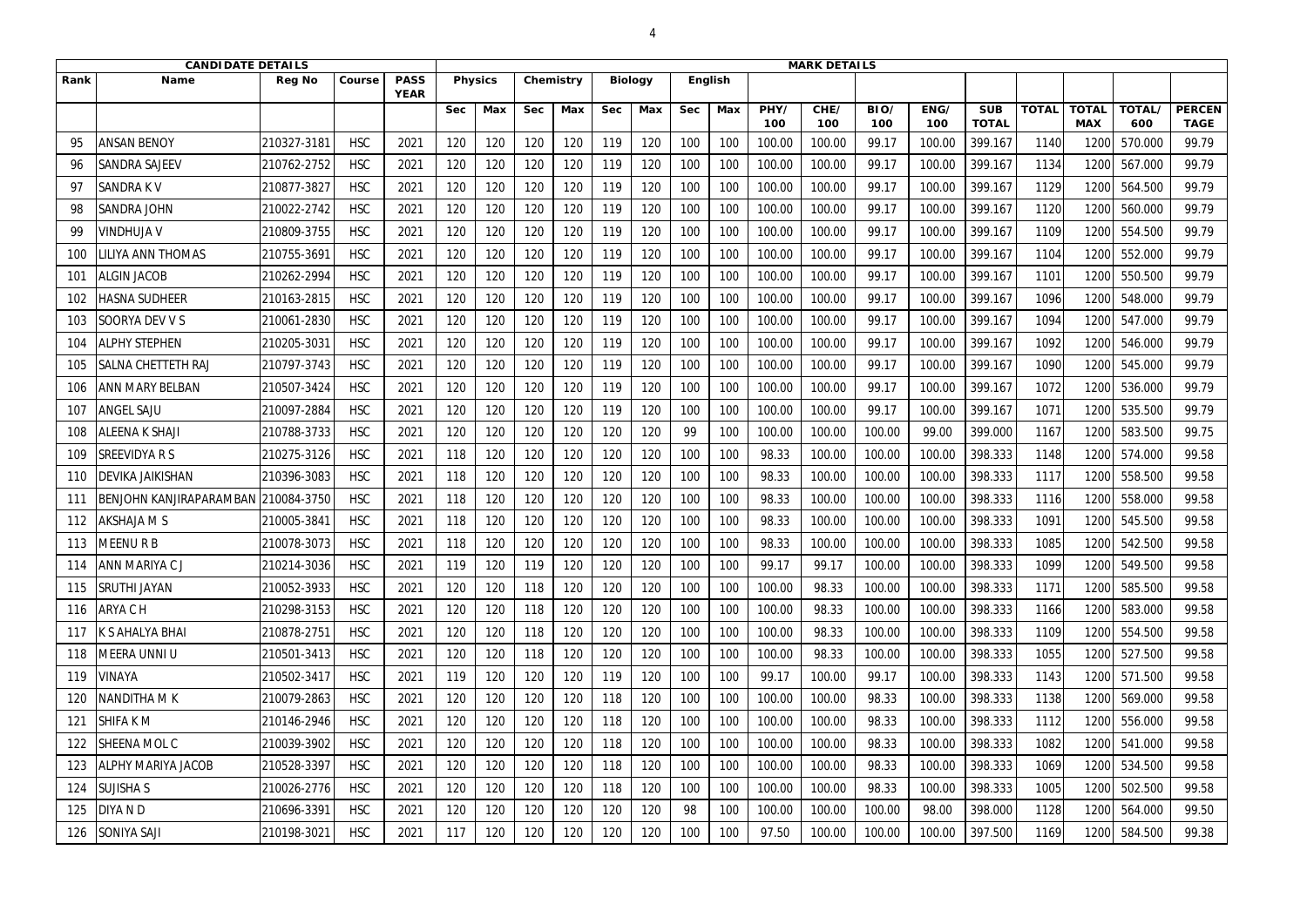|              | <b>CANDIDATE DETAILS</b>   |               |             |                            |            |                |            |           |            |                |            |                |             | <b>MARK DETAILS</b> |             |             |                            |              |                            |               |                              |
|--------------|----------------------------|---------------|-------------|----------------------------|------------|----------------|------------|-----------|------------|----------------|------------|----------------|-------------|---------------------|-------------|-------------|----------------------------|--------------|----------------------------|---------------|------------------------------|
| Rank         | <b>Name</b>                | <b>Reg No</b> | Course      | <b>PASS</b><br><b>YEAR</b> |            | <b>Physics</b> |            | Chemistry |            | <b>Biology</b> |            | <b>English</b> |             |                     |             |             |                            |              |                            |               |                              |
|              |                            |               |             |                            | <b>Sec</b> | Max            | <b>Sec</b> | Max       | <b>Sec</b> | Max            | <b>Sec</b> | Max            | PHY/<br>100 | CHE/<br>100         | BIO/<br>100 | ENG/<br>100 | <b>SUB</b><br><b>TOTAL</b> | <b>TOTAL</b> | <b>TOTAL</b><br><b>MAX</b> | TOTAL/<br>600 | <b>PERCEN</b><br><b>TAGE</b> |
| $12^{\circ}$ | <b>ANSAL JOYSON</b>        | 210148-2949   | <b>HSC</b>  | 2021                       | 117        | 120            | 120        | 120       | 120        | 120            | 100        | 100            | 97.50       | 100.00              | 100.00      | 100.00      | 397.500                    | 1162         | 120                        | 581.000       | 99.38                        |
| 128          | <b>NEENU JAMES</b>         | 210761-3699   | <b>HSC</b>  | 2021                       | 117        | 120            | 120        | 120       | 120        | 120            | 100        | 100            | 97.50       | 100.00              | 100.00      | 100.00      | 397.500                    | 1106         | 1200                       | 553.000       | 99.38                        |
| 129          | <b>ANUPAMA GOKULAN</b>     | 210027-3959   | <b>HSC</b>  | 2021                       | 118        | 120            | 119        | 120       | 120        | 120            | 100        | 100            | 98.33       | 99.17               | 100.00      | 100.00      | 397.500                    | 1065         | 1200                       | 532.500       | 99.38                        |
| 130          | <b>ZEBAH</b>               | 210432-3315   | <b>HSC</b>  | 2021                       | 120        | 120            | 117        | 120       | 120        | 120            | 100        | 100            | 100.00      | 97.50               | 100.00      | 100.00      | 397.500                    | 1108         | 1200                       | 554.000       | 99.38                        |
| 131          | <b>ANIT A R</b>            | 210909-3868   | <b>HSC</b>  | 2021                       | 120        | 120            | 119        | 120       | 118        | 120            | 100        | 100            | 100.00      | 99.17               | 98.33       | 100.00      | 397.500                    | 1133         | 1200                       | 566.500       | 99.38                        |
| 132          | NIDHIKA B                  | 210591-3509   | <b>HSC</b>  | 2021                       | 120        | 120            | 120        | 120       | 117        | 120            | 100        | 100            | 100.00      | 100.00              | 97.50       | 100.00      | 397.500                    | 1163         | 1200                       | 581.500       | 99.38                        |
| 133          | <b>NEHA SHAJI</b>          | 210768-3705   | <b>HSC</b>  | 2021                       | 120        | 120            | 120        | 120       | 117        | 120            | 100        | 100            | 100.00      | 100.00              | 97.50       | 100.00      | 397.500                    | 1087         | 1200                       | 543.500       | 99.38                        |
| 134          | <b>KRUTHIKA M</b>          | 210785-3727   | <b>HSC</b>  | 2021                       | 116        | 120            | 120        | 120       | 120        | 120            | 100        | 100            | 96.67       | 100.00              | 100.00      | 100.00      | 396.667                    | 1134         | 1200                       | 567.000       | 99.17                        |
| 135          | <b>ATHULYAS</b>            | 210711-3643   | <b>HSC</b>  | 2021                       | 116        | 120            | 120        | 120       | 120        | 120            | 100        | 100            | 96.67       | 100.00              | 100.00      | 100.00      | 396.667                    | 1132         | 1200                       | 566.000       | 99.17                        |
| 136          | AISWARYA M                 | 210005-2741   | <b>HSC</b>  | 2021                       | 116        | 120            | 120        | 120       | 120        | 120            | 100        | 100            | 96.67       | 100.00              | 100.00      | 100.00      | 396.667                    | 1127         | 1200                       | 563.500       | 99.17                        |
| 137          | <b>NANDHANA S R</b>        | 210437-3105   | <b>HSC</b>  | 2021                       | 116        | 120            | 120        | 120       | 120        | 120            | 100        | 100            | 96.67       | 100.00              | 100.00      | 100.00      | 396.667                    | 1124         | 1200                       | 562.000       | 99.17                        |
| 138          | <b>SWETHAS</b>             | 210078-2855   | <b>HSC</b>  | 2021                       | 116        | 120            | 120        | 120       | 120        | 120            | 100        | 100            | 96.67       | 100.00              | 100.00      | 100.00      | 396.667                    | 1115         | 1200                       | 557.500       | 99.17                        |
| 139          | <b>VARSHA UNNI U</b>       | 210828-3766   | <b>HSC</b>  | 2021                       | 116        | 120            | 120        | 120       | 120        | 120            | 100        | 100            | 96.67       | 100.00              | 100.00      | 100.00      | 396.667                    | 1082         | 1200                       | 541.000       | 99.17                        |
| 140          | ARATHI BINU                | 210669-3596   | <b>HSC</b>  | 2021                       | 117        | 120            | 120        | 120       | 119        | 120            | 100        | 100            | 97.50       | 100.00              | 99.17       | 100.00      | 396.667                    | 1101         | 1200                       | 550.500       | 99.17                        |
| 141          | <b>ARCHA PRADEEP</b>       | 210378-3255   | <b>HSC</b>  | 2021                       | 118        | 120            | 120        | 120       | 118        | 120            | 100        | 100            | 98.33       | 100.00              | 98.33       | 100.00      | 396.667                    | 1081         | 1200                       | 540.500       | 99.17                        |
| 142          | DHANUSREE BABU             | 210270-3091   | <b>HSC</b>  | 2021                       | 120        | 120            | 118        | 120       | 118        | 120            | 100        | 100            | 100.00      | 98.33               | 98.33       | 100.00      | 396.667                    | 1105         | 1200                       | 552.500       | 99.17                        |
| 143          | <b>ANNU RACHEL ANDREWS</b> | 210901-3856   | <b>HSC</b>  | 2021                       | 120        | 120            | 120        | 120       | 116        | 120            | 100        | 100            | 100.00      | 100.00              | 96.67       | 100.00      | 396.667                    | 1169         | 1200                       | 584.500       | 99.17                        |
| 144          | <b>SNEHARP</b>             | 210462-3370   | <b>HSC</b>  | 2021                       | 120        | 120            | 120        | 120       | 116        | 120            | 100        | 100            | 100.00      | 100.00              | 96.67       | 100.00      | 396.667                    | 1047         | 1200                       | 523.500       | 99.17                        |
| 145          | <b>KAVYA B DAS</b>         | 210108-4033   | <b>HSC</b>  | 2020                       | 120        | 120            | 119        | 120       | 120        | 120            | 97         | 100            | 100.00      | 99.17               | 100.00      | 97.00       | 396.167                    | 1145         | 1200                       | 572.500       | 99.04                        |
| 146          | <b>ALEENA JOSE</b>         | 210690-3618   | <b>HSC</b>  | 2021                       | 120        | 120            | 120        | 120       | 119        | 120            | 97         | 100            | 100.00      | 100.00              | 99.17       | 97.00       | 396.167                    | 1100         | 1200                       | 550.000       | 99.04                        |
| 147          | <b>ANJALI BIJU</b>         | 210565-3487   | <b>HSC</b>  | 2021                       | 120        | 120            | 120        | 120       | 120        | 120            | 96         | 100            | 100.00      | 100.00              | 100.00      | 96.00       | 396.000                    | 1090         | 1200                       | 545.000       | 99.00                        |
| 148          | <b>AZIYA FAIZEL</b>        | 210620-3540   | <b>HSC</b>  | 2021                       | 115        | 120            | 120        | 120       | 120        | 120            | 100        | 100            | 95.83       | 100.00              | 100.00      | 100.00      | 395.833                    | 1145         | 1200                       | 572.500       | 98.96                        |
| 149          | <b>SANDRA U</b>            | 210264-3100   | <b>HSC</b>  | 2021                       | 115        | 120            | 120        | 120       | 120        | 120            | 100        | 100            | 95.83       | 100.00              | 100.00      | 100.00      | 395.833                    | 1131         | 1200                       | 565.500       | 98.96                        |
| 150          | MARIYA KURIACHAN           | 210594-3515   | <b>HSC</b>  | 2021                       | 115        | 120            | 120        | 120       | 120        | 120            | 100        | 100            | 95.83       | 100.00              | 100.00      | 100.00      | 395.833                    | 1104         | 1200                       | 552.000       | 98.96                        |
| 151          | <b>ABIYA ELDHOSE</b>       | 210485-3396   | <b>VHSC</b> | 2021                       | 115        | 120            | 120        | 120       | 120        | 120            | 100        | 100            | 95.83       | 100.00              | 100.00      | 100.00      | 395.833                    | 1090         | 1200                       | 545.000       | 98.96                        |
| 152          | <b>MITHUNA MATHEW</b>      | 210461-3369   | <b>HSC</b>  | 2021                       | 117        | 120            | 120        | 120       | 118        | 120            | 100        | 100            | 97.50       | 100.00              | 98.33       | 100.00      | 395.833                    | 1154         | 1200                       | 577.000       | 98.96                        |
| 153          | JOMON GEORGE               | 210173-2976   | <b>HSC</b>  | 2021                       | 120        | 120            | 118        | 120       | 117        | 120            | 100        | 100            | 100.00      | 98.33               | 97.50       | 100.00      | 395.833                    | 1099         | 1200                       | 549.500       | 98.96                        |
| 154          | <b>AADIL RAYZ I</b>        | 210448-3336   | <b>HSC</b>  | 2021                       | 120        | 120            | 120        | 120       | 115        | 120            | 100        | 100            | 100.00      | 100.00              | 95.83       | 100.00      | 395.833                    | 1150         | 1200                       | 575.000       | 98.96                        |
| 155          | <b>HELNAKT</b>             | 210459-3359   | <b>HSC</b>  | 2021                       | 120        | 120            | 120        | 120       | 115        | 120            | 100        | 100            | 100.00      | 100.00              | 95.83       | 100.00      | 395.833                    | 1096         | 1200                       | 548.000       | 98.96                        |
| 156          | <b>DEYA ABRAHAM</b>        | 210109-2891   | <b>HSC</b>  | 2021                       | 116        | 120            | 120        | 120       | 120        | 120            | 99         | 100            | 96.67       | 100.00              | 100.00      | 99.00       | 395.667                    | 1064         | 1200                       | 532.000       | 98.92                        |
| 157          | <b>SRUTHI REJI</b>         | 210848-3799   | <b>HSC</b>  | 2021                       | 120        | 120            | 120        | 120       | 120        | 120            | 95         | 100            | 100.00      | 100.00              | 100.00      | 95.00       | 395.000                    | 1161         | 1200                       | 580.500       | 98.75                        |
| 158          | JEWEL ROSE BENNY           | 210662-3578   | <b>HSC</b>  | 2021                       | 120        | 120            | 120        | 120       | 120        | 120            | 95         | 100            | 100.00      | 100.00              | 100.00      | 95.00       | 395.000                    | 1141         | 1200                       | 570.500       | 98.75                        |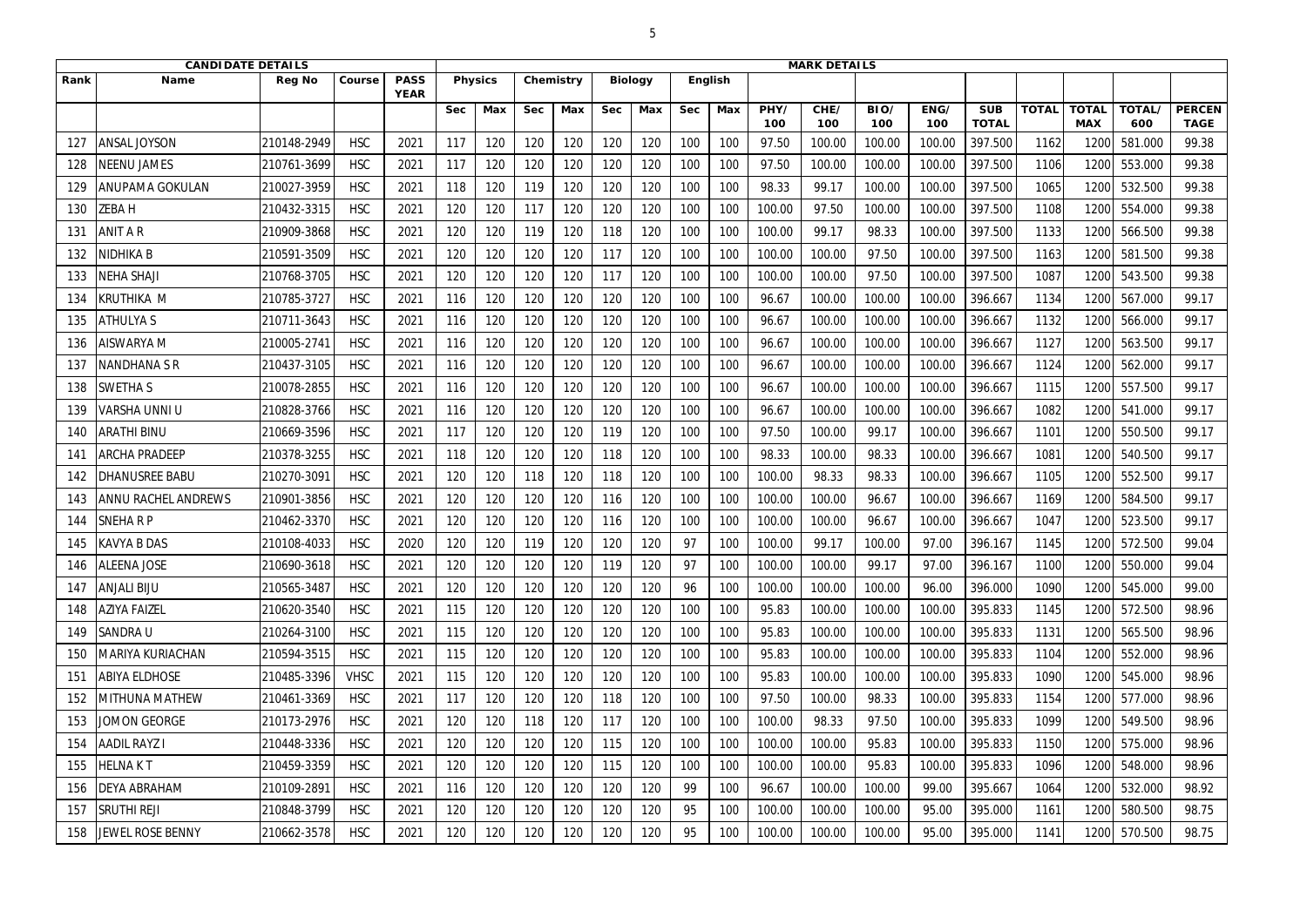|      | <b>CANDIDATE DETAILS</b>    |               |             |                            |            |                |            |           |            |                |            |                |             | <b>MARK DETAILS</b> |             |             |                            |              |                            |               |                              |
|------|-----------------------------|---------------|-------------|----------------------------|------------|----------------|------------|-----------|------------|----------------|------------|----------------|-------------|---------------------|-------------|-------------|----------------------------|--------------|----------------------------|---------------|------------------------------|
| Rank | <b>Name</b>                 | <b>Reg No</b> | Course      | <b>PASS</b><br><b>YEAR</b> |            | <b>Physics</b> |            | Chemistry |            | <b>Biology</b> |            | <b>English</b> |             |                     |             |             |                            |              |                            |               |                              |
|      |                             |               |             |                            | <b>Sec</b> | Max            | <b>Sec</b> | Max       | <b>Sec</b> | Max            | <b>Sec</b> | Max            | PHY/<br>100 | CHE/<br>100         | BIO/<br>100 | ENG/<br>100 | <b>SUB</b><br><b>TOTAL</b> | <b>TOTAL</b> | <b>TOTAL</b><br><b>MAX</b> | TOTAL/<br>600 | <b>PERCEN</b><br><b>TAGE</b> |
| 159  | <b>NANDANA G</b>            | 210659-3589   | <b>HSC</b>  | 2021                       | 120        | 120            | 120        | 120       | 120        | 120            | 95         | 100            | 100.00      | 100.00              | 100.00      | 95.00       | 395.000                    | 1098         | 120                        | 549.000       | 98.75                        |
| 160  | <b>SNEHA S</b>              | 210174-2981   | <b>HSC</b>  | 2021                       | 114        | 120            | 120        | 120       | 120        | 120            | 100        | 100            | 95.00       | 100.00              | 100.00      | 100.00      | 395.000                    | 1134         | 1200                       | 567.000       | 98.75                        |
| 161  | <b>ALEENA TESSA THOMAS</b>  | 210413-3285   | <b>HSC</b>  | 2021                       | 114        | 120            | 120        | 120       | 120        | 120            | 100        | 100            | 95.00       | 100.00              | 100.00      | 100.00      | 395.000                    | 1121         | 1200                       | 560.500       | 98.75                        |
| 162  | <b>ANANYA P B</b>           | 210376-3254   | <b>HSC</b>  | 2021                       | 114        | 120            | 120        | 120       | 120        | 120            | 100        | 100            | 95.00       | 100.00              | 100.00      | 100.00      | 395.000                    | 1071         | 1200                       | 535.500       | 98.75                        |
| 163  | ALPHONSA ALEX               | 210435-3308   | <b>HSC</b>  | 2021                       | 114        | 120            | 120        | 120       | 120        | 120            | 100        | 100            | 95.00       | 100.00              | 100.00      | 100.00      | 395.000                    | 1049         | 1200                       | 524.500       | 98.75                        |
| 164  | JESNA JAWAHAR               | 210244-3075   | <b>HSC</b>  | 2021                       | 115        | 120            | 120        | 120       | 119        | 120            | 100        | 100            | 95.83       | 100.00              | 99.17       | 100.00      | 395.000                    | 1084         | 1200                       | 542.000       | 98.75                        |
| 165  | IANNA CATHARIN              | 210016-3879   | <b>HSC</b>  | 2021                       | 118        | 120            | 120        | 120       | 116        | 120            | 100        | 100            | 98.33       | 100.00              | 96.67       | 100.00      | 395.000                    | 1149         | 1200                       | 574.500       | 98.75                        |
| 166  | MIDHUNA P MADHU             | 210607-3529   | <b>HSC</b>  | 2021                       | 120        | 120            | 120        | 120       | 118        | 120            | 96         | 100            | 100.00      | 100.00              | 98.33       | 96.00       | 394.333                    | 1144         | 1200                       | 572.000       | 98.58                        |
| 167  | <b>ALEENAKJ</b>             | 210840-3790   | <b>HSC</b>  | 2021                       | 119        | 120            | 120        | 120       | 120        | 120            | 95         | 100            | 99.17       | 100.00              | 100.00      | 95.00       | 394.167                    | 1060         | 1200                       | 530.000       | 98.54                        |
| 168  | FIDA M A                    | 210723-3654   | <b>HSC</b>  | 2021                       | 113        | 120            | 120        | 120       | 120        | 120            | 100        | 100            | 94.17       | 100.00              | 100.00      | 100.00      | 394.167                    | 1112         | 1200                       | 556.000       | 98.54                        |
| 169  | <b>ALEENA SABU</b>          | 210517-3429   | <b>HSC</b>  | 2021                       | 114        | 120            | 119        | 120       | 120        | 120            | 100        | 100            | 95.00       | 99.17               | 100.00      | 100.00      | 394.167                    | 1134         | 1200                       | 567.000       | 98.54                        |
|      | <b>MILNATITUS</b>           | 210165-2969   | <b>VHSC</b> | 2021                       | 118        | 120            | 115        | 120       | 120        | 120            | 100        | 100            | 98.33       | 95.83               | 100.00      | 100.00      | 394.167                    | 1421         | 1600                       | 532.875       | 98.54                        |
| 171  | <b>ANN THERES MATHEW</b>    | 210286-3138   | <b>HSC</b>  | 2021                       | 116        | 120            | 118        | 120       | 119        | 120            | 100        | 100            | 96.67       | 98.33               | 99.17       | 100.00      | 394.167                    | 1140         | 1200                       | 570.000       | 98.54                        |
| 172  | <b>VEENA A S</b>            | 210794-3555   | <b>HSC</b>  | 2021                       | 116        | 120            | 120        | 120       | 117        | 120            | 100        | 100            | 96.67       | 100.00              | 97.50       | 100.00      | 394.167                    | 1138         | 1200                       | 569.000       | 98.54                        |
|      | <b>ADITHYA BIJU</b>         | 210342-3212   | <b>HSC</b>  | 2021                       | 120        | 120            | 120        | 120       | 113        | 120            | 100        | 100            | 100.00      | 100.00              | 94.17       | 100.00      | 394.167                    | 1109         | 1200                       | 554.500       | 98.54                        |
| 174  | INET P V                    | 210520-3427   | <b>HSC</b>  | 2021                       | 120        | 120            | 120        | 120       | 113        | 120            | 100        | 100            | 100.00      | 100.00              | 94.17       | 100.00      | 394.167                    | 1054         | 1200                       | 527.000       | 98.54                        |
|      | <b>AFSANA M SHAHUL</b>      | 210313-2945   | <b>HSC</b>  | 2021                       | 120        | 120            | 120        | 120       | 120        | 120            | 94         | 100            | 100.00      | 100.00              | 100.00      | 94.00       | 394.000                    | 1156         | 1200                       | 578.000       | 98.50                        |
| 176  | <b>ASIF A</b>               | 210119-4056   | <b>HSC</b>  | 2021                       | 120        | 120            | 120        | 120       | 120        | 120            | 94         | 100            | 100.00      | 100.00              | 100.00      | 94.00       | 394.000                    | 1134         | 1200                       | 567.000       | 98.50                        |
| 177  | NOYAL JOY                   | 210746-3678   | <b>HSC</b>  | 2021                       | 118        | 120            | 120        | 120       | 120        | 120            | 95         | 100            | 98.33       | 100.00              | 100.00      | 95.00       | 393.333                    | 1135         | 1200                       | 567.500       | 98.33                        |
|      | <b>AYANA TOMY</b>           | 210379-3262   | <b>HSC</b>  | 2021                       | 112        | 120            | 120        | 120       | 120        | 120            | 100        | 100            | 93.33       | 100.00              | 100.00      | 100.00      | 393.333                    | 1109         | 1200                       | 554.500       | 98.33                        |
| 179  | <b>RINCY MP</b>             | 210664-3594   | <b>HSC</b>  | 2021                       | 112        | 120            | 120        | 120       | 120        | 120            | 100        | 100            | 93.33       | 100.00              | 100.00      | 100.00      | 393.333                    | 1105         | 1200                       | 552.500       | 98.33                        |
| 180  | <b>SREELAKSHMIS</b>         | 210874-3824   | <b>HSC</b>  | 2021                       | 112        | 120            | 120        | 120       | 120        | 120            | 100        | 100            | 93.33       | 100.00              | 100.00      | 100.00      | 393.333                    | 1102         | 1200                       | 551.000       | 98.33                        |
| 181  | <b>SONAS</b>                | 210018-3886   | <b>HSC</b>  | 2021                       | 112        | 120            | 120        | 120       | 120        | 120            | 100        | 100            | 93.33       | 100.00              | 100.00      | 100.00      | 393.333                    | 1072         | 1200                       | 536.000       | 98.33                        |
| 182  | <b>AMRUTHAKS</b>            | 210003-2738   | <b>HSC</b>  | 2021                       | 114        | 120            | 118        | 120       | 120        | 120            | 100        | 100            | 95.00       | 98.33               | 100.00      | 100.00      | 393.333                    | 1093         | 1200                       | 546.500       | 98.33                        |
| 183  | <b>ABILA S B</b>            | 210215-3044   | <b>HSC</b>  | 2021                       | 113        | 120            | 120        | 120       | 119        | 120            | 100        | 100            | 94.17       | 100.00              | 99.17       | 100.00      | 393.333                    | 1023         | 1200                       | 511.500       | 98.33                        |
| 184  | <b>ANEENA SUSAN MANI</b>    | 210593-3516   | <b>HSC</b>  | 2021                       | 119        | 120            | 119        | 120       | 114        | 120            | 100        | 100            | 99.17       | 99.17               | 95.00       | 100.00      | 393.333                    | 1035         | 1200                       | 517.500       | 98.33                        |
| 185  | <b>DELNA ABRAHAM</b>        | 210430-3313   | <b>HSC</b>  | 2021                       | 120        | 120            | 120        | 120       | 112        | 120            | 100        | 100            | 100.00      | 100.00              | 93.33       | 100.00      | 393.333                    | 1097         | 1200                       | 548.500       | 98.33                        |
| 186  | <b>ANUPAMA PRAKASH P</b>    | 210719-3651   | <b>HSC</b>  | 2021                       | 119        | 120            | 120        | 120       | 120        | 120            | 94         | 100            | 99.17       | 100.00              | 100.00      | 94.00       | 393.167                    | 1138         | 1200                       | 569.000       | 98.29                        |
| 187  | <b>ABIYA THERESITTA A J</b> | 210325-3176   | <b>HSC</b>  | 2021                       | 120        | 120            | 119        | 120       | 120        | 120            | 94         | 100            | 100.00      | 99.17               | 100.00      | 94.00       | 393.167                    | 1070         | 1200                       | 535.000       | 98.29                        |
| 188  | <b>AMALA ROY</b>            | 210238-3071   | <b>HSC</b>  | 2021                       | 120        | 120            | 120        | 120       | 120        | 120            | 93         | 100            | 100.00      | 100.00              | 100.00      | 93.00       | 393.000                    | 1113         | 1200                       | 556.500       | 98.25                        |
| 189  | <b>DEVANATH T R</b>         | 210786-3716   | <b>HSC</b>  | 2021                       | 120        | 120            | 120        | 120       | 120        | 120            | 93         | 100            | 100.00      | 100.00              | 100.00      | 93.00       | 393.000                    | 1096         | 1200                       | 548.000       | 98.25                        |
| 190  | <b>HEPSEEBACS</b>           | 210246-2826   | <b>VHSC</b> | 2021                       | 120        | 120            | 114        | 120       | 120        | 120            | 98         | 100            | 100.00      | 95.00               | 100.00      | 98.00       | 393.000                    | 1419         | 1600                       | 532.125       | 98.25                        |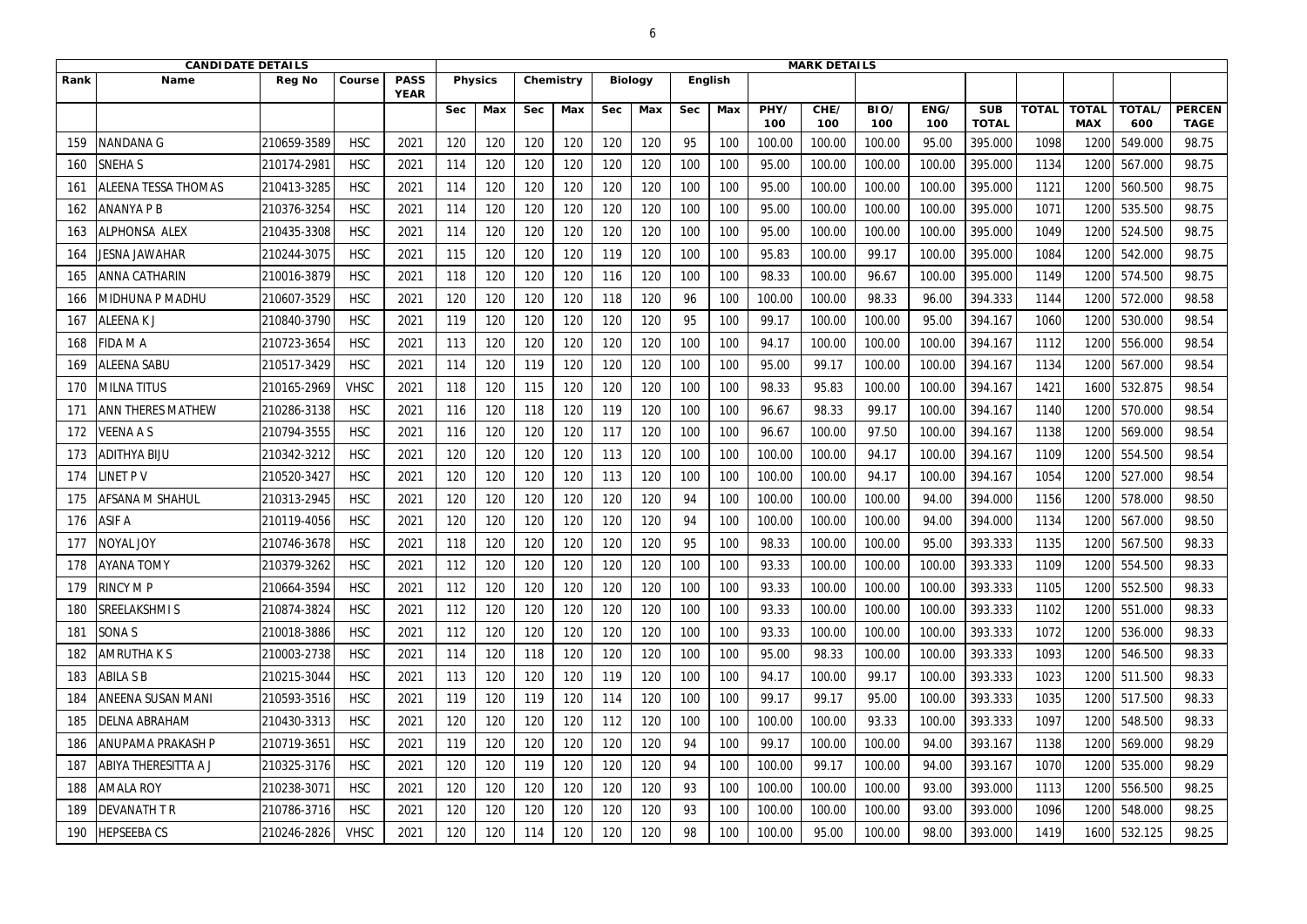|            | <b>CANDIDATE DETAILS</b>       |               |             |                            |            |                |            |           |            |                |            | <b>MARK DETAILS</b> |             |             |             |             |                            |              |                            |               |                              |
|------------|--------------------------------|---------------|-------------|----------------------------|------------|----------------|------------|-----------|------------|----------------|------------|---------------------|-------------|-------------|-------------|-------------|----------------------------|--------------|----------------------------|---------------|------------------------------|
| Rank       | <b>Name</b>                    | <b>Reg No</b> | Course      | <b>PASS</b><br><b>YEAR</b> |            | <b>Physics</b> |            | Chemistry |            | <b>Biology</b> |            | English             |             |             |             |             |                            |              |                            |               |                              |
|            |                                |               |             |                            | <b>Sec</b> | <b>Max</b>     | <b>Sec</b> | Max       | <b>Sec</b> | Max            | <b>Sec</b> | Max                 | PHY/<br>100 | CHE/<br>100 | BIO/<br>100 | ENG/<br>100 | <b>SUB</b><br><b>TOTAL</b> | <b>TOTAL</b> | <b>TOTAL</b><br><b>MAX</b> | TOTAL/<br>600 | <b>PERCEN</b><br><b>TAGE</b> |
| 191        | <b>GAURI M NAIR</b>            | 210880-3826   | <b>HSC</b>  | 2021                       | 120        | 120            | 116        | 120       | 120        | 120            | 96         | 100                 | 100.00      | 96.67       | 100.00      | 96.00       | 392.667                    | 1093         | 1200                       | 546.500       | 98.17                        |
| 192        | <b>BISMY SABU</b>              | 210362-3236   | <b>HSC</b>  | 2021                       | 111        | 120            | 120        | 120       | 120        | 120            | 100        | 100                 | 92.50       | 100.00      | 100.00      | 100.00      | 392.500                    | 1112         | 1200                       | 556.000       | 98.13                        |
| 193        | <b>AKSHAY C</b>                | 210408-3289   | <b>HSC</b>  | 2021                       | 111        | 120            | 120        | 120       | 120        | 120            | 100        | 100                 | 92.50       | 100.00      | 100.00      | 100.00      | 392.500                    | 1093         | 1200                       | 546.500       | 98.13                        |
| 194        | <b>HERESSA IRINE ANTONY</b>    | 210645-3576   | <b>HSC</b>  | 2021                       | 111        | 120            | 120        | 120       | 120        | 120            | 100        | 100                 | 92.50       | 100.00      | 100.00      | 100.00      | 392.500                    | 1079         | 1200                       | 539.500       | 98.13                        |
| 195        | DAKSHINA N J                   | 210566-3341   | <b>HSC</b>  | 2021                       | 111        | 120            | 120        | 120       | 120        | 120            | 100        | 100                 | 92.50       | 100.00      | 100.00      | 100.00      | 392.500                    | 1063         | 1200                       | 531.500       | 98.13                        |
| 196        | ANASWARA PAUL                  | 210424-3304   | <b>HSC</b>  | 2021                       | 111        | 120            | 120        | 120       | 120        | 120            | 100        | 100                 | 92.50       | 100.00      | 100.00      | 100.00      | 392.500                    | 1048         | 1200                       | 524.000       | 98.13                        |
| -197       | <b>ANJANA DAVIS</b>            | 210243-2932   | <b>HSC</b>  | 2021                       | 119        | 120            | 120        | 120       | 118        | 120            | 95         | 100                 | 99.17       | 100.00      | 98.33       | 95.00       | 392.500                    | 1071         | 1200                       | 535.500       | 98.13                        |
| 198        | <b>SANDRACS</b>                | 210465-3222   | <b>HSC</b>  | 2021                       | 113        | 120            | 120        | 120       | 118        | 120            | 100        | 100                 | 94.17       | 100.00      | 98.33       | 100.00      | 392.500                    | 1036         | 1200                       | 518.000       | 98.13                        |
| 199        | <b>RISSA RANI SARTHO</b>       | 210658-3581   | <b>HSC</b>  | 2021                       | 118        | 120            | 120        | 120       | 120        | 120            | 94         | 100                 | 98.33       | 100.00      | 100.00      | 94.00       | 392.333                    | 1101         | 1200                       | 550.500       | 98.08                        |
| <b>200</b> | MARIYA SABU                    | 210046-3973   | <b>HSC</b>  | 2021                       | 120        | 120            | 120        | 120       | 118        | 120            | 94         | 100                 | 100.00      | 100.00      | 98.33       | 94.00       | 392.333                    | 1067         | 1200                       | 533.500       | 98.08                        |
| 201        | LAKSHMI NANDANA S S            | 210219-3033   | <b>HSC</b>  | 2021                       | 120        | 120            | 120        | 120       | 120        | 120            | 92         | 100                 | 100.00      | 100.00      | 100.00      | 92.00       | 392.000                    | 1151         | 1200                       | 575.500       | 98.00                        |
| 202        | <b>JEFRIN JOHN</b>             | 210044-3919   | <b>HSC</b>  | 2021                       | 120        | 120            | 120        | 120       | 120        | 120            | 92         | 100                 | 100.00      | 100.00      | 100.00      | 92.00       | 392.000                    | 1143         | 1200                       | 571.500       | 98.00                        |
| 203        | NANDANA V M                    | 210380-3261   | <b>HSC</b>  | 2021                       | 120        | 120            | 120        | 120       | 120        | 120            | 92         | 100                 | 100.00      | 100.00      | 100.00      | 92.00       | 392.000                    | 1091         | 1200                       | 545.500       | 98.00                        |
| 204        | <b>SHARON CJ</b>               | 210294-3148   | <b>HSC</b>  | 2021                       | 120        | 120            | 120        | 120       | 120        | 120            | 92         | 100                 | 100.00      | 100.00      | 100.00      | 92.00       | 392.000                    | 1079         | 1200                       | 539.500       | 98.00                        |
| 205        | <b>SREYAS S S</b>              | 210075-2854   | <b>HSC</b>  | 2021                       | 120        | 120            | 115        | 120       | 120        | 120            | 96         | 100                 | 100.00      | 95.83       | 100.00      | 96.00       | 391.833                    | 1119         | 1200                       | 559.500       | 97.96                        |
| 206        | <b>DURGADEVI M</b>             | 210072-2838   | <b>HSC</b>  | 2021                       | 110        | 120            | 120        | 120       | 120        | 120            | 100        | 100                 | 91.67       | 100.00      | 100.00      | 100.00      | 391.667                    | 1139         | 1200                       | 569.500       | 97.92                        |
| 207        | <b>AKHILA RAJU</b>             | 210257-3086   | <b>HSC</b>  | 2021                       | 110        | 120            | 120        | 120       | 120        | 120            | 100        | 100                 | 91.67       | 100.00      | 100.00      | 100.00      | 391.667                    | 1101         | 1200                       | 550.500       | 97.92                        |
| 208        | MARIYA SEBY                    | 210773-3644   | <b>HSC</b>  | 2021                       | 110        | 120            | 120        | 120       | 120        | 120            | 100        | 100                 | 91.67       | 100.00      | 100.00      | 100.00      | 391.667                    | 1094         | 1200                       | 547.000       | 97.92                        |
| 209        | <b>ADHIDHAMOL VS</b>           | 210042-3911   | <b>HSC</b>  | 2021                       | 110        | 120            | 120        | 120       | 120        | 120            | 100        | 100                 | 91.67       | 100.00      | 100.00      | 100.00      | 391.667                    | 1065         | 1200                       | 532.500       | 97.92                        |
| 210        | <b>SREYAS</b>                  | 210704-3638   | <b>HSC</b>  | 2021                       | 110        | 120            | 120        | 120       | 120        | 120            | 100        | 100                 | 91.67       | 100.00      | 100.00      | 100.00      | 391.667                    | 1055         | 1200                       | 527.500       | 97.92                        |
| 211        | <b>APARNA ANILKUMAR</b>        | 210207-3029   | <b>HSC</b>  | 2021                       | 111        | 120            | 119        | 120       | 120        | 120            | 100        | 100                 | 92.50       | 99.17       | 100.00      | 100.00      | 391.667                    | 1065         | 1200                       | 532.500       | 97.92                        |
| 212        | <b>DRISHYA DICKSON</b>         | 210293-3144   | <b>HSC</b>  | 2021                       | 112        | 120            | 119        | 120       | 119        | 120            | 100        | 100                 | 93.33       | 99.17       | 99.17       | 100.00      | 391.667                    | 1026         | 1200                       | 513.000       | 97.92                        |
| 213        | <b>HARSHAK</b>                 | 210012-3943   | <b>HSC</b>  | 2021                       | 115        | 120            | 120        | 120       | 115        | 120            | 100        | 100                 | 95.83       | 100.00      | 95.83       | 100.00      | 391.667                    | 1126         | 1200                       | 563.000       | 97.92                        |
| -214       | <b>ANNA ELIZABETH VARGHESE</b> | 210655-3368   | <b>HSC</b>  | 2021                       | 120        | 120            | 115        | 120       | 115        | 120            | 100        | 100                 | 100.00      | 95.83       | 95.83       | 100.00      | 391.667                    | 1042         | 1200                       | 521.000       | 97.92                        |
| 215        | <b>ASHIKALI KA</b>             | 210209-3019   | <b>HSC</b>  | 2021                       | 120        | 120            | 115        | 120       | 115        | 120            | 100        | 100                 | 100.00      | 95.83       | 95.83       | 100.00      | 391.667                    | 992          | 1200                       | 496.000       | 97.92                        |
| 216        | <b>AJANA JOHNSON</b>           | 210374-3257   | <b>HSC</b>  | 2021                       | 118        | 120            | 120        | 120       | 112        | 120            | 100        | 100                 | 98.33       | 100.00      | 93.33       | 100.00      | 391.667                    | 1078         | 1200                       | 539.000       | 97.92                        |
| 217        | <b>ANAMIKA K</b>               | 210390-3270   | <b>HSC</b>  | 2021                       | 120        | 120            | 120        | 120       | 120        | 120            | 91         | 100                 | 100.00      | 100.00      | 100.00      | 91.00       | 391.000                    | 1075         | 1200                       | 537.500       | 97.75                        |
| 218        | <b>RESHMI RAJAN</b>            | 210092-2873   | <b>HSC</b>  | 2021                       | 109        | 120            | 120        | 120       | 120        | 120            | 100        | 100                 | 90.83       | 100.00      | 100.00      | 100.00      | 390.833                    | 1154         | 1200                       | 577.000       | 97.71                        |
| 219        | <b>MELITA MATHEW</b>           | 210835-3789   | <b>HSC</b>  | 2021                       | 109        | 120            | 120        | 120       | 120        | 120            | 100        | 100                 | 90.83       | 100.00      | 100.00      | 100.00      | 390.833                    | 1131         | 1200                       | 565.500       | 97.71                        |
| 220        | <b>ARATHY R</b>                | 210352-3166   | <b>VHSC</b> | 2021                       | 109        | 120            | 120        | 120       | 120        | 120            | 100        | 100                 | 90.83       | 100.00      | 100.00      | 100.00      | 390.833                    | 1470         | 1600                       | 551.250       | 97.71                        |
| 221        | <b>ALEENAK</b>                 | 210383-3259   | <b>HSC</b>  | 2021                       | 109        | 120            | 120        | 120       | 120        | 120            | 100        | 100                 | 90.83       | 100.00      | 100.00      | 100.00      | 390.833                    | 1102         | 1200                       | 551.000       | 97.71                        |
| 222        | <b>ANITA BINOY</b>             | 210716-3648   | <b>HSC</b>  | 2021                       | 110        | 120            | 119        | 120       | 120        | 120            | 100        | 100                 | 91.67       | 99.17       | 100.00      | 100.00      | 390.833                    | 1082         | 1200                       | 541.000       | 97.71                        |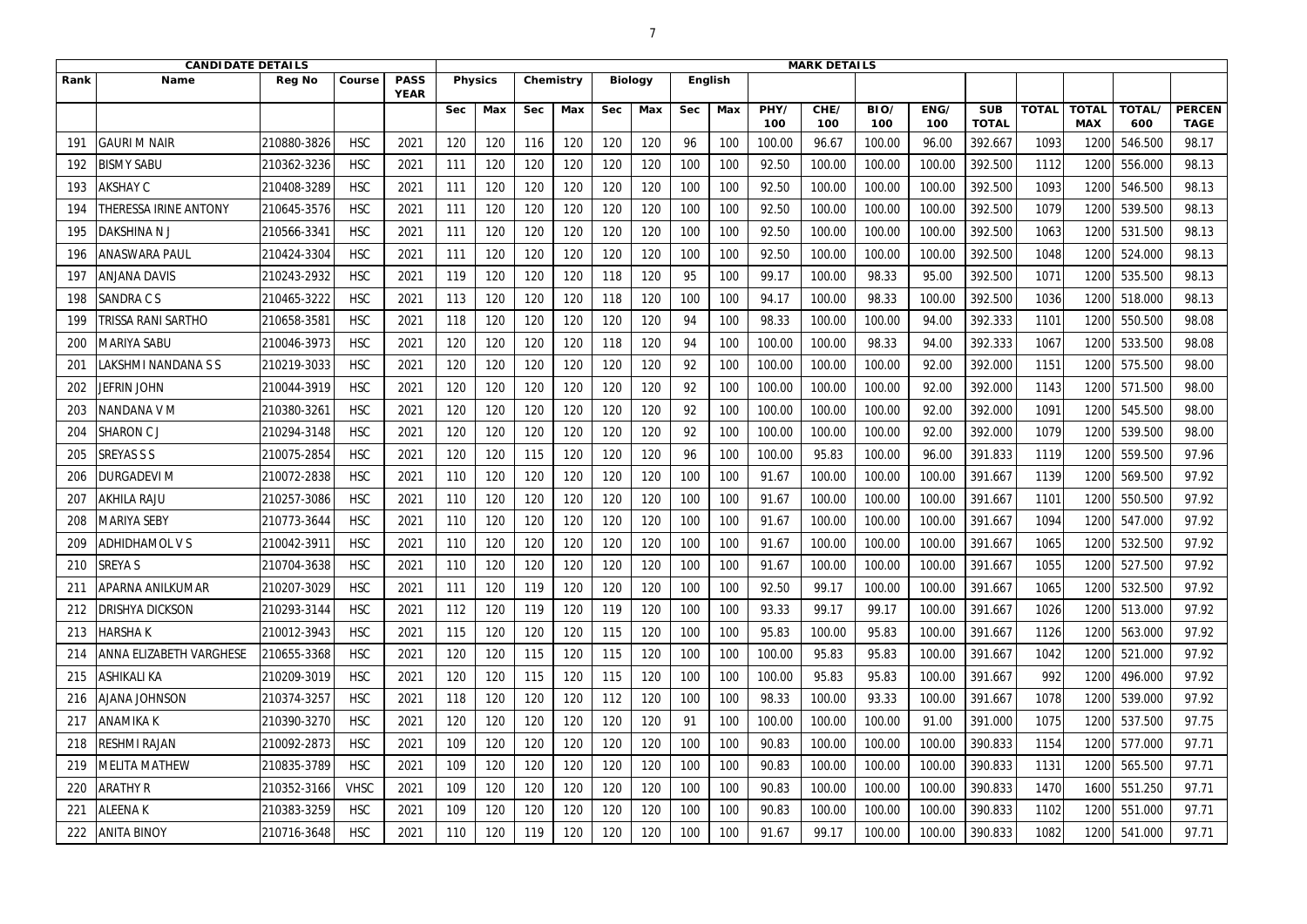|            | <b>CANDIDATE DETAILS</b> |               |            |                            |            |                |            |           |            |                |            |         |             | <b>MARK DETAILS</b> |             |             |                            |              |                            |               |                              |
|------------|--------------------------|---------------|------------|----------------------------|------------|----------------|------------|-----------|------------|----------------|------------|---------|-------------|---------------------|-------------|-------------|----------------------------|--------------|----------------------------|---------------|------------------------------|
| Rank       | <b>Name</b>              | <b>Reg No</b> | Course     | <b>PASS</b><br><b>YEAR</b> |            | <b>Physics</b> |            | Chemistry |            | <b>Biology</b> |            | English |             |                     |             |             |                            |              |                            |               |                              |
|            |                          |               |            |                            | <b>Sec</b> | Max            | <b>Sec</b> | Max       | <b>Sec</b> | Max            | <b>Sec</b> | Max     | PHY/<br>100 | CHE/<br>100         | BIO/<br>100 | ENG/<br>100 | <b>SUB</b><br><b>TOTAL</b> | <b>TOTAL</b> | <b>TOTAL</b><br><b>MAX</b> | TOTAL/<br>600 | <b>PERCEN</b><br><b>TAGE</b> |
|            | <b>ARUNDHATHY S</b>      | 210324-2827   | <b>HSC</b> | 2021                       | 110        | 120            | 120        | 120       | 119        | 120            | 100        | 100     | 91.67       | 100.00              | 99.17       | 100.00      | 390.833                    | 1106         | 120                        | 553.000       | 97.71                        |
| 224        | <b>SRUTHY R</b>          | 210710-3640   | <b>HSC</b> | 2021                       | 112        | 120            | 118        | 120       | 119        | 120            | 100        | 100     | 93.33       | 98.33               | 99.17       | 100.00      | 390.833                    | 1043         | 1200                       | 521.500       | 97.71                        |
| 225        | <b>ASHISH KV</b>         | 210008-3876   | <b>HSC</b> | 2021                       | 120        | 120            | 118        | 120       | 117        | 120            | 95         | 100     | 100.00      | 98.33               | 97.50       | 95.00       | 390.833                    | 1102         | 1200                       | 551.000       | 97.71                        |
| 226        | <b>CIYA ANNA BENNY</b>   | 210009-3874   | <b>HSC</b> | 2021                       | 113        | 120            | 120        | 120       | 116        | 120            | 100        | 100     | 94.17       | 100.00              | 96.67       | 100.00      | 390.833                    | 1135         | 1200                       | 567.500       | 97.71                        |
| 227        | <b>IYREN MATHEW</b>      | 210349-3220   | <b>HSC</b> | 2021                       | 117        | 120            | 120        | 120       | 119        | 120            | 94         | 100     | 97.50       | 100.00              | 99.17       | 94.00       | 390.667                    | 1058         | 1200                       | 529.000       | 97.67                        |
| 228        | JYOTHIS STEPHEN          | 210551-3467   | <b>HSC</b> | 2021                       | 120        | 120            | 115        | 120       | 117        | 120            | 97         | 100     | 100.00      | 95.83               | 97.50       | 97.00       | 390.333                    | 1095         | 1200                       | 547.500       | 97.58                        |
| -229       | <b>AMRUTHA KT</b>        | 210480-3389   | <b>HSC</b> | 2021                       | 120        | 120            | 120        | 120       | 119        | 120            | 91         | 100     | 100.00      | 100.00              | 99.17       | 91.00       | 390.167                    | 1104         | 1200                       | 552.000       | 97.54                        |
| <b>230</b> | <b>NANDITHA AV</b>       | 210795-3735   | <b>HSC</b> | 2021                       | 120        | 120            | 120        | 120       | 119        | 120            | 91         | 100     | 100.00      | 100.00              | 99.17       | 91.00       | 390.167                    | 1074         | 1200                       | 537.000       | 97.54                        |
| 231        | <b>ARUN R</b>            | 210310-2913   | <b>HSC</b> | 2021                       | 120        | 120            | 120        | 120       | 119        | 120            | 91         | 100     | 100.00      | 100.00              | 99.17       | 91.00       | 390.167                    | 1059         | 1200                       | 529.500       | 97.54                        |
| 232        | <b>SINU MATHEW</b>       | 210113-2899   | <b>HSC</b> | 2021                       | 120        | 120            | 120        | 120       | 120        | 120            | 90         | 100     | 100.00      | 100.00              | 100.00      | 90.00       | 390.000                    | 1101         | 1200                       | 550.500       | 97.50                        |
| 233        | <b>PRANITHAK</b>         | 210025-2762   | <b>HSC</b> | 2021                       | 120        | 120            | 120        | 120       | 120        | 120            | 90         | 100     | 100.00      | 100.00              | 100.00      | 90.00       | 390.000                    | 1074         | 1200                       | 537.000       | 97.50                        |
| 234        | <b>ANJANA REJI P S</b>   | 210162-2967   | <b>HSC</b> | 2021                       | 120        | 120            | 109        | 120       | 119        | 120            | 100        | 100     | 100.00      | 90.83               | 99.17       | 100.00      | 390.000                    | 1096         | 1200                       | 548.000       | 97.50                        |
| 235        | <b>ANJANA V</b>          | 210020-3946   | <b>HSC</b> | 2021                       | 110        | 120            | 120        | 120       | 118        | 120            | 100        | 100     | 91.67       | 100.00              | 98.33       | 100.00      | 390.000                    | 1110         | 1200                       | 555.000       | 97.50                        |
| 236        | <b>RENUV</b>             | 210608-3536   | <b>HSC</b> | 2021                       | 113        | 120            | 118        | 120       | 117        | 120            | 100        | 100     | 94.17       | 98.33               | 97.50       | 100.00      | 390.000                    | 1077         | 1200                       | 538.500       | 97.50                        |
| 237        | <b>ALFY MATHEW</b>       | 210395-3265   | <b>HSC</b> | 2021                       | 118        | 120            | 112        | 120       | 119        | 120            | 99         | 100     | 98.33       | 93.33               | 99.17       | 99.00       | 389.833                    | 1088         | 1200                       | 544.000       | 97.46                        |
| 238        | <b>AMBILIDEVI C</b>      | 210019-2770   | <b>HSC</b> | 2021                       | 120        | 120            | 116        | 120       | 120        | 120            | 93         | 100     | 100.00      | 96.67               | 100.00      | 93.00       | 389.667                    | 1011         | 1200                       | 505.500       | 97.42                        |
| 239        | <b>ANANDHIKAS</b>        | 210898-3850   | <b>HSC</b> | 2021                       | 107        | 120            | 120        | 120       | 120        | 120            | 100        | 100     | 89.17       | 100.00              | 100.00      | 100.00      | 389.167                    | 1107         | 1200                       | 553.500       | 97.29                        |
| 240        | JASNA JAMES              | 210588-3508   | <b>HSC</b> | 2021                       | 107        | 120            | 120        | 120       | 120        | 120            | 100        | 100     | 89.17       | 100.00              | 100.00      | 100.00      | 389.167                    | 1064         | 1200                       | 532.000       | 97.29                        |
| 241        | <b>MARY JISNA BJ</b>     | 210155-2961   | <b>HSC</b> | 2021                       | 110        | 120            | 120        | 120       | 117        | 120            | 100        | 100     | 91.67       | 100.00              | 97.50       | 100.00      | 389.167                    | 1099         | 1200                       | 549.500       | 97.29                        |
| 242        | <b>AMRUTHA K B</b>       | 210036-3966   | <b>HSC</b> | 2021                       | 120        | 120            | 112        | 120       | 115        | 120            | 100        | 100     | 100.00      | 93.33               | 95.83       | 100.00      | 389.167                    | 1058         | 1200                       | 529.000       | 97.29                        |
| 243        | <b>DEVI CHANDANA S</b>   | 210556-3477   | <b>HSC</b> | 2021                       | 116        | 120            | 120        | 120       | 111        | 120            | 100        | 100     | 96.67       | 100.00              | 92.50       | 100.00      | 389.167                    | 1071         | 1200                       | 535.500       | 97.29                        |
| 244        | <b>SNIGDHAC</b>          | 210261-3093   | <b>HSC</b> | 2021                       | 119        | 120            | 120        | 120       | 108        | 120            | 100        | 100     | 99.17       | 100.00              | 90.00       | 100.00      | 389.167                    | 1125         | 1200                       | 562.500       | 97.29                        |
| 245        | <b>ANUSREE K B</b>       | 210031-3957   | <b>HSC</b> | 2021                       | 118        | 120            | 116        | 120       | 120        | 120            | 94         | 100     | 98.33       | 96.67               | 100.00      | 94.00       | 389.000                    | 1074         | 1200                       | 537.000       | 97.25                        |
| 246        | <b>ALEENA P B</b>        | 210047-2807   | <b>HSC</b> | 2021                       | 120        | 120            | 115        | 120       | 113        | 120            | 99         | 100     | 100.00      | 95.83               | 94.17       | 99.00       | 389.000                    | 1086         | 1200                       | 543.000       | 97.25                        |
| 247        | <b>ABHINAYA A</b>        | 210498-3414   | <b>HSC</b> | 2021                       | 117        | 120            | 120        | 120       | 120        | 120            | 91         | 100     | 97.50       | 100.00              | 100.00      | 91.00       | 388.500                    | 1022         | 1200                       | 511.000       | 97.13                        |
| 248        | <b>DEVANANDANA SHIBU</b> | 210331-3183   | <b>HSC</b> | 2021                       | 111        | 120            | 120        | 120       | 120        | 120            | 96         | 100     | 92.50       | 100.00              | 100.00      | 96.00       | 388.500                    | 1097         | 1200                       | 548.500       | 97.13                        |
| 249        | <b>AMISHA M</b>          | 210642-3557   | <b>HSC</b> | 2021                       | 106        | 120            | 120        | 120       | 120        | 120            | 100        | 100     | 88.33       | 100.00              | 100.00      | 100.00      | 388.333                    | 1048         | 1200                       | 524.000       | 97.08                        |
| 250        | <b>STEFFY K BIJU</b>     | 210482-3393   | <b>HSC</b> | 2021                       | 106        | 120            | 120        | 120       | 120        | 120            | 100        | 100     | 88.33       | 100.00              | 100.00      | 100.00      | 388.333                    | 1044         | 1200                       | 522.000       | 97.08                        |
| 251        | <b>ALAT ELSA JOSE</b>    | 210722-3659   | <b>HSC</b> | 2021                       | 107        | 120            | 119        | 120       | 120        | 120            | 100        | 100     | 89.17       | 99.17               | 100.00      | 100.00      | 388.333                    | 1047         | 1200                       | 523.500       | 97.08                        |
| 252        | <b>AMRUTHA RAMESH</b>    | 210147-2943   | <b>HSC</b> | 2021                       | 109        | 120            | 118        | 120       | 119        | 120            | 100        | 100     | 90.83       | 98.33               | 99.17       | 100.00      | 388.333                    | 1113         | 1200                       | 556.500       | 97.08                        |
| 253        | <b>AKSHAY A K</b>        | 210240-3011   | <b>HSC</b> | 2021                       | 109        | 120            | 120        | 120       | 117        | 120            | 100        | 100     | 90.83       | 100.00              | 97.50       | 100.00      | 388.333                    | 982          | 1200                       | 491.000       | 97.08                        |
| 254        | <b>TREESA VARGHESE</b>   | 210276-3124   | <b>HSC</b> | 2021                       | 120        | 120            | 119        | 120       | 120        | 120            | 89         | 100     | 100.00      | 99.17               | 100.00      | 89.00       | 388.167                    | 1114         | 1200                       | 557.000       | 97.04                        |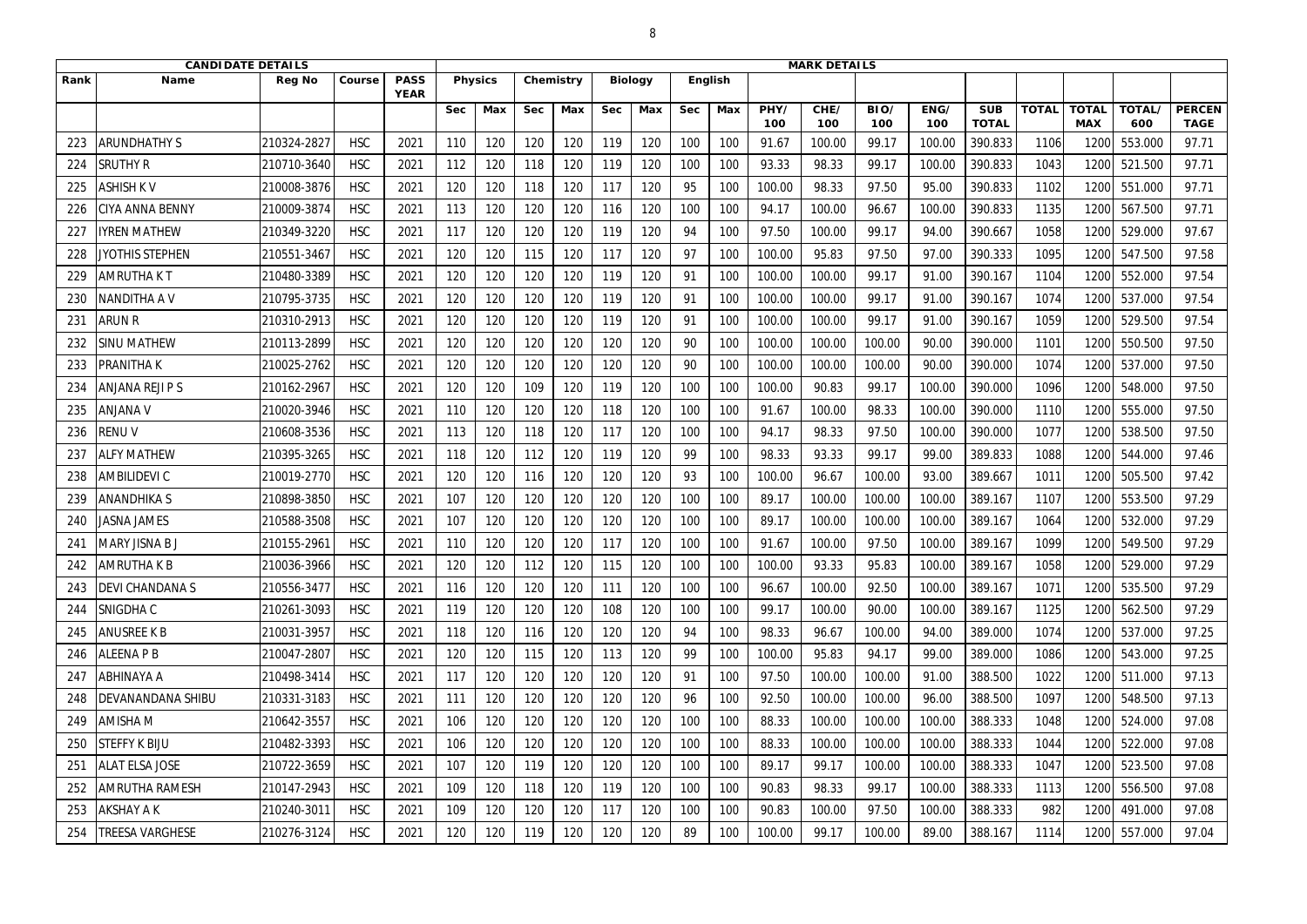|      | <b>CANDIDATE DETAILS</b>    |               |             |                            |            |                |            |           |            |                |            |         | <b>MARK DETAILS</b> |             |             |             |                            |              |                            |               |                              |
|------|-----------------------------|---------------|-------------|----------------------------|------------|----------------|------------|-----------|------------|----------------|------------|---------|---------------------|-------------|-------------|-------------|----------------------------|--------------|----------------------------|---------------|------------------------------|
| Rank | <b>Name</b>                 | <b>Reg No</b> | Course      | <b>PASS</b><br><b>YEAR</b> |            | <b>Physics</b> |            | Chemistry |            | <b>Biology</b> |            | English |                     |             |             |             |                            |              |                            |               |                              |
|      |                             |               |             |                            | <b>Sec</b> | Max            | <b>Sec</b> | Max       | <b>Sec</b> | Max            | <b>Sec</b> | Max     | PHY/<br>100         | CHE/<br>100 | BIO/<br>100 | ENG/<br>100 | <b>SUB</b><br><b>TOTAL</b> | <b>TOTAL</b> | <b>TOTAL</b><br><b>MAX</b> | TOTAL/<br>600 | <b>PERCEN</b><br><b>TAGE</b> |
| 255  | MEGHA K                     | 210420-3300   | <b>HSC</b>  | 2021                       | 120        | 120            | 120        | 120       | 120        | 120            | 88         | 100     | 100.00              | 100.00      | 100.00      | 88.00       | 388.000                    | 1145         | 120                        | 572.500       | 97.00                        |
| 256  | <b>APARNA SHANIL</b>        | 210700-3626   | <b>HSC</b>  | 2021                       | 119        | 120            | 120        | 120       | 117        | 120            | 91         | 100     | 99.17               | 100.00      | 97.50       | 91.00       | 387.667                    | 1084         | 1200                       | 542.000       | 96.92                        |
| 257  | <b>ANNA GRIGARI</b>         | 210866-3818   | <b>HSC</b>  | 2021                       | 105        | 120            | 120        | 120       | 120        | 120            | 100        | 100     | 87.50               | 100.00      | 100.00      | 100.00      | 387.500                    | 1128         | 1200                       | 564.000       | 96.88                        |
| 258  | <b>BHAVANAK</b>             | 210674-3606   | <b>HSC</b>  | 2021                       | 105        | 120            | 120        | 120       | 120        | 120            | 100        | 100     | 87.50               | 100.00      | 100.00      | 100.00      | 387.500                    | 1106         | 1200                       | 553.000       | 96.88                        |
| 259  | <b>BETTY KURIAKOSE</b>      | 210455-3350   | <b>HSC</b>  | 2021                       | 105        | 120            | 120        | 120       | 120        | 120            | 100        | 100     | 87.50               | 100.00      | 100.00      | 100.00      | 387.500                    | 1017         | 1200                       | 508.500       | 96.88                        |
| 260  | <b>FABIO SHIBU</b>          | 210057-2822   | <b>HSC</b>  | 2021                       | 120        | 120            | 119        | 120       | 118        | 120            | 90         | 100     | 100.00              | 99.17       | 98.33       | 90.00       | 387.500                    | 1091         | 1200                       | 545.500       | 96.88                        |
| 261  | <b>ANAGHAS</b>              | 210467-3373   | <b>HSC</b>  | 2021                       | 108        | 120            | 119        | 120       | 118        | 120            | 100        | 100     | 90.00               | 99.17       | 98.33       | 100.00      | 387.500                    | 987          | 1200                       | 493.500       | 96.88                        |
| 262  | <b>AKSHAYA U</b>            | 210574-3491   | <b>HSC</b>  | 2021                       | 108        | 120            | 120        | 120       | 117        | 120            | 100        | 100     | 90.00               | 100.00      | 97.50       | 100.00      | 387.500                    | 1075         | 1200                       | 537.500       | 96.88                        |
| 263  | NESLA P A                   | 210439-3316   | <b>HSC</b>  | 2021                       | 109        | 120            | 120        | 120       | 116        | 120            | 100        | 100     | 90.83               | 100.00      | 96.67       | 100.00      | 387.500                    | 1122         | 1200                       | 561.000       | 96.88                        |
| 264  | ANAKHA SAJI                 | 210258-3092   | <b>HSC</b>  | 2021                       | 117        | 120            | 118        | 120       | 110        | 120            | 100        | 100     | 97.50               | 98.33       | 91.67       | 100.00      | 387.500                    | 1052         | 1200                       | 526.000       | 96.88                        |
| 265  | <b>SHILPA ARUN</b>          | 210834-3788   | <b>HSC</b>  | 2021                       | 115        | 120            | 120        | 120       | 118        | 120            | 93         | 100     | 95.83               | 100.00      | 98.33       | 93.00       | 387.167                    | 1063         | 1200                       | 531.500       | 96.79                        |
| 266  | <b>ANU PATHROSE</b>         | 210747-3679   | <b>HSC</b>  | 2021                       | 91         | 100            | 115        | 120       | 120        | 120            | 100        | 100     | 91.00               | 95.83       | 100.00      | 100.00      | 386.833                    | 1013         | 1200                       | 506.500       | 96.71                        |
| 267  | ANUSMAYA M N                | 210803-3754   | <b>HSC</b>  | 2021                       | 116        | 120            | 120        | 120       | 120        | 120            | 90         | 100     | 96.67               | 100.00      | 100.00      | 90.00       | 386.667                    | 1079         | 1200                       | 539.500       | 96.67                        |
| 268  | NANDANA MS                  | 210351-3229   | <b>HSC</b>  | 2021                       | 104        | 120            | 120        | 120       | 120        | 120            | 100        | 100     | 86.67               | 100.00      | 100.00      | 100.00      | 386.667                    | 1083         | 1200                       | 541.500       | 96.67                        |
| 269  | <b>MANASY M</b>             | 210121-2800   | <b>HSC</b>  | 2021                       | 109        | 120            | 115        | 120       | 120        | 120            | 100        | 100     | 90.83               | 95.83       | 100.00      | 100.00      | 386.667                    | 1059         | 1200                       | 529.500       | 96.67                        |
| 270  | <b>SWATHY KRISHNA M M</b>   | 210900-3670   | <b>HSC</b>  | 2021                       | 105        | 120            | 120        | 120       | 119        | 120            | 100        | 100     | 87.50               | 100.00      | 99.17       | 100.00      | 386.667                    | 1083         | 1200                       | 541.500       | 96.67                        |
| 271  | ROSEMARY WILSON             | 210027-2769   | <b>HSC</b>  | 2021                       | 112        | 120            | 115        | 120       | 117        | 120            | 100        | 100     | 93.33               | 95.83       | 97.50       | 100.00      | 386.667                    | 1027         | 1200                       | 513.500       | 96.67                        |
| 272  | AKSHAYA UNNIKUTTAN          | 210087-2870   | <b>HSC</b>  | 2021                       | 108        | 120            | 120        | 120       | 116        | 120            | 100        | 100     | 90.00               | 100.00      | 96.67       | 100.00      | 386.667                    | 1085         | 1200                       | 542.500       | 96.67                        |
| 273  | <b>CHRISTY SEETHAL SABU</b> | 210446-3291   | <b>HSC</b>  | 2021                       | 112        | 120            | 120        | 120       | 112        | 120            | 100        | 100     | 93.33               | 100.00      | 93.33       | 100.00      | 386.667                    | 1106         | 1200                       | 553.000       | 96.67                        |
| 274  | AYANA K B                   | 210606-3528   | <b>HSC</b>  | 2021                       | 112        | 120            | 120        | 120       | 112        | 120            | 100        | 100     | 93.33               | 100.00      | 93.33       | 100.00      | 386.667                    | 1038         | 1200                       | 519.000       | 96.67                        |
| 275  | <b>AMBILI R NAIR</b>        | 210091-2875   | <b>HSC</b>  | 2021                       | 113        | 120            | 120        | 120       | 111        | 120            | 100        | 100     | 94.17               | 100.00      | 92.50       | 100.00      | 386.667                    | 1060         | 1200                       | 530.000       | 96.67                        |
| 276  | <b>ANUSHAS</b>              | 210181-2993   | <b>HSC</b>  | 2021                       | 115        | 120            | 118        | 120       | 111        | 120            | 100        | 100     | 95.83               | 98.33       | 92.50       | 100.00      | 386.667                    | 1012         | 1200                       | 506.000       | 96.67                        |
| 277  | <b>NEHA JOSEPH</b>          | 210558-3479   | <b>VHSC</b> | 2021                       | 115        | 120            | 120        | 120       | 109        | 120            | 100        | 100     | 95.83               | 100.00      | 90.83       | 100.00      | 386.667                    | 1375         | 1600                       | 515.625       | 96.67                        |
| 278  | <b>ASWATHY V</b>            | 210503-3418   | <b>HSC</b>  | 2021                       | 111        | 120            | 120        | 120       | 120        | 120            | 94         | 100     | 92.50               | 100.00      | 100.00      | 94.00       | 386.500                    | 1075         | 1200                       | 537.500       | 96.63                        |
| 279  | <b>MEKHAUS</b>              | 210438-3323   | <b>HSC</b>  | 2019                       | 110        | 120            | 116        | 120       | 120        | 120            | 98         | 100     | 91.67               | 96.67       | 100.00      | 98.00       | 386.333                    | 1095         | 1200                       | 547.500       | 96.58                        |
| 280  | <b>CHANDANA P KUMAR</b>     | 210473-3337   | <b>HSC</b>  | 2021                       | 120        | 120            | 120        | 120       | 118        | 120            | 88         | 100     | 100.00              | 100.00      | 98.33       | 88.00       | 386.333                    | 1144         | 1200                       | 572.000       | 96.58                        |
| 281  | <b>DEON DOMINIC SAVIO</b>   | 210004-2847   | <b>HSC</b>  | 2021                       | 113        | 120            | 120        | 120       | 120        | 120            | 92         | 100     | 94.17               | 100.00      | 100.00      | 92.00       | 386.167                    | 1085         | 1200                       | 542.500       | 96.54                        |
| 282  | <b>ABDUL RASHEED A</b>      | 210668-3089   | <b>CBSE</b> | 2021                       | 96         | 100            | 96         | 100       | 99         | 100            | 95         | 100     | 96.00               | 96.00       | 99.00       | 95.00       | 386.000                    | 478          | 500                        | 573.600       | 96.50                        |
| 283  | <b>SANDRA STANLY</b>        | 210428-3306   | <b>HSC</b>  | 2021                       | 103        | 120            | 120        | 120       | 120        | 120            | 100        | 100     | 85.83               | 100.00      | 100.00      | 100.00      | 385.833                    | 1073         | 1200                       | 536.500       | 96.46                        |
| 284  | <b>ANU ANTONY</b>           | 210460-3065   | <b>HSC</b>  | 2021                       | 105        | 120            | 120        | 120       | 118        | 120            | 100        | 100     | 87.50               | 100.00      | 98.33       | 100.00      | 385.833                    | 1056         | 1200                       | 528.000       | 96.46                        |
| 285  | NIKHITHA M C                | 210188-2914   | <b>HSC</b>  | 2021                       | 107        | 120            | 120        | 120       | 116        | 120            | 100        | 100     | 89.17               | 100.00      | 96.67       | 100.00      | 385.833                    | 1093         | 1200                       | 546.500       | 96.46                        |
| 286  | <b>ANIRUDH PRASAD</b>       | 210853-3801   | <b>HSC</b>  | 2021                       | 113        | 120            | 119        | 120       | 111        | 120            | 100        | 100     | 94.17               | 99.17       | 92.50       | 100.00      | 385.833                    | 999          | 1200                       | 499.500       | 96.46                        |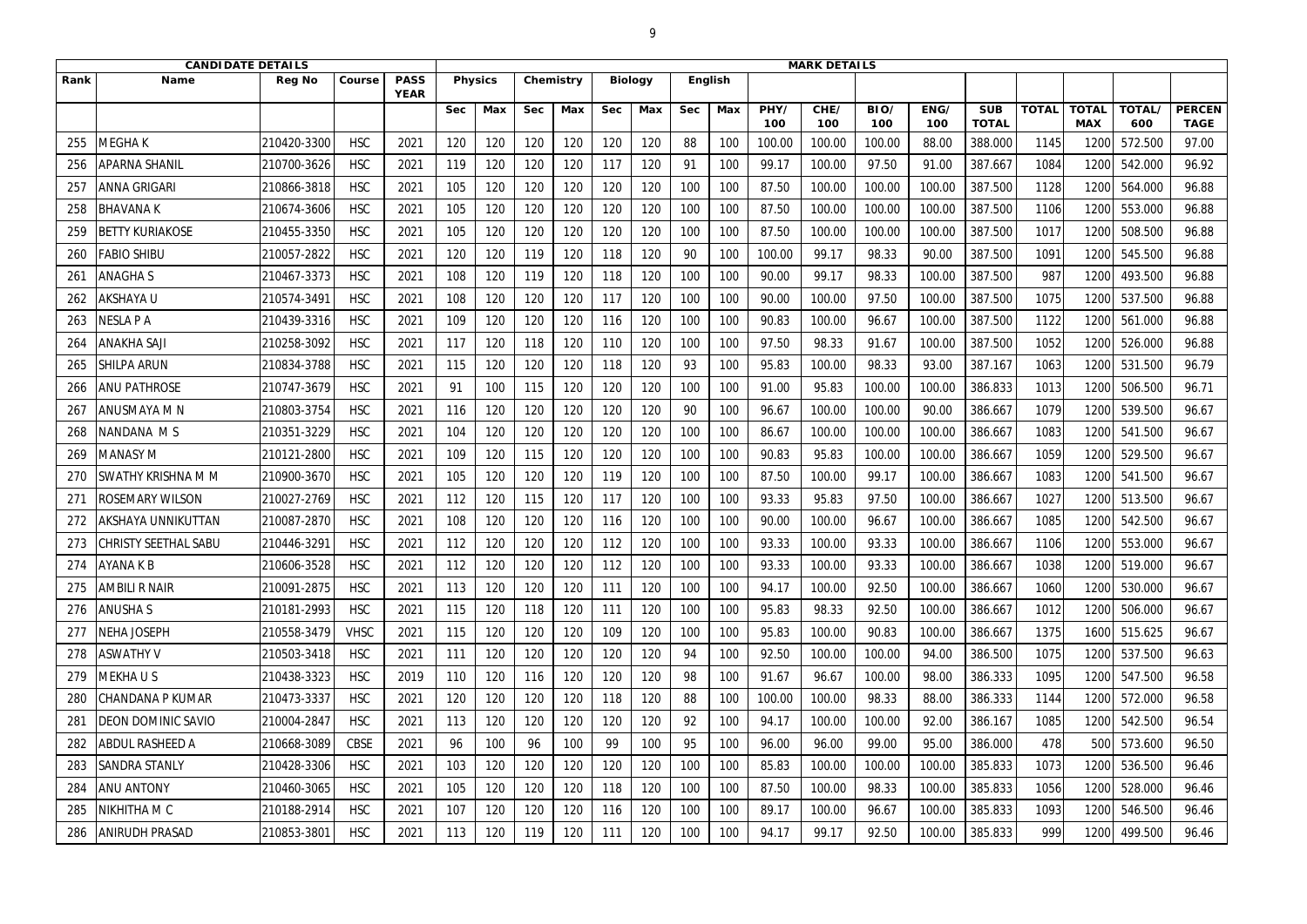|                 | <b>CANDIDATE DETAILS</b>  |               |             |                            |            |                |            |           |            |                |            |         | <b>MARK DETAILS</b> |             |             |             |                            |              |                            |               |                              |
|-----------------|---------------------------|---------------|-------------|----------------------------|------------|----------------|------------|-----------|------------|----------------|------------|---------|---------------------|-------------|-------------|-------------|----------------------------|--------------|----------------------------|---------------|------------------------------|
| Rank            | <b>Name</b>               | <b>Reg No</b> | Course      | <b>PASS</b><br><b>YEAR</b> |            | <b>Physics</b> |            | Chemistry |            | <b>Biology</b> |            | English |                     |             |             |             |                            |              |                            |               |                              |
|                 |                           |               |             |                            | <b>Sec</b> | Max            | <b>Sec</b> | Max       | <b>Sec</b> | Max            | <b>Sec</b> | Max     | PHY/<br>100         | CHE/<br>100 | BIO/<br>100 | ENG/<br>100 | <b>SUB</b><br><b>TOTAL</b> | <b>TOTAL</b> | <b>TOTAL</b><br><b>MAX</b> | TOTAL/<br>600 | <b>PERCEN</b><br><b>TAGE</b> |
| 287             | <b>SANDRA SAJU</b>        | 210616-3539   | <b>HSC</b>  | 2019                       | 113        | 120            | 120        | 120       | 112        | 120            | 98         | 100     | 94.17               | 100.00      | 93.33       | 98.00       | 385.500                    | 1109         | 120                        | 554.500       | 96.38                        |
| 288             | <b>SHRUTHI HARIPRASAD</b> | 210897-385    | <b>HSC</b>  | 2021                       | 113        | 120            | 120        | 120       | 120        | 120            | 91         | 100     | 94.17               | 100.00      | 100.00      | 91.00       | 385.167                    | 1159         | 1200                       | 579.500       | 96.29                        |
| 289             | MEENAKSHI PRAVEEN N       | 210157-2964   | <b>HSC</b>  | 2021                       | 102        | 120            | 120        | 120       | 120        | 120            | 100        | 100     | 85.00               | 100.00      | 100.00      | 100.00      | 385.000                    | 1101         | 1200                       | 550.500       | 96.25                        |
| 290             | NANDHANA S S              | 210125-4062   | <b>HSC</b>  | 2021                       | 102        | 120            | 120        | 120       | 120        | 120            | 100        | 100     | 85.00               | 100.00      | 100.00      | 100.00      | 385.000                    | 1096         | 1200                       | 548.000       | 96.25                        |
| 29 <sup>°</sup> | <b>VAISHNAVICR</b>        | 210575-3494   | <b>HSC</b>  | 2021                       | 103        | 120            | 119        | 120       | 120        | 120            | 100        | 100     | 85.83               | 99.17       | 100.00      | 100.00      | 385.000                    | 1059         | 1200                       | 529.500       | 96.25                        |
| 292             | <b>ABHISANKAR S S</b>     | 210889-335    | <b>HSC</b>  | 2021                       | 105        | 120            | 119        | 120       | 118        | 120            | 100        | 100     | 87.50               | 99.17       | 98.33       | 100.00      | 385.000                    | 1061         | 1200                       | 530.500       | 96.25                        |
| 293             | POOJA PRADEEP             | 210792-3742   | <b>HSC</b>  | 2021                       | 105        | 120            | 120        | 120       | 117        | 120            | 100        | 100     | 87.50               | 100.00      | 97.50       | 100.00      | 385.000                    | 1100         | 1200                       | 550.000       | 96.25                        |
| 294             | <b>AMEENA SP</b>          | 210908-3864   | <b>HSC</b>  | 2021                       | 107        | 120            | 120        | 120       | 115        | 120            | 100        | 100     | 89.17               | 100.00      | 95.83       | 100.00      | 385.000                    | 1085         | 1200                       | 542.500       | 96.25                        |
| 295             | LIZABETH K BASIL          | 210406-3278   | <b>HSC</b>  | 2021                       | 112        | 120            | 115        | 120       | 115        | 120            | 100        | 100     | 93.33               | 95.83       | 95.83       | 100.00      | 385.000                    | 1088         | 1200                       | 544.000       | 96.25                        |
| 296             | VAISHNAV M D              | 210850-3776   | <b>HSC</b>  | 2021                       | 116        | 120            | 120        | 120       | 120        | 120            | 88         | 100     | 96.67               | 100.00      | 100.00      | 88.00       | 384.667                    | 1135         | 1200                       | 567.500       | 96.17                        |
| 297             | <b>ANN MARY JOSHY</b>     | 210255-3079   | <b>HSC</b>  | 2021                       | 106        | 120            | 120        | 120       | 120        | 120            | 96         | 100     | 88.33               | 100.00      | 100.00      | 96.00       | 384.333                    | 1095         | 1200                       | 547.500       | 96.08                        |
| 298             | <b>JAIFY MARIA JOSE</b>   | 210611-353    | <b>HSC</b>  | 2021                       | 120        | 120            | 112        | 120       | 120        | 120            | 91         | 100     | 100.00              | 93.33       | 100.00      | 91.00       | 384.333                    | 1141         | 1200                       | 570.500       | 96.08                        |
| 299             | <b>ANASWARA V BENSON</b>  | 210191-3008   | <b>HSC</b>  | 2021                       | 107        | 120            | 120        | 120       | 120        | 120            | 95         | 100     | 89.17               | 100.00      | 100.00      | 95.00       | 384.167                    | 1035         | 1200                       | 517.500       | 96.04                        |
| 300             | NEERAJA KRISHNA           | 210023-3956   | <b>HSC</b>  | 2021                       | 101        | 120            | 120        | 120       | 120        | 120            | 100        | 100     | 84.17               | 100.00      | 100.00      | 100.00      | 384.167                    | 1100         | 1200                       | 550.000       | 96.04                        |
| 301             | NIRANJANA KRISHNA         | 210016-3890   | <b>HSC</b>  | 2021                       | 101        | 120            | 120        | 120       | 120        | 120            | 100        | 100     | 84.17               | 100.00      | 100.00      | 100.00      | 384.167                    | 1091         | 1200                       | 545.500       | 96.04                        |
| 302             | <b>SILVY SHAJI</b>        | 210117-2907   | <b>HSC</b>  | 2021                       | 101        | 120            | 120        | 120       | 120        | 120            | 100        | 100     | 84.17               | 100.00      | 100.00      | 100.00      | 384.167                    | 995          | 1200                       | 497.500       | 96.04                        |
| 303             | <b>ATHULYA RAJESH</b>     | 210322-3095   | <b>HSC</b>  | 2021                       | 104        | 120            | 117        | 120       | 120        | 120            | 100        | 100     | 86.67               | 97.50       | 100.00      | 100.00      | 384.167                    | 1073         | 1200                       | 536.500       | 96.04                        |
| 304             | <b>ANUPAMA SIBI</b>       | 210471-3380   | <b>HSC</b>  | 2021                       | 105        | 120            | 116        | 120       | 120        | 120            | 100        | 100     | 87.50               | 96.67       | 100.00      | 100.00      | 384.167                    | 1069         | 1200                       | 534.500       | 96.04                        |
| 305             | <b>SNEHA NATH S</b>       | 210559-3473   | <b>HSC</b>  | 2021                       | 120        | 120            | 120        | 120       | 119        | 120            | 85         | 100     | 100.00              | 100.00      | 99.17       | 85.00       | 384.167                    | 1057         | 1200                       | 528.500       | 96.04                        |
| 306             | <b>MUHAMMED SHAFI</b>     | 210096-4031   | <b>HSC</b>  | 2021                       | 109        | 120            | 114        | 120       | 118        | 120            | 100        | 100     | 90.83               | 95.00       | 98.33       | 100.00      | 384.167                    | 1011         | 1200                       | 505.500       | 96.04                        |
| 307             | <b>SANKARDEV S</b>        | 210066-2832   | <b>HSC</b>  | 2021                       | 120        | 120            | 103        | 120       | 118        | 120            | 100        | 100     | 100.00              | 85.83       | 98.33       | 100.00      | 384.167                    | 1041         | 1200                       | 520.500       | 96.04                        |
| 308             | <b>NIYA THASNI A P</b>    | 210064-3992   | <b>HSC</b>  | 2021                       | 111        | 120            | 120        | 120       | 110        | 120            | 100        | 100     | 92.50               | 100.00      | 91.67       | 100.00      | 384.167                    | 1140         | 1200                       | 570.000       | 96.04                        |
| 309             | AZIN YOHAN JOSE M J       | 210388-3273   | <b>HSC</b>  | 2021                       | 108        | 120            | 114        | 120       | 120        | 120            | 99         | 100     | 90.00               | 95.00       | 100.00      | 99.00       | 384.000                    | 1044         | 1200                       | 522.000       | 96.00                        |
| 310             | <b>AMRITHA DAS S</b>      | 210018-2763   | <b>HSC</b>  | 2021                       | 112        | 120            | 119        | 120       | 120        | 120            | 91         | 100     | 93.33               | 99.17       | 100.00      | 91.00       | 383.500                    | 1024         | 1200                       | 512.000       | 95.88                        |
| 311             | ANANDA KRISHNAN N M       | 210750-3682   | <b>HSC</b>  | 2021                       | 100        | 120            | 120        | 120       | 120        | 120            | 100        | 100     | 83.33               | 100.00      | 100.00      | 100.00      | 383.333                    | 1078         | 1200                       | 539.000       | 95.83                        |
| 312             | <b>IRITHI C JAMES</b>     | 210708-3641   | <b>HSC</b>  | 2021                       | 100        | 120            | 120        | 120       | 120        | 120            | 100        | 100     | 83.33               | 100.00      | 100.00      | 100.00      | 383.333                    | 1064         | 1200                       | 532.000       | 95.83                        |
| 313             | <b>DONAL PAUL</b>         | 210035-3945   | <b>HSC</b>  | 2021                       | 101        | 120            | 119        | 120       | 120        | 120            | 100        | 100     | 84.17               | 99.17       | 100.00      | 100.00      | 383.333                    | 1080         | 1200                       | 540.000       | 95.83                        |
| 314             | RICHU JINUS               | 210733-3443   | <b>HSC</b>  | 2021                       | 102        | 120            | 118        | 120       | 120        | 120            | 100        | 100     | 85.00               | 98.33       | 100.00      | 100.00      | 383.333                    | 1077         | 1200                       | 538.500       | 95.83                        |
| 315             | <b>ANEETTA SEBASTIAN</b>  | 210405-3286   | <b>HSC</b>  | 2021                       | 114        | 120            | 112        | 120       | 120        | 120            | 95         | 100     | 95.00               | 93.33       | 100.00      | 95.00       | 383.333                    | 1068         | 1200                       | 534.000       | 95.83                        |
| 316             | <b>FASNA O M</b>          | 210532-3448   | <b>HSC</b>  | 2021                       | 101        | 120            | 120        | 120       | 119        | 120            | 100        | 100     | 84.17               | 100.00      | 99.17       | 100.00      | 383.333                    | 1048         | 1200                       | 524.000       | 95.83                        |
| 317             | <b>SONA MARIA SUNNY</b>   | 210647-3573   | <b>HSC</b>  | 2021                       | 102        | 120            | 120        | 120       | 118        | 120            | 100        | 100     | 85.00               | 100.00      | 98.33       | 100.00      | 383.333                    | 1067         | 1200                       | 533.500       | 95.83                        |
| 318             | MITHRA RAJ M              | 210398-3266   | <b>VHSC</b> | 2021                       | 111        | 120            | 112        | 120       | 117        | 120            | 100        | 100     | 92.50               | 93.33       | 97.50       | 100.00      | 383.333                    | 1479         | 1600                       | 554.625       | 95.83                        |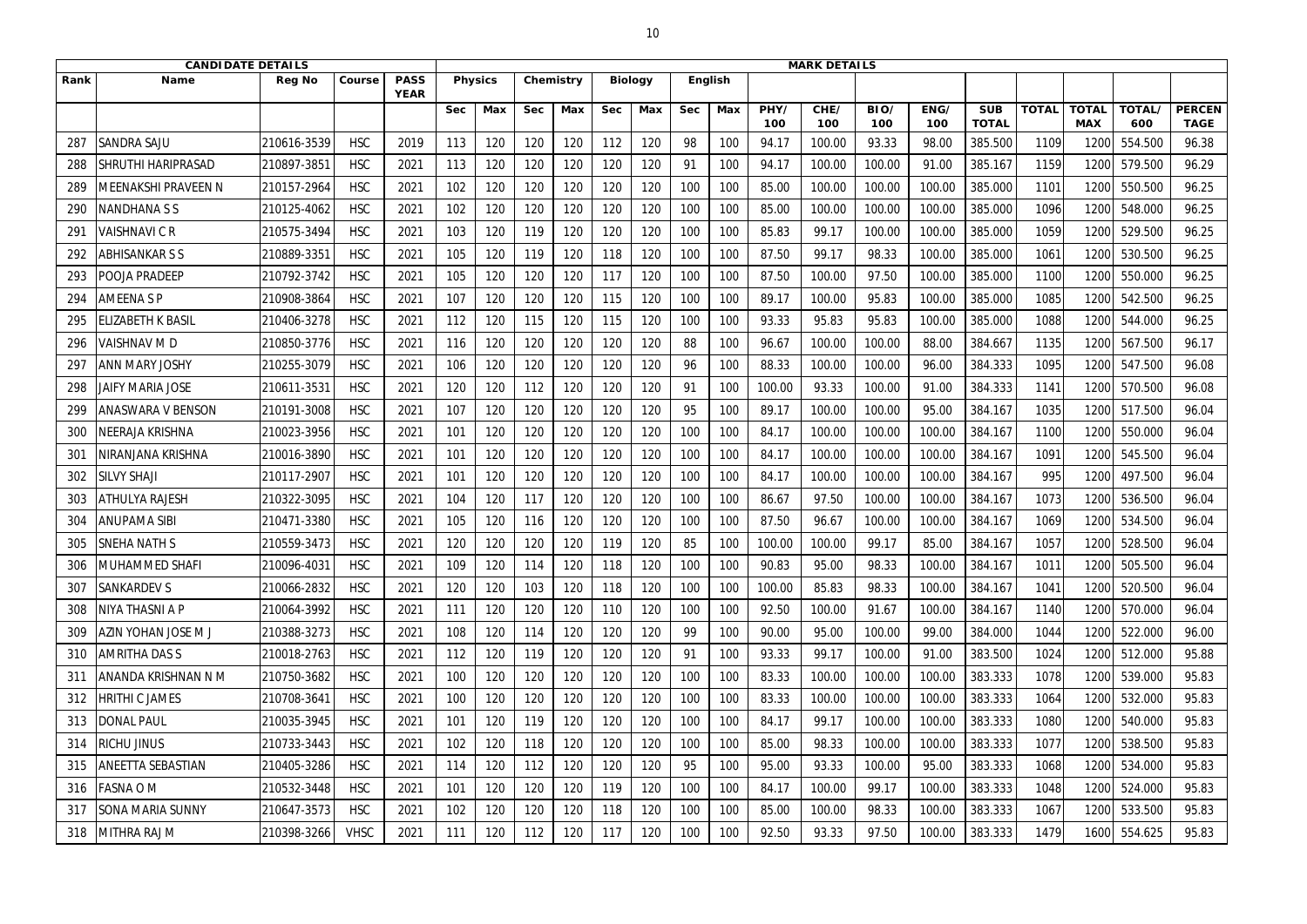|                 | <b>CANDIDATE DETAILS</b> |               |             |                            |            |                |            |           |            |                |            | <b>MARK DETAILS</b> |             |             |             |             |                            |              |                            |                      |                              |
|-----------------|--------------------------|---------------|-------------|----------------------------|------------|----------------|------------|-----------|------------|----------------|------------|---------------------|-------------|-------------|-------------|-------------|----------------------------|--------------|----------------------------|----------------------|------------------------------|
| Rank            | Name                     | <b>Reg No</b> | Course      | <b>PASS</b><br><b>YEAR</b> |            | <b>Physics</b> |            | Chemistry |            | <b>Biology</b> | English    |                     |             |             |             |             |                            |              |                            |                      |                              |
|                 |                          |               |             |                            | <b>Sec</b> | Max            | <b>Sec</b> | Max       | <b>Sec</b> | Max            | <b>Sec</b> | Max                 | PHY/<br>100 | CHE/<br>100 | BIO/<br>100 | ENG/<br>100 | <b>SUB</b><br><b>TOTAL</b> | <b>TOTAL</b> | <b>TOTAL</b><br><b>MAX</b> | <b>TOTAL/</b><br>600 | <b>PERCEN</b><br><b>TAGE</b> |
| 319             | NANDANA NAIR             | 210813-3196   | <b>HSC</b>  | 2021                       | 107        | 120            | 120        | 120       | 113        | 120            | 100        | 100                 | 89.17       | 100.00      | 94.17       | 100.00      | 383.333                    | 1025         | 120                        | 512.500              | 95.83                        |
| 320             | <b>NANDHANA P R</b>      | 210253-3034   | <b>HSC</b>  | 2021                       | 117        | 120            | 113        | 120       | 110        | 120            | 100        | 100                 | 97.50       | 94.17       | 91.67       | 100.00      | 383.333                    | 1071         | 1200                       | 535.500              | 95.83                        |
| 32 <sup>2</sup> | <b>HRIDYA MOL SAJAN</b>  | 210232-3047   | <b>HSC</b>  | 2021                       | 118        | 120            | 116        | 120       | 106        | 120            | 100        | 100                 | 98.33       | 96.67       | 88.33       | 100.00      | 383.333                    | 1017         | 1200                       | 508.500              | 95.83                        |
| 322             | <b>APARNA A S</b>        | 210101-2883   | <b>HSC</b>  | 2021                       | 101        | 120            | 120        | 120       | 120        | 120            | 99         | 100                 | 84.17       | 100.00      | 100.00      | 99.00       | 383.167                    | 1067         | 120                        | 533.500              | 95.79                        |
| 323             | PRIYANKA PRADEEP         | 210653-3580   | <b>HSC</b>  | 2021                       | 103        | 120            | 119        | 120       | 119        | 120            | 99         | 100                 | 85.83       | 99.17       | 99.17       | 99.00       | 383.167                    | 1070         | 1200                       | 535.000              | 95.79                        |
| 324             | ARYAKRISHNAN V R         | 210888-3655   | <b>HSC</b>  | 2021                       | 105        | 120            | 118        | 120       | 120        | 120            | 97         | 100                 | 87.50       | 98.33       | 100.00      | 97.00       | 382.833                    | 1026         | 1200                       | 513.000              | 95.71                        |
| 325             | JEFFY JOSEPH             | 210007-2744   | <b>HSC</b>  | 2021                       | 106        | 120            | 119        | 120       | 119        | 120            | 96         | 100                 | 88.33       | 99.17       | 99.17       | 96.00       | 382.667                    | 1021         | 1200                       | 510.500              | 95.67                        |
| 326             | <b>IVYA VARGHESE</b>     | 210358-3232   | <b>HSC</b>  | 2020                       | 111        | 120            | 120        | 120       | 120        | 120            | 90         | 100                 | 92.50       | 100.00      | 100.00      | 90.00       | 382.500                    | 1149         | 1200                       | 574.500              | 95.63                        |
| 327             | <b>ATHUL THOMAS</b>      | 210021-3947   | <b>HSC</b>  | 2021                       | 99         | 120            | 120        | 120       | 120        | 120            | 100        | 100                 | 82.50       | 100.00      | 100.00      | 100.00      | 382.500                    | 1102         | 1200                       | 551.000              | 95.63                        |
| 328             | <b>SARIKA K</b>          | 210233-3056   | <b>HSC</b>  | 2021                       | 99         | 120            | 120        | 120       | 120        | 120            | 100        | 100                 | 82.50       | 100.00      | 100.00      | 100.00      | 382.500                    | 1046         | 1200                       | 523.000              | 95.63                        |
| 329             | <b>ANSU P SURESH</b>     | 210709-3639   | <b>HSC</b>  | 2021                       | 107        | 120            | 113        | 120       | 119        | 120            | 100        | 100                 | 89.17       | 94.17       | 99.17       | 100.00      | 382.500                    | 1098         | 1200                       | 549.000              | 95.63                        |
| 330             | <b>ABHINAV N</b>         | 210832-3779   | <b>HSC</b>  | 2021                       | 110        | 120            | 110        | 120       | 119        | 120            | 100        | 100                 | 91.67       | 91.67       | 99.17       | 100.00      | 382.500                    | 1060         | 1200                       | 530.000              | 95.63                        |
| 33 <sup>2</sup> | <b>ABNA BENNY</b>        | 210533-3447   | <b>HSC</b>  | 2021                       | 106        | 120            | 115        | 120       | 118        | 120            | 100        | 100                 | 88.33       | 95.83       | 98.33       | 100.00      | 382.500                    | 1070         | 1200                       | 535.000              | 95.63                        |
| 332             | <b>BHAVEEN R</b>         | 210130-2921   | <b>HSC</b>  | 2021                       | 103        | 120            | 120        | 120       | 116        | 120            | 100        | 100                 | 85.83       | 100.00      | 96.67       | 100.00      | 382.500                    | 1103         | 1200                       | 551.500              | 95.63                        |
| 333             | ANN ROSE VARGHESE        | 210509-3408   | <b>HSC</b>  | 2021                       | 103        | 120            | 120        | 120       | 116        | 120            | 100        | 100                 | 85.83       | 100.00      | 96.67       | 100.00      | 382.500                    | 1081         | 1200                       | 540.500              | 95.63                        |
| 334             | <b>TREESA JILNA</b>      | 210370-3240   | <b>HSC</b>  | 2021                       | 110        | 120            | 120        | 120       | 109        | 120            | 100        | 100                 | 91.67       | 100.00      | 90.83       | 100.00      | 382.500                    | 1063         | 1200                       | 531.500              | 95.63                        |
| 335             | <b>SHAHABAS S</b>        | 210019-3951   | <b>HSC</b>  | 2021                       | 111        | 120            | 117        | 120       | 113        | 120            | 98         | 100                 | 92.50       | 97.50       | 94.17       | 98.00       | 382.167                    | 1049         | 1200                       | 524.500              | 95.54                        |
| 336             | SPANDANA B NAIR          | 210726-3653   | <b>CBSE</b> | 2021                       | 91         | 100            | 97         | 100       | 97         | 100            | 97         | 100                 | 91.00       | 97.00       | 97.00       | 97.00       | 382.000                    | 478          | 500                        | 573.600              | 95.50                        |
| 337             | <b>BESNA BIJU</b>        | 210161-2966   | <b>VHSC</b> | 2021                       | 89         | 100            | 99         | 100       | 94         | 100            | 100        | 100                 | 89.00       | 99.00       | 94.00       | 100.00      | 382.000                    | 1278         | 1600                       | 479.250              | 95.50                        |
| 338             | <b>ANAKHAPH</b>          | 210122-4059   | <b>CBSE</b> | 2021                       | 95         | 100            | 96         | 100       | 94         | 100            | 97         | 100                 | 95.00       | 96.00       | 94.00       | 97.00       | 382.000                    | 477          | 500                        | 572.400              | 95.50                        |
| 339             | <b>EMILTS</b>            | 210132-2925   | <b>HSC</b>  | 2021                       | 100        | 120            | 119        | 120       | 119        | 120            | 100        | 100                 | 83.33       | 99.17       | 99.17       | 100.00      | 381.667                    | 1046         | 1200                       | 523.000              | 95.42                        |
| 340             | <b>JUBY JOHNY</b>        | 210609-3534   | <b>HSC</b>  | 2021                       | 108        | 120            | 111        | 120       | 119        | 120            | 100        | 100                 | 90.00       | 92.50       | 99.17       | 100.00      | 381.667                    | 1063         | 1200                       | 531.500              | 95.42                        |
| 341             | <b>KRISHNAMS</b>         | 210552-3470   | <b>HSC</b>  | 2021                       | 100        | 120            | 120        | 120       | 118        | 120            | 100        | 100                 | 83.33       | 100.00      | 98.33       | 100.00      | 381.667                    | 1099         | 1200                       | 549.500              | 95.42                        |
| 342             | <b>ANJALY TOMY</b>       | 210477-3384   | <b>HSC</b>  | 2021                       | 104        | 120            | 120        | 120       | 114        | 120            | 100        | 100                 | 86.67       | 100.00      | 95.00       | 100.00      | 381.667                    | 1082         | 1200                       | 541.000              | 95.42                        |
| 343             | KOCHUTHRESIA DIVEENA     | 210278-3122   | <b>HSC</b>  | 2021                       | 104        | 120            | 120        | 120       | 114        | 120            | 100        | 100                 | 86.67       | 100.00      | 95.00       | 100.00      | 381.667                    | 1054         | 1200                       | 527.000              | 95.42                        |
| 344             | BISMI FATHIMA N S        | 210371-3247   | <b>HSC</b>  | 2021                       | 117        | 120            | 120        | 120       | 113        | 120            | 90         | 100                 | 97.50       | 100.00      | 94.17       | 90.00       | 381.667                    | 972          | 1200                       | 486.000              | 95.42                        |
| 345             | <b>AROMAL PS</b>         | 210890-3632   | <b>HSC</b>  | 2021                       | 112        | 120            | 120        | 120       | 120        | 120            | 88         | 100                 | 93.33       | 100.00      | 100.00      | 88.00       | 381.333                    | 1110         | 1200                       | 555.000              | 95.33                        |
| 346             | <b>MARIYA SAJI</b>       | 210895-3845   | <b>HSC</b>  | 2021                       | 120        | 120            | 120        | 120       | 120        | 120            | 81         | 100                 | 100.00      | 100.00      | 100.00      | 81.00       | 381.000                    | 1154         | 1200                       | 577.000              | 95.25                        |
| 347             | <b>ALEENA SAJI</b>       | 210544-3440   | <b>HSC</b>  | 2021                       | 102        | 120            | 120        | 120       | 120        | 120            | 96         | 100                 | 85.00       | 100.00      | 100.00      | 96.00       | 381.000                    | 1092         | 1200                       | 546.000              | 95.25                        |
| 348             | TANIYA M A               | 210326-3182   | <b>HSC</b>  | 2021                       | 109        | 120            | 119        | 120       | 120        | 120            | 91         | 100                 | 90.83       | 99.17       | 100.00      | 91.00       | 381.000                    | 1097         | 1200                       | 548.500              | 95.25                        |
| 349             | <b>PRAISE VARGHESE</b>   | 210720-3652   | <b>HSC</b>  | 2021                       | 97         | 120            | 120        | 120       | 120        | 120            | 100        | 100                 | 80.83       | 100.00      | 100.00      | 100.00      | 380.833                    | 989          | 1200                       | 494.500              | 95.21                        |
| 350             | <b>ALEENA THOMAS</b>     | 210032-3963   | <b>HSC</b>  | 2021                       | 98         | 120            | 120        | 120       | 119        | 120            | 100        | 100                 | 81.67       | 100.00      | 99.17       | 100.00      | 380.833                    | 1054         | 1200                       | 527.000              | 95.21                        |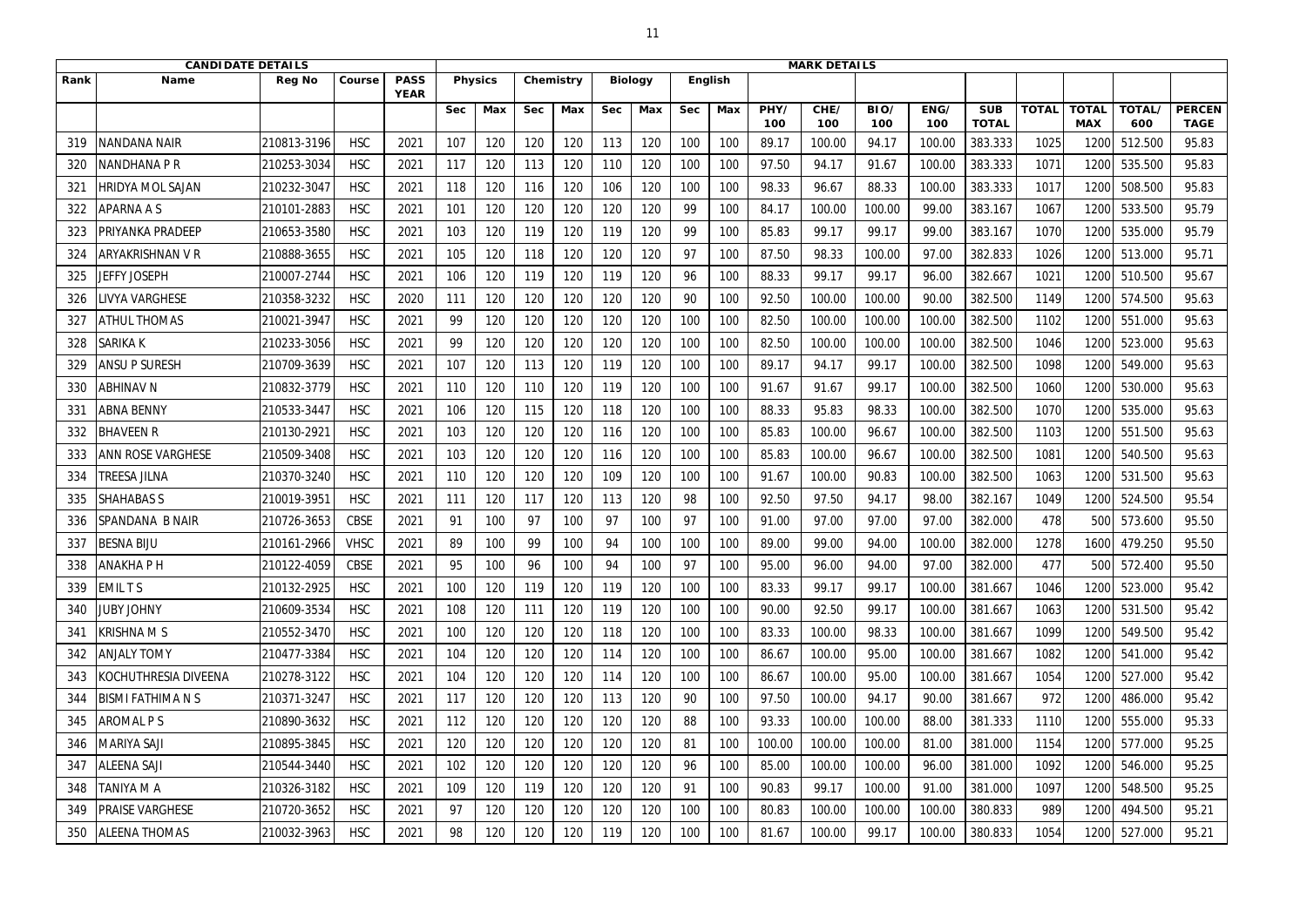|      | <b>CANDIDATE DETAILS</b>      |               |             |                            |            |                |            |           |            |                |            | <b>MARK DETAILS</b> |             |             |             |             |                            |              |                            |               |                              |
|------|-------------------------------|---------------|-------------|----------------------------|------------|----------------|------------|-----------|------------|----------------|------------|---------------------|-------------|-------------|-------------|-------------|----------------------------|--------------|----------------------------|---------------|------------------------------|
| Rank | <b>Name</b>                   | <b>Reg No</b> | Course      | <b>PASS</b><br><b>YEAR</b> |            | <b>Physics</b> |            | Chemistry |            | <b>Biology</b> |            | English             |             |             |             |             |                            |              |                            |               |                              |
|      |                               |               |             |                            | <b>Sec</b> | Max            | <b>Sec</b> | Max       | <b>Sec</b> | Max            | <b>Sec</b> | Max                 | PHY/<br>100 | CHE/<br>100 | BIO/<br>100 | ENG/<br>100 | <b>SUB</b><br><b>TOTAL</b> | <b>TOTAL</b> | <b>TOTAL</b><br><b>MAX</b> | TOTAL/<br>600 | <b>PERCEN</b><br><b>TAGE</b> |
| 351  | LAKSHMISREE C R               | 210394-3272   | <b>HSC</b>  | 2019                       | 118        | 120            | 112        | 120       | 119        | 120            | 90         | 100                 | 98.33       | 93.33       | 99.17       | 90.00       | 380.833                    | 1138         | 120                        | 569.000       | 95.21                        |
| 352  | <b>HIMA ELDHOSE</b>           | 210456-3355   | <b>HSC</b>  | 2020                       | 114        | 120            | 117        | 120       | 118        | 120            | 90         | 100                 | 95.00       | 97.50       | 98.33       | 90.00       | 380.833                    | 1160         | 1200                       | 580.000       | 95.21                        |
| 353  | <b>AYSHATH MEHROOFA</b>       | 210126-406    | <b>HSC</b>  | 2021                       | 108        | 120            | 111        | 120       | 118        | 120            | 100        | 100                 | 90.00       | 92.50       | 98.33       | 100.00      | 380.833                    | 1080         | 1200                       | 540.000       | 95.21                        |
| 354  | JOAN K VARGHESE               | 210110-4045   | <b>HSC</b>  | 2021                       | 105        | 120            | 119        | 120       | 113        | 120            | 100        | 100                 | 87.50       | 99.17       | 94.17       | 100.00      | 380.833                    | 1055         | 1200                       | 527.500       | 95.21                        |
| 355  | MOHAMMED MANJA A              | 210093-2876   | <b>HSC</b>  | 2021                       | 119        | 120            | 118        | 120       | 112        | 120            | 90         | 100                 | 99.17       | 98.33       | 93.33       | 90.00       | 380.833                    | 1046         | 1200                       | 523.000       | 95.21                        |
| 356  | <b>JAYALAKSHMI V J</b>        | 210626-3553   | <b>HSC</b>  | 2021                       | 107        | 120            | 119        | 120       | 111        | 120            | 100        | 100                 | 89.17       | 99.17       | 92.50       | 100.00      | 380.833                    | 1039         | 1200                       | 519.500       | 95.21                        |
| 357  | <b>JESNA JOY</b>              | 210474-3332   | <b>HSC</b>  | 2021                       | 104        | 120            | 120        | 120       | 120        | 120            | 94         | 100                 | 86.67       | 100.00      | 100.00      | 94.00       | 380.667                    | 1028         | 1200                       | 514.000       | 95.17                        |
| 358  | SARAMOL M A                   | 210673-3602   | <b>HSC</b>  | 2021                       | 109        | 120            | 120        | 120       | 118        | 120            | 91         | 100                 | 90.83       | 100.00      | 98.33       | 91.00       | 380.167                    | 1080         | 1200                       | 540.000       | 95.04                        |
| 359  | ALEENA GODWIN                 | 210821-3769   | <b>HSC</b>  | 2021                       | 108        | 120            | 120        | 120       | 120        | 120            | 90         | 100                 | 90.00       | 100.00      | 100.00      | 90.00       | 380.000                    | 1054         | 1200                       | 527.000       | 95.00                        |
| 360  | <b>ARATHY V B</b>             | 210118-3478   | <b>HSC</b>  | 2021                       | 97         | 120            | 119        | 120       | 120        | 120            | 100        | 100                 | 80.83       | 99.17       | 100.00      | 100.00      | 380.000                    | 1007         | 1200                       | 503.500       | 95.00                        |
| 361  | <b>ALEENA MATHEW</b>          | 210497-3415   | <b>HSC</b>  | 2021                       | 98         | 120            | 119        | 120       | 119        | 120            | 100        | 100                 | 81.67       | 99.17       | 99.17       | 100.00      | 380.000                    | 1052         | 1200                       | 526.000       | 95.00                        |
| 362  | <b>JOMOL V J</b>              | 210038-3917   | <b>HSC</b>  | 2021                       | 102        | 120            | 116        | 120       | 118        | 120            | 100        | 100                 | 85.00       | 96.67       | 98.33       | 100.00      | 380.000                    | 982          | 1200                       | 491.000       | 95.00                        |
| 363  | najila n                      | 210686-3616   | <b>HSC</b>  | 2021                       | 116        | 120            | 120        | 120       | 120        | 120            | 83         | 100                 | 96.67       | 100.00      | 100.00      | 83.00       | 379.667                    | 1060         | 1200                       | 530.000       | 94.92                        |
| 364  | AMMUPV                        | 210581-3498   | <b>HSC</b>  | 2020                       | 110        | 120            | 114        | 120       | 120        | 120            | 93         | 100                 | 91.67       | 95.00       | 100.00      | 93.00       | 379.667                    | 1146         | 1200                       | 573.000       | 94.92                        |
| 365  | RISHANA K                     | 210860-3812   | <b>HSC</b>  | 2021                       | 95         | 120            | 120        | 120       | 120        | 120            | 100        | 100                 | 79.17       | 100.00      | 100.00      | 100.00      | 379.167                    | 1000         | 1200                       | 500.000       | 94.79                        |
| 366  | NANDANA P                     | 210288-3141   | <b>HSC</b>  | 2021                       | 96         | 120            | 119        | 120       | 120        | 120            | 100        | 100                 | 80.00       | 99.17       | 100.00      | 100.00      | 379.167                    | 1002         | 1200                       | 501.000       | 94.79                        |
| 367  | MOHAMMED NASEEM P             | 210091-3995   | <b>HSC</b>  | 2021                       | 116        | 120            | 120        | 120       | 117        | 120            | 85         | 100                 | 96.67       | 100.00      | 97.50       | 85.00       | 379.167                    | 1071         | 1200                       | 535.500       | 94.79                        |
| 368  | KAVYA LEKSHMI P               | 210671-3597   | <b>HSC</b>  | 2021                       | 99         | 120            | 120        | 120       | 116        | 120            | 100        | 100                 | 82.50       | 100.00      | 96.67       | 100.00      | 379.167                    | 1103         | 1200                       | 551.500       | 94.79                        |
| 369  | <b>GEO THOMSON</b>            | 210002-3863   | <b>HSC</b>  | 2021                       | 103        | 120            | 116        | 120       | 116        | 120            | 100        | 100                 | 85.83       | 96.67       | 96.67       | 100.00      | 379.167                    | 977          | 1200                       | 488.500       | 94.79                        |
| 370  | <b>ATHMANA M</b>              | 210457-3356   | <b>CBSE</b> | 2020                       | 91         | 100            | 95         | 100       | 98         | 100            | 95         | 100                 | 91.00       | 95.00       | 98.00       | 95.00       | 379.000                    | 469          | 500                        | 562.800       | 94.75                        |
| 371  | <b>AARSHA MATHEW</b>          | 210573-2975   | <b>CBSE</b> | 2021                       | 90         | 100            | 95         | 100       | 97         | 100            | 97         | 100                 | 90.00       | 95.00       | 97.00       | 97.00       | 379.000                    | 470          | 500                        | 564.000       | 94.75                        |
| 372  | IELIN PETER                   | 210028-2784   | <b>VHSC</b> | 2021                       | 100        | 120            | 120        | 120       | 117        | 120            | 98         | 100                 | 83.33       | 100.00      | 97.50       | 98.00       | 378.833                    | 1404         | 1600                       | 526.500       | 94.71                        |
| 373  | <b>MALAVIKA E S</b>           | 210872-3821   | <b>HSC</b>  | 2021                       | 119        | 120            | 112        | 120       | 119        | 120            | 87         | 100                 | 99.17       | 93.33       | 99.17       | 87.00       | 378.667                    | 1006         | 1200                       | 503.000       | 94.67                        |
| 374  | <b>RITTY PONNACHEN</b>        | 210421-3305   | <b>HSC</b>  | 2020                       | 113        | 120            | 120        | 120       | 118        | 120            | 86         | 100                 | 94.17       | 100.00      | 98.33       | 86.00       | 378.500                    | 1134         | 1200                       | 567.000       | 94.63                        |
| 375  | <b>KEERTHANAK</b>             | 210672-3600   | <b>HSC</b>  | 2021                       | 94         | 120            | 120        | 120       | 120        | 120            | 100        | 100                 | 78.33       | 100.00      | 100.00      | 100.00      | 378.333                    | 1043         | 1200                       | 521.500       | 94.58                        |
| 376  | <b>HELAN ELISABATH ANTONY</b> | 210787-3737   | <b>HSC</b>  | 2021                       | 96         | 120            | 118        | 120       | 120        | 120            | 100        | 100                 | 80.00       | 98.33       | 100.00      | 100.00      | 378.333                    | 1034         | 1200                       | 517.000       | 94.58                        |
| 377  | <b>ANNA P ANTONY</b>          | 210545-3458   | <b>HSC</b>  | 2021                       | 99         | 120            | 115        | 120       | 120        | 120            | 100        | 100                 | 82.50       | 95.83       | 100.00      | 100.00      | 378.333                    | 1070         | 1200                       | 535.000       | 94.58                        |
| 378  | <b>ASWATHIT R</b>             | 210453-3346   | <b>HSC</b>  | 2021                       | 120        | 120            | 119        | 120       | 95         | 120            | 100        | 100                 | 100.00      | 99.17       | 79.17       | 100.00      | 378.333                    | 1040         | 1200                       | 520.000       | 94.58                        |
| 379  | <b>ANANDHU KRISHNAN R</b>     | 210199-3000   | <b>CBSE</b> | 2021                       | 94         | 100            | 94         | 100       | 94         | 100            | 96         | 100                 | 94.00       | 94.00       | 94.00       | 96.00       | 378.000                    | 439          | 500                        | 526.800       | 94.50                        |
| 380  | NANDHANA C                    | 210265-3099   | <b>HSC</b>  | 2021                       | 99         | 120            | 120        | 120       | 120        | 120            | 95         | 100                 | 82.50       | 100.00      | 100.00      | 95.00       | 377.500                    | 1021         | 1200                       | 510.500       | 94.38                        |
| 381  | <b>JAINI JOY</b>              | 210800-3749   | <b>HSC</b>  | 2021                       | 93         | 120            | 120        | 120       | 120        | 120            | 100        | 100                 | 77.50       | 100.00      | 100.00      | 100.00      | 377.500                    | 1030         | 1200                       | 515.000       | 94.38                        |
| 382  | <b>JIBIN SAJI</b>             | 210178-2982   | <b>HSC</b>  | 2021                       | 103        | 120            | 110        | 120       | 120        | 120            | 100        | 100                 | 85.83       | 91.67       | 100.00      | 100.00      | 377.500                    | 1121         | 1200                       | 560.500       | 94.38                        |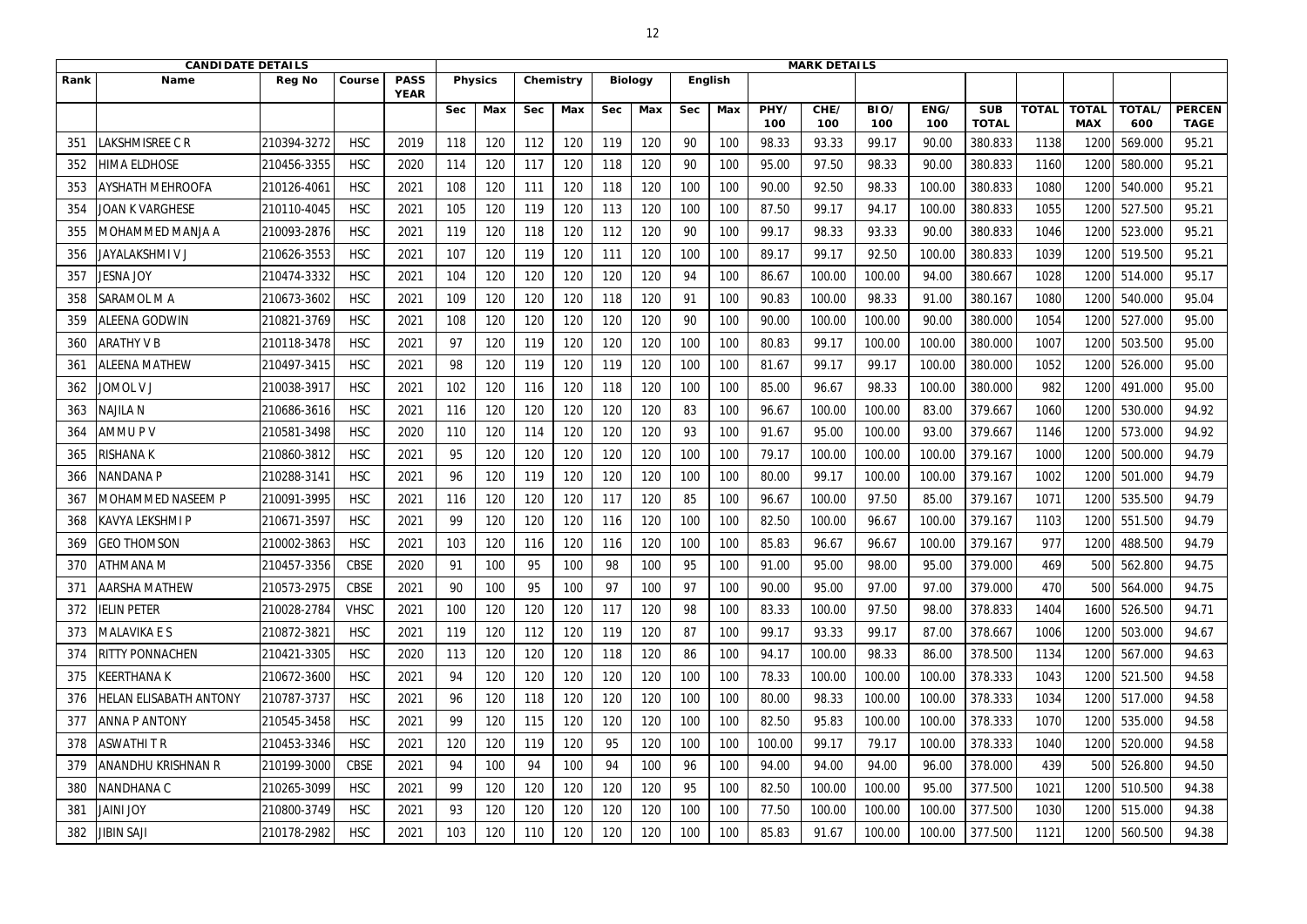|                 | <b>CANDIDATE DETAILS</b>                |               |             |                            |            |                |            |           |            |                |            |         |             | <b>MARK DETAILS</b> |             |             |                            |              |                            |               |                              |
|-----------------|-----------------------------------------|---------------|-------------|----------------------------|------------|----------------|------------|-----------|------------|----------------|------------|---------|-------------|---------------------|-------------|-------------|----------------------------|--------------|----------------------------|---------------|------------------------------|
| Rank            | Name                                    | <b>Reg No</b> | Course      | <b>PASS</b><br><b>YEAR</b> |            | <b>Physics</b> |            | Chemistry |            | <b>Biology</b> |            | English |             |                     |             |             |                            |              |                            |               |                              |
|                 |                                         |               |             |                            | <b>Sec</b> | Max            | <b>Sec</b> | Max       | <b>Sec</b> | Max            | <b>Sec</b> | Max     | PHY/<br>100 | CHE/<br>100         | BIO/<br>100 | ENG/<br>100 | <b>SUB</b><br><b>TOTAL</b> | <b>TOTAL</b> | <b>TOTAL</b><br><b>MAX</b> | TOTAL/<br>600 | <b>PERCEN</b><br><b>TAGE</b> |
| 383             | CHANDRAKRIPA C B                        | 210105-2889   | <b>HSC</b>  | 2021                       | 108        | 120            | 120        | 120       | 117        | 120            | 90         | 100     | 90.00       | 100.00              | 97.50       | 90.00       | 377.500                    | 1049         | 1200                       | 524.500       | 94.38                        |
| 384             | <b>SANTY S JOHN</b>                     | 210730-3660   | <b>HSC</b>  | 2021                       | 106        | 120            | 120        | 120       | 107        | 120            | 100        | 100     | 88.33       | 100.00              | 89.17       | 100.00      | 377.500                    | 986          | 1200                       | 493.000       | 94.38                        |
| 385             | SREELAKSHMI M J                         | 210041-3132   | <b>HSC</b>  | 2021                       | 99         | 120            | 120        | 120       | 117        | 120            | 97         | 100     | 82.50       | 100.00              | 97.50       | 97.00       | 377.000                    | 1056         | 1200                       | 528.000       | 94.25                        |
| 386             | SNEHA ELIZABETH SHAJI                   | 210731-3663   | <b>CBSE</b> | 2021                       | 94         | 100            | 93         | 100       | 94         | 100            | 96         | 100     | 94.00       | 93.00               | 94.00       | 96.00       | 377.000                    | 471          | 500                        | 565.200       | 94.25                        |
| 387             | <b>DONA THOMAS</b>                      | 210022-3891   | <b>HSC</b>  | 2021                       | 98         | 120            | 120        | 120       | 120        | 120            | 95         | 100     | 81.67       | 100.00              | 100.00      | 95.00       | 376.667                    | 1053         | 1200                       | 526.500       | 94.17                        |
| 388             | NEETHU KRISHNA R                        | 210346-3217   | <b>HSC</b>  | 2021                       | 93         | 120            | 119        | 120       | 120        | 120            | 100        | 100     | 77.50       | 99.17               | 100.00      | 100.00      | 376.667                    | 1085         | 1200                       | 542.500       | 94.17                        |
| 389             | NIMISHA R                               | 210426-3297   | <b>HSC</b>  | 2021                       | 100        | 120            | 120        | 120       | 112        | 120            | 100        | 100     | 83.33       | 100.00              | 93.33       | 100.00      | 376.667                    | 1005         | 1200                       | 502.500       | 94.17                        |
| 390             | <b>SANTA MERIN REBARO</b>               | 210530-344    | <b>HSC</b>  | 2021                       | 110        | 120            | 116        | 120       | 106        | 120            | 100        | 100     | 91.67       | 96.67               | 88.33       | 100.00      | 376.667                    | 989          | 1200                       | 494.500       | 94.17                        |
| 39 <sup>°</sup> | <b>MERIN ANN JIMMY</b>                  | 210033-3364   | <b>HSC</b>  | 2021                       | 102        | 120            | 120        | 120       | 120        | 120            | 91         | 100     | 85.00       | 100.00              | 100.00      | 91.00       | 376.000                    | 1081         | 1200                       | 540.500       | 94.00                        |
| 392             | <b>ANEENA STANY</b>                     | 210297-3152   | <b>HSC</b>  | 2021                       | 103        | 120            | 120        | 120       | 120        | 120            | 90         | 100     | 85.83       | 100.00              | 100.00      | 90.00       | 375.833                    | 1072         | 1200                       | 536.000       | 93.96                        |
| 393             | <b>DEVIKARAJ G</b>                      | 210701-3628   | <b>HSC</b>  | 2021                       | 91         | 120            | 120        | 120       | 120        | 120            | 100        | 100     | 75.83       | 100.00              | 100.00      | 100.00      | 375.833                    | 1102         | 1200                       | 551.000       | 93.96                        |
| 394             | <b>BIBIN JOSEPH</b>                     | 210468-3375   | <b>HSC</b>  | 2021                       | 91         | 120            | 120        | 120       | 120        | 120            | 100        | 100     | 75.83       | 100.00              | 100.00      | 100.00      | 375.833                    | 1031         | 1200                       | 515.500       | 93.96                        |
| 395             | <b>ARUN SHAJI</b>                       | 210357-3237   | <b>HSC</b>  | 2021                       | 99         | 120            | 115        | 120       | 117        | 120            | 100        | 100     | 82.50       | 95.83               | 97.50       | 100.00      | 375.833                    | 1017         | 1200                       | 508.500       | 93.96                        |
| 396             | <b>ABDUL GHANI NIHAL</b>                | 210013-3839   | <b>HSC</b>  | 2021                       | 100        | 120            | 114        | 120       | 117        | 120            | 100        | 100     | 83.33       | 95.00               | 97.50       | 100.00      | 375.833                    | 1115         | 1200                       | 557.500       | 93.96                        |
| 397             | <b>CHRISTEENA XAVIER</b>                | 210193-3012   | <b>HSC</b>  | 2021                       | 96         | 120            | 120        | 120       | 115        | 120            | 100        | 100     | 80.00       | 100.00              | 95.83       | 100.00      | 375.833                    | 1039         | 1200                       | 519.500       | 93.96                        |
| 398             | <b>JOSMY GEORGE</b>                     | 210365-3227   | <b>HSC</b>  | 2021                       | 105        | 120            | 120        | 120       | 106        | 120            | 100        | 100     | 87.50       | 100.00              | 88.33       | 100.00      | 375.833                    | 1036         | 1200                       | 518.000       | 93.96                        |
| 399             | MUHAMMED SUHAIL                         | 210578-3340   | <b>HSC</b>  | 2020                       | 104        | 120            | 114        | 120       | 120        | 120            | 94         | 100     | 86.67       | 95.00               | 100.00      | 94.00       | 375.667                    | 1033         | 1200                       | 516.500       | 93.92                        |
| 400             | <b>ALNA JIJU</b>                        | 210089-2869   | <b>HSC</b>  | 2021                       | 114        | 120            | 107        | 120       | 111        | 120            | 99         | 100     | 95.00       | 89.17               | 92.50       | 99.00       | 375.667                    | 1001         | 1200                       | 500.500       | 93.92                        |
| 40 <sup>-</sup> | <b>AFSHIN RAHMAN</b>                    | 210341-3211   | <b>HSC</b>  | 2021                       | 107        | 120            | 107        | 120       | 120        | 120            | 97         | 100     | 89.17       | 89.17               | 100.00      | 97.00       | 375.333                    | 1058         | 1200                       | 529.000       | 93.83                        |
| 402             | <b>SNEHA SUNIL</b>                      | 210782-3715   | <b>HSC</b>  | 2019                       | 108        | 120            | 119        | 120       | 119        | 120            | 87         | 100     | 90.00       | 99.17               | 99.17       | 87.00       | 375.333                    | 1123         | 1200                       | 561.500       | 93.83                        |
| 403             | <b>VARSHA V NAIR</b>                    | 210829-3785   | <b>HSC</b>  | 2021                       | 101        | 120            | 120        | 120       | 120        | 120            | 91         | 100     | 84.17       | 100.00              | 100.00      | 91.00       | 375.167                    | 1065         | 1200                       | 532.500       | 93.79                        |
| 404             | <b>KESIA BIJU</b>                       | 210488-3400   | <b>CBSE</b> | 2021                       | 90         | 100            | 95         | 100       | 95         | 100            | 95         | 100     | 90.00       | 95.00               | 95.00       | 95.00       | 375.000                    | 452          | 500                        | 542.400       | 93.75                        |
| 405             | PLACHERIL JOSHY JULIE MARIA 210354-3234 |               | <b>CBSE</b> | 2020                       | 95         | 100            | 90         | 100       | 93         | 100            | 97         | 100     | 95.00       | 90.00               | 93.00       | 97.00       | 375.000                    | 442          | 500                        | 530.400       | 93.75                        |
| 406             | ASRA AS                                 | 210651-3577   | <b>HSC</b>  | 2021                       | 105        | 120            | 114        | 120       | 111        | 120            | 100        | 100     | 87.50       | 95.00               | 92.50       | 100.00      | 375.000                    | 1077         | 1200                       | 538.500       | 93.75                        |
| 407             | PONNI ELIZEBETH MATHEW                  | 210592-3514   | <b>HSC</b>  | 2021                       | 100        | 120            | 119        | 120       | 119        | 120            | 93         | 100     | 83.33       | 99.17               | 99.17       | 93.00       | 374.667                    | 964          | 1200                       | 482.000       | 93.67                        |
| 408             | NESAVIN FATHIMA M                       | 210203-3030   | <b>HSC</b>  | 2021                       | 105        | 120            | 114        | 120       | 120        | 120            | 92         | 100     | 87.50       | 95.00               | 100.00      | 92.00       | 374.500                    | 1030         | 1200                       | 515.000       | 93.63                        |
| 409             | <b>ANEETTA FRANCIS</b>                  | 210571-3488   | <b>HSC</b>  | 2020                       | 111        | 120            | 115        | 120       | 119        | 120            | 87         | 100     | 92.50       | 95.83               | 99.17       | 87.00       | 374.500                    | 1071         | 1200                       | 535.500       | 93.63                        |
| 410             | <b>JINESH K JAISON</b>                  | 210725-3658   | <b>HSC</b>  | 2021                       | 103        | 120            | 106        | 120       | 120        | 120            | 100        | 100     | 85.83       | 88.33               | 100.00      | 100.00      | 374.167                    | 1017         | 1200                       | 508.500       | 93.54                        |
| -411            | MARIYA SABU PARAKKA                     | 210444-3324   | <b>HSC</b>  | 2021                       | 106        | 120            | 103        | 120       | 120        | 120            | 100        | 100     | 88.33       | 85.83               | 100.00      | 100.00      | 374.167                    | 998          | 1200                       | 499.000       | 93.54                        |
| 412             | LAKSHMI ANIL                            | 210010-3872   | <b>HSC</b>  | 2020                       | 105        | 120            | 117        | 120       | 119        | 120            | 90         | 100     | 87.50       | 97.50               | 99.17       | 90.00       | 374.167                    | 1110         | 1200                       | 555.000       | 93.54                        |
| 413             | <b>SNEHAPH</b>                          | 210903-3276   | <b>HSC</b>  | 2021                       | 99         | 120            | 112        | 120       | 118        | 120            | 100        | 100     | 82.50       | 93.33               | 98.33       | 100.00      | 374.167                    | 998          | 1200                       | 499.000       | 93.54                        |
| 414             | <b>SURYAGAYATHRIK R</b>                 | 210883-3830   | <b>HSC</b>  | 2021                       | 92         | 120            | 120        | 120       | 117        | 120            | 100        | 100     | 76.67       | 100.00              | 97.50       | 100.00      | 374.167                    | 1059         | 1200                       | 529.500       | 93.54                        |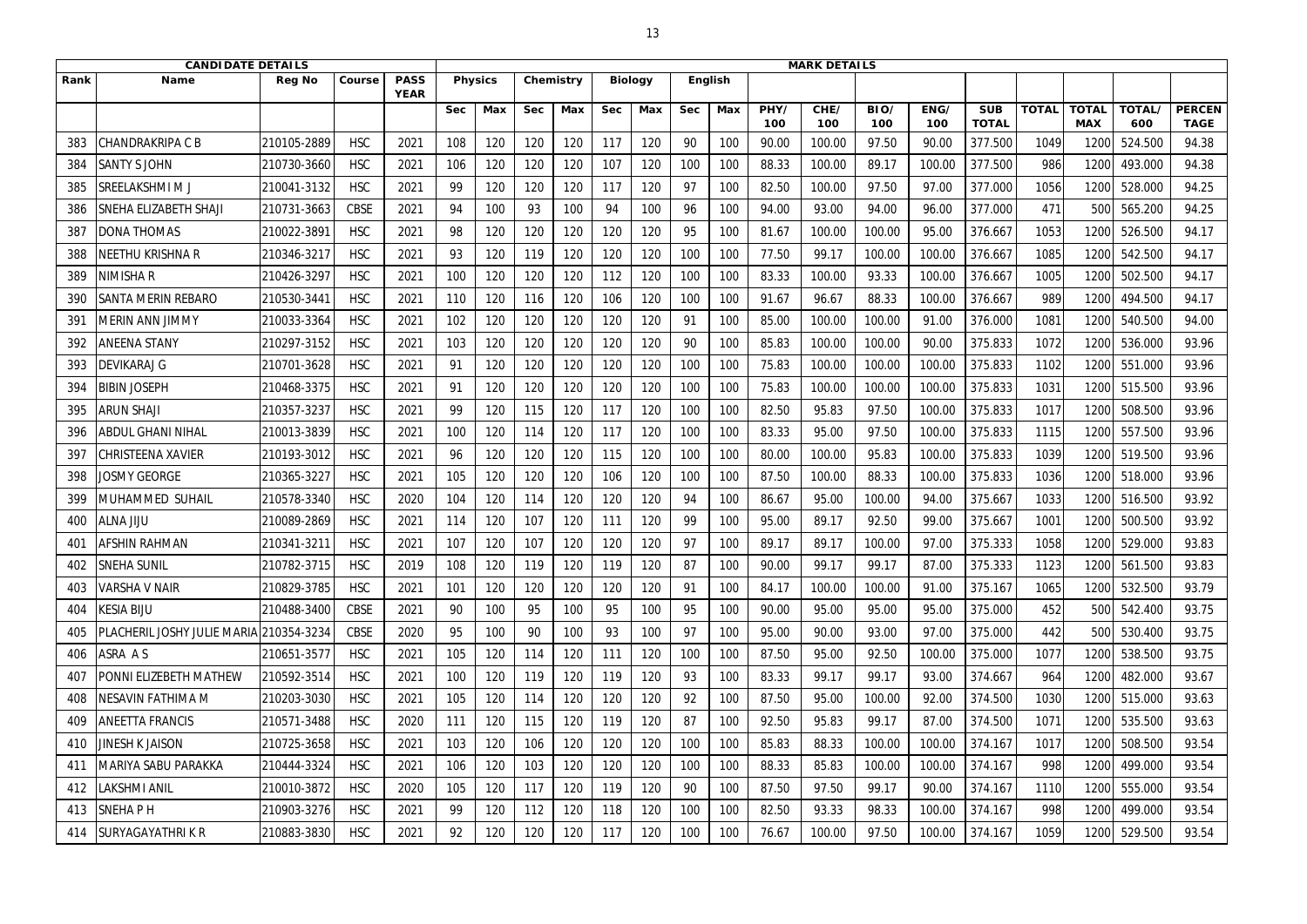|              | <b>CANDIDATE DETAILS</b>  |               |             |                            |            |                |            |           |            |                |            | <b>MARK DETAILS</b> |             |             |             |             |                            |              |                            |               |                              |
|--------------|---------------------------|---------------|-------------|----------------------------|------------|----------------|------------|-----------|------------|----------------|------------|---------------------|-------------|-------------|-------------|-------------|----------------------------|--------------|----------------------------|---------------|------------------------------|
| Rank         | <b>Name</b>               | <b>Reg No</b> | Course      | <b>PASS</b><br><b>YEAR</b> |            | <b>Physics</b> |            | Chemistry |            | <b>Biology</b> |            | <b>English</b>      |             |             |             |             |                            |              |                            |               |                              |
|              |                           |               |             |                            | <b>Sec</b> | Max            | <b>Sec</b> | Max       | <b>Sec</b> | Max            | <b>Sec</b> | Max                 | PHY/<br>100 | CHE/<br>100 | BIO/<br>100 | ENG/<br>100 | <b>SUB</b><br><b>TOTAL</b> | <b>TOTAL</b> | <b>TOTAL</b><br><b>MAX</b> | TOTAL/<br>600 | <b>PERCEN</b><br><b>TAGE</b> |
| 415          | VISHNUPRIYA A             | 210466-2973   | <b>HSC</b>  | 2021                       | 95         | 120            | 117        | 120       | 117        | 120            | 100        | 100                 | 79.17       | 97.50       | 97.50       | 100.00      | 374.167                    | 1034         | 1200                       | 517.000       | 93.54                        |
| 416          | <b>HANNA STEPHEN</b>      | 210912-3870   | <b>HSC</b>  | 2021                       | 93         | 120            | 120        | 120       | 116        | 120            | 100        | 100                 | 77.50       | 100.00      | 96.67       | 100.00      | 374.167                    | 998          | 1200                       | 499.000       | 93.54                        |
| 417          | <b>AMAL N S</b>           | 210046-2805   | <b>HSC</b>  | 2021                       | 99         | 120            | 119        | 120       | 111        | 120            | 100        | 100                 | 82.50       | 99.17       | 92.50       | 100.00      | 374.167                    | 1017         | 1200                       | 508.500       | 93.54                        |
| 418          | <b>ATHULYA T JAYARAJ</b>  | 210235-3028   | <b>HSC</b>  | 2021                       | 99         | 120            | 120        | 120       | 110        | 120            | 100        | 100                 | 82.50       | 100.00      | 91.67       | 100.00      | 374.167                    | 1036         | 1200                       | 518.000       | 93.54                        |
| 419          | <b>KEERTHANA VIJAYAN</b>  | 210348-3224   | <b>HSC</b>  | 2021                       | 105        | 120            | 120        | 120       | 104        | 120            | 100        | 100                 | 87.50       | 100.00      | 86.67       | 100.00      | 374.167                    | 1004         | 1200                       | 502.000       | 93.54                        |
| 420          | <b>ANISHAMOL BENNY</b>    | 210212-3032   | <b>HSC</b>  | 2021                       | 99         | 120            | 115        | 120       | 116        | 120            | 99         | 100                 | 82.50       | 95.83       | 96.67       | 99.00       | 374.000                    | 1009         | 1200                       | 504.500       | 93.50                        |
| $42^{\circ}$ | MIDULA KRISHNAN A         | 210314-3169   | <b>HSC</b>  | 2020                       | 110        | 120            | 118        | 120       | 116        | 120            | 87         | 100                 | 91.67       | 98.33       | 96.67       | 87.00       | 373.667                    | 1122         | 1200                       | 561.000       | 93.42                        |
| 422          | <b>KAVYA SALI</b>         | 210107-4044   | <b>HSC</b>  | 2021                       | 104        | 120            | 104        | 120       | 120        | 120            | 100        | 100                 | 86.67       | 86.67       | 100.00      | 100.00      | 373.333                    | 1060         | 1200                       | 530.000       | 93.33                        |
| 423          | SUNAND                    | 210391-3269   | <b>HSC</b>  | 2021                       | 96         | 120            | 115        | 120       | 117        | 120            | 100        | 100                 | 80.00       | 95.83       | 97.50       | 100.00      | 373.333                    | 1073         | 1200                       | 536.500       | 93.33                        |
| 424          | AKSHAYA P N               | 210245-3076   | <b>HSC</b>  | 2021                       | 98         | 120            | 113        | 120       | 117        | 120            | 100        | 100                 | 81.67       | 94.17       | 97.50       | 100.00      | 373.333                    | 1017         | 1200                       | 508.500       | 93.33                        |
| 425          | <b>ALEENA ABY</b>         | 210104-2895   | <b>HSC</b>  | 2021                       | 93         | 120            | 120        | 120       | 115        | 120            | 100        | 100                 | 77.50       | 100.00      | 95.83       | 100.00      | 373.333                    | 992          | 1200                       | 496.000       | 93.33                        |
| 426          | BAJIEO BABU ABRAHAM       | 210372-3230   | <b>HSC</b>  | 2021                       | 95         | 120            | 118        | 120       | 115        | 120            | 100        | 100                 | 79.17       | 98.33       | 95.83       | 100.00      | 373.333                    | 996          | 1200                       | 498.000       | 93.33                        |
| 427          | <b>BHAVAN VB</b>          | 210090-4018   | <b>HSC</b>  | 2021                       | 103        | 120            | 112        | 120       | 113        | 120            | 100        | 100                 | 85.83       | 93.33       | 94.17       | 100.00      | 373.333                    | 989          | 1200                       | 494.500       | 93.33                        |
| 428          | <b>SANDRA S</b>           | 210190-3006   | <b>HSC</b>  | 2021                       | 96         | 120            | 120        | 120       | 112        | 120            | 100        | 100                 | 80.00       | 100.00      | 93.33       | 100.00      | 373.333                    | 1064         | 1200                       | 532.000       | 93.33                        |
| 429          | HRITHIK DAS K H           | 210150-2951   | <b>HSC</b>  | 2021                       | 102        | 120            | 118        | 120       | 108        | 120            | 100        | 100                 | 85.00       | 98.33       | 90.00       | 100.00      | 373.333                    | 1042         | 1200                       | 521.000       | 93.33                        |
| 430          | <b>VISMAYA E S</b>        | 210318-3172   | <b>HSC</b>  | 2021                       | 113        | 120            | 120        | 120       | 120        | 120            | 79         | 100                 | 94.17       | 100.00      | 100.00      | 79.00       | 373.167                    | 1020         | 1200                       | 510.000       | 93.29                        |
| 431          | <b>ANAGHAP</b>            | 210486-3390   | <b>CBSE</b> | 2021                       | 91         | 100            | 89         | 100       | 94         | 100            | 99         | 100                 | 91.00       | 89.00       | 94.00       | 99.00       | 373.000                    | 452          | 500                        | 542.400       | 93.25                        |
| 432          | <b>SNEHA SABU</b>         | 210859-3808   | <b>HSC</b>  | 2021                       | 103        | 120            | 120        | 120       | 107        | 120            | 98         | 100                 | 85.83       | 100.00      | 89.17       | 98.00       | 373.000                    | 991          | 1200                       | 495.500       | 93.25                        |
| 433          | ANAGHA MADHAVAN K S       | 210054-3982   | <b>HSC</b>  | 2020                       | 113        | 120            | 107        | 120       | 117        | 120            | 92         | 100                 | 94.17       | 89.17       | 97.50       | 92.00       | 372.833                    | 1093         | 1200                       | 546.500       | 93.21                        |
| 434          | <b>ABEL JOSE</b>          | 210513-3430   | <b>HSC</b>  | 2021                       | 118        | 120            | 120        | 120       | 105        | 120            | 87         | 100                 | 98.33       | 100.00      | 87.50       | 87.00       | 372.833                    | 1059         | 1200                       | 529.500       | 93.21                        |
| 435          | <b>SAPNA TIBUSTIOUS L</b> | 210536-3451   | <b>HSC</b>  | 2020                       | 106        | 120            | 118        | 120       | 114        | 120            | 91         | 100                 | 88.33       | 98.33       | 95.00       | 91.00       | 372.667                    | 1064         | 1200                       | 532.000       | 93.17                        |
| 436          | <b>NAYANA FRANCIS</b>     | 210496-3406   | <b>HSC</b>  | 2021                       | 111        | 120            | 120        | 120       | 120        | 120            | 80         | 100                 | 92.50       | 100.00      | 100.00      | 80.00       | 372.500                    | 1070         | 1200                       | 535.000       | 93.13                        |
| 437          | <b>ADRISHYA U</b>         | 210893-3842   | <b>HSC</b>  | 2021                       | 97         | 120            | 110        | 120       | 120        | 120            | 100        | 100                 | 80.83       | 91.67       | 100.00      | 100.00      | 372.500                    | 1002         | 1200                       | 501.000       | 93.13                        |
| 438          | <b>AKSHAY T</b>           | 210514-3317   | <b>HSC</b>  | 2021                       | 110        | 120            | 114        | 120       | 118        | 120            | 87         | 100                 | 91.67       | 95.00       | 98.33       | 87.00       | 372.000                    | 1051         | 1200                       | 525.500       | 93.00                        |
| 439          | <b>PARVATHY PRASAD</b>    | 210478-3388   | <b>CBSE</b> | 2021                       | 89         | 100            | 94         | 100       | 93         | 100            | 96         | 100                 | 89.00       | 94.00       | 93.00       | 96.00       | 372.000                    | 452          | 500                        | 542.400       | 93.00                        |
| 440          | ATHULYA RAVINDRAN K C     | 210050-3958   | <b>HSC</b>  | 2020                       | 110        | 120            | 114        | 120       | 119        | 120            | 86         | 100                 | 91.67       | 95.00       | 99.17       | 86.00       | 371.833                    | 1084         | 1200                       | 542.000       | 92.96                        |
| 441          | <b>MERIN BINOJI</b>       | 210865-3810   | <b>HSC</b>  | 2020                       | 104        | 120            | 117        | 120       | 117        | 120            | 90         | 100                 | 86.67       | 97.50       | 97.50       | 90.00       | 371.667                    | 1106         | 1200                       | 553.000       | 92.92                        |
| 442          | <b>ARCHANAPP</b>          | 210005-3930   | <b>HSC</b>  | 2021                       | 98         | 120            | 111        | 120       | 117        | 120            | 100        | 100                 | 81.67       | 92.50       | 97.50       | 100.00      | 371.667                    | 1058         | 1200                       | 529.000       | 92.92                        |
| 443          | <b>ANJANA J</b>           | 210317-2987   | <b>HSC</b>  | 2021                       | 104        | 120            | 116        | 120       | 112        | 120            | 95         | 100                 | 86.67       | 96.67       | 93.33       | 95.00       | 371.667                    | 1092         | 1200                       | 546.000       | 92.92                        |
| 444          | <b>ATHIRA S</b>           | 210014-3884   | <b>HSC</b>  | 2021                       | 103        | 120            | 115        | 120       | 108        | 120            | 100        | 100                 | 85.83       | 95.83       | 90.00       | 100.00      | 371.667                    | 1000         | 1200                       | 500.000       | 92.92                        |
| 445          | ASWIN C J                 | 210500-3411   | <b>HSC</b>  | 2021                       | 111        | 120            | 111        | 120       | 104        | 120            | 100        | 100                 | 92.50       | 92.50       | 86.67       | 100.00      | 371.667                    | 972          | 1200                       | 486.000       | 92.92                        |
| 446          | <b>BHAVANAK</b>           | 210138-2922   | <b>HSC</b>  | 2018                       | 114        | 120            | 112        | 120       | 115        | 120            | 87         | 100                 | 95.00       | 93.33       | 95.83       | 87.00       | 371.167                    | 1116         | 1200                       | 558.000       | 92.79                        |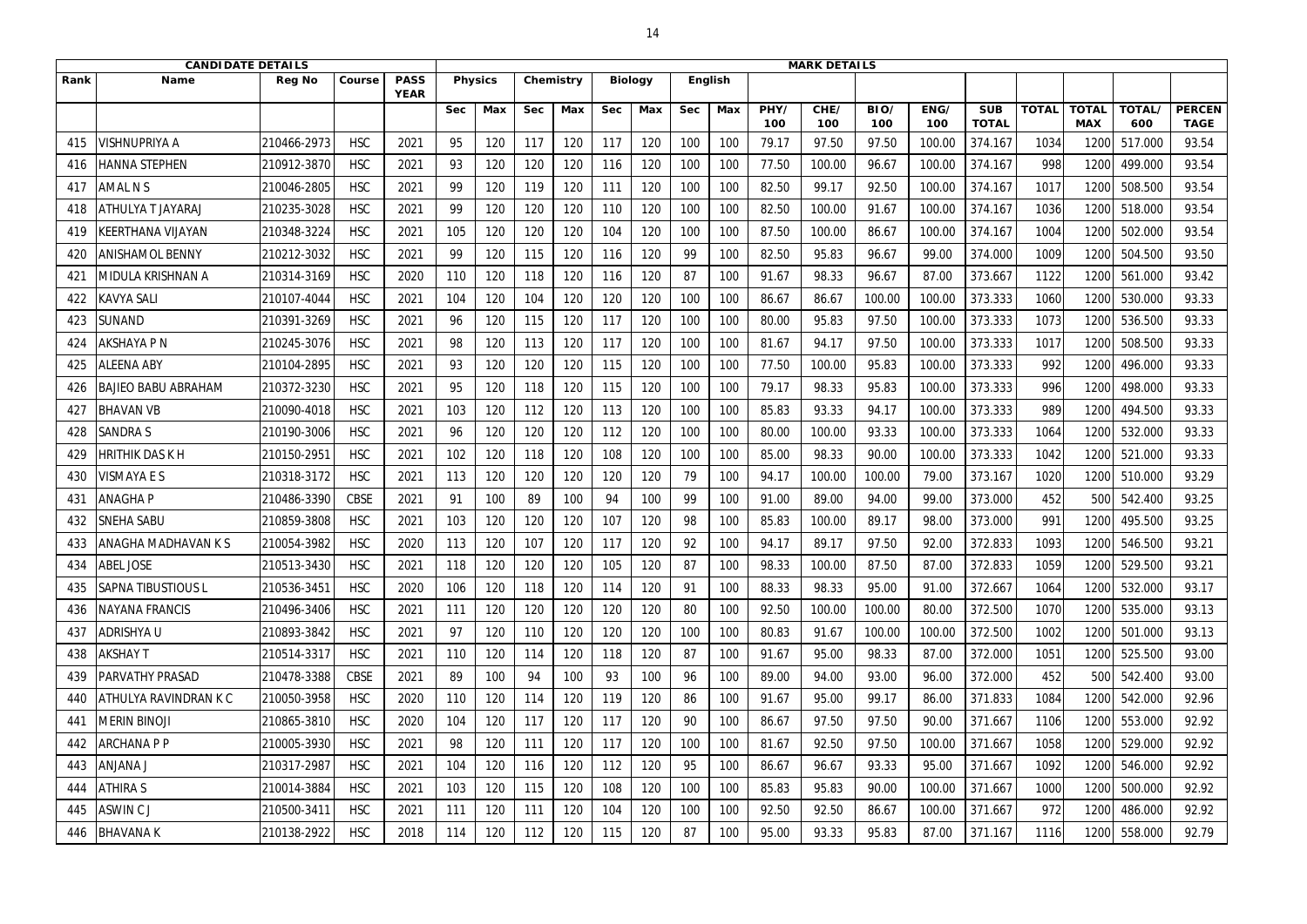|                 | <b>CANDIDATE DETAILS</b>    |               |             |                            |            |                |            |           |            |                |            |         |             | <b>MARK DETAILS</b> |             |             |                            |              |                            |               |                              |
|-----------------|-----------------------------|---------------|-------------|----------------------------|------------|----------------|------------|-----------|------------|----------------|------------|---------|-------------|---------------------|-------------|-------------|----------------------------|--------------|----------------------------|---------------|------------------------------|
| Rank            | <b>Name</b>                 | <b>Reg No</b> | Course      | <b>PASS</b><br><b>YEAR</b> |            | <b>Physics</b> |            | Chemistry |            | <b>Biology</b> |            | English |             |                     |             |             |                            |              |                            |               |                              |
|                 |                             |               |             |                            | <b>Sec</b> | Max            | <b>Sec</b> | Max       | <b>Sec</b> | Max            | <b>Sec</b> | Max     | PHY/<br>100 | CHE/<br>100         | BIO/<br>100 | ENG/<br>100 | <b>SUB</b><br><b>TOTAL</b> | <b>TOTAL</b> | <b>TOTAL</b><br><b>MAX</b> | TOTAL/<br>600 | <b>PERCEN</b><br><b>TAGE</b> |
| 447             | <b>SUSAN MARIYA SHAJI</b>   | 210295-2910   | <b>HSC</b>  | 2021                       | 85         | 120            | 120        | 120       | 120        | 120            | 100        | 100     | 70.83       | 100.00              | 100.00      | 100.00      | 370.833                    | 1036         | 120                        | 518.000       | 92.71                        |
| 448             | <b>SAYANADANA M SUNIL</b>   | 210568-3480   | <b>HSC</b>  | 2021                       | 100        | 120            | 105        | 120       | 120        | 120            | 100        | 100     | 83.33       | 87.50               | 100.00      | 100.00      | 370.833                    | 1017         | 1200                       | 508.500       | 92.71                        |
| 449             | <b>RESHMAS</b>              | 210051-3929   | <b>HSC</b>  | 2021                       | 107        | 120            | 98         | 120       | 120        | 120            | 100        | 100     | 89.17       | 81.67               | 100.00      | 100.00      | 370.833                    | 991          | 1200                       | 495.500       | 92.71                        |
| 45 <sub>C</sub> | <b>ANMERIN BENNY</b>        | 210857-3809   | <b>HSC</b>  | 2021                       | 96         | 120            | 111        | 120       | 119        | 120            | 99         | 100     | 80.00       | 92.50               | 99.17       | 99.00       | 370.667                    | 1035         | 1200                       | 517.500       | 92.67                        |
| 451             | <b>APARNAS</b>              | 210844-3795   | <b>HSC</b>  | 2021                       | 99         | 120            | 119        | 120       | 108        | 120            | 99         | 100     | 82.50       | 99.17               | 90.00       | 99.00       | 370.667                    | 1011         | 1200                       | 505.500       | 92.67                        |
| 452             | <b>RIYA V K</b>             | 210021-3855   | <b>HSC</b>  | 2020                       | 97         | 120            | 119        | 120       | 118        | 120            | 92         | 100     | 80.83       | 99.17               | 98.33       | 92.00       | 370.333                    | 1074         | 1200                       | 537.000       | 92.58                        |
| 453             | <b>APARNA P P</b>           | 210511-3409   | <b>HSC</b>  | 2019                       | 112        | 120            | 116        | 120       | 118        | 120            | 82         | 100     | 93.33       | 96.67               | 98.33       | 82.00       | 370.333                    | 1119         | 1200                       | 559.500       | 92.58                        |
| 454             | <b>JUDITH JOSEPH</b>        | 210048-2950   | <b>HSC</b>  | 2021                       | 93         | 120            | 111        | 120       | 120        | 120            | 100        | 100     | 77.50       | 92.50               | 100.00      | 100.00      | 370.000                    | 985          | 1200                       | 492.500       | 92.50                        |
| 455             | <b>AL NAUFA H S</b>         | 210433-3312   | <b>HSC</b>  | 2021                       | 107        | 120            | 109        | 120       | 120        | 120            | 90         | 100     | 89.17       | 90.83               | 100.00      | 90.00       | 370.000                    | 1063         | 1200                       | 531.500       | 92.50                        |
| 456             | <b>ALPHI SAJI</b>           | 210131-2928   | <b>HSC</b>  | 2021                       | 95         | 120            | 109        | 120       | 120        | 120            | 100        | 100     | 79.17       | 90.83               | 100.00      | 100.00      | 370.000                    | 1047         | 1200                       | 523.500       | 92.50                        |
| 457             | <b>SANITHAS</b>             | 210623-3537   | <b>HSC</b>  | 2021                       | 105        | 120            | 99         | 120       | 120        | 120            | 100        | 100     | 87.50       | 82.50               | 100.00      | 100.00      | 370.000                    | 1013         | 1200                       | 506.500       | 92.50                        |
| 458             | <b>MARIYA TERESA SINESH</b> | 210445-3333   | <b>HSC</b>  | 2021                       | 92         | 120            | 119        | 120       | 119        | 120            | 95         | 100     | 76.67       | 99.17               | 99.17       | 95.00       | 370.000                    | 975          | 1200                       | 487.500       | 92.50                        |
| 459             | <b>ALPHA SAJI</b>           | 210183-2998   | <b>HSC</b>  | 2021                       | 93         | 120            | 114        | 120       | 117        | 120            | 100        | 100     | 77.50       | 95.00               | 97.50       | 100.00      | 370.000                    | 1070         | 1200                       | 535.000       | 92.50                        |
| 460             | <b>EMITTA ROSE K R</b>      | 210447-3330   | <b>CBSE</b> | 2021                       | 95         | 100            | 83         | 100       | 96         | 100            | 96         | 100     | 95.00       | 83.00               | 96.00       | 96.00       | 370.000                    | 447          | 500                        | 536.400       | 92.50                        |
| 461             | <b>ASHLEY P RAJU</b>        | 210340-3208   | <b>CBSE</b> | 2020                       | 94         | 100            | 86         | 100       | 95         | 100            | 95         | 100     | 94.00       | 86.00               | 95.00       | 95.00       | 370.000                    | 451          | 500                        | 541.200       | 92.50                        |
| 462             | <b>SANIYA ANNA SAJEEV</b>   | 210049-3925   | <b>CBSE</b> | 2021                       | 95         | 100            | 85         | 100       | 94         | 100            | 96         | 100     | 95.00       | 85.00               | 94.00       | 96.00       | 370.000                    | 466          | 500                        | 559.200       | 92.50                        |
| 463             | <b>SREEJAYA N</b>           | 210712-3646   | <b>HSC</b>  | 2021                       | 105        | 120            | 110        | 120       | 109        | 120            | 100        | 100     | 87.50       | 91.67               | 90.83       | 100.00      | 370.000                    | 1031         | 1200                       | 515.500       | 92.50                        |
| 464             | VIARIYA ROSE DAVIS          | 210042-3975   | <b>HSC</b>  | 2021                       | 106        | 120            | 110        | 120       | 108        | 120            | 100        | 100     | 88.33       | 91.67               | 90.00       | 100.00      | 370.000                    | 1027         | 1200                       | 513.500       | 92.50                        |
| 465             | <b>NEHA PAUL</b>            | 210010-2736   | <b>HSC</b>  | 2021                       | 95         | 120            | 117        | 120       | 113        | 120            | 99         | 100     | 79.17       | 97.50               | 94.17       | 99.00       | 369.833                    | 959          | 1200                       | 479.500       | 92.46                        |
| 466             | JINCYMOL U                  | 210029-3905   | <b>HSC</b>  | 2021                       | 103        | 120            | 110        | 120       | 120        | 120            | 92         | 100     | 85.83       | 91.67               | 100.00      | 92.00       | 369.500                    | 1048         | 1200                       | 524.000       | 92.38                        |
| 467             | <b>THERESSA JAMES</b>       | 210419-3299   | <b>HSC</b>  | 2021                       | 119        | 120            | 119        | 120       | 114        | 120            | 76         | 100     | 99.17       | 99.17               | 95.00       | 76.00       | 369.333                    | 1007         | 1200                       | 503.500       | 92.33                        |
| 468             | <b>YADUKRISHNA N</b>        | 210506-3420   | <b>HSC</b>  | 2021                       | 109        | 120            | 118        | 120       | 113        | 120            | 86         | 100     | 90.83       | 98.33               | 94.17       | 86.00       | 369.333                    | 1102         | 1200                       | 551.000       | 92.33                        |
| 469             | <b>ANAGHA SAJI</b>          | 210847-3739   | <b>HSC</b>  | 2021                       | 106        | 120            | 115        | 120       | 107        | 120            | 96         | 100     | 88.33       | 95.83               | 89.17       | 96.00       | 369.333                    | 1016         | 1200                       | 508.000       | 92.33                        |
| 470             | AARYATS                     | 210377-3258   | <b>HSC</b>  | 2021                       | 109        | 120            | 106        | 120       | 120        | 120            | 90         | 100     | 90.83       | 88.33               | 100.00      | 90.00       | 369.167                    | 1004         | 1200                       | 502.000       | 92.29                        |
| 471             | <b>STEPHIN GEORGE</b>       | 210303-3158   | <b>HSC</b>  | 2020                       | 104        | 120            | 105        | 120       | 120        | 120            | 95         | 100     | 86.67       | 87.50               | 100.00      | 95.00       | 369.167                    | 1034         | 1200                       | 517.000       | 92.29                        |
| 472             | <b>SNEHA JAMES</b>          | 210675-3603   | <b>HSC</b>  | 2021                       | 105        | 120            | 119        | 120       | 111        | 120            | 90         | 100     | 87.50       | 99.17               | 92.50       | 90.00       | 369.167                    | 1060         | 1200                       | 530.000       | 92.29                        |
| 473             | NITHYA RAJ A                | 210144-2936   | <b>HSC</b>  | 2021                       | 105        | 120            | 115        | 120       | 109        | 120            | 95         | 100     | 87.50       | 95.83               | 90.83       | 95.00       | 369.167                    | 1043         | 1200                       | 521.500       | 92.29                        |
| 474             | <b>ALAN M J</b>             | 210427-3310   | <b>HSC</b>  | 2021                       | 103        | 120            | 120        | 120       | 113        | 120            | 89         | 100     | 85.83       | 100.00              | 94.17       | 89.00       | 369.000                    | 989          | 1200                       | 494.500       | 92.25                        |
| 475             | <b>ATHIRA HARIKUMAR</b>     | 210562-3481   | <b>HSC</b>  | 2021                       | 101        | 120            | 119        | 120       | 118        | 120            | 87         | 100     | 84.17       | 99.17               | 98.33       | 87.00       | 368.667                    | 995          | 1200                       | 497.500       | 92.17                        |
| 476             | AKSA G P                    | 210652-3579   | <b>VHSC</b> | 2021                       | 100        | 120            | 109        | 120       | 117        | 120            | 97         | 100     | 83.33       | 90.83               | 97.50       | 97.00       | 368.667                    | 1338         | 1600                       | 501.750       | 92.17                        |
| 477             | LIYA MARIYA SUNIL           | 210463-3371   | <b>HSC</b>  | 2021                       | 106        | 120            | 117        | 120       | 115        | 120            | 87         | 100     | 88.33       | 97.50               | 95.83       | 87.00       | 368.667                    | 1037         | 1200                       | 518.500       | 92.17                        |
| 478             | <b>CILLA XAVIER</b>         | 210043-3950   | <b>HSC</b>  | 2021                       | 109        | 120            | 120        | 120       | 109        | 120            | 87         | 100     | 90.83       | 100.00              | 90.83       | 87.00       | 368.667                    | 1025         | 1200                       | 512.500       | 92.17                        |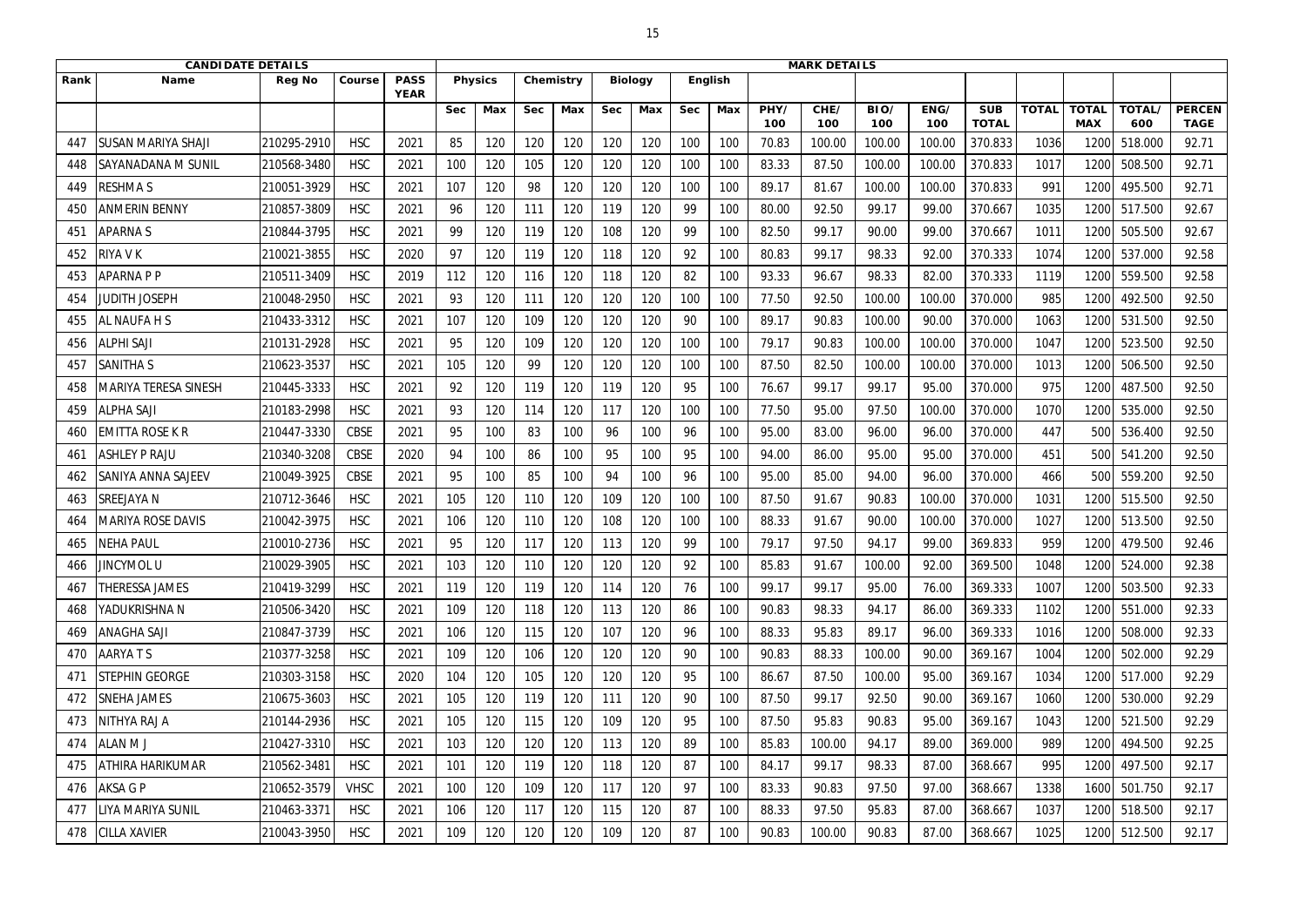|      | <b>CANDIDATE DETAILS</b>     |               |             |                            |            |                |            |           |            |                |            |         |             | <b>MARK DETAILS</b> |             |             |                            |              |                            |                      |                              |
|------|------------------------------|---------------|-------------|----------------------------|------------|----------------|------------|-----------|------------|----------------|------------|---------|-------------|---------------------|-------------|-------------|----------------------------|--------------|----------------------------|----------------------|------------------------------|
| Rank | <b>Name</b>                  | <b>Reg No</b> | Course      | <b>PASS</b><br><b>YEAR</b> |            | <b>Physics</b> |            | Chemistry |            | <b>Biology</b> |            | English |             |                     |             |             |                            |              |                            |                      |                              |
|      |                              |               |             |                            | <b>Sec</b> | Max            | <b>Sec</b> | Max       | <b>Sec</b> | Max            | <b>Sec</b> | Max     | PHY/<br>100 | CHE/<br>100         | BIO/<br>100 | ENG/<br>100 | <b>SUB</b><br><b>TOTAL</b> | <b>TOTAL</b> | <b>TOTAL</b><br><b>MAX</b> | <b>TOTAL/</b><br>600 | <b>PERCEN</b><br><b>TAGE</b> |
| 479  | JESSICA THANKACHAN           | 210080-2859   | <b>HSC</b>  | 2021                       | 89         | 120            | 120        | 120       | 118        | 120            | 96         | 100     | 74.17       | 100.00              | 98.33       | 96.00       | 368.500                    | 945          | 120                        | 472.500              | 92.13                        |
| 480  | MERYJO A R                   | 210271-3111   | <b>VHSC</b> | 2021                       | 88         | 120            | 116        | 120       | 118        | 120            | 100        | 100     | 73.33       | 96.67               | 98.33       | 100.00      | 368.333                    | 1417         | 1600                       | 531.375              | 92.08                        |
| 481  | <b>ALEESHA S KURIAN</b>      | 210791-3159   | <b>HSC</b>  | 2021                       | 86         | 120            | 120        | 120       | 116        | 120            | 100        | 100     | 71.67       | 100.00              | 96.67       | 100.00      | 368.333                    | 945          | 1200                       | 472.500              | 92.08                        |
| 482  | <b>KRISHNAPRIYA U</b>        | 210657-3586   | <b>HSC</b>  | 2020                       | 106        | 120            | 120        | 120       | 114        | 120            | 85         | 100     | 88.33       | 100.00              | 95.00       | 85.00       | 368.333                    | 1036         | 1200                       | 518.000              | 92.08                        |
| 483  | SNEHA SARA SAJI              | 210862-3813   | <b>HSC</b>  | 2021                       | 108        | 120            | 104        | 120       | 110        | 120            | 100        | 100     | 90.00       | 86.67               | 91.67       | 100.00      | 368.333                    | 1035         | 1200                       | 517.500              | 92.08                        |
| 484  | <b>ASHMITHA SHERIN</b>       | 210637-3563   | <b>HSC</b>  | 2021                       | 106        | 120            | 108        | 120       | 108        | 120            | 100        | 100     | 88.33       | 90.00               | 90.00       | 100.00      | 368.333                    | 983          | 1200                       | 491.500              | 92.08                        |
| 485  | ANJANA P M                   | 210034-3965   | <b>HSC</b>  | 2021                       | 99         | 120            | 104        | 120       | 120        | 120            | 99         | 100     | 82.50       | 86.67               | 100.00      | 99.00       | 368.167                    | 1083         | 1200                       | 541.500              | 92.04                        |
| 486  | <b>TINY T</b>                | 210042-2794   | <b>HSC</b>  | 2021                       | 101        | 120            | 120        | 120       | 108        | 120            | 94         | 100     | 84.17       | 100.00              | 90.00       | 94.00       | 368.167                    | 977          | 1200                       | 488.500              | 92.04                        |
| 487  | <b>IMA VARGHESE</b>          | 210778-3712   | <b>HSC</b>  | 2021                       | 91         | 120            | 120        | 120       | 119        | 120            | 93         | 100     | 75.83       | 100.00              | 99.17       | 93.00       | 368.000                    | 1057         | 1200                       | 528.500              | 92.00                        |
| 488  | M MOHAMMED DHANISH           | 210875-3822   | <b>HSC</b>  | 2021                       | 85         | 120            | 116        | 120       | 120        | 120            | 100        | 100     | 70.83       | 96.67               | 100.00      | 100.00      | 367.500                    | 993          | 1200                       | 496.500              | 91.88                        |
| 489  | <b>ARCHANA SV</b>            | 210484-3399   | <b>HSC</b>  | 2021                       | 110        | 120            | 98         | 120       | 113        | 120            | 100        | 100     | 91.67       | 81.67               | 94.17       | 100.00      | 367.500                    | 1007         | 1200                       | 503.500              | 91.88                        |
| 490  | <b>ANDRIYA ANTONY</b>        | 210654-3584   | <b>HSC</b>  | 2021                       | 103        | 120            | 106        | 120       | 112        | 120            | 100        | 100     | 85.83       | 88.33               | 93.33       | 100.00      | 367.500                    | 974          | 1200                       | 487.000              | 91.88                        |
| 491  | ANUPAMA SHAJAN               | 210732-3665   | <b>HSC</b>  | 2021                       | 93         | 120            | 120        | 120       | 108        | 120            | 100        | 100     | 77.50       | 100.00              | 90.00       | 100.00      | 367.500                    | 1023         | 1200                       | 511.500              | 91.88                        |
| 492  | <b>JOYAL T T</b>             | 210531-3453   | <b>HSC</b>  | 2021                       | 104        | 120            | 119        | 120       | 104        | 120            | 95         | 100     | 86.67       | 99.17               | 86.67       | 95.00       | 367.500                    | 1017         | 1200                       | 508.500              | 91.88                        |
| 493  | KESIYA JAISON                | 210744-3675   | <b>HSC</b>  | 2021                       | 100        | 120            | 117        | 120       | 104        | 120            | 100        | 100     | 83.33       | 97.50               | 86.67       | 100.00      | 367.500                    | 910          | 1200                       | 455.000              | 91.88                        |
| 494  | <b>ABHIJITH AS</b>           | 210095-4029   | <b>HSC</b>  | 2021                       | 105        | 120            | 120        | 120       | 102        | 120            | 95         | 100     | 87.50       | 100.00              | 85.00       | 95.00       | 367.500                    | 943          | 1200                       | 471.500              | 91.88                        |
| 495  | MEGHA UNNI                   | 210282-2874   | <b>HSC</b>  | 2020                       | 109        | 120            | 119        | 120       | 119        | 120            | 78         | 100     | 90.83       | 99.17               | 99.17       | 78.00       | 367.167                    | 1093         | 1200                       | 546.500              | 91.79                        |
| 496  | <b>AATMA MARIYA</b>          | 210100-3900   | <b>CBSE</b> | 2020                       | 83         | 100            | 90         | 100       | 99         | 100            | 95         | 100     | 83.00       | 90.00               | 99.00       | 95.00       | 367.000                    | 433          | 500                        | 519.600              | 91.75                        |
| 497  | <b>BINILA BENNY</b>          | 210504-3302   | <b>HSC</b>  | 2021                       | 107        | 120            | 120        | 120       | 110        | 120            | 86         | 100     | 89.17       | 100.00              | 91.67       | 86.00       | 366.833                    | 1043         | 1200                       | 521.500              | 91.71                        |
| 498  | <b>ANJANA G</b>              | 210905-3862   | <b>HSC</b>  | 2021                       | 91         | 120            | 109        | 120       | 120        | 120            | 100        | 100     | 75.83       | 90.83               | 100.00      | 100.00      | 366.667                    | 1001         | 1200                       | 500.500              | 91.67                        |
| 499  | <b>ALMA JACOB</b>            | 210407-3281   | <b>HSC</b>  | 2021                       | 85         | 120            | 117        | 120       | 118        | 120            | 100        | 100     | 70.83       | 97.50               | 98.33       | 100.00      | 366.667                    | 995          | 1200                       | 497.500              | 91.67                        |
| 500  | <b>ALISHYA ANU SIBY</b>      | 210047-3977   | <b>HSC</b>  | 2021                       | 111        | 120            | 105        | 120       | 116        | 120            | 90         | 100     | 92.50       | 87.50               | 96.67       | 90.00       | 366.667                    | 1004         | 1200                       | 502.000              | 91.67                        |
| 501  | <b>SAANDRA P KUMAR</b>       | 210115-4057   | <b>HSC</b>  | 2020                       | 99         | 120            | 106        | 120       | 115        | 120            | 100        | 100     | 82.50       | 88.33               | 95.83       | 100.00      | 366.667                    | 1085         | 1200                       | 542.500              | 91.67                        |
| 502  | <b>HELAN MARIYA VARGHESE</b> | 210021-2768   | <b>HSC</b>  | 2021                       | 102        | 120            | 105        | 120       | 113        | 120            | 100        | 100     | 85.00       | 87.50               | 94.17       | 100.00      | 366.667                    | 1008         | 1200                       | 504.000              | 91.67                        |
| 503  | <b>GEORGE K ABRAHAM</b>      | 210152-2954   | <b>HSC</b>  | 2021                       | 98         | 120            | 118        | 120       | 104        | 120            | 100        | 100     | 81.67       | 98.33               | 86.67       | 100.00      | 366.667                    | 982          | 1200                       | 491.000              | 91.67                        |
| 504  | <b>JESSO JOHNSON</b>         | 210336-3189   | <b>HSC</b>  | 2021                       | 95         | 120            | 104        | 120       | 120        | 120            | 100        | 100     | 79.17       | 86.67               | 100.00      | 100.00      | 365.833                    | 977          | 1200                       | 488.500              | 91.46                        |
| 505  | <b>ALGIN LIYO</b>            | 210600-3511   | <b>HSC</b>  | 2021                       | 88         | 120            | 119        | 120       | 118        | 120            | 95         | 100     | 73.33       | 99.17               | 98.33       | 95.00       | 365.833                    | 1018         | 1200                       | 509.000              | 91.46                        |
| 506  | <b>STEPHY SAJU</b>           | 210184-2980   | <b>HSC</b>  | 2021                       | 85         | 120            | 120        | 120       | 114        | 120            | 100        | 100     | 70.83       | 100.00              | 95.00       | 100.00      | 365.833                    | 1004         | 1200                       | 502.000              | 91.46                        |
| 507  | LIJIMOL VARGHESE             | 210014-2761   | <b>HSC</b>  | 2021                       | 94         | 120            | 112        | 120       | 113        | 120            | 100        | 100     | 78.33       | 93.33               | 94.17       | 100.00      | 365.833                    | 955          | 1200                       | 477.500              | 91.46                        |
| 508  | <b>CHRISTAPJ</b>             | 210695-3199   | <b>HSC</b>  | 2021                       | 109        | 120            | 120        | 120       | 102        | 120            | 90         | 100     | 90.83       | 100.00              | 85.00       | 90.00       | 365.833                    | 1007         | 1200                       | 503.500              | 91.46                        |
| 509  | <b>AKSHARA C</b>             | 210287-3102   | <b>HSC</b>  | 2021                       | 97         | 120            | 120        | 120       | 109        | 120            | 94         | 100     | 80.83       | 100.00              | 90.83       | 94.00       | 365.667                    | 994          | 1200                       | 497.000              | 91.42                        |
| 510  | <b>AKASH CHANDRAN</b>        | 210879-3825   | <b>HSC</b>  | 2021                       | 99         | 120            | 114        | 120       | 107        | 120            | 99         | 100     | 82.50       | 95.00               | 89.17       | 99.00       | 365.667                    | 964          | 1200                       | 482.000              | 91.42                        |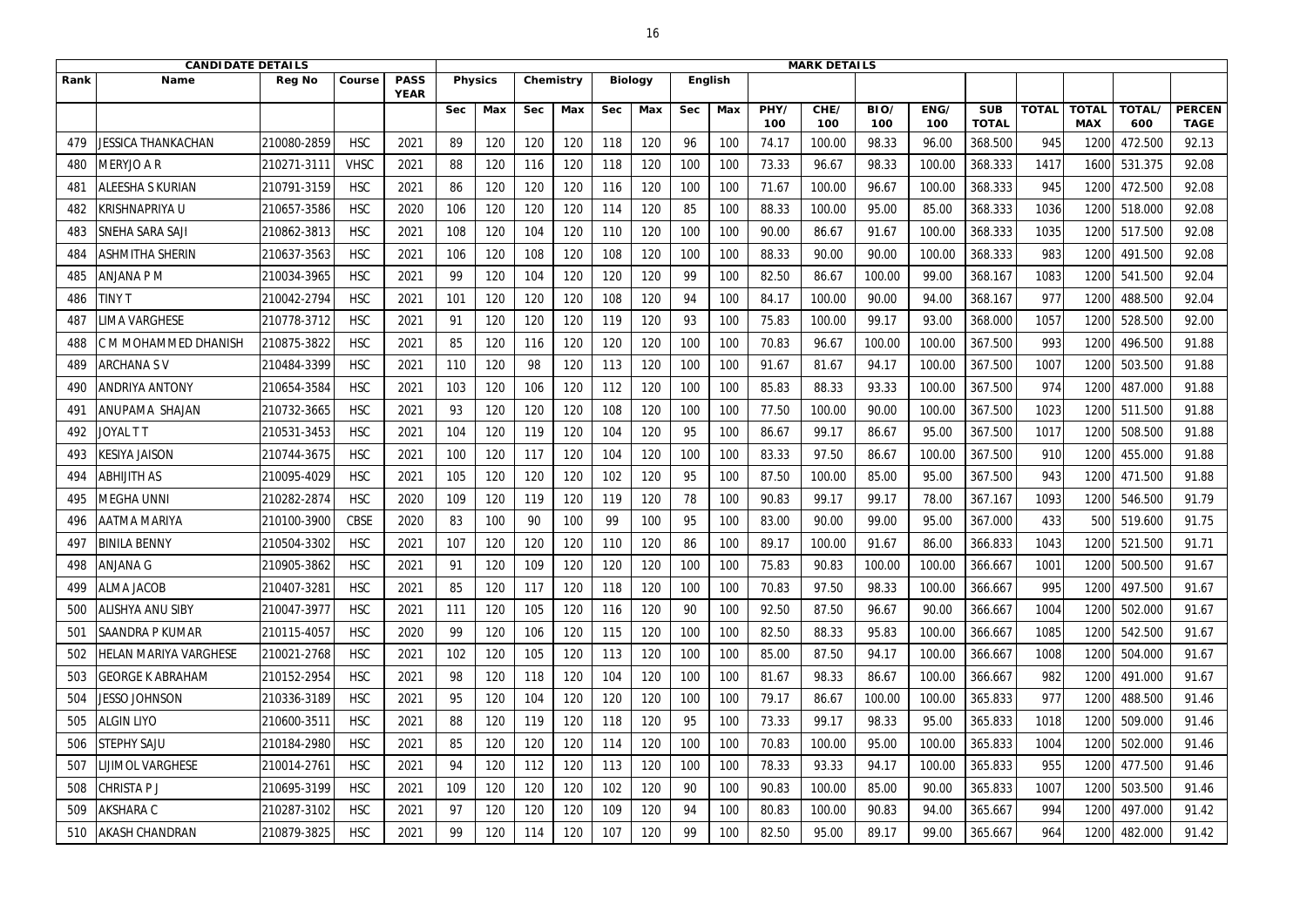|                 | <b>CANDIDATE DETAILS</b>   |               |             |                            |            |                |            |           |            |                |            |     |             | <b>MARK DETAILS</b> |             |             |                            |              |                            |               |                              |
|-----------------|----------------------------|---------------|-------------|----------------------------|------------|----------------|------------|-----------|------------|----------------|------------|-----|-------------|---------------------|-------------|-------------|----------------------------|--------------|----------------------------|---------------|------------------------------|
| Rank            | Name                       | <b>Reg No</b> | Course      | <b>PASS</b><br><b>YEAR</b> |            | <b>Physics</b> |            | Chemistry |            | <b>Biology</b> | English    |     |             |                     |             |             |                            |              |                            |               |                              |
|                 |                            |               |             |                            | <b>Sec</b> | Max            | <b>Sec</b> | Max       | <b>Sec</b> | Max            | <b>Sec</b> | Max | PHY/<br>100 | CHE/<br>100         | BIO/<br>100 | ENG/<br>100 | <b>SUB</b><br><b>TOTAL</b> | <b>TOTAL</b> | <b>TOTAL</b><br><b>MAX</b> | TOTAL/<br>600 | <b>PERCEN</b><br><b>TAGE</b> |
| $51^\circ$      | <b>ANNMARY T JEBY</b>      | 210422-3303   | <b>HSC</b>  | 2021                       | 87         | 120            | 114        | 120       | 117        | 120            | 100        | 100 | 72.50       | 95.00               | 97.50       | 100.00      | 365.000                    | 1065         | 120                        | 532.500       | 91.25                        |
| 512             | JESNA SUDHEER              | 210267-2824   | <b>HSC</b>  | 2021                       | 95         | 120            | 116        | 120       | 114        | 120            | 94         | 100 | 79.17       | 96.67               | 95.00       | 94.00       | 364.833                    | 978          | 1200                       | 489.000       | 91.21                        |
| 513             | <b>ANN MARIYA JOSEPH</b>   | 210338-3192   | <b>HSC</b>  | 2021                       | 107        | 120            | 119        | 120       | 118        | 120            | 78         | 100 | 89.17       | 99.17               | 98.33       | 78.00       | 364.667                    | 1079         | 1200                       | 539.500       | 91.17                        |
| 514             | <b>HARITHA SUDHARSAN</b>   | 210742-3674   | <b>HSC</b>  | 2021                       | 91         | 120            | 120        | 120       | 115        | 120            | 93         | 100 | 75.83       | 100.00              | 95.83       | 93.00       | 364.667                    | 1029         | 1200                       | 514.500       | 91.17                        |
| 515             | <b>AUGUSTIN K S</b>        | 210296-3150   | <b>VHSC</b> | 2021                       | 105        | 120            | 112        | 120       | 109        | 120            | 93         | 100 | 87.50       | 93.33               | 90.83       | 93.00       | 364.667                    | 1044         | 1200                       | 522.000       | 91.17                        |
| 516             | <b>ALEENA JOHN</b>         | 210640-3569   | <b>HSC</b>  | 2021                       | 120        | 120            | 106        | 120       | 119        | 120            | 77         | 100 | 100.00      | 88.33               | 99.17       | 77.00       | 364.500                    | 1061         | 1200                       | 530.500       | 91.13                        |
| 517             | <b>JOSNAKJ</b>             | 210009-2750   | <b>HSC</b>  | 2021                       | 101        | 120            | 120        | 120       | 120        | 120            | 80         | 100 | 84.17       | 100.00              | 100.00      | 80.00       | 364.167                    | 1013         | 1200                       | 506.500       | 91.04                        |
| 518             | <b>SRUTHIM</b>             | 210220-3042   | <b>HSC</b>  | 2021                       | 96         | 120            | 101        | 120       | 120        | 120            | 100        | 100 | 80.00       | 84.17               | 100.00      | 100.00      | 364.167                    | 984          | 1200                       | 492.000       | 91.04                        |
| 519             | <b>ABAY H</b>              | 210665-3593   | <b>HSC</b>  | 2021                       | 93         | 120            | 106        | 120       | 118        | 120            | 100        | 100 | 77.50       | 88.33               | 98.33       | 100.00      | 364.167                    | 1035         | 1200                       | 517.500       | 91.04                        |
| 520             | <b>GANGA SHIBU</b>         | 210234-3064   | <b>HSC</b>  | 2021                       | 86         | 100            | 93         | 100       | 181        | 200            | 94         | 100 | 86.00       | 93.00               | 90.50       | 94.00       | 363.500                    | 1025         | 1200                       | 512.500       | 90.88                        |
| 52 <sup>2</sup> | <b>NANDHAN NAIR</b>        | 210064-2818   | <b>HSC</b>  | 2021                       | 120        | 120            | 106        | 120       | 114        | 120            | 80         | 100 | 100.00      | 88.33               | 95.00       | 80.00       | 363.333                    | 972          | 1200                       | 486.000       | 90.83                        |
| 522             | JOBIN B J                  | 210071-3996   | <b>HSC</b>  | 2021                       | 93         | 120            | 113        | 120       | 110        | 120            | 100        | 100 | 77.50       | 94.17               | 91.67       | 100.00      | 363.333                    | 1024         | 1200                       | 512.000       | 90.83                        |
| 523             | <b>ANNU JOSE</b>           | 210098-4006   | <b>HSC</b>  | 2020                       | 99         | 120            | 119        | 120       | 117        | 120            | 84         | 100 | 82.50       | 99.17               | 97.50       | 84.00       | 363.167                    | 1052         | 1200                       | 526.000       | 90.79                        |
| 524             | <b>ABHIRAMI S B</b>        | 210196-3015   | <b>HSC</b>  | 2021                       | 86         | 120            | 120        | 120       | 112        | 120            | 98         | 100 | 71.67       | 100.00              | 93.33       | 98.00       | 363.000                    | 1053         | 1200                       | 526.500       | 90.75                        |
| 525             | <b>ANGITHA KJ</b>          | 210007-3758   | <b>CBSE</b> | 2020                       | 87         | 100            | 88         | 100       | 92         | 100            | 96         | 100 | 87.00       | 88.00               | 92.00       | 96.00       | 363.000                    | 440          | 500                        | 528.000       | 90.75                        |
| 526             | <b>DEEPTHIKRISHNAN K K</b> | 210715-3642   | <b>HSC</b>  | 2021                       | 97         | 120            | 115        | 120       | 120        | 120            | 86         | 100 | 80.83       | 95.83               | 100.00      | 86.00       | 362.667                    | 960          | 1200                       | 480.000       | 90.67                        |
| 527             | <b>ALEENA BENNY</b>        | 210126-2919   | <b>HSC</b>  | 2021                       | 99         | 120            | 107        | 120       | 120        | 120            | 91         | 100 | 82.50       | 89.17               | 100.00      | 91.00       | 362.667                    | 990          | 1200                       | 495.000       | 90.67                        |
| 528             | SREELAKSHMI REGHUNATHAN    | 210279-3131   | <b>HSC</b>  | 2021                       | 87         | 120            | 113        | 120       | 115        | 120            | 100        | 100 | 72.50       | 94.17               | 95.83       | 100.00      | 362.500                    | 991          | 1200                       | 495.500       | 90.63                        |
| 529             | <b>AEVLIN ELIZABETH</b>    | 210650-3575   | <b>HSC</b>  | 2021                       | 91         | 120            | 120        | 120       | 104        | 120            | 100        | 100 | 75.83       | 100.00              | 86.67       | 100.00      | 362.500                    | 969          | 1200                       | 484.500       | 90.63                        |
| 530             | <b>SIYA SEBASTIAN</b>      | 210251-2831   | <b>VHSC</b> | 2021                       | 112        | 120            | 93         | 120       | 117        | 120            | 94         | 100 | 93.33       | 77.50               | 97.50       | 94.00       | 362.333                    | 1354         | 1600                       | 507.750       | 90.58                        |
| 531             | <b>ALEESHA ELSA SURESH</b> | 210047-3922   | <b>HSC</b>  | 2021                       | 89         | 120            | 114        | 120       | 113        | 120            | 99         | 100 | 74.17       | 95.00               | 94.17       | 99.00       | 362.333                    | 1034         | 1200                       | 517.000       | 90.58                        |
| 532             | ANJU J                     | 210003-3932   | CBSE        | 2021                       | 89         | 100            | 90         | 100       | 90         | 100            | 93         | 100 | 89.00       | 90.00               | 90.00       | 93.00       | 362.000                    | 456          | 500                        | 547.200       | 90.50                        |
| 533             | <b>JOCY VARGHESE</b>       | 210056-2823   | <b>CBSE</b> | 2018                       | 95         | 100            | 91         | 100       | 88         | 100            | 88         | 100 | 95.00       | 91.00               | 88.00       | 88.00       | 362.000                    | 435          | 500                        | 522.000       | 90.50                        |
| 534             | <b>GOPIKA G</b>            | 210044-2793   | <b>HSC</b>  | 2021                       | 93         | 120            | 101        | 120       | 120        | 120            | 100        | 100 | 77.50       | 84.17               | 100.00      | 100.00      | 361.667                    | 1004         | 1200                       | 502.000       | 90.42                        |
| 535             | <b>AMBILICK</b>            | 210721-3649   | <b>HSC</b>  | 2021                       | 96         | 120            | 112        | 120       | 118        | 120            | 90         | 100 | 80.00       | 93.33               | 98.33       | 90.00       | 361.667                    | 986          | 1200                       | 493.000       | 90.42                        |
| 536             | <b>ADITHYA MARY DAS</b>    | 210023-3892   | <b>HSC</b>  | 2021                       | 93         | 120            | 103        | 120       | 118        | 120            | 100        | 100 | 77.50       | 85.83               | 98.33       | 100.00      | 361.667                    | 1007         | 1200                       | 503.500       | 90.42                        |
| 537             | <b>APARNNAKS</b>           | 210861-3815   | <b>HSC</b>  | 2019                       | 117        | 120            | 105        | 120       | 116        | 120            | 80         | 100 | 97.50       | 87.50               | 96.67       | 80.00       | 361.667                    | 1098         | 1200                       | 549.000       | 90.42                        |
| 538             | HARINATH M                 | 210017-2759   | <b>HSC</b>  | 2021                       | 94         | 120            | 106        | 120       | 114        | 120            | 100        | 100 | 78.33       | 88.33               | 95.00       | 100.00      | 361.667                    | 1034         | 1200                       | 517.000       | 90.42                        |
| 539             | <b>NANDANA U</b>           | 210249-2970   | <b>HSC</b>  | 2021                       | 85         | 120            | 118        | 120       | 111        | 120            | 100        | 100 | 70.83       | 98.33               | 92.50       | 100.00      | 361.667                    | 999          | 1200                       | 499.500       | 90.42                        |
| 540             | <b>DEVIKA PRASAD</b>       | 210764-3701   | <b>HSC</b>  | 2020                       | 103        | 120            | 107        | 120       | 120        | 120            | 86         | 100 | 85.83       | 89.17               | 100.00      | 86.00       | 361.000                    | 1078         | 1200                       | 539.000       | 90.25                        |
| 54 <sup>2</sup> | <b>OUSEPPACHAN GEORGE</b>  | 210172-2978   | <b>HSC</b>  | 2020                       | 108        | 120            | 113        | 120       | 115        | 120            | 81         | 100 | 90.00       | 94.17               | 95.83       | 81.00       | 361.000                    | 1100         | 1200                       | 550.000       | 90.25                        |
| 542             | <b>JOSHNA JOB</b>          | 210367-3248   | <b>HSC</b>  | 2021                       | 94         | 120            | 102        | 120       | 117        | 120            | 100        | 100 | 78.33       | 85.00               | 97.50       | 100.00      | 360.833                    | 952          | 1200                       | 476.000       | 90.21                        |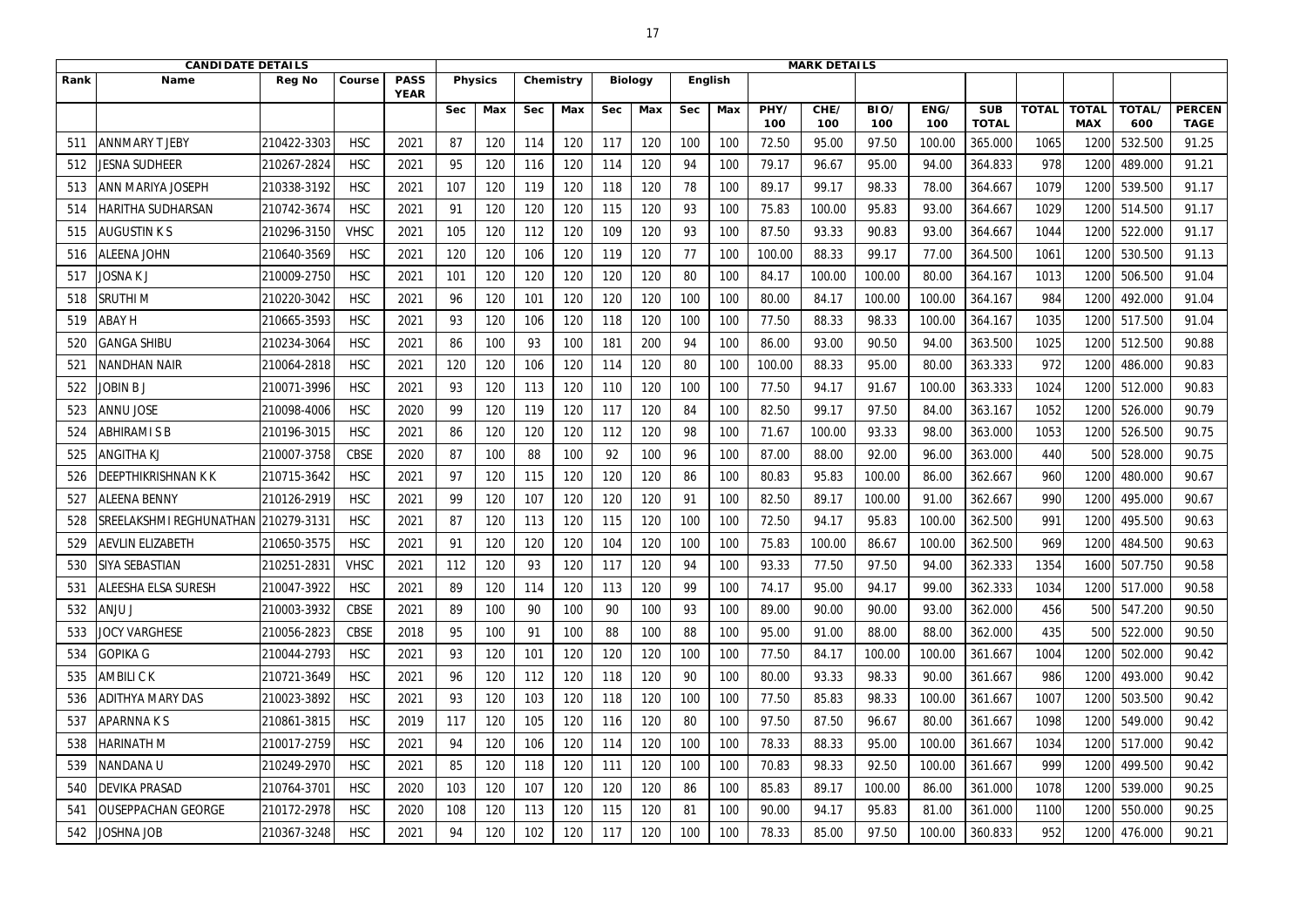|      | <b>CANDIDATE DETAILS</b>   |               |             |                            |            |                |            |           |            |                |            |                | <b>MARK DETAILS</b> |             |             |             |                            |              |                            |               |                              |
|------|----------------------------|---------------|-------------|----------------------------|------------|----------------|------------|-----------|------------|----------------|------------|----------------|---------------------|-------------|-------------|-------------|----------------------------|--------------|----------------------------|---------------|------------------------------|
| Rank | <b>Name</b>                | <b>Reg No</b> | Course      | <b>PASS</b><br><b>YEAR</b> |            | <b>Physics</b> |            | Chemistry |            | <b>Biology</b> |            | <b>English</b> |                     |             |             |             |                            |              |                            |               |                              |
|      |                            |               |             |                            | <b>Sec</b> | Max            | <b>Sec</b> | Max       | <b>Sec</b> | Max            | <b>Sec</b> | Max            | PHY/<br>100         | CHE/<br>100 | BIO/<br>100 | ENG/<br>100 | <b>SUB</b><br><b>TOTAL</b> | <b>TOTAL</b> | <b>TOTAL</b><br><b>MAX</b> | TOTAL/<br>600 | <b>PERCEN</b><br><b>TAGE</b> |
| 543  | SANDRA MARIYA              | 210195-3007   | <b>HSC</b>  | 2021                       | 90         | 120            | 110        | 120       | 113        | 120            | 100        | 100            | 75.00               | 91.67       | 94.17       | 100.00      | 360.833                    | 925          | 120                        | 462.500       | 90.21                        |
| 544  | ADITHYA M                  | 210014-3939   | <b>HSC</b>  | 2020                       | 109        | 120            | 110        | 120       | 112        | 120            | 85         | 100            | 90.83               | 91.67       | 93.33       | 85.00       | 360.833                    | 1067         | 1200                       | 533.500       | 90.21                        |
| 545  | <b>STENY MARIA SUNIL</b>   | 210164-2968   | <b>VHSC</b> | 2021                       | 110        | 120            | 106        | 120       | 98         | 120            | 99         | 100            | 91.67               | 88.33       | 81.67       | 99.00       | 360.667                    | 1306         | 1600                       | 489.750       | 90.17                        |
| 546  | <b>ALEENA SHAJAN</b>       | 210247-3077   | <b>HSC</b>  | 2021                       | 86         | 120            | 119        | 120       | 110        | 120            | 98         | 100            | 71.67               | 99.17       | 91.67       | 98.00       | 360.500                    | 1010         | 1200                       | 505.000       | 90.13                        |
| 547  | MEENAKSHY S PANICKER       | 210542-3459   | <b>HSC</b>  | 2021                       | 96         | 120            | 119        | 120       | 119        | 120            | 82         | 100            | 80.00               | 99.17       | 99.17       | 82.00       | 360.333                    | 1024         | 1200                       | 512.000       | 90.08                        |
| 548  | RIYAMOL ROY                | 210756-3694   | <b>HSC</b>  | 2019                       | 107        | 120            | 108        | 120       | 115        | 120            | 85         | 100            | 89.17               | 90.00       | 95.83       | 85.00       | 360.000                    | 1075         | 1200                       | 537.500       | 90.00                        |
| 549  | <b>S SREEDEVI</b>          | 210093-4019   | <b>CBSE</b> | 2019                       | 89         | 100            | 82         | 100       | 95         | 100            | 94         | 100            | 89.00               | 82.00       | 95.00       | 94.00       | 360.000                    | 455          | 500                        | 546.000       | 90.00                        |
| 550  | NEETHUMOL S                | 210818-3770   | <b>HSC</b>  | 2021                       | 87         | 120            | 119        | 120       | 106        | 120            | 100        | 100            | 72.50               | 99.17       | 88.33       | 100.00      | 360.000                    | 974          | 1200                       | 487.000       | 90.00                        |
| 551  | Josna Joby                 | 210629-3549   | <b>HSC</b>  | 2021                       | 106        | 120            | 101        | 120       | 105        | 120            | 100        | 100            | 88.33               | 84.17       | 87.50       | 100.00      | 360.000                    | 994          | 1200                       | 497.000       | 90.00                        |
| 552  | V S ZEN SHARMA             | 210116-2908   | <b>VHSC</b> | 2021                       | 95         | 120            | 106        | 120       | 112        | 120            | 99         | 100            | 79.17               | 88.33       | 93.33       | 99.00       | 359.833                    | 976          | 1200                       | 488.000       | 89.96                        |
| 553  | <b>SABIDA SHANAVAZ</b>     | 210332-3187   | <b>HSC</b>  | 2021                       | 106        | 120            | 102        | 120       | 113        | 120            | 92         | 100            | 88.33               | 85.00       | 94.17       | 92.00       | 359.500                    | 993          | 1200                       | 496.500       | 89.88                        |
| 554  | SUJITHRA K                 | 210027-3903   | <b>HSC</b>  | 2021                       | 88         | 120            | 120        | 120       | 114        | 120            | 91         | 100            | 73.33               | 100.00      | 95.00       | 91.00       | 359.333                    | 998          | 1200                       | 499.000       | 89.83                        |
| 555  | CHINCHU S                  | 210048-3916   | <b>HSC</b>  | 2020                       | 97         | 120            | 117        | 120       | 114        | 120            | 86         | 100            | 80.83               | 97.50       | 95.00       | 86.00       | 359.333                    | 1040         | 1200                       | 520.000       | 89.83                        |
| 556  | <b>GOPIKA NAIR K</b>       | 210076-4000   | <b>HSC</b>  | 2021                       | 90         | 120            | 117        | 120       | 116        | 120            | 90         | 100            | 75.00               | 97.50       | 96.67       | 90.00       | 359.167                    | 1046         | 1200                       | 523.000       | 89.79                        |
| 557  | <b>ALEENA GEORGE</b>       | 210159-2965   | <b>VHSC</b> | 2021                       | 88         | 120            | 120        | 120       | 115        | 120            | 90         | 100            | 73.33               | 100.00      | 95.83       | 90.00       | 359.167                    | 1020         | 1200                       | 510.000       | 89.79                        |
| 558  | <b>MARY SHALET ROZARIO</b> | 210330-3184   | <b>HSC</b>  | 2021                       | 83         | 120            | 115        | 120       | 113        | 120            | 100        | 100            | 69.17               | 95.83       | 94.17       | 100.00      | 359.167                    | 991          | 1200                       | 495.500       | 89.79                        |
| 559  | MIDHUN B                   | 210706-3633   | <b>HSC</b>  | 2021                       | 108        | 120            | 106        | 120       | 109        | 120            | 90         | 100            | 90.00               | 88.33       | 90.83       | 90.00       | 359.167                    | 996          | 1200                       | 498.000       | 89.79                        |
| 560  | <b>IYA THOMAS</b>          | 210166-2971   | CBSE        | 2021                       | 93         | 100            | 88         | 100       | 89         | 100            | 89         | 100            | 93.00               | 88.00       | 89.00       | 89.00       | 359.000                    | 519          | 600                        | 519.000       | 89.75                        |
| 561  | <b>ANJALI S</b>            | 210369-3245   | <b>CBSE</b> | 2021                       | 90         | 100            | 91         | 100       | 85         | 100            | 93         | 100            | 90.00               | 91.00       | 85.00       | 93.00       | 359.000                    | 457          | 500                        | 548.400       | 89.75                        |
| 562  | <b>MARY ANAGHA K P</b>     | 210777-2947   | <b>HSC</b>  | 2021                       | 107        | 120            | 115        | 120       | 103        | 120            | 88         | 100            | 89.17               | 95.83       | 85.83       | 88.00       | 358.833                    | 999          | 1200                       | 499.500       | 89.71                        |
| 563  | <b>ANFIL A</b>             | 210080-4007   | <b>HSC</b>  | 2021                       | 84         | 120            | 113        | 120       | 113        | 120            | 100        | 100            | 70.00               | 94.17       | 94.17       | 100.00      | 358.333                    | 982          | 1200                       | 491.000       | 89.58                        |
| 564  | ANUSREE K S                | 210187-3004   | <b>HSC</b>  | 2021                       | 95         | 120            | 104        | 120       | 111        | 120            | 100        | 100            | 79.17               | 86.67       | 92.50       | 100.00      | 358.333                    | 923          | 1200                       | 461.500       | 89.58                        |
| 565  | <b>ASWATHY AJI</b>         | 210026-3942   | <b>HSC</b>  | 2021                       | 86         | 120            | 118        | 120       | 114        | 120            | 93         | 100            | 71.67               | 98.33       | 95.00       | 93.00       | 358.000                    | 1004         | 1200                       | 502.000       | 89.50                        |
| 566  | <b>RIYA JOSEPH</b>         | 210073-3718   | <b>HSC</b>  | 2021                       | 101        | 120            | 117        | 120       | 112        | 120            | 83         | 100            | 84.17               | 97.50       | 93.33       | 83.00       | 358.000                    | 982          | 1200                       | 491.000       | 89.50                        |
| 567  | SOORYA M                   | 210045-3915   | <b>HSC</b>  | 2021                       | 97         | 120            | 109        | 120       | 106        | 120            | 98         | 100            | 80.83               | 90.83       | 88.33       | 98.00       | 358.000                    | 938          | 1200                       | 469.000       | 89.50                        |
| 568  | NEELIMA T                  | 210763-3702   | <b>HSC</b>  | 2021                       | 90         | 120            | 100        | 120       | 119        | 120            | 100        | 100            | 75.00               | 83.33       | 99.17       | 100.00      | 357.500                    | 994          | 1200                       | 497.000       | 89.38                        |
| 569  | <b>ANJANA M NAIR</b>       | 210041-3967   | <b>HSC</b>  | 2021                       | 98         | 120            | 119        | 120       | 110        | 120            | 85         | 100            | 81.67               | 99.17       | 91.67       | 85.00       | 357.500                    | 1035         | 1200                       | 517.500       | 89.38                        |
| 570  | <b>AYANA K JOSE</b>        | 210108-2897   | <b>HSC</b>  | 2021                       | 94         | 120            | 110        | 120       | 105        | 120            | 100        | 100            | 78.33               | 91.67       | 87.50       | 100.00      | 357.500                    | 960          | 1200                       | 480.000       | 89.38                        |
| 571  | <b>SURYAUK</b>             | 210180-2990   | <b>HSC</b>  | 2020                       | 101        | 120            | 101        | 120       | 115        | 120            | 93         | 100            | 84.17               | 84.17       | 95.83       | 93.00       | 357.167                    | 994          | 1200                       | 497.000       | 89.29                        |
| 572  | <b>JISMY JOSE</b>          | 210299-3137   | <b>VHSC</b> | 2021                       | 84         | 120            | 120        | 120       | 114        | 120            | 92         | 100            | 70.00               | 100.00      | 95.00       | 92.00       | 357.000                    | 1396         | 1600                       | 523.500       | 89.25                        |
| 573  | <b>ALEENA ANN REJI</b>     | 210602-3525   | <b>HSC</b>  | 2021                       | 94         | 120            | 96         | 120       | 118        | 120            | 100        | 100            | 78.33               | 80.00       | 98.33       | 100.00      | 356.667                    | 945          | 1200                       | 472.500       | 89.17                        |
| 574  | <b>AFSAL P A</b>           | 210849-3719   | <b>HSC</b>  | 2021                       | 90         | 120            | 109        | 120       | 109        | 120            | 100        | 100            | 75.00               | 90.83       | 90.83       | 100.00      | 356.667                    | 1074         | 1200                       | 537.000       | 89.17                        |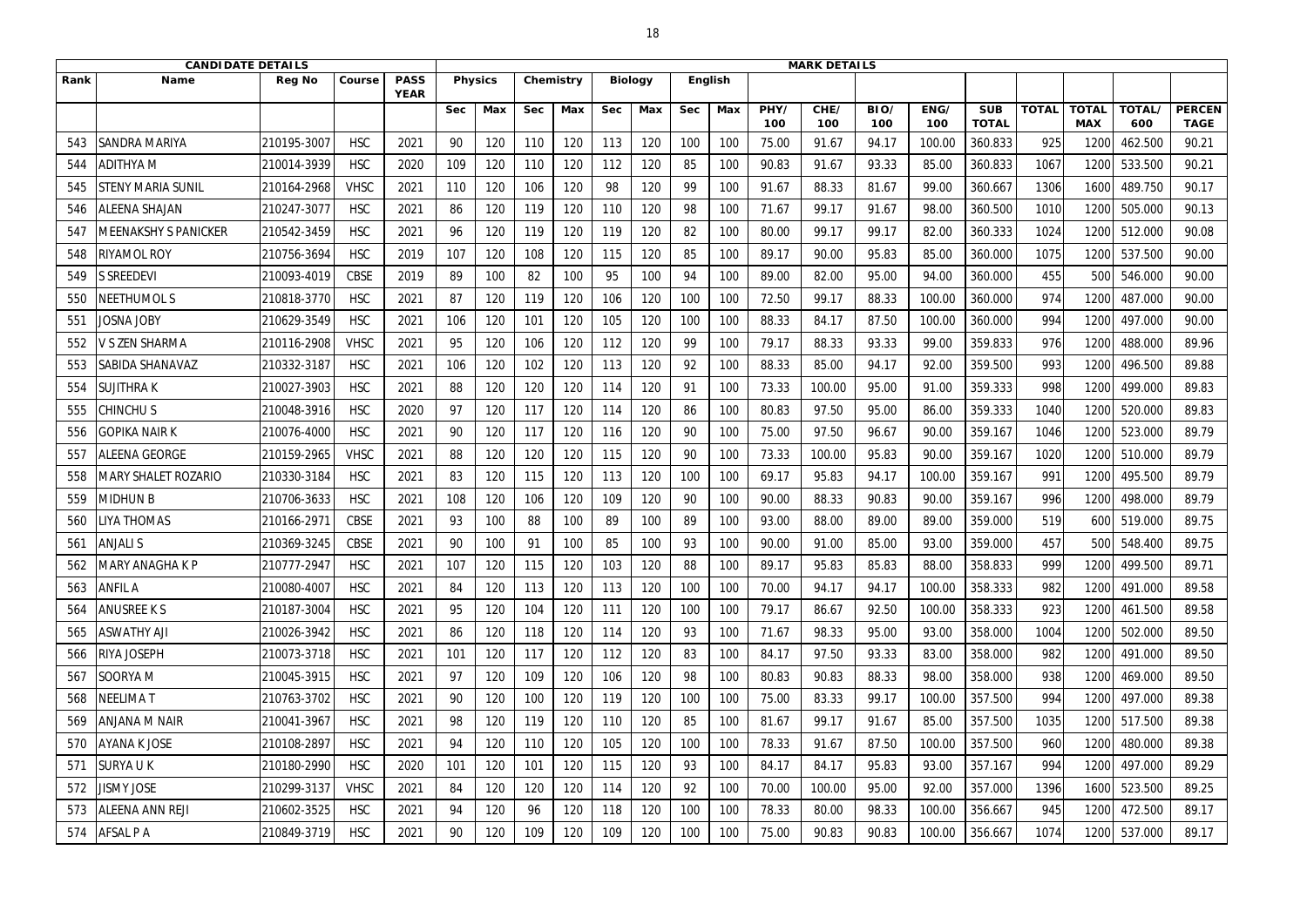|                 | <b>CANDIDATE DETAILS</b>    |               |             |                            |            |                |            |           |            |                |            |     |             | <b>MARK DETAILS</b> |             |             |                            |              |                            |               |                              |
|-----------------|-----------------------------|---------------|-------------|----------------------------|------------|----------------|------------|-----------|------------|----------------|------------|-----|-------------|---------------------|-------------|-------------|----------------------------|--------------|----------------------------|---------------|------------------------------|
| Rank            | <b>Name</b>                 | <b>Reg No</b> | Course      | <b>PASS</b><br><b>YEAR</b> |            | <b>Physics</b> |            | Chemistry |            | <b>Biology</b> | English    |     |             |                     |             |             |                            |              |                            |               |                              |
|                 |                             |               |             |                            | <b>Sec</b> | Max            | <b>Sec</b> | Max       | <b>Sec</b> | Max            | <b>Sec</b> | Max | PHY/<br>100 | CHE/<br>100         | BIO/<br>100 | ENG/<br>100 | <b>SUB</b><br><b>TOTAL</b> | <b>TOTAL</b> | <b>TOTAL</b><br><b>MAX</b> | TOTAL/<br>600 | <b>PERCEN</b><br><b>TAGE</b> |
| 575             | <b>ALBIN C BENNY</b>        | 210035-2789   | <b>HSC</b>  | 2021                       | 88         | 120            | 112        | 120       | 108        | 120            | 100        | 100 | 73.33       | 93.33               | 90.00       | 100.00      | 356.667                    | 1031         | 120                        | 515.500       | 89.17                        |
| 576             | <b>ADITHYA SURESH</b>       | 210033-2746   | <b>HSC</b>  | 2021                       | 83         | 120            | 112        | 120       | 120        | 120            | 94         | 100 | 69.17       | 93.33               | 100.00      | 94.00       | 356.500                    | 1004         | 1200                       | 502.000       | 89.13                        |
| 577             | <b>ANEETA MARY THOMAS</b>   | 210104-4021   | <b>HSC</b>  | 2020                       | 99         | 120            | 117        | 120       | 112        | 120            | 83         | 100 | 82.50       | 97.50               | 93.33       | 83.00       | 356.333                    | 1000         | 1200                       | 500.000       | 89.08                        |
| 578             | ROSEMOL SCARIA              | 210092-4026   | <b>HSC</b>  | 2020                       | 105        | 120            | 119        | 120       | 111        | 120            | 77         | 100 | 87.50       | 99.17               | 92.50       | 77.00       | 356.167                    | 981          | 1200                       | 490.500       | 89.04                        |
| 579             | <b>ALEENA JOSE</b>          | 210123-4054   | <b>HSC</b>  | 2020                       | 102        | 120            | 105        | 120       | 110        | 120            | 92         | 100 | 85.00       | 87.50               | 91.67       | 92.00       | 356.167                    | 1026         | 1200                       | 513.000       | 89.04                        |
| 580             | <b>RAHUL A R</b>            | 210434-3318   | <b>HSC</b>  | 2021                       | 97         | 120            | 103        | 120       | 118        | 120            | 91         | 100 | 80.83       | 85.83               | 98.33       | 91.00       | 356.000                    | 984          | 1200                       | 492.000       | 89.00                        |
| 58 <sup>2</sup> | MEKHA J                     | 210118-2879   | <b>CBSE</b> | 2021                       | 85         | 100            | 82         | 100       | 93         | 100            | 96         | 100 | 85.00       | 82.00               | 93.00       | 96.00       | 356.000                    | 453          | 500                        | 543.600       | 89.00                        |
| 582             | SETHULEKSHMIN               | 210129-2923   | <b>HSC</b>  | 2021                       | 88         | 120            | 105        | 120       | 114        | 120            | 100        | 100 | 73.33       | 87.50               | 95.00       | 100.00      | 355.833                    | 1007         | 1200                       | 503.500       | 88.96                        |
| 583             | <b>VISMAYA N</b>            | 210458-3357   | <b>HSC</b>  | 2021                       | 96         | 120            | 101        | 120       | 110        | 120            | 100        | 100 | 80.00       | 84.17               | 91.67       | 100.00      | 355.833                    | 955          | 1200                       | 477.500       | 88.96                        |
| 584             | <b>ADITHYAS</b>             | 210404-3284   | <b>HSC</b>  | 2021                       | 101        | 120            | 104        | 120       | 108        | 120            | 95         | 100 | 84.17       | 86.67               | 90.00       | 95.00       | 355.833                    | 976          | 1200                       | 488.000       | 88.96                        |
| 585             | <b>MUBEENA</b>              | 210112-3084   | <b>HSC</b>  | 2021                       | 88         | 120            | 119        | 120       | 108        | 120            | 93         | 100 | 73.33       | 99.17               | 90.00       | 93.00       | 355.500                    | 900          | 1200                       | 450.000       | 88.88                        |
| 586             | ARYA S                      | 210082-3063   | <b>HSC</b>  | 2020                       | 104        | 120            | 100        | 120       | 118        | 120            | 87         | 100 | 86.67       | 83.33               | 98.33       | 87.00       | 355.333                    | 1040         | 1200                       | 520.000       | 88.83                        |
| 587             | <b>NIRANJANA TP</b>         | 210553-3472   | <b>HSC</b>  | 2019                       | 109        | 120            | 108        | 120       | 111        | 120            | 82         | 100 | 90.83       | 90.00               | 92.50       | 82.00       | 355.333                    | 1068         | 1200                       | 534.000       | 88.83                        |
| 588             | <b>SYAMJI M S</b>           | 210135-2926   | <b>HSC</b>  | 2021                       | 79         | 120            | 107        | 120       | 120        | 120            | 100        | 100 | 65.83       | 89.17               | 100.00      | 100.00      | 355.000                    | 927          | 1200                       | 463.500       | 88.75                        |
| 589             | <b>GIRLY JIS</b>            | 210845-3611   | <b>HSC</b>  | 2021                       | 116        | 120            | 120        | 120       | 106        | 120            | 70         | 100 | 96.67       | 100.00              | 88.33       | 70.00       | 355.000                    | 1003         | 1200                       | 501.500       | 88.75                        |
| 590             | <b>ALEENA PRINCE</b>        | 210320-3171   | <b>HSC</b>  | 2021                       | 82         | 120            | 107        | 120       | 116        | 120            | 100        | 100 | 68.33       | 89.17               | 96.67       | 100.00      | 354.167                    | 976          | 1200                       | 488.000       | 88.54                        |
| 59 <sup>2</sup> | <b>ANGELIN MARIYA K K</b>   | 210884-3831   | <b>VHSC</b> | 2021                       | 102        | 120            | 116        | 120       | 111        | 120            | 80         | 100 | 85.00       | 96.67               | 92.50       | 80.00       | 354.167                    | 1397         | 1600                       | 523.875       | 88.54                        |
| 592             | <b>MANUDEV AS</b>           | 210627-3551   | <b>HSC</b>  | 2021                       | 103        | 120            | 92         | 120       | 110        | 120            | 100        | 100 | 85.83       | 76.67               | 91.67       | 100.00      | 354.167                    | 966          | 1200                       | 483.000       | 88.54                        |
| 593             | <b>RASHITHA M</b>           | 210177-2986   | <b>HSC</b>  | 2021                       | 85         | 120            | 114        | 120       | 106        | 120            | 100        | 100 | 70.83       | 95.00               | 88.33       | 100.00      | 354.167                    | 955          | 1200                       | 477.500       | 88.54                        |
| 594             | <b>ATHULYA SHAJI</b>        | 210549-3464   | <b>HSC</b>  | 2021                       | 101        | 120            | 107        | 120       | 97         | 120            | 100        | 100 | 84.17       | 89.17               | 80.83       | 100.00      | 354.167                    | 953          | 1200                       | 476.500       | 88.54                        |
| 595             | <b>NEHABASH</b>             | 210766-3693   | <b>CBSE</b> | 2021                       | 86         | 100            | 87         | 100       | 90         | 100            | 91         | 100 | 86.00       | 87.00               | 90.00       | 91.00       | 354.000                    | 442          | 500                        | 530.400       | 88.50                        |
| 596             | <b>SHEIK HAJA HUSSAIN N</b> | 210074-2853   | <b>HSC</b>  | 2021                       | 97         | 120            | 120        | 120       | 107        | 120            | 84         | 100 | 80.83       | 100.00              | 89.17       | 84.00       | 354.000                    | 945          | 1200                       | 472.500       | 88.50                        |
| 597             | <b>ASWIN RAJ</b>            | 210056-3853   | <b>CBSE</b> | 2021                       | 91         | 100            | 93         | 100       | 82         | 100            | 88         | 100 | 91.00       | 93.00               | 82.00       | 88.00       | 354.000                    | 433          | 500                        | 519.600       | 88.50                        |
| 598             | <b>ADITHYA DILEEP</b>       | 210583-3358   | <b>HSC</b>  | 2021                       | 87         | 120            | 97         | 120       | 120        | 120            | 100        | 100 | 72.50       | 80.83               | 100.00      | 100.00      | 353.333                    | 1013         | 1200                       | 506.500       | 88.33                        |
| 599             | <b>ANOOPA SANTHOSH</b>      | 210475-3386   | <b>HSC</b>  | 2020                       | 98         | 120            | 99         | 120       | 119        | 120            | 90         | 100 | 81.67       | 82.50               | 99.17       | 90.00       | 353.333                    | 932          | 1200                       | 466.000       | 88.33                        |
| 600             | <b>JISHNUTV</b>             | 210211-3026   | <b>HSC</b>  | 2021                       | 99         | 120            | 105        | 120       | 118        | 120            | 85         | 100 | 82.50       | 87.50               | 98.33       | 85.00       | 353.333                    | 991          | 1200                       | 495.500       | 88.33                        |
| 60 <sup>2</sup> | <b>ANEETA JOY</b>           | 210618-3544   | <b>HSC</b>  | 2021                       | 84         | 120            | 109        | 120       | 111        | 120            | 100        | 100 | 70.00       | 90.83               | 92.50       | 100.00      | 353.333                    | 982          | 1200                       | 491.000       | 88.33                        |
| 602             | <b>ELIZABETH ROSE ROY</b>   | 210904-3859   | <b>HSC</b>  | 2021                       | 87         | 120            | 106        | 120       | 112        | 120            | 99         | 100 | 72.50       | 88.33               | 93.33       | 99.00       | 353.167                    | 990          | 1200                       | 495.000       | 88.29                        |
| 603             | <b>APARNA SASI</b>          | 210799-3748   | <b>HSC</b>  | 2020                       | 87         | 120            | 111        | 120       | 120        | 120            | 88         | 100 | 72.50       | 92.50               | 100.00      | 88.00       | 353.000                    | 1044         | 1200                       | 522.000       | 88.25                        |
| 604             | NIVATHITHA SURESH           | 210806-3756   | CBSE        | 2021                       | 83         | 100            | 83         | 100       | 91         | 100            | 96         | 100 | 83.00       | 83.00               | 91.00       | 96.00       | 353.000                    | 429          | 500                        | 514.800       | 88.25                        |
| 605             | <b>SUHAIMA BEEGUM S</b>     | 210454-3347   | <b>HSC</b>  | 2020                       | 103        | 120            | 109        | 120       | 102        | 120            | 91         | 100 | 85.83       | 90.83               | 85.00       | 91.00       | 352.667                    | 896          | 1200                       | 448.000       | 88.17                        |
| 606             | <b>FIDAH FATHIMA FAZAL</b>  | 210098-2881   | <b>HSC</b>  | 2021                       | 84         | 120            | 104        | 120       | 115        | 120            | 100        | 100 | 70.00       | 86.67               | 95.83       | 100.00      | 352.500                    | 959          | 1200                       | 479.500       | 88.13                        |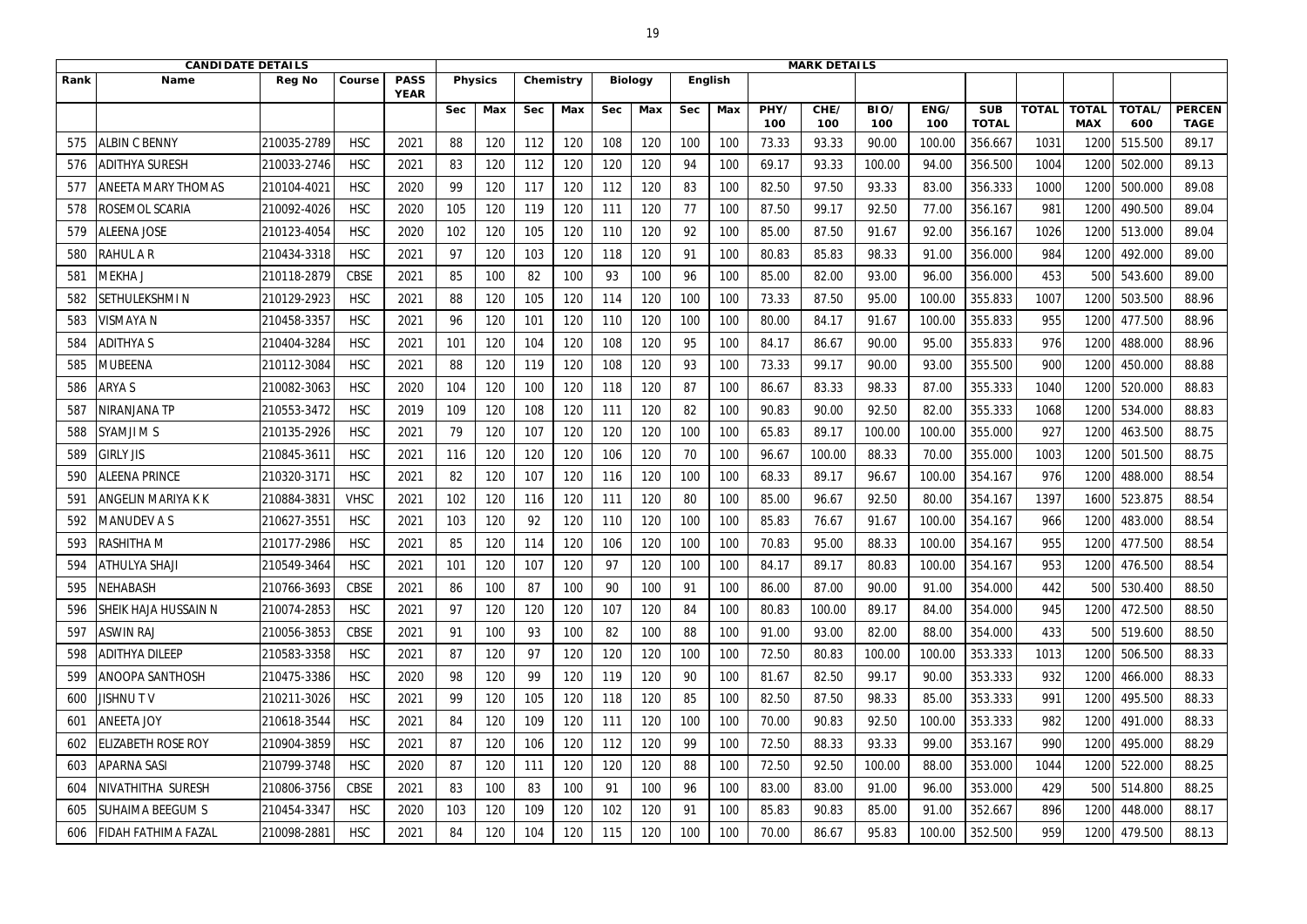|      | <b>CANDIDATE DETAILS</b>  |               |             |                            |            |                |            |           |            |                |            |                |             | <b>MARK DETAILS</b> |             |             |                            |              |                            |               |                              |
|------|---------------------------|---------------|-------------|----------------------------|------------|----------------|------------|-----------|------------|----------------|------------|----------------|-------------|---------------------|-------------|-------------|----------------------------|--------------|----------------------------|---------------|------------------------------|
| Rank | <b>Name</b>               | <b>Reg No</b> | Course      | <b>PASS</b><br><b>YEAR</b> |            | <b>Physics</b> |            | Chemistry |            | <b>Biology</b> |            | <b>English</b> |             |                     |             |             |                            |              |                            |               |                              |
|      |                           |               |             |                            | <b>Sec</b> | Max            | <b>Sec</b> | Max       | <b>Sec</b> | Max            | <b>Sec</b> | Max            | PHY/<br>100 | CHE/<br>100         | BIO/<br>100 | ENG/<br>100 | <b>SUB</b><br><b>TOTAL</b> | <b>TOTAL</b> | <b>TOTAL</b><br><b>MAX</b> | TOTAL/<br>600 | <b>PERCEN</b><br><b>TAGE</b> |
| 607  | <b>ALAN GIREESH</b>       | 210050-3928   | <b>HSC</b>  | 2021                       | 93         | 120            | 113        | 120       | 109        | 120            | 90         | 100            | 77.50       | 94.17               | 90.83       | 90.00       | 352.500                    | 930          | 1200                       | 465.000       | 88.13                        |
| 608  | ARUVI RAJ M R             | 210143-2938   | <b>HSC</b>  | 2021                       | 88         | 120            | 107        | 120       | 108        | 120            | 100        | 100            | 73.33       | 89.17               | 90.00       | 100.00      | 352.500                    | 963          | 1200                       | 481.500       | 88.13                        |
| 609  | <b>ALEENA ANTONY</b>      | 210036-3910   | <b>HSC</b>  | 2021                       | 105        | 120            | 91         | 120       | 107        | 120            | 100        | 100            | 87.50       | 75.83               | 89.17       | 100.00      | 352.500                    | 926          | 1200                       | 463.000       | 88.13                        |
| 610  | RIGA MARY SEBASTIAN       | 210740-3672   | <b>HSC</b>  | 2021                       | 93         | 120            | 120        | 120       | 102        | 120            | 90         | 100            | 77.50       | 100.00              | 85.00       | 90.00       | 352.500                    | 1056         | 1200                       | 528.000       | 88.13                        |
| 611  | <b>IELNA THERESA P X</b>  | 210344-3210   | <b>HSC</b>  | 2021                       | 88         | 120            | 115        | 120       | 100        | 120            | 100        | 100            | 73.33       | 95.83               | 83.33       | 100.00      | 352.500                    | 983          | 1200                       | 491.500       | 88.13                        |
| 612  | <b>IJO JOSE</b>           | 210044-3974   | <b>HSC</b>  | 2021                       | 106        | 120            | 112        | 120       | 97         | 120            | 90         | 100            | 88.33       | 93.33               | 80.83       | 90.00       | 352.500                    | 974          | 1200                       | 487.000       | 88.13                        |
| 613  | JEENA P C                 | 210189-3005   | <b>HSC</b>  | 2021                       | 90         | 120            | 107        | 120       | 113        | 120            | 94         | 100            | 75.00       | 89.17               | 94.17       | 94.00       | 352.333                    | 965          | 1200                       | 482.500       | 88.08                        |
| 614  | <b>KARTHIK R KRISHNAN</b> | 210564-3348   | <b>CBSE</b> | 2021                       | 87         | 100            | 86         | 100       | 82         | 100            | 97         | 100            | 87.00       | 86.00               | 82.00       | 97.00       | 352.000                    | 436          | 500                        | 523.200       | 88.00                        |
| 615  | <b>GINCY P ELDHOSE</b>    | 210057-3980   | <b>HSC</b>  | 2017                       | 93         | 120            | 102        | 120       | 118        | 120            | 91         | 100            | 77.50       | 85.00               | 98.33       | 91.00       | 351.833                    | 1011         | 1200                       | 505.500       | 87.96                        |
| 616  | NAYANA C                  | 210819-3773   | <b>HSC</b>  | 2021                       | 96         | 120            | 104        | 120       | 113        | 120            | 91         | 100            | 80.00       | 86.67               | 94.17       | 91.00       | 351.833                    | 1020         | 1200                       | 510.000       | 87.96                        |
| 617  | <b>ANUPAMA M G</b>        | 210760-3696   | <b>HSC</b>  | 2021                       | 85         | 120            | 97         | 120       | 120        | 120            | 100        | 100            | 70.83       | 80.83               | 100.00      | 100.00      | 351.667                    | 971          | 1200                       | 485.500       | 87.92                        |
| 618  | <b>AGNA MARIYA V RAO</b>  | 210250-3080   | <b>HSC</b>  | 2021                       | 92         | 120            | 91         | 120       | 119        | 120            | 100        | 100            | 76.67       | 75.83               | 99.17       | 100.00      | 351.667                    | 1008         | 1200                       | 504.000       | 87.92                        |
| 619  | <b>AJEENA THOMAS</b>      | 210333-3179   | <b>VHSC</b> | 2021                       | 108        | 120            | 119        | 120       | 117        | 120            | 65         | 100            | 90.00       | 99.17               | 97.50       | 65.00       | 351.667                    | 1268         | 1600                       | 475.500       | 87.92                        |
| 620  | <b>SHIJIN MUHAMMED S</b>  | 210779-3713   | <b>HSC</b>  | 2021                       | 82         | 120            | 103        | 120       | 117        | 120            | 100        | 100            | 68.33       | 85.83               | 97.50       | 100.00      | 351.667                    | 1058         | 1200                       | 529.000       | 87.92                        |
| 621  | <b>ANAMIKA K</b>          | 210186-3003   | <b>HSC</b>  | 2021                       | 104        | 120            | 81         | 120       | 117        | 120            | 100        | 100            | 86.67       | 67.50               | 97.50       | 100.00      | 351.667                    | 989          | 1200                       | 494.500       | 87.92                        |
| 622  | <b>AMEENA FATHIMA N</b>   | 210039-3970   | <b>HSC</b>  | 2021                       | 91         | 120            | 119        | 120       | 104        | 120            | 90         | 100            | 75.83       | 99.17               | 86.67       | 90.00       | 351.667                    | 1014         | 1200                       | 507.000       | 87.92                        |
| 623  | <b>JAICY MARTIN</b>       | 210753-3688   | <b>HSC</b>  | 2021                       | 86         | 120            | 112        | 120       | 104        | 120            | 100        | 100            | 71.67       | 93.33               | 86.67       | 100.00      | 351.667                    | 955          | 1200                       | 477.500       | 87.92                        |
| 624  | TINCY MARIYA TREESA V T   | 210547-3202   | <b>HSC</b>  | 2021                       | 101        | 120            | 102        | 120       | 114        | 120            | 87         | 100            | 84.17       | 85.00               | 95.00       | 87.00       | 351.167                    | 925          | 1200                       | 462.500       | 87.79                        |
| 625  | <b>KEZIAH SABU</b>        | 210077-2858   | <b>HSC</b>  | 2021                       | 107        | 120            | 103        | 120       | 101        | 120            | 92         | 100            | 89.17       | 85.83               | 84.17       | 92.00       | 351.167                    | 1006         | 1200                       | 503.000       | 87.79                        |
| 626  | MARIA GRACE M             | 210538-3445   | <b>VHSC</b> | 2021                       | 75         | 100            | 90         | 100       | 88         | 100            | 98         | 100            | 75.00       | 90.00               | 88.00       | 98.00       | 351.000                    | 1233         | 1600                       | 462.375       | 87.75                        |
| 627  | <b>JYOTHIKA J S</b>       | 210681-3610   | <b>HSC</b>  | 2021                       | 83         | 120            | 109        | 120       | 109        | 120            | 100        | 100            | 69.17       | 90.83               | 90.83       | 100.00      | 350.833                    | 950          | 1200                       | 475.000       | 87.71                        |
| 628  | <b>KEVIN LAL PK</b>       | 210069-3020   | <b>HSC</b>  | 2021                       | 94         | 120            | 98         | 120       | 109        | 120            | 100        | 100            | 78.33       | 81.67               | 90.83       | 100.00      | 350.833                    | 935          | 1200                       | 467.500       | 87.71                        |
| 629  | <b>SIYA K KOSHY</b>       | 210598-3520   | <b>HSC</b>  | 2021                       | 100        | 120            | 105        | 120       | 112        | 120            | 86         | 100            | 83.33       | 87.50               | 93.33       | 86.00       | 350.167                    | 1042         | 1200                       | 521.000       | 87.54                        |
| 630  | <b>ABIYA RAPHAEL</b>      | 210356-3225   | <b>HSC</b>  | 2020                       | 98         | 120            | 106        | 120       | 108        | 120            | 90         | 100            | 81.67       | 88.33               | 90.00       | 90.00       | 350.000                    | 995          | 1200                       | 497.500       | 87.50                        |
| 631  | <b>ARCHANA A</b>          | 210389-3267   | <b>HSC</b>  | 2021                       | 88         | 120            | 114        | 120       | 98         | 120            | 100        | 100            | 73.33       | 95.00               | 81.67       | 100.00      | 350.000                    | 986          | 1200                       | 493.000       | 87.50                        |
| 632  | <b>THERESE SHINU</b>      | 210596-3518   | <b>HSC</b>  | 2021                       | 88         | 120            | 112        | 120       | 119        | 120            | 84         | 100            | 73.33       | 93.33               | 99.17       | 84.00       | 349.833                    | 1021         | 1200                       | 510.500       | 87.46                        |
| 633  | THASNI FATHIMA PULLAT     | 210323-3174   | <b>HSC</b>  | 2019                       | 102        | 120            | 101        | 120       | 106        | 120            | 92         | 100            | 85.00       | 84.17               | 88.33       | 92.00       | 349.500                    | 997          | 1200                       | 498.500       | 87.38                        |
| 634  | MIDHUN MADHAV M           | 210911-3867   | <b>HSC</b>  | 2021                       | 97         | 120            | 107        | 120       | 106        | 120            | 91         | 100            | 80.83       | 89.17               | 88.33       | 91.00       | 349.333                    | 954          | 1200                       | 477.000       | 87.33                        |
| 635  | <b>NANDHANAKS</b>         | 210031-2786   | <b>HSC</b>  | 2021                       | 92         | 120            | 87         | 120       | 120        | 120            | 100        | 100            | 76.67       | 72.50               | 100.00      | 100.00      | 349.167                    | 969          | 1200                       | 484.500       | 87.29                        |
| 636  | UMAKRISHNA U M            | 210050-2778   | <b>HSC</b>  | 2021                       | 100        | 120            | 100        | 120       | 111        | 120            | 90         | 100            | 83.33       | 83.33               | 92.50       | 90.00       | 349.167                    | 986          | 1200                       | 493.000       | 87.29                        |
| 637  | <b>MITHUN SAJAN S</b>     | 210223-3017   | <b>HSC</b>  | 2021                       | 94         | 120            | 98         | 120       | 107        | 120            | 100        | 100            | 78.33       | 81.67               | 89.17       | 100.00      | 349.167                    | 1021         | 1200                       | 510.500       | 87.29                        |
| 638  | <b>ANGEL ABRAHAM</b>      | 210693-3598   | CBSE        | 2021                       | 88         | 100            | 75         | 100       | 90         | 100            | 96         | 100            | 88.00       | 75.00               | 90.00       | 96.00       | 349.000                    | 438          | 500                        | 525.600       | 87.25                        |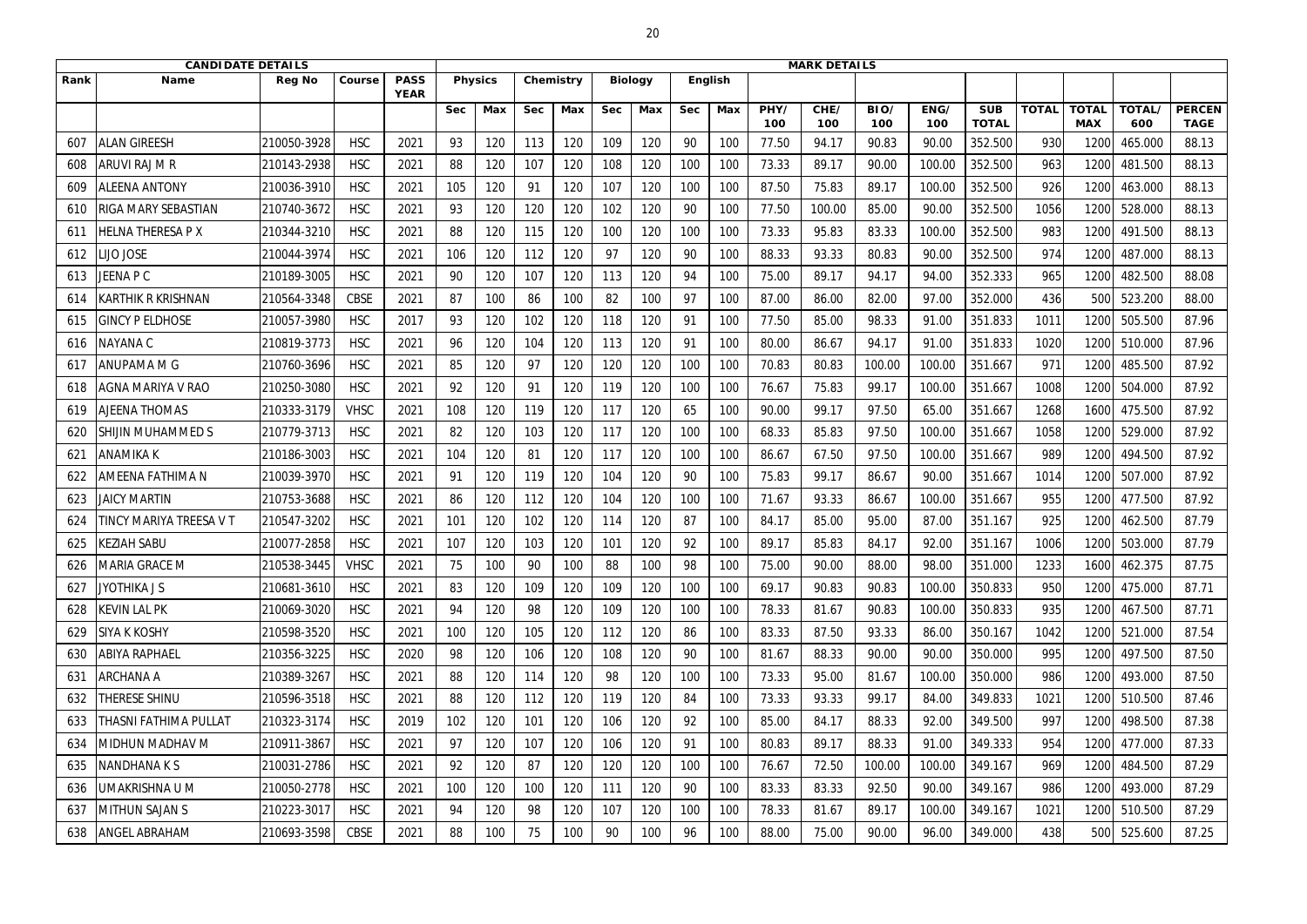|      | <b>CANDIDATE DETAILS</b> |               |             |                            |            |                |            |           |            |                |            |         |             | <b>MARK DETAILS</b> |             |             |                            |              |                            |               |                              |
|------|--------------------------|---------------|-------------|----------------------------|------------|----------------|------------|-----------|------------|----------------|------------|---------|-------------|---------------------|-------------|-------------|----------------------------|--------------|----------------------------|---------------|------------------------------|
| Rank | <b>Name</b>              | <b>Reg No</b> | Course      | <b>PASS</b><br><b>YEAR</b> |            | <b>Physics</b> |            | Chemistry |            | <b>Biology</b> |            | English |             |                     |             |             |                            |              |                            |               |                              |
|      |                          |               |             |                            | <b>Sec</b> | Max            | <b>Sec</b> | Max       | <b>Sec</b> | Max            | <b>Sec</b> | Max     | PHY/<br>100 | CHE/<br>100         | BIO/<br>100 | ENG/<br>100 | <b>SUB</b><br><b>TOTAL</b> | <b>TOTAL</b> | <b>TOTAL</b><br><b>MAX</b> | TOTAL/<br>600 | <b>PERCEN</b><br><b>TAGE</b> |
| 639  | HASNA SAJEEV             | 210401-2948   | <b>CBSE</b> | 2020                       | 77         | 100            | 87         | 100       | 89         | 100            | 96         | 100     | 77.00       | 87.00               | 89.00       | 96.00       | 349.000                    | 409          | 50                         | 490.800       | 87.25                        |
| 640  | <b>SNEHAMS</b>           | 210839-3656   | <b>HSC</b>  | 2021                       | 100        | 120            | 120        | 120       | 112        | 120            | 72         | 100     | 83.33       | 100.00              | 93.33       | 72.00       | 348.667                    | 941          | 1200                       | 470.500       | 87.17                        |
| 641  | <b>AKSA BINOY</b>        | 210194-3014   | <b>HSC</b>  | 2020                       | 103        | 120            | 105        | 120       | 112        | 120            | 82         | 100     | 85.83       | 87.50               | 93.33       | 82.00       | 348.667                    | 1031         | 1200                       | 515.500       | 87.17                        |
| 642  | <b>AKSAF</b>             | 210827-3601   | <b>HSC</b>  | 2021                       | 90         | 120            | 92         | 120       | 116        | 120            | 100        | 100     | 75.00       | 76.67               | 96.67       | 100.00      | 348.333                    | 970          | 1200                       | 485.000       | 87.08                        |
| 643  | AL ABANA H               | 210541-3460   | <b>HSC</b>  | 2017                       | 101        | 120            | 106        | 120       | 115        | 120            | 80         | 100     | 84.17       | 88.33               | 95.83       | 80.00       | 348.333                    | 1025         | 1200                       | 512.500       | 87.08                        |
| 644  | UBNA A                   | 210855-3800   | <b>HSC</b>  | 2021                       | 97         | 120            | 114        | 120       | 105        | 120            | 85         | 100     | 80.83       | 95.00               | 87.50       | 85.00       | 348.333                    | 938          | 1200                       | 469.000       | 87.08                        |
| 645  | <b>ANJALI PS</b>         | 210780-3717   | <b>HSC</b>  | 2021                       | 86         | 120            | 112        | 120       | 100        | 120            | 100        | 100     | 71.67       | 93.33               | 83.33       | 100.00      | 348.333                    | 992          | 1200                       | 496.000       | 87.08                        |
| 646  | <b>FEBA MARY ROY</b>     | 210770-3706   | <b>CBSE</b> | 2021                       | 81         | 100            | 77         | 100       | 95         | 100            | 95         | 100     | 81.00       | 77.00               | 95.00       | 95.00       | 348.000                    | 404          | 500                        | 484.800       | 87.00                        |
| 647  | <b>ASHO MANU ISAAC</b>   | 210124-2916   | <b>CBSE</b> | 2021                       | 83         | 100            | 85         | 100       | 89         | 100            | 91         | 100     | 83.00       | 85.00               | 89.00       | 91.00       | 348.000                    | 423          | 500                        | 507.600       | 87.00                        |
| 648  | ANN MARIYA THOMAS        | 210508-3425   | <b>VHSC</b> | 2021                       | 87         | 120            | 120        | 120       | 114        | 120            | 80         | 100     | 72.50       | 100.00              | 95.00       | 80.00       | 347.500                    | 1378         | 1600                       | 516.750       | 86.88                        |
| 649  | <b>ANJALI P CHEND</b>    | 210029-3948   | <b>HSC</b>  | 2021                       | 96         | 120            | 94         | 120       | 107        | 120            | 100        | 100     | 80.00       | 78.33               | 89.17       | 100.00      | 347.500                    | 919          | 1200                       | 459.500       | 86.88                        |
| 650  | FATHIMA K D              | 210807-3753   | <b>HSC</b>  | 2021                       | 94         | 120            | 102        | 120       | 101        | 120            | 100        | 100     | 78.33       | 85.00               | 84.17       | 100.00      | 347.500                    | 977          | 1200                       | 488.500       | 86.88                        |
| 651  | MOHAMMAD YASIN N         | 210081-4008   | <b>HSC</b>  | 2021                       | 91         | 120            | 106        | 120       | 100        | 120            | 100        | 100     | 75.83       | 88.33               | 83.33       | 100.00      | 347.500                    | 918          | 1200                       | 459.000       | 86.88                        |
| 652  | <b>SRUTHIEC</b>          | 210359-3239   | <b>HSC</b>  | 2021                       | 97         | 120            | 104        | 120       | 109        | 120            | 89         | 100     | 80.83       | 86.67               | 90.83       | 89.00       | 347.333                    | 1002         | 1200                       | 501.000       | 86.83                        |
| 653  | HANNA ANN DANIEL         | 210899-3765   | <b>HSC</b>  | 2021                       | 99         | 120            | 109        | 120       | 118        | 120            | 75         | 100     | 82.50       | 90.83               | 98.33       | 75.00       | 346.667                    | 1007         | 1200                       | 503.500       | 86.67                        |
| 654  | <b>SANDRA G</b>          | 210204-3022   | <b>HSC</b>  | 2021                       | 87         | 120            | 97         | 120       | 112        | 120            | 100        | 100     | 72.50       | 80.83               | 93.33       | 100.00      | 346.667                    | 1012         | 1200                       | 506.000       | 86.67                        |
| 655  | <b>BHARATHI B</b>        | 210179-2989   | <b>HSC</b>  | 2021                       | 94         | 120            | 115        | 120       | 111        | 120            | 80         | 100     | 78.33       | 95.83               | 92.50       | 80.00       | 346.667                    | 951          | 1200                       | 475.500       | 86.67                        |
| 656  | FATHIMA ANSHAD           | 210870-3686   | <b>HSC</b>  | 2021                       | 85         | 120            | 103        | 120       | 108        | 120            | 100        | 100     | 70.83       | 85.83               | 90.00       | 100.00      | 346.667                    | 943          | 1200                       | 471.500       | 86.67                        |
| 657  | <b>DIYA K BIJU</b>       | 210068-3993   | <b>HSC</b>  | 2021                       | 93         | 120            | 96         | 120       | 111        | 120            | 96         | 100     | 77.50       | 80.00               | 92.50       | 96.00       | 346.000                    | 946          | 1200                       | 473.000       | 86.50                        |
| 658  | <b>ALONA SUNNY</b>       | 210361-3238   | CBSE        | 2021                       | 83         | 100            | 75         | 100       | 92         | 100            | 96         | 100     | 83.00       | 75.00               | 92.00       | 96.00       | 346.000                    | 425          | 500                        | 510.000       | 86.50                        |
| 659  | <b>AJU BIJU</b>          | 210613-3535   | <b>HSC</b>  | 2021                       | 95         | 120            | 101        | 120       | 117        | 120            | 85         | 100     | 79.17       | 84.17               | 97.50       | 85.00       | 345.833                    | 943          | 1200                       | 471.500       | 86.46                        |
| 660  | <b>ANGEL JOHN</b>        | 210105-4020   | <b>HSC</b>  | 2020                       | 105        | 120            | 90         | 120       | 112        | 120            | 90         | 100     | 87.50       | 75.00               | 93.33       | 90.00       | 345.833                    | 1005         | 1200                       | 502.500       | 86.46                        |
| 661  | <b>ANUPA A D</b>         | 210499-3398   | <b>HSC</b>  | 2021                       | 77         | 120            | 107        | 120       | 111        | 120            | 100        | 100     | 64.17       | 89.17               | 92.50       | 100.00      | 345.833                    | 975          | 1200                       | 487.500       | 86.46                        |
| 662  | NIJIL KRISHNAN A         | 210423-2755   | <b>HSC</b>  | 2019                       | 96         | 120            | 103        | 120       | 108        | 120            | 90         | 100     | 80.00       | 85.83               | 90.00       | 90.00       | 345.833                    | 995          | 1200                       | 497.500       | 86.46                        |
| 663  | <b>ABHJITH KV</b>        | 210242-2977   | <b>HSC</b>  | 2021                       | 85         | 120            | 109        | 120       | 101        | 120            | 100        | 100     | 70.83       | 90.83               | 84.17       | 100.00      | 345.833                    | 979          | 1200                       | 489.500       | 86.46                        |
| 664  | NASHITHA NAZAR           | 210305-3155   | <b>HSC</b>  | 2021                       | 95         | 120            | 109        | 120       | 99         | 120            | 93         | 100     | 79.17       | 90.83               | 82.50       | 93.00       | 345.500                    | 1017         | 1200                       | 508.500       | 86.38                        |
| 665  | <b>ARATHY S NAIR</b>     | 210689-3615   | <b>HSC</b>  | 2016                       | 98         | 120            | 103        | 120       | 115        | 120            | 82         | 100     | 81.67       | 85.83               | 95.83       | 82.00       | 345.333                    | 1031         | 1200                       | 515.500       | 86.33                        |
| 666  | PRASWANA K               | 210523-3437   | <b>HSC</b>  | 2021                       | 97         | 120            | 95         | 120       | 106        | 120            | 97         | 100     | 80.83       | 79.17               | 88.33       | 97.00       | 345.333                    | 968          | 1200                       | 484.000       | 86.33                        |
| 667  | <b>ANGEL ROSE K K</b>    | 210887-3834   | <b>VHSC</b> | 2021                       | 86         | 120            | 101        | 120       | 118        | 120            | 91         | 100     | 71.67       | 84.17               | 98.33       | 91.00       | 345.167                    | 1284         | 1600                       | 481.500       | 86.29                        |
| 668  | <b>AGNAS SIBI</b>        | 210381-3256   | <b>HSC</b>  | 2021                       | 106        | 120            | 95         | 120       | 117        | 120            | 80         | 100     | 88.33       | 79.17               | 97.50       | 80.00       | 345.000                    | 988          | 1200                       | 494.000       | 86.25                        |
| 669  | <b>HARSHAPS</b>          | 210743-3668   | <b>HSC</b>  | 2020                       | 97         | 120            | 105        | 120       | 116        | 120            | 80         | 100     | 80.83       | 87.50               | 96.67       | 80.00       | 345.000                    | 1022         | 1200                       | 511.000       | 86.25                        |
| 670  | <b>PRASEENA P</b>        | 210230-3055   | <b>HSC</b>  | 2020                       | 99         | 120            | 104        | 120       | 115        | 120            | 80         | 100     | 82.50       | 86.67               | 95.83       | 80.00       | 345.000                    | 1006         | 1200                       | 503.000       | 86.25                        |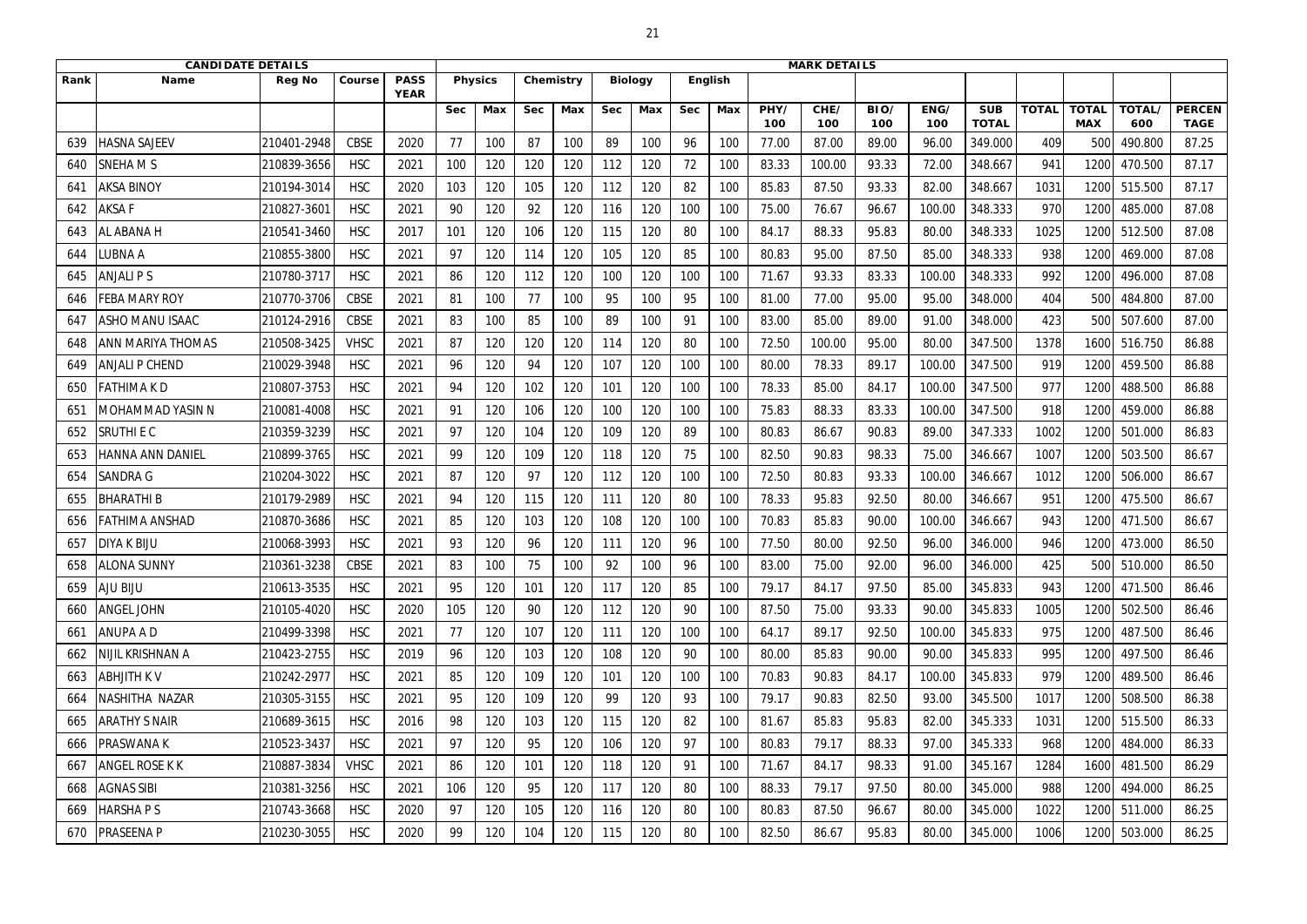|      | <b>CANDIDATE DETAILS</b>  |               |             |                            |            |                |            |           |            |                |            | <b>MARK DETAILS</b> |             |             |             |             |                            |              |                            |               |                              |
|------|---------------------------|---------------|-------------|----------------------------|------------|----------------|------------|-----------|------------|----------------|------------|---------------------|-------------|-------------|-------------|-------------|----------------------------|--------------|----------------------------|---------------|------------------------------|
| Rank | Name                      | <b>Reg No</b> | Course      | <b>PASS</b><br><b>YEAR</b> |            | <b>Physics</b> |            | Chemistry |            | <b>Biology</b> |            | English             |             |             |             |             |                            |              |                            |               |                              |
|      |                           |               |             |                            | <b>Sec</b> | Max            | <b>Sec</b> | Max       | <b>Sec</b> | Max            | <b>Sec</b> | Max                 | PHY/<br>100 | CHE/<br>100 | BIO/<br>100 | ENG/<br>100 | <b>SUB</b><br><b>TOTAL</b> | <b>TOTAL</b> | <b>TOTAL</b><br><b>MAX</b> | TOTAL/<br>600 | <b>PERCEN</b><br><b>TAGE</b> |
| 671  | <b>GOPIKAKP</b>           | 210045-2806   | <b>HSC</b>  | 2021                       | 77         | 120            | 102        | 120       | 115        | 120            | 100        | 100                 | 64.17       | 85.00       | 95.83       | 100.00      | 345.000                    | 911          | 120                        | 455.500       | 86.25                        |
| 672  | <b>ARCHANA S NAIR</b>     | 210692-3620   | <b>HSC</b>  | 2021                       | 78         | 120            | 102        | 120       | 114        | 120            | 100        | 100                 | 65.00       | 85.00       | 95.00       | 100.00      | 345.000                    | 967          | 1200                       | 483.500       | 86.25                        |
| 673  | SHEETHAL C                | 210441-3295   | <b>CBSE</b> | 2020                       | 84         | 100            | 80         | 100       | 88         | 100            | 93         | 100                 | 84.00       | 80.00       | 88.00       | 93.00       | 345.000                    | 518          | 600                        | 518.000       | 86.25                        |
| 674  | <b>DEEPTHITU</b>          | 210114-2892   | <b>HSC</b>  | 2021                       | 84         | 120            | 118        | 120       | 98         | 120            | 95         | 100                 | 70.00       | 98.33       | 81.67       | 95.00       | 345.000                    | 962          | 1200                       | 481.000       | 86.25                        |
| 675  | ANJUCT                    | 210612-3533   | <b>HSC</b>  | 2021                       | 109        | 120            | 84         | 120       | 103        | 120            | 98         | 100                 | 90.83       | 70.00       | 85.83       | 98.00       | 344.667                    | 921          | 1200                       | 460.500       | 86.17                        |
| 676  | <b>ASHA MOHANAN</b>       | 210644-3567   | <b>VHSC</b> | 2021                       | 95         | 120            | 118        | 120       | 108        | 120            | 77         | 100                 | 79.17       | 98.33       | 90.00       | 77.00       | 344.500                    | 1277         | 1600                       | 478.875       | 86.13                        |
| 677  | <b>SHAHANAS H</b>         | 210852-3802   | <b>HSC</b>  | 2017                       | 98         | 120            | 102        | 120       | 117        | 120            | 80         | 100                 | 81.67       | 85.00       | 97.50       | 80.00       | 344.167                    | 1057         | 1200                       | 528.500       | 86.04                        |
| 678  | <b>ANAVADHYA P K</b>      | 210641-3568   | <b>HSC</b>  | 2021                       | 99         | 120            | 80         | 120       | 114        | 120            | 100        | 100                 | 82.50       | 66.67       | 95.00       | 100.00      | 344.167                    | 965          | 1200                       | 482.500       | 86.04                        |
| 679  | <b>IRIN ROSE THOMAS</b>   | 210510-3412   | <b>HSC</b>  | 2021                       | 95         | 120            | 109        | 120       | 102        | 120            | 89         | 100                 | 79.17       | 90.83       | 85.00       | 89.00       | 344.000                    | 942          | 1200                       | 471.000       | 86.00                        |
| 680  | Joshna Johnson            | 210548-3463   | <b>ICSE</b> | 2021                       | 86         | 100            | 85         | 100       | 81         | 100            | 92         | 100                 | 86.00       | 85.00       | 81.00       | 92.00       | 344.000                    | 433          | 500                        | 519.600       | 86.00                        |
| 681  | <b>ANAGHA PB</b>          | 210638-3564   | <b>HSC</b>  | 2021                       | 102        | 120            | 104        | 120       | 108        | 120            | 82         | 100                 | 85.00       | 86.67       | 90.00       | 82.00       | 343.667                    | 924          | 1200                       | 462.000       | 85.92                        |
| 682  | MALAVIKA C J              | 210587-3507   | <b>VHSC</b> | 2021                       | 79         | 120            | 110        | 120       | 115        | 120            | 90         | 100                 | 65.83       | 91.67       | 95.83       | 90.00       | 343.333                    | 1290         | 1600                       | 483.750       | 85.83                        |
| 683  | <b>ARATHIM</b>            | 210748-3680   | <b>HSC</b>  | 2021                       | 84         | 120            | 94         | 120       | 114        | 120            | 100        | 100                 | 70.00       | 78.33       | 95.00       | 100.00      | 343.333                    | 935          | 1200                       | 467.500       | 85.83                        |
| 684  | <b>ASWATHY H</b>          | 210464-3325   | <b>HSC</b>  | 2021                       | 92         | 120            | 93         | 120       | 107        | 120            | 100        | 100                 | 76.67       | 77.50       | 89.17       | 100.00      | 343.333                    | 954          | 1200                       | 477.000       | 85.83                        |
| 685  | <b>MANJUSHA K</b>         | 210425-3307   | <b>HSC</b>  | 2021                       | 72         | 120            | 114        | 120       | 106        | 120            | 100        | 100                 | 60.00       | 95.00       | 88.33       | 100.00      | 343.333                    | 950          | 1200                       | 475.000       | 85.83                        |
| 686  | <b>SAREENAKJ</b>          | 210107-2878   | <b>HSC</b>  | 2021                       | 100        | 120            | 91         | 120       | 101        | 120            | 100        | 100                 | 83.33       | 75.83       | 84.17       | 100.00      | 343.333                    | 947          | 1200                       | 473.500       | 85.83                        |
| 687  | <b>ALEENA JOHNSON</b>     | 210112-2903   | <b>HSC</b>  | 2021                       | 110        | 120            | 88         | 120       | 100        | 120            | 95         | 100                 | 91.67       | 73.33       | 83.33       | 95.00       | 343.333                    | 958          | 1200                       | 479.000       | 85.83                        |
| 688  | REHANA RAJESH             | 210774-3710   | <b>HSC</b>  | 2021                       | 89         | 120            | 109        | 120       | 101        | 120            | 94         | 100                 | 74.17       | 90.83       | 84.17       | 94.00       | 343.167                    | 894          | 1200                       | 447.000       | 85.79                        |
| 689  | <b>RAIHANATH N K</b>      | 210540-3455   | <b>HSC</b>  | 2021                       | 95         | 120            | 120        | 120       | 109        | 120            | 73         | 100                 | 79.17       | 100.00      | 90.83       | 73.00       | 343.000                    | 920          | 1200                       | 460.000       | 85.75                        |
| 690  | <b>ADARSH A P</b>         | 210083-4011   | <b>HSC</b>  | 2021                       | 80         | 120            | 112        | 120       | 103        | 120            | 97         | 100                 | 66.67       | 93.33       | 85.83       | 97.00       | 342.833                    | 930          | 1200                       | 465.000       | 85.71                        |
| 691  | <b>ANITTA ANTU</b>        | 210111-4050   | <b>HSC</b>  | 2021                       | 86         | 120            | 119        | 120       | 96         | 120            | 92         | 100                 | 71.67       | 99.17       | 80.00       | 92.00       | 342.833                    | 948          | 1200                       | 474.000       | 85.71                        |
| 692  | <b>SNEHAM</b>             | 210863-3816   | <b>HSC</b>  | 2020                       | 101        | 120            | 108        | 120       | 118        | 120            | 70         | 100                 | 84.17       | 90.00       | 98.33       | 70.00       | 342.500                    | 1029         | 1200                       | 514.500       | 85.63                        |
| 693  | <b>SNEHA A K</b>          | 210329-3149   | <b>HSC</b>  | 2021                       | 99         | 120            | 119        | 120       | 115        | 120            | 65         | 100                 | 82.50       | 99.17       | 95.83       | 65.00       | 342.500                    | 964          | 1200                       | 482.000       | 85.63                        |
| 694  | <b>ANUSREE S</b>          | 210285-3139   | <b>VHSC</b> | 2021                       | 88         | 120            | 108        | 120       | 107        | 120            | 90         | 100                 | 73.33       | 90.00       | 89.17       | 90.00       | 342.500                    | 1352         | 1600                       | 507.000       | 85.63                        |
| 695  | NISI V A                  | 210769-3704   | <b>HSC</b>  | 2021                       | 90         | 120            | 102        | 120       | 99         | 120            | 100        | 100                 | 75.00       | 85.00       | 82.50       | 100.00      | 342.500                    | 966          | 1200                       | 483.000       | 85.63                        |
| 696  | <b>DILSHANA THASNEEM</b>  | 210830-3474   | <b>HSC</b>  | 2021                       | 87         | 120            | 119        | 120       | 97         | 120            | 90         | 100                 | 72.50       | 99.17       | 80.83       | 90.00       | 342.500                    | 944          | 1200                       | 472.000       | 85.63                        |
| 697  | ROSE MARY MINNU P C       | 210393-3275   | <b>HSC</b>  | 2021                       | 97         | 120            | 105        | 120       | 89         | 120            | 100        | 100                 | 80.83       | 87.50       | 74.17       | 100.00      | 342.500                    | 894          | 1200                       | 447.000       | 85.63                        |
| 698  | LEKSHMI A                 | 210045-3976   | <b>CBSE</b> | 2021                       | 82         | 100            | 83         | 100       | 83         | 100            | 94         | 100                 | 82.00       | 83.00       | 83.00       | 94.00       | 342.000                    | 434          | 500                        | 520.800       | 85.50                        |
| 699  | <b>SREELEKSHMI RAJEEV</b> | 210020-3881   | <b>HSC</b>  | 2021                       | 100        | 120            | 119        | 120       | 106        | 120            | 71         | 100                 | 83.33       | 99.17       | 88.33       | 71.00       | 341.833                    | 1004         | 1200                       | 502.000       | 85.46                        |
| 700  | SNEHACS                   | 210081-2862   | <b>HSC</b>  | 2021                       | 71         | 120            | 108        | 120       | 111        | 120            | 100        | 100                 | 59.17       | 90.00       | 92.50       | 100.00      | 341.667                    | 953          | 1200                       | 476.500       | 85.42                        |
| 701  | <b>ABIYA K SUNNY</b>      | 210006-2740   | <b>HSC</b>  | 2020                       | 96         | 120            | 103        | 120       | 109        | 120            | 85         | 100                 | 80.00       | 85.83       | 90.83       | 85.00       | 341.667                    | 954          | 1200                       | 477.000       | 85.42                        |
| 702  | <b>MEGHAH</b>             | 210015-2757   | <b>HSC</b>  | 2021                       | 85         | 120            | 97         | 120       | 108        | 120            | 100        | 100                 | 70.83       | 80.83       | 90.00       | 100.00      | 341.667                    | 953          | 1200                       | 476.500       | 85.42                        |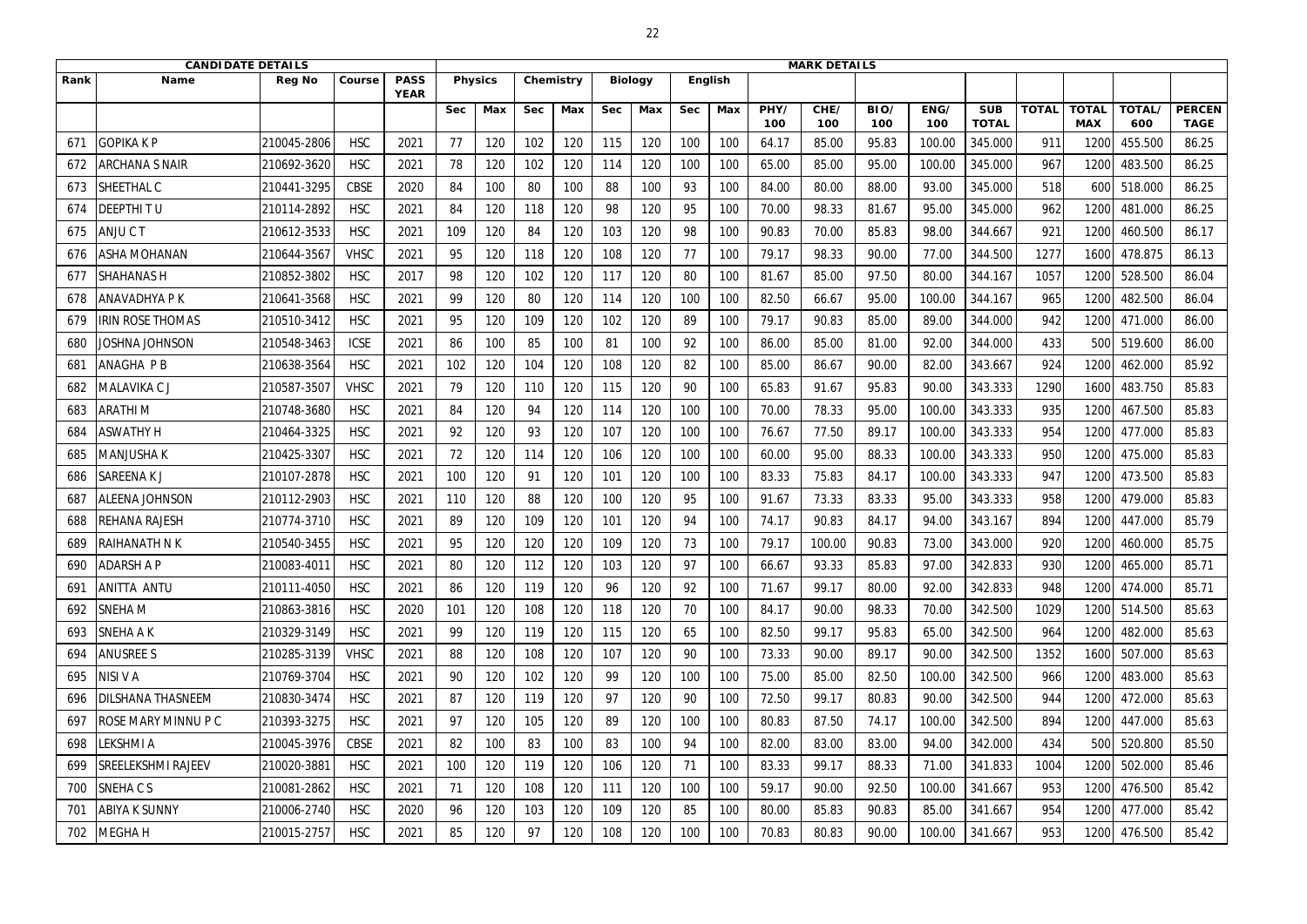|      | <b>CANDIDATE DETAILS</b>   |               |             |                            |            |                |            |           |            |                |            |         |             | <b>MARK DETAILS</b> |             |             |                            |              |                            |                      |                              |
|------|----------------------------|---------------|-------------|----------------------------|------------|----------------|------------|-----------|------------|----------------|------------|---------|-------------|---------------------|-------------|-------------|----------------------------|--------------|----------------------------|----------------------|------------------------------|
| Rank | <b>Name</b>                | <b>Reg No</b> | Course      | <b>PASS</b><br><b>YEAR</b> |            | <b>Physics</b> |            | Chemistry |            | <b>Biology</b> |            | English |             |                     |             |             |                            |              |                            |                      |                              |
|      |                            |               |             |                            | <b>Sec</b> | Max            | <b>Sec</b> | Max       | <b>Sec</b> | Max            | <b>Sec</b> | Max     | PHY/<br>100 | CHE/<br>100         | BIO/<br>100 | ENG/<br>100 | <b>SUB</b><br><b>TOTAL</b> | <b>TOTAL</b> | <b>TOTAL</b><br><b>MAX</b> | <b>TOTAL/</b><br>600 | <b>PERCEN</b><br><b>TAGE</b> |
| 703  | <b>ANISHA B</b>            | 210055-3984   | <b>HSC</b>  | 2021                       | 101        | 120            | 100        | 120       | 108        | 120            | 84         | 100     | 84.17       | 83.33               | 90.00       | 84.00       | 341.500                    | 954          | 120                        | 477.000              | 85.38                        |
| 704  | <b>SHIFANA N</b>           | 210494-3403   | <b>HSC</b>  | 2021                       | 97         | 120            | 102        | 120       | 99         | 120            | 93         | 100     | 80.83       | 85.00               | 82.50       | 93.00       | 341.333                    | 933          | 1200                       | 466.500              | 85.33                        |
| 705  | <b>ABHINAND S</b>          | 210291-3147   | <b>HSC</b>  | 2021                       | 106        | 120            | 101        | 120       | 104        | 120            | 82         | 100     | 88.33       | 84.17               | 86.67       | 82.00       | 341.167                    | 896          | 1200                       | 448.000              | 85.29                        |
| 706  | <b>ABHIDEV B R</b>         | 210088-4028   | <b>HSC</b>  | 2020                       | 104        | 120            | 91         | 120       | 111        | 120            | 86         | 100     | 86.67       | 75.83               | 92.50       | 86.00       | 341.000                    | 1010         | 1200                       | 505.000              | 85.25                        |
| 707  | <b>BILHA JO VERONICA</b>   | 210429-3311   | <b>CBSE</b> | 2021                       | 81         | 100            | -81        | 100       | 87         | 100            | 92         | 100     | 81.00       | 81.00               | 87.00       | 92.00       | 341.000                    | 425          | 500                        | 510.000              | 85.25                        |
| 708  | <b>DEEPAKPD</b>            | 210319-3173   | <b>CBSE</b> | 2021                       | 84         | 100            | 82         | 100       | 81         | 100            | 94         | 100     | 84.00       | 82.00               | 81.00       | 94.00       | 341.000                    | 425          | 500                        | 510.000              | 85.25                        |
| 709  | <b>AARSHYA BIJU</b>        | 210175-2983   | <b>CBSE</b> | 2021                       | 73         | 100            | 93         | 100       | 80         | 100            | 95         | 100     | 73.00       | 93.00               | 80.00       | 95.00       | 341.000                    | 418          | 500                        | 501.600              | 85.25                        |
| 710  | <b>ANANDU K ACHARI</b>     | 210443-3328   | <b>HSC</b>  | 2021                       | 94         | 120            | 91         | 120       | 104        | 120            | 100        | 100     | 78.33       | 75.83               | 86.67       | 100.00      | 340.833                    | 943          | 1200                       | 471.500              | 85.21                        |
| 711  | NANDANA TO                 | 210505-3421   | <b>HSC</b>  | 2021                       | 91         | 120            | 100        | 120       | 98         | 120            | 100        | 100     | 75.83       | 83.33               | 81.67       | 100.00      | 340.833                    | 951          | 1200                       | 475.500              | 85.21                        |
| 712  | <b>WINNA MARIA</b>         | 210085-3901   | <b>HSC</b>  | 2020                       | 93         | 120            | 106        | 120       | 111        | 120            | 82         | 100     | 77.50       | 88.33               | 92.50       | 82.00       | 340.333                    | 987          | 1200                       | 493.500              | 85.08                        |
| 713  | <b>AJITH S</b>             | 210599-3523   | <b>HSC</b>  | 2021                       | 102        | 120            | 107        | 120       | 107        | 120            | 77         | 100     | 85.00       | 89.17               | 89.17       | 77.00       | 340.333                    | 862          | 1200                       | 431.000              | 85.08                        |
| 714  | <b>PREETHAPS</b>           | 210804-3752   | <b>HSC</b>  | 2020                       | 92         | 120            | 100        | 120       | 113        | 120            | 86         | 100     | 76.67       | 83.33               | 94.17       | 86.00       | 340.167                    | 959          | 1200                       | 479.500              | 85.04                        |
| 715  | ARYA J                     | 210248-3078   | <b>HSC</b>  | 2021                       | 90         | 120            | 100        | 120       | 109        | 120            | 91         | 100     | 75.00       | 83.33               | 90.83       | 91.00       | 340.167                    | 888          | 1200                       | 444.000              | 85.04                        |
| 716  | NIMISHRAMESH               | 210472-3376   | <b>HSC</b>  | 2021                       | 101        | 120            | 103        | 120       | 120        | 120            | 70         | 100     | 84.17       | 85.83               | 100.00      | 70.00       | 340.000                    | 950          | 1200                       | 475.000              | 85.00                        |
| 717  | <b>ROSINI XAVIER</b>       | 210307-3165   | <b>HSC</b>  | 2021                       | 83         | 120            | 91         | 120       | 114        | 120            | 100        | 100     | 69.17       | 75.83               | 95.00       | 100.00      | 340.000                    | 1019         | 1200                       | 509.500              | 85.00                        |
| 718  | <b>ANARIN SURRAO</b>       | 210824-3781   | <b>HSC</b>  | 2020                       | 93         | 120            | 107        | 120       | 112        | 120            | 80         | 100     | 77.50       | 89.17               | 93.33       | 80.00       | 340.000                    | 1029         | 1200                       | 514.500              | 85.00                        |
| 719  | <b>SONA MARIA SHOJI</b>    | 210168-2765   | <b>ICSE</b> | 2021                       | 78         | 100            | 80         | 100       | 86         | 100            | 96         | 100     | 78.00       | 80.00               | 86.00       | 96.00       | 340.000                    | 421          | 500                        | 505.200              | 85.00                        |
| 720  | <b>TIZA PETER</b>          | 210122-2911   | <b>HSC</b>  | 2021                       | 88         | 120            | 104        | 120       | 102        | 120            | 95         | 100     | 73.33       | 86.67               | 85.00       | 95.00       | 340.000                    | 868          | 1200                       | 434.000              | 85.00                        |
| 721  | JANANYA MANOJ P K          | 210414-3293   | <b>HSC</b>  | 2018                       | 98         | 120            | 102        | 120       | 107        | 120            | 84         | 100     | 81.67       | 85.00               | 89.17       | 84.00       | 339.833                    | 1014         | 1200                       | 507.000              | 84.96                        |
| 722  | <b>AMEERA T H</b>          | 210029-2785   | <b>HSC</b>  | 2021                       | 108        | 120            | 118        | 120       | 99         | 120            | 69         | 100     | 90.00       | 98.33               | 82.50       | 69.00       | 339.833                    | 913          | 1200                       | 456.500              | 84.96                        |
| 723  | <b>BIVITHA BIJU</b>        | 210793-3734   | <b>HSC</b>  | 2021                       | 84         | 120            | 108        | 120       | 116        | 120            | 83         | 100     | 70.00       | 90.00               | 96.67       | 83.00       | 339.667                    | 985          | 1200                       | 492.500              | 84.92                        |
| 724  | <b>ANANTHAKRISHNAN A V</b> | 210355-3233   | <b>HSC</b>  | 2021                       | 102        | 120            | 95         | 120       | 105        | 120            | 88         | 100     | 85.00       | 79.17               | 87.50       | 88.00       | 339.667                    | 928          | 1200                       | 464.000              | 84.92                        |
| 725  | <b>ALAN THOMAS</b>         | 210409-3098   | <b>HSC</b>  | 2021                       | 97         | 120            | 104        | 120       | 114        | 120            | 77         | 100     | 80.83       | 86.67               | 95.00       | 77.00       | 339.500                    | 915          | 1200                       | 457.500              | 84.88                        |
| 726  | <b>ANJANA RAJEEV</b>       | 210037-2790   | <b>HSC</b>  | 2021                       | 88         | 120            | 94         | 120       | 110        | 120            | 96         | 100     | 73.33       | 78.33               | 91.67       | 96.00       | 339.333                    | 954          | 1200                       | 477.000              | 84.83                        |
| 727  | <b>NIMMIJ</b>              | 210037-3888   | <b>HSC</b>  | 2021                       | 91         | 120            | 93         | 120       | 103        | 120            | 100        | 100     | 75.83       | 77.50               | 85.83       | 100.00      | 339.167                    | 952          | 1200                       | 476.000              | 84.79                        |
| 728  | <b>ALNA K DENNY</b>        | 210366-3249   | <b>HSC</b>  | 2021                       | 86         | 120            | 105        | 120       | 96         | 120            | 100        | 100     | 71.67       | 87.50               | 80.00       | 100.00      | 339.167                    | 919          | 1200                       | 459.500              | 84.79                        |
| 729  | <b>ANUSHREE K</b>          | 210767-3707   | <b>HSC</b>  | 2020                       | 92         | 120            | 108        | 120       | 113        | 120            | 78         | 100     | 76.67       | 90.00               | 94.17       | 78.00       | 338.833                    | 971          | 1200                       | 485.500              | 84.71                        |
| 730  | <b>NISI SUNNY</b>          | 210718-3647   | <b>HSC</b>  | 2021                       | 77         | 120            | 118        | 120       | 100        | 120            | 93         | 100     | 64.17       | 98.33               | 83.33       | 93.00       | 338.833                    | 873          | 1200                       | 436.500              | 84.71                        |
| 731  | <b>ASITHA HUSSAIN Z S</b>  | 210385-3116   | <b>HSC</b>  | 2019                       | 89         | 120            | 104        | 120       | 115        | 120            | 82         | 100     | 74.17       | 86.67               | 95.83       | 82.00       | 338.667                    | 958          | 1200                       | 479.000              | 84.67                        |
| 732  | JAYALEKSHMI J R            | 210656-3583   | <b>HSC</b>  | 2020                       | 99         | 120            | 94         | 120       | 110        | 120            | 86         | 100     | 82.50       | 78.33               | 91.67       | 86.00       | 338.500                    | 956          | 1200                       | 478.000              | 84.63                        |
| 733  | <b>ANAGHAR</b>             | 210789-3738   | <b>HSC</b>  | 2021                       | 76         | 120            | 91         | 120       | 119        | 120            | 100        | 100     | 63.33       | 75.83               | 99.17       | 100.00      | 338.333                    | 933          | 1200                       | 466.500              | 84.58                        |
| 734  | <b>ARATHY SU</b>           | 210392-3268   | <b>HSC</b>  | 2021                       | 80         | 120            | 87         | 120       | 119        | 120            | 100        | 100     | 66.67       | 72.50               | 99.17       | 100.00      | 338.333                    | 966          | 1200                       | 483.000              | 84.58                        |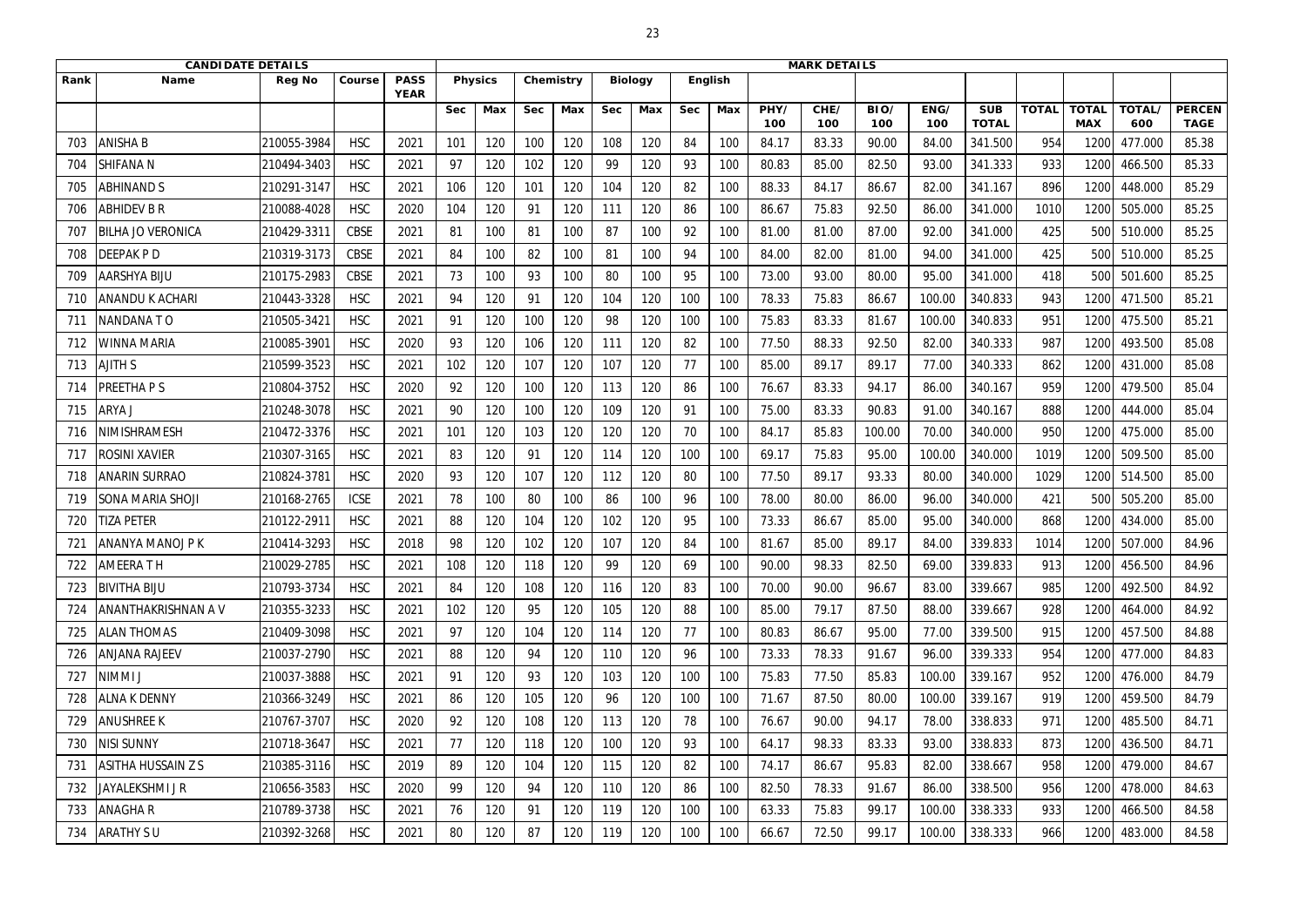|      | <b>CANDIDATE DETAILS</b>      |               |             |                            |            |                |            |           |            |                |            |         |             | <b>MARK DETAILS</b> |             |             |                            |              |                            |               |                              |
|------|-------------------------------|---------------|-------------|----------------------------|------------|----------------|------------|-----------|------------|----------------|------------|---------|-------------|---------------------|-------------|-------------|----------------------------|--------------|----------------------------|---------------|------------------------------|
| Rank | <b>Name</b>                   | <b>Reg No</b> | Course      | <b>PASS</b><br><b>YEAR</b> |            | <b>Physics</b> |            | Chemistry |            | <b>Biology</b> |            | English |             |                     |             |             |                            |              |                            |               |                              |
|      |                               |               |             |                            | <b>Sec</b> | Max            | <b>Sec</b> | Max       | <b>Sec</b> | Max            | <b>Sec</b> | Max     | PHY/<br>100 | CHE/<br>100         | BIO/<br>100 | ENG/<br>100 | <b>SUB</b><br><b>TOTAL</b> | <b>TOTAL</b> | <b>TOTAL</b><br><b>MAX</b> | TOTAL/<br>600 | <b>PERCEN</b><br><b>TAGE</b> |
| 735  | <b>VISMAYAK</b>               | 210826-3778   | <b>HSC</b>  | 2020                       | 98         | 120            | 96         | 120       | 110        | 120            | 85         | 100     | 81.67       | 80.00               | 91.67       | 85.00       | 338.333                    | 1008         | 120                        | 504.000       | 84.58                        |
| 736  | <b>AMRUTHA SULAL S</b>        | 210469-3381   | <b>HSC</b>  | 2020                       | 101        | 120            | 90         | 120       | 107        | 120            | 90         | 100     | 84.17       | 75.00               | 89.17       | 90.00       | 338.333                    | 977          | 1200                       | 488.500       | 84.58                        |
| 737  | <b>GEORGIN MARKOSE BINU</b>   | 210090-2867   | <b>HSC</b>  | 2021                       | 85         | 120            | 101        | 120       | 100        | 120            | 100        | 100     | 70.83       | 84.17               | 83.33       | 100.00      | 338.333                    | 897          | 1200                       | 448.500       | 84.58                        |
| 738  | <b>AGNAS MARY A Y</b>         | 210615-3532   | <b>HSC</b>  | 2021                       | 92         | 120            | 102        | 120       | 111        | 120            | 84         | 100     | 76.67       | 85.00               | 92.50       | 84.00       | 338.167                    | 951          | 1200                       | 475.500       | 84.54                        |
| 739  | <b>SIJNA SUNEER</b>           | 210011-2753   | <b>HSC</b>  | 2021                       | 83         | 120            | 97         | 120       | 107        | 120            | 99         | 100     | 69.17       | 80.83               | 89.17       | 99.00       | 338.167                    | 907          | 1200                       | 453.500       | 84.54                        |
| 740  | <b>ABHILAKSHMI G L</b>        | 210838-3792   | <b>HSC</b>  | 2021                       | 83         | 120            | 113        | 120       | 103        | 120            | 89         | 100     | 69.17       | 94.17               | 85.83       | 89.00       | 338.167                    | 939          | 1200                       | 469.500       | 84.54                        |
| -741 | <b>LITTY EBBY</b>             | 210368-3246   | <b>CBSE</b> | 2020                       | 79         | 100            | 72         | 100       | 89         | 100            | 98         | 100     | 79.00       | 72.00               | 89.00       | 98.00       | 338.000                    | 427          | 500                        | 512.400       | 84.50                        |
| 742  | JESMY JAMES                   | 210274-2997   | <b>HSC</b>  | 2020                       | 104        | 120            | 110        | 120       | 104        | 120            | 73         | 100     | 86.67       | 91.67               | 86.67       | 73.00       | 338.000                    | 980          | 1200                       | 490.000       | 84.50                        |
| 743  | <b>IIKHY JOSE</b>             | 210070-3893   | <b>CBSE</b> | 2021                       | 93         | 100            | 79         | 100       | 73         | 100            | 93         | 100     | 93.00       | 79.00               | 73.00       | 93.00       | 338.000                    | 493          | 600                        | 493.000       | 84.50                        |
| 744  | <b><i>TESSAMOL SHAIJU</i></b> | 210491-3405   | <b>HSC</b>  | 2021                       | 88         | 120            | 91         | 120       | 106        | 120            | 100        | 100     | 73.33       | 75.83               | 88.33       | 100.00      | 337.500                    | 992          | 1200                       | 496.000       | 84.38                        |
| 745  | <b>AYISHA S</b>               | 210751-3687   | <b>HSC</b>  | 2021                       | 85         | 120            | 119        | 120       | 105        | 120            | 80         | 100     | 70.83       | 99.17               | 87.50       | 80.00       | 337.500                    | 919          | 1200                       | 459.500       | 84.38                        |
| 746  | <b>ANITHA G</b>               | 210239-3067   | <b>HSC</b>  | 2021                       | 105        | 120            | 110        | 120       | 101        | 120            | 74         | 100     | 87.50       | 91.67               | 84.17       | 74.00       | 337.333                    | 911          | 1200                       | 455.500       | 84.33                        |
| 747  | <b>ALEESHAKJ</b>              | 210881-3828   | <b>HSC</b>  | 2020                       | 107        | 120            | 96         | 120       | 108        | 120            | 78         | 100     | 89.17       | 80.00               | 90.00       | 78.00       | 337.167                    | 994          | 1200                       | 497.000       | 84.29                        |
| 748  | <b>AKSHAY KRISHNA B</b>       | 210185-3002   | <b>HSC</b>  | 2020                       | 113        | 120            | 98         | 120       | 94         | 120            | 83         | 100     | 94.17       | 81.67               | 78.33       | 83.00       | 337.167                    | 1003         | 1200                       | 501.500       | 84.29                        |
| 749  | INSHA LIGO                    | 210268-3107   | <b>ICSE</b> | 2021                       | 83         | 100            | 79         | 100       | 89         | 100            | 86         | 100     | 83.00       | 79.00               | 89.00       | 86.00       | 337.000                    | 424          | 500                        | 508.800       | 84.25                        |
| 750  | <b>ABHAYAU</b>                | 210490-3385   | <b>HSC</b>  | 2021                       | 87         | 120            | 112        | 120       | 95         | 120            | 92         | 100     | 72.50       | 93.33               | 79.17       | 92.00       | 337.000                    | 904          | 1200                       | 452.000       | 84.25                        |
| 751  | P G SACHIN                    | 210032-2788   | <b>HSC</b>  | 2021                       | 90         | 120            | 103        | 120       | 115        | 120            | 80         | 100     | 75.00       | 85.83               | 95.83       | 80.00       | 336.667                    | 991          | 1200                       | 495.500       | 84.17                        |
| 752  | <b>ASHISH RAJU</b>            | 210013-3931   | <b>HSC</b>  | 2020                       | 86         | 120            | 109        | 120       | 113        | 120            | 80         | 100     | 71.67       | 90.83               | 94.17       | 80.00       | 336.667                    | 1023         | 1200                       | 511.500       | 84.17                        |
| 753  | <b>ASWATHY K</b>              | 210070-2842   | <b>HSC</b>  | 2021                       | 85         | 120            | 86         | 120       | 113        | 120            | 100        | 100     | 70.83       | 71.67               | 94.17       | 100.00      | 336.667                    | 906          | 1200                       | 453.000       | 84.17                        |
| 754  | <b>ASHTAMIS</b>               | 210836-3782   | <b>HSC</b>  | 2021                       | 96         | 120            | 106        | 120       | 106        | 120            | 80         | 100     | 80.00       | 88.33               | 88.33       | 80.00       | 336.667                    | 992          | 1200                       | 496.000       | 84.17                        |
| 755  | <b>ANGEL SHAJU</b>            | 210308-3163   | <b>HSC</b>  | 2021                       | 87         | 120            | 101        | 120       | 96         | 120            | 100        | 100     | 72.50       | 84.17               | 80.00       | 100.00      | 336.667                    | 939          | 1200                       | 469.500       | 84.17                        |
| 756  | <b>NEHA MATHEW</b>            | 210043-2804   | <b>HSC</b>  | 2021                       | 91         | 120            | 89         | 120       | 111        | 120            | 94         | 100     | 75.83       | 74.17               | 92.50       | 94.00       | 336.500                    | 886          | 1200                       | 443.000       | 84.13                        |
| 757  | <b>MARY SONIYA K J</b>        | 210176-2984   | <b>HSC</b>  | 2021                       | 83         | 120            | 106        | 120       | 104        | 120            | 92         | 100     | 69.17       | 88.33               | 86.67       | 92.00       | 336.167                    | 944          | 1200                       | 472.000       | 84.04                        |
| 758  | <b>HANNA SARA GEORGE</b>      | 210569-3486   | <b>CBSE</b> | 2021                       | 85         | 100            | 68         | 100       | 89         | 100            | 94         | 100     | 85.00       | 68.00               | 89.00       | 94.00       | 336.000                    | 426          | 500                        | 511.200       | 84.00                        |
| 759  | <b>SONIA KURIAKOSE</b>        | 210621-3546   | <b>HSC</b>  | 2020                       | 93         | 120            | 87         | 120       | 115        | 120            | 90         | 100     | 77.50       | 72.50               | 95.83       | 90.00       | 335.833                    | 1030         | 1200                       | 515.000       | 83.96                        |
| 760  | VIDYA V BINO                  | 210140-2933   | <b>HSC</b>  | 2020                       | 92         | 120            | 100        | 120       | 105        | 120            | 88         | 100     | 76.67       | 83.33               | 87.50       | 88.00       | 335.500                    | 968          | 1200                       | 484.000       | 83.88                        |
| 761  | <b>CHRISTY JOLSANA</b>        | 210116-4053   | <b>ICSE</b> | 2021                       | 78         | 100            | 81         | 100       | 85         | 100            | 91         | 100     | 78.00       | 81.00               | 85.00       | 91.00       | 335.000                    | 421          | 500                        | 505.200       | 83.75                        |
| 762  | <b>JICKSON MATHEWS JOY</b>    | 210218-3046   | <b>HSC</b>  | 2021                       | 90         | 120            | 91         | 120       | 101        | 120            | 100        | 100     | 75.00       | 75.83               | 84.17       | 100.00      | 335.000                    | 929          | 1200                       | 464.500       | 83.75                        |
| 763  | <b>ADHARSH P K</b>            | 210431-3314   | <b>HSC</b>  | 2021                       | 88         | 120            | 100        | 120       | 94         | 120            | 100        | 100     | 73.33       | 83.33               | 78.33       | 100.00      | 335.000                    | 877          | 1200                       | 438.500       | 83.75                        |
| 764  | <b>JOSNA K GEORGE</b>         | 210095-2845   | <b>HSC</b>  | 2020                       | 90         | 120            | 90         | 120       | 109        | 120            | 94         | 100     | 75.00       | 75.00               | 90.83       | 94.00       | 334.833                    | 973          | 1200                       | 486.500       | 83.71                        |
| 765  | <b>ABHIRAMI SAJI</b>          | 210842-3794   | <b>HSC</b>  | 2021                       | 80         | 120            | 105        | 120       | 104        | 120            | 94         | 100     | 66.67       | 87.50               | 86.67       | 94.00       | 334.833                    | 921          | 1200                       | 460.500       | 83.71                        |
| 766  | <b>ANJANA RAJEEV</b>          | 210524-3352   | CBSE        | 2020                       | 76         | 100            | 74         | 100       | 90         | 100            | 94         | 100     | 76.00       | 74.00               | 90.00       | 94.00       | 334.000                    | 408          | 500                        | 489.600       | 83.50                        |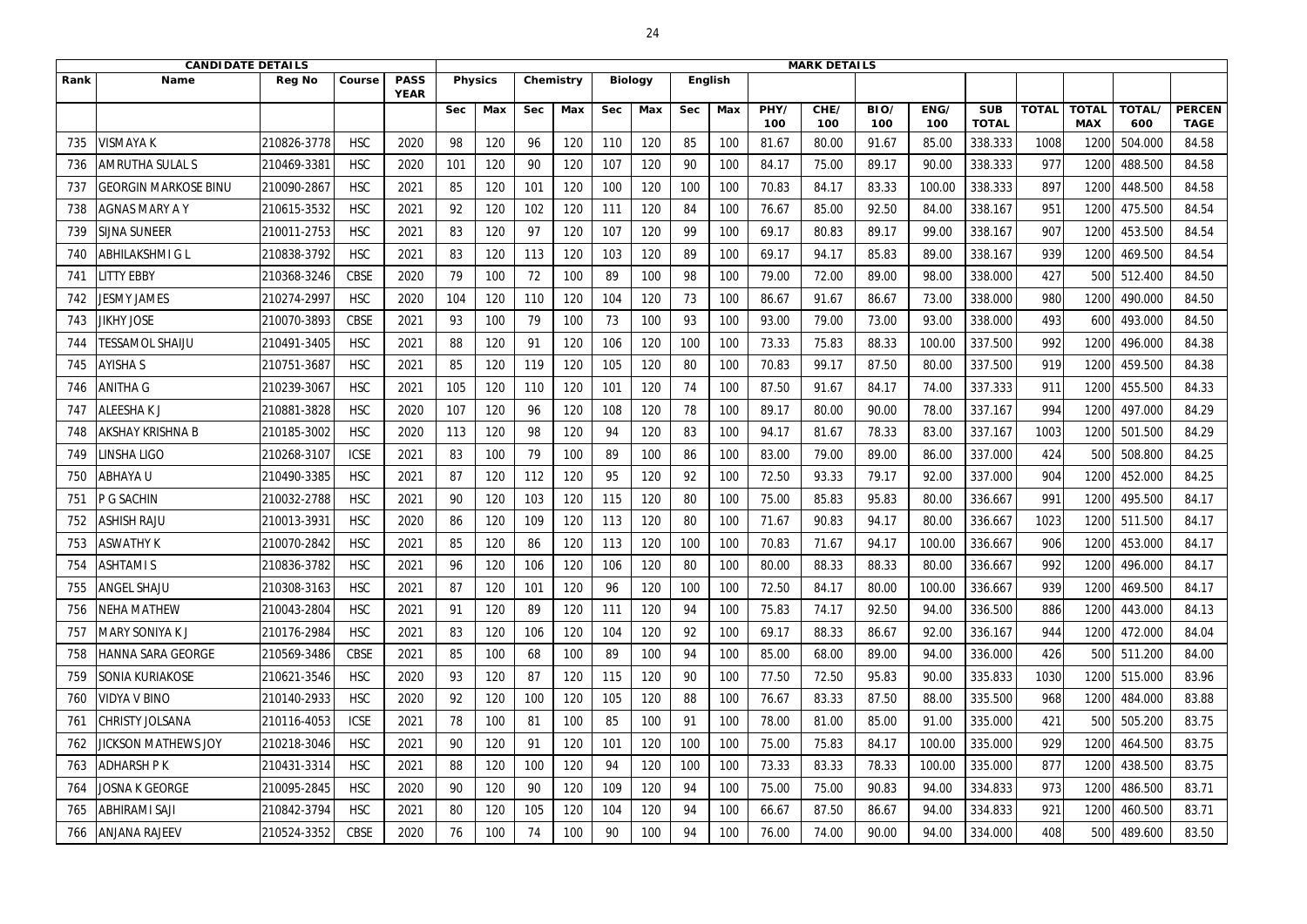|      | <b>CANDIDATE DETAILS</b> |               |             |                            |            |                |            |           |            |                |            | <b>MARK DETAILS</b> |             |             |             |             |                            |              |                            |               |                              |
|------|--------------------------|---------------|-------------|----------------------------|------------|----------------|------------|-----------|------------|----------------|------------|---------------------|-------------|-------------|-------------|-------------|----------------------------|--------------|----------------------------|---------------|------------------------------|
| Rank | <b>Name</b>              | <b>Reg No</b> | Course      | <b>PASS</b><br><b>YEAR</b> |            | <b>Physics</b> |            | Chemistry |            | <b>Biology</b> |            | <b>English</b>      |             |             |             |             |                            |              |                            |               |                              |
|      |                          |               |             |                            | <b>Sec</b> | Max            | <b>Sec</b> | Max       | <b>Sec</b> | Max            | <b>Sec</b> | Max                 | PHY/<br>100 | CHE/<br>100 | BIO/<br>100 | ENG/<br>100 | <b>SUB</b><br><b>TOTAL</b> | <b>TOTAL</b> | <b>TOTAL</b><br><b>MAX</b> | TOTAL/<br>600 | <b>PERCEN</b><br><b>TAGE</b> |
| 767  | <b>DIVYA S SUNIL</b>     | 210053-2748   | <b>HSC</b>  | 2021                       | 103        | 120            | 82         | 120       | 107        | 120            | 90         | 100                 | 85.83       | 68.33       | 89.17       | 90.00       | 333.333                    | 1018         | 1200                       | 509.000       | 83.33                        |
| 768  | <b>GOPIKRISHNAN C G</b>  | 210068-2839   | <b>HSC</b>  | 2021                       | 84         | 120            | 97         | 120       | 99         | 120            | 100        | 100                 | 70.00       | 80.83       | 82.50       | 100.00      | 333.333                    | 953          | 1200                       | 476.500       | 83.33                        |
| 769  | <b>ARCHANA B</b>         | 210601-3521   | <b>HSC</b>  | 2021                       | 70         | 120            | 100        | 120       | 111        | 120            | 99         | 100                 | 58.33       | 83.33       | 92.50       | 99.00       | 333.167                    | 883          | 1200                       | 441.500       | 83.29                        |
| 770  | <b>SURAJ S</b>           | 210580-3496   | <b>CBSE</b> | 2021                       | 81         | 100            | 79         | 100       | 83         | 100            | 90         | 100                 | 81.00       | 79.00       | 83.00       | 90.00       | 333.000                    | 404          | 500                        | 484.800       | 83.25                        |
| 771  | <b>ARRIT CHRIS MARY</b>  | 210033-3775   | <b>CBSE</b> | 2021                       | 82         | 100            | 86         | 100       | 82         | 100            | 83         | 100                 | 82.00       | 86.00       | 82.00       | 83.00       | 333.000                    | 414          | 500                        | 496.800       | 83.25                        |
| 772  | <b>MOHAMED WAZEEM R</b>  | 210555-3475   | <b>HSC</b>  | 2021                       | 109        | 120            | 108        | 120       | 89         | 120            | 78         | 100                 | 90.83       | 90.00       | 74.17       | 78.00       | 333.000                    | 897          | 1200                       | 448.500       | 83.25                        |
| 773  | <b>THEJU SAJAN</b>       | 210300-3156   | <b>CBSE</b> | 2021                       | 81         | 100            | 64         | 100       | 93         | 100            | 94         | 100                 | 81.00       | 64.00       | 93.00       | 94.00       | 332.000                    | 412          | 500                        | 494.400       | 83.00                        |
| 774  | <b>ANZIYA FAZAL</b>      | 210210-3035   | <b>VHSC</b> | 2021                       | 82         | 120            | 114        | 120       | 110        | 120            | 77         | 100                 | 68.33       | 95.00       | 91.67       | 77.00       | 332.000                    | 946          | 1200                       | 473.000       | 83.00                        |
| 775  | ANANNYA K MURALI         | 210584-2942   | <b>HSC</b>  | 2020                       | 112        | 120            | 111        | 120       | 91         | 120            | 70         | 100                 | 93.33       | 92.50       | 75.83       | 70.00       | 331.667                    | 993          | 1200                       | 496.500       | 82.92                        |
| 776  | NANDITHA L               | 210577-3309   | <b>HSC</b>  | 2019                       | 87         | 120            | 101        | 120       | 109        | 120            | 84         | 100                 | 72.50       | 84.17       | 90.83       | 84.00       | 331.500                    | 980          | 1200                       | 490.000       | 82.88                        |
| 777  | <b>SHAHANA N</b>         | 210906-386    | <b>HSC</b>  | 2020                       | 99         | 120            | 108        | 120       | 102        | 120            | 74         | 100                 | 82.50       | 90.00       | 85.00       | 74.00       | 331.500                    | 1028         | 1200                       | 514.000       | 82.88                        |
| 778  | <b>FEMINA S KHAN</b>     | 210225-3052   | <b>VHSC</b> | 2021                       | 88         | 120            | 112        | 120       | 116        | 120            | 68         | 100                 | 73.33       | 93.33       | 96.67       | 68.00       | 331.333                    | 972          | 1200                       | 486.000       | 82.83                        |
| 779  | <b>ANGEL ROSE ANTONY</b> | 210586-3462   | <b>HSC</b>  | 2021                       | 100        | 120            | 78         | 120       | 108        | 120            | 93         | 100                 | 83.33       | 65.00       | 90.00       | 93.00       | 331.333                    | 975          | 1200                       | 487.500       | 82.83                        |
| 780  | <b>ASHLIN NAZEER</b>     | 210051-2812   | <b>HSC</b>  | 2020                       | 86         | 120            | 109        | 120       | 103        | 120            | 83         | 100                 | 71.67       | 90.83       | 85.83       | 83.00       | 331.333                    | 980          | 1200                       | 490.000       | 82.83                        |
| 781  | EVANA RACHEL JAIMON      | 210054-2814   | <b>CBSE</b> | 2021                       | 81         | 100            | 76         | 100       | 82         | 100            | 92         | 100                 | 81.00       | 76.00       | 82.00       | 92.00       | 331.000                    | 428          | 500                        | 513.600       | 82.75                        |
| 782  | <b>VISHNU A A</b>        | 210557-3456   | <b>HSC</b>  | 2021                       | 102        | 120            | 84         | 120       | 115        | 120            | 80         | 100                 | 85.00       | 70.00       | 95.83       | 80.00       | 330.833                    | 886          | 1200                       | 443.000       | 82.71                        |
| 783  | <b>AARCHA SURESH</b>     | 210035-3912   | <b>HSC</b>  | 2020                       | 95         | 120            | 98         | 120       | 104        | 120            | 83         | 100                 | 79.17       | 81.67       | 86.67       | 83.00       | 330.500                    | 960          | 1200                       | 480.000       | 82.63                        |
| 784  | ADITHYAN S               | 210814-3676   | <b>HSC</b>  | 2021                       | 84         | 120            | 92         | 120       | 100        | 120            | 100        | 100                 | 70.00       | 76.67       | 83.33       | 100.00      | 330.000                    | 901          | 1200                       | 450.500       | 82.50                        |
| 785  | <b>ALLEN JOSE</b>        | 210914-3188   | <b>CBSE</b> | 2021                       | 90         | 100            | 64         | 100       | 82         | 100            | 94         | 100                 | 90.00       | 64.00       | 82.00       | 94.00       | 330.000                    | 409          | 500                        | 490.800       | 82.50                        |
| 786  | <b>ABHIRAMI R S</b>      | 210483-3283   | <b>HSC</b>  | 2021                       | 83         | 120            | 90         | 120       | 113        | 120            | 91         | 100                 | 69.17       | 75.00       | 94.17       | 91.00       | 329.333                    | 965          | 1200                       | 482.500       | 82.33                        |
| 787  | <b>KAVYA PRAKASH K</b>   | 210570-3338   | <b>HSC</b>  | 2021                       | 94         | 120            | 100        | 120       | 101        | 120            | 83         | 100                 | 78.33       | 83.33       | 84.17       | 83.00       | 328.833                    | 887          | 1200                       | 443.500       | 82.21                        |
| 788  | <b>MUHSINA A S</b>       | 210301-3151   | <b>HSC</b>  | 2020                       | 94         | 120            | 88         | 120       | 108        | 120            | 87         | 100                 | 78.33       | 73.33       | 90.00       | 87.00       | 328.667                    | 996          | 1200                       | 498.000       | 82.17                        |
| 789  | <b>ABHILASH S</b>        | 210008-3852   | <b>HSC</b>  | 2019                       | 95         | 120            | 96         | 120       | 99         | 120            | 87         | 100                 | 79.17       | 80.00       | 82.50       | 87.00       | 328.667                    | 955          | 1200                       | 477.500       | 82.17                        |
| 790  | INDULEKHA P R            | 210801-3740   | <b>HSC</b>  | 2019                       | 92         | 120            | 91         | 120       | 109        | 120            | 85         | 100                 | 76.67       | 75.83       | 90.83       | 85.00       | 328.333                    | 905          | 1200                       | 452.500       | 82.08                        |
| 791  | <b>NEHA R PUTHETTU</b>   | 210815-3768   | <b>HSC</b>  | 2021                       | 83         | 120            | 89         | 120       | 102        | 120            | 100        | 100                 | 69.17       | 74.17       | 85.00       | 100.00      | 328.333                    | 990          | 1200                       | 495.000       | 82.08                        |
| 792  | <b>ATHIRA BIJU</b>       | 210579-3495   | <b>VHSC</b> | 2021                       | 86         | 120            | 98         | 120       | 90         | 120            | 100        | 100                 | 71.67       | 81.67       | 75.00       | 100.00      | 328.333                    | 991          | 1200                       | 495.500       | 82.08                        |
| 793  | <b>AKARSHAS</b>          | 210384-3253   | <b>HSC</b>  | 2021                       | 81         | 120            | 105        | 120       | 88         | 120            | 100        | 100                 | 67.50       | 87.50       | 73.33       | 100.00      | 328.333                    | 887          | 1200                       | 443.500       | 82.08                        |
| 794  | <b>ANJITHA V U</b>       | 210167-2962   | <b>HSC</b>  | 2021                       | 91         | 120            | 105        | 120       | 97         | 120            | 84         | 100                 | 75.83       | 87.50       | 80.83       | 84.00       | 328.167                    | 955          | 1200                       | 477.500       | 82.04                        |
| 795  | <b>JOSNA JOSE</b>        | 210018-3949   | <b>HSC</b>  | 2021                       | 97         | 120            | 111        | 120       | 100        | 120            | 71         | 100                 | 80.83       | 92.50       | 83.33       | 71.00       | 327.667                    | 939          | 1200                       | 469.500       | 81.92                        |
| 796  | <b>ABIN P</b>            | 210412-3288   | <b>HSC</b>  | 2021                       | 85         | 120            | 88         | 120       | 100        | 120            | 100        | 100                 | 70.83       | 73.33       | 83.33       | 100.00      | 327.500                    | 903          | 1200                       | 451.500       | 81.88                        |
| 797  | <b>ANUSHKA PAUL</b>      | 210311-2935   | <b>HSC</b>  | 2021                       | 80         | 120            | 98         | 120       | 95         | 120            | 100        | 100                 | 66.67       | 81.67       | 79.17       | 100.00      | 327.500                    | 909          | 1200                       | 454.500       | 81.88                        |
| 798  | <b>FATHIMA JAGUBAR</b>   | 210410-3290   | <b>HSC</b>  | 2021                       | 70         | 120            | 115        | 120       | 96         | 120            | 93         | 100                 | 58.33       | 95.83       | 80.00       | 93.00       | 327.167                    | 892          | 1200                       | 446.000       | 81.79                        |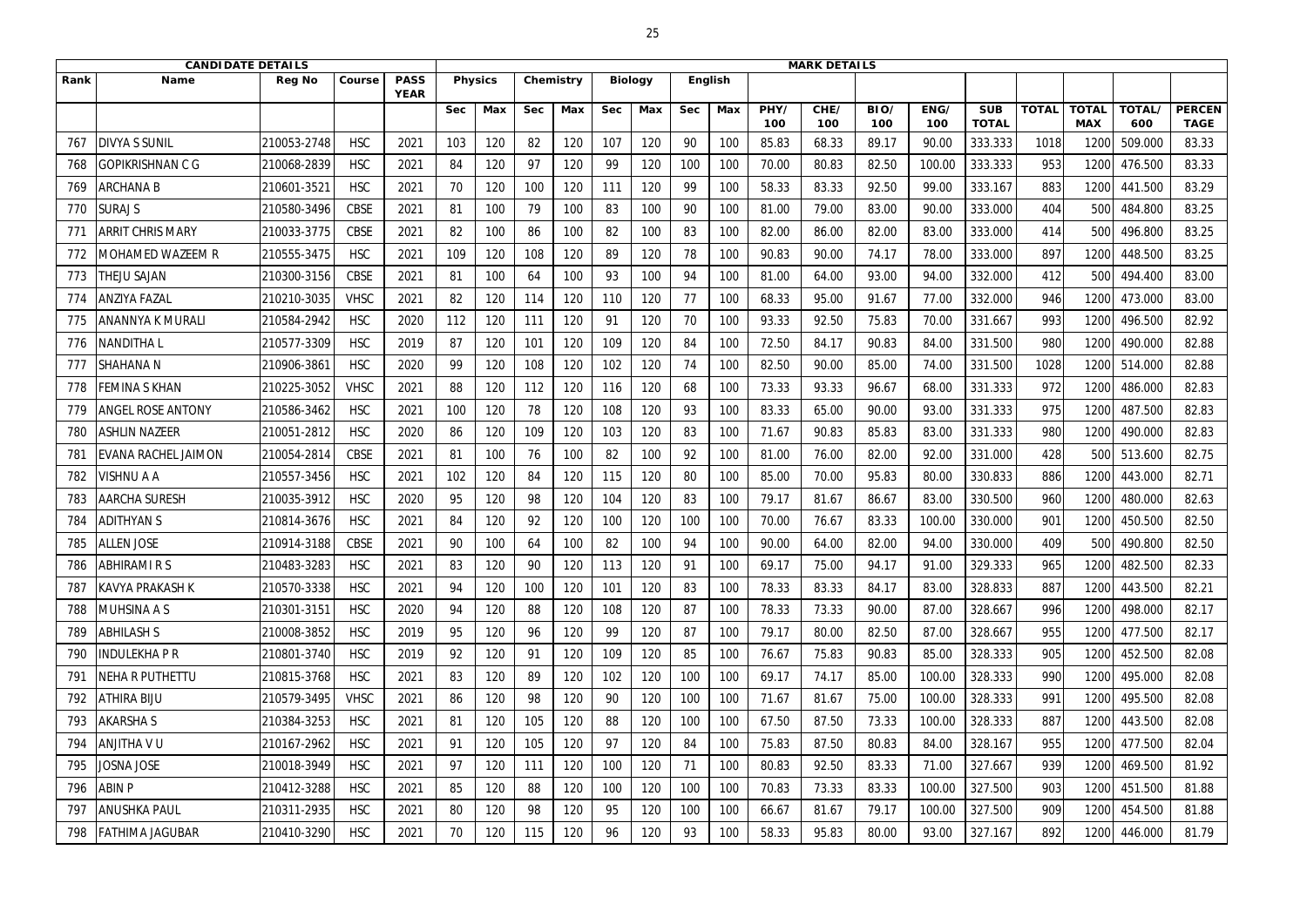|      | <b>CANDIDATE DETAILS</b> |               |             |                            |             |                |            |           |            |                |            | <b>MARK DETAILS</b> |             |             |             |             |                            |              |                            |               |                              |
|------|--------------------------|---------------|-------------|----------------------------|-------------|----------------|------------|-----------|------------|----------------|------------|---------------------|-------------|-------------|-------------|-------------|----------------------------|--------------|----------------------------|---------------|------------------------------|
| Rank | <b>Name</b>              | <b>Reg No</b> | Course      | <b>PASS</b><br><b>YEAR</b> |             | <b>Physics</b> |            | Chemistry |            | <b>Biology</b> |            | <b>English</b>      |             |             |             |             |                            |              |                            |               |                              |
|      |                          |               |             |                            | <b>Sec</b>  | Max            | <b>Sec</b> | Max       | <b>Sec</b> | Max            | <b>Sec</b> | Max                 | PHY/<br>100 | CHE/<br>100 | BIO/<br>100 | ENG/<br>100 | <b>SUB</b><br><b>TOTAL</b> | <b>TOTAL</b> | <b>TOTAL</b><br><b>MAX</b> | TOTAL/<br>600 | <b>PERCEN</b><br><b>TAGE</b> |
| 799  | <b>VASRIN NAJIBUDEEN</b> | 210798-3744   | <b>CBSE</b> | 2020                       | 75          | 100            | 66         | 100       | 91         | 100            | 95         | 100                 | 75.00       | 66.00       | 91.00       | 95.00       | 327.000                    | 414          | 500                        | 496.800       | 81.75                        |
| 800  | <b>ATHULYAU</b>          | 210213-3037   | <b>HSC</b>  | 2021                       | 82          | 120            | 70         | 120       | 120        | 120            | 100        | 100                 | 68.33       | 58.33       | 100.00      | 100.00      | 326.667                    | 877          | 1200                       | 438.500       | 81.67                        |
| 801  | <b>ATHIDI SAPARYA</b>    | 210745-3326   | <b>HSC</b>  | 2019                       | 92          | 120            | 96         | 120       | 108        | 120            | 80         | 100                 | 76.67       | 80.00       | 90.00       | 80.00       | 326.667                    | 984          | 1200                       | 492.000       | 81.67                        |
| 802  | <b>SHAHANA AZMI</b>      | 210563-347    | <b>HSC</b>  | 2020                       | 89          | 120            | 102        | 120       | 105        | 120            | 80         | 100                 | 74.17       | 85.00       | 87.50       | 80.00       | 326.667                    | 991          | 1200                       | 495.500       | 81.67                        |
| 803  | <b>SREEKUTTY A</b>       | 210833-3784   | <b>HSC</b>  | 2021                       | 81          | 120            | 87         | 120       | 104        | 120            | 100        | 100                 | 67.50       | 72.50       | 86.67       | 100.00      | 326.667                    | 970          | 1200                       | 485.000       | 81.67                        |
| 804  | MANUKUTTAN P             | 210063-3136   | <b>HSC</b>  | 2021                       | 91          | 120            | 89         | 120       | 92         | 120            | 100        | 100                 | 75.83       | 74.17       | 76.67       | 100.00      | 326.667                    | 880          | 1200                       | 440.000       | 81.67                        |
| 805  | VRINDA VIKAS             | 210171-2979   | <b>HSC</b>  | 2020                       | 93          | 120            | 94         | 120       | 104        | 120            | 84         | 100                 | 77.50       | 78.33       | 86.67       | 84.00       | 326.500                    | 944          | 1200                       | 472.000       | 81.63                        |
| 806  | <b>SHIJINA A P</b>       | 210902-3857   | <b>VHSC</b> | 2021                       | 94          | 120            | 94         | 120       | 97         | 120            | 89         | 100                 | 78.33       | 78.33       | 80.83       | 89.00       | 326.500                    | 1282         | 1600                       | 480.750       | 81.63                        |
| 807  | <b>ASNAS</b>             | 210030-3960   | <b>CBSE</b> | 2019                       | 69          | 100            | 73         | 100       | 91         | 100            | 93         | 100                 | 69.00       | 73.00       | 91.00       | 93.00       | 326.000                    | 425          | 500                        | 510.000       | 81.50                        |
| 808  | <b>SARANYA C</b>         | 210619-3545   | <b>HSC</b>  | 2021                       | $9^{\circ}$ | 120            | 89         | 120       | 97         | 120            | 95         | 100                 | 75.83       | 74.17       | 80.83       | 95.00       | 325.833                    | 833          | 1200                       | 416.500       | 81.46                        |
| 809  | <b>EMIL TITUS</b>        | 210527-2777   | <b>HSC</b>  | 2020                       | 92          | 120            | 108        | 120       | 98         | 120            | 77         | 100                 | 76.67       | 90.00       | 81.67       | 77.00       | 325.333                    | 948          | 1200                       | 474.000       | 81.33                        |
| 810  | <b>ANAMIKA A</b>         | 210595-322    | <b>VHSC</b> | 2021                       | 94          | 120            | 100        | 120       | 117        | 120            | 66         | 100                 | 78.33       | 83.33       | 97.50       | 66.00       | 325.167                    | 935          | 1200                       | 467.500       | 81.29                        |
| 811  | <b>EMILDA WINSON</b>     | 210151-2952   | <b>HSC</b>  | 2021                       | 76          | 100            | 88         | 100       | 86         | 100            | 75         | 100                 | 76.00       | 88.00       | 86.00       | 75.00       | 325.000                    | 495          | 600                        | 495.000       | 81.25                        |
| 812  | RUMI MARIA THOMAS        | 210603-3527   | <b>HSC</b>  | 2021                       | 82          | 120            | 93         | 120       | 95         | 120            | 100        | 100                 | 68.33       | 77.50       | 79.17       | 100.00      | 325.000                    | 989          | 1200                       | 494.500       | 81.25                        |
| 813  | <b>AMAL G R</b>          | 210123-2915   | <b>HSC</b>  | 2021                       | 85          | 120            | 109        | 120       | 88         | 120            | 90         | 100                 | 70.83       | 90.83       | 73.33       | 90.00       | 325.000                    | 868          | 1200                       | 434.000       | 81.25                        |
| 814  | REMIYA JUDE              | 210363-3223   | <b>HSC</b>  | 2021                       | 86          | 120            | 98         | 120       | 86         | 120            | 100        | 100                 | 71.67       | 81.67       | 71.67       | 100.00      | 325.000                    | 834          | 1200                       | 417.000       | 81.25                        |
| 815  | PRAVEENA S               | 210096-2880   | <b>HSC</b>  | 2021                       | 106         | 120            | 91         | 120       | 111        | 120            | 68         | 100                 | 88.33       | 75.83       | 92.50       | 68.00       | 324.667                    | 905          | 1200                       | 452.500       | 81.17                        |
| 816  | <b>AMIN MOHAMMED N</b>   | 210661-3588   | <b>HSC</b>  | 2021                       | 83          | 120            | 92         | 120       | 97         | 120            | 98         | 100                 | 69.17       | 76.67       | 80.83       | 98.00       | 324.667                    | 844          | 1200                       | 422.000       | 81.17                        |
| 817  | ISNEHA ELIZABATH MATHEW  | 210101-3505   | <b>HSC</b>  | 2021                       | 95          | 120            | 78         | 120       | 101        | 120            | 96         | 100                 | 79.17       | 65.00       | 84.17       | 96.00       | 324.333                    | 911          | 1200                       | 455.500       | 81.08                        |
| 818  | <b>MANYA P</b>           | 210539-3452   | <b>HSC</b>  | 2021                       | 94          | 120            | 110        | 120       | 87         | 120            | 81         | 100                 | 78.33       | 91.67       | 72.50       | 81.00       | 323.500                    | 831          | 1200                       | 415.500       | 80.88                        |
| 819  | <b>HAYA ROSNA</b>        | 210697-2957   | <b>HSC</b>  | 2021                       | 81          | 120            | 105        | 120       | 100        | 120            | 85         | 100                 | 67.50       | 87.50       | 83.33       | 85.00       | 323.333                    | 900          | 1200                       | 450.000       | 80.83                        |
| 820  | <b>SAJMAL JAMAL</b>      | 210061-3677   | <b>HSC</b>  | 2021                       | 83          | 120            | 99         | 120       | 93         | 120            | 94         | 100                 | 69.17       | 82.50       | 77.50       | 94.00       | 323.167                    | 916          | 1200                       | 458.000       | 80.79                        |
| 821  | <b>IRINE P ANIL</b>      | 210624-3296   | <b>CBSE</b> | 2021                       | 77          | 100            | 76         | 100       | 77         | 100            | 93         | 100                 | 77.00       | 76.00       | 77.00       | 93.00       | 323.000                    | 389          | 500                        | 466.800       | 80.75                        |
| 822  | <b>GANGAKG</b>           | 210846-3772   | CBSE        | 2021                       | 81          | 100            | 74         | 100       | 77         | 100            | 91         | 100                 | 81.00       | 74.00       | 77.00       | 91.00       | 323.000                    | 386          | 500                        | 463.200       | 80.75                        |
| 823  | <b>AARDRA RENJU</b>      | 210037-3847   | CBSE        | 2021                       | 77          | 100            | 79         | 100       | 71         | 100            | 96         | 100                 | 77.00       | 79.00       | 71.00       | 96.00       | 323.000                    | 416          | 500                        | 499.200       | 80.75                        |
| 824  | <b>RISHMAK</b>           | 210775-3711   | <b>HSC</b>  | 2020                       | 96          | 120            | 98         | 120       | 102        | 120            | 76         | 100                 | 80.00       | 81.67       | 85.00       | 76.00       | 322.667                    | 935          | 1200                       | 467.500       | 80.67                        |
| 825  | <b>VIDHYADAS VR</b>      | 210854-2849   | <b>HSC</b>  | 2021                       | 83          | 120            | 97         | 120       | 111        | 120            | 80         | 100                 | 69.17       | 80.83       | 92.50       | 80.00       | 322.500                    | 882          | 1200                       | 441.000       | 80.63                        |
| 826  | <b>MEENUKS</b>           | 210089-4022   | <b>HSC</b>  | 2018                       | 97          | 120            | 81         | 120       | 101        | 120            | 90         | 100                 | 80.83       | 67.50       | 84.17       | 90.00       | 322.500                    | 967          | 1200                       | 483.500       | 80.63                        |
| 827  | <b>LAKSHMIPRIYA S</b>    | 210694-3623   | <b>HSC</b>  | 2021                       | 83          | 120            | 86         | 120       | 98         | 120            | 100        | 100                 | 69.17       | 71.67       | 81.67       | 100.00      | 322.500                    | 953          | 1200                       | 476.500       | 80.63                        |
| 828  | <b>SREELAKSHMI</b>       | 210290-3143   | <b>HSC</b>  | 2021                       | 83          | 120            | 97         | 120       | 118        | 120            | 74         | 100                 | 69.17       | 80.83       | 98.33       | 74.00       | 322.333                    | 916          | 1200                       | 458.000       | 80.58                        |
| 829  | <b>VANDANA GANESH</b>    | 210284-3123   | <b>HSC</b>  | 2021                       | 93          | 120            | 80         | 120       | 94         | 120            | 99         | 100                 | 77.50       | 66.67       | 78.33       | 99.00       | 321.500                    | 887          | 1200                       | 443.500       | 80.38                        |
| 830  | <b>RESMIR</b>            | 210604-3526   | <b>VHSC</b> | 2021                       | 80          | 120            | 87         | 120       | 115        | 120            | 86         | 100                 | 66.67       | 72.50       | 95.83       | 86.00       | 321.000                    | 888          | 1200                       | 444.000       | 80.25                        |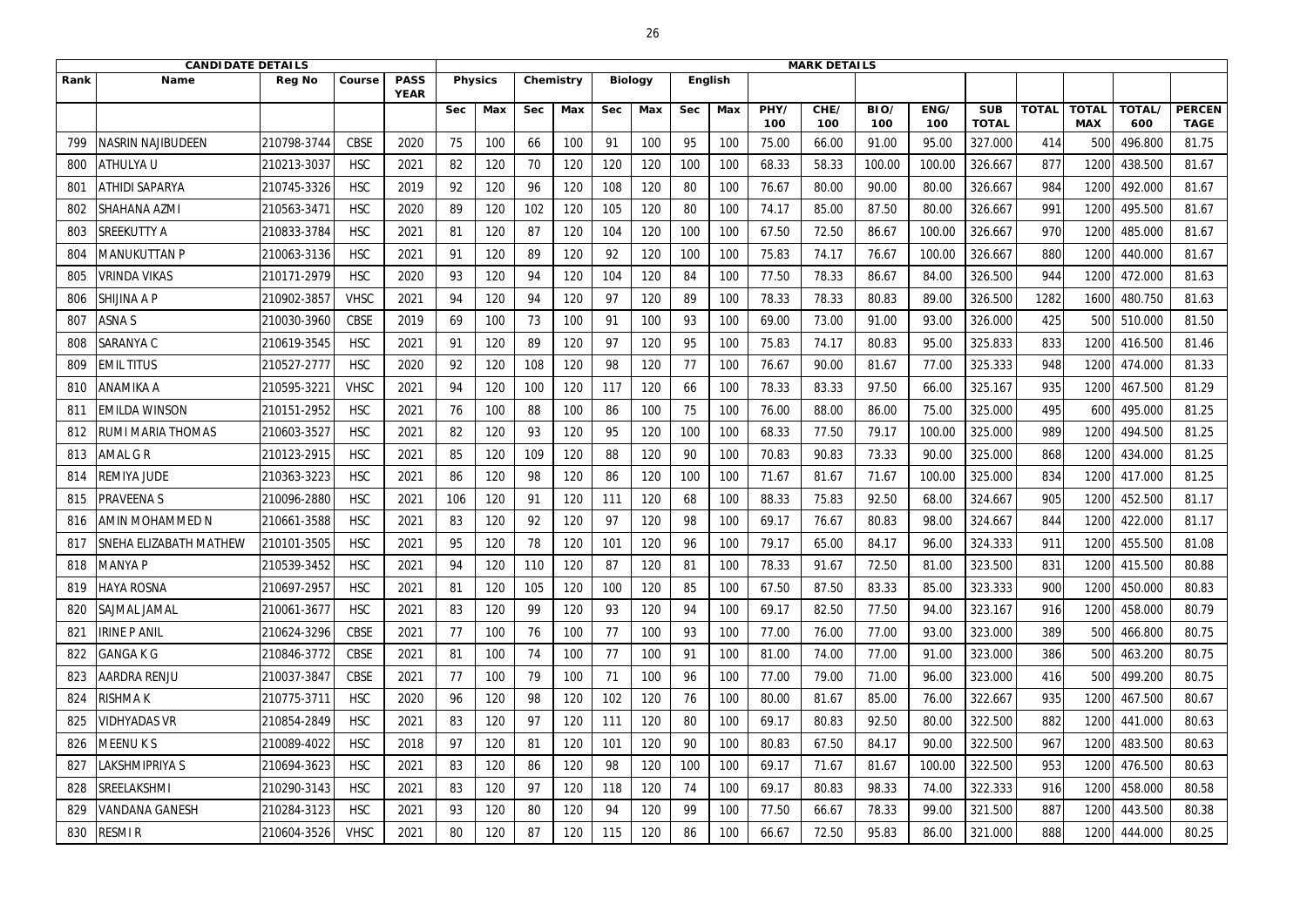|      | <b>CANDIDATE DETAILS</b>   |               |             |                            |            |                |            |           |            |                |            | <b>MARK DETAILS</b> |             |             |             |             |                            |              |                            |               |                              |
|------|----------------------------|---------------|-------------|----------------------------|------------|----------------|------------|-----------|------------|----------------|------------|---------------------|-------------|-------------|-------------|-------------|----------------------------|--------------|----------------------------|---------------|------------------------------|
| Rank | <b>Name</b>                | <b>Reg No</b> | Course      | <b>PASS</b><br><b>YEAR</b> |            | <b>Physics</b> |            | Chemistry |            | <b>Biology</b> |            | <b>English</b>      |             |             |             |             |                            |              |                            |               |                              |
|      |                            |               |             |                            | <b>Sec</b> | Max            | <b>Sec</b> | Max       | <b>Sec</b> | Max            | <b>Sec</b> | Max                 | PHY/<br>100 | CHE/<br>100 | BIO/<br>100 | ENG/<br>100 | <b>SUB</b><br><b>TOTAL</b> | <b>TOTAL</b> | <b>TOTAL</b><br><b>MAX</b> | TOTAL/<br>600 | <b>PERCEN</b><br><b>TAGE</b> |
| 831  | ARYA P R                   | 210811-3763   | <b>HSC</b>  | 2020                       | 74         | 120            | 101        | 120       | 102        | 120            | 90         | 100                 | 61.67       | 84.17       | 85.00       | 90.00       | 320.833                    | 932          | 120                        | 466.000       | 80.21                        |
| 832  | <b>SNEHA A S</b>           | 210055-2821   | <b>HSC</b>  | 2021                       | 80         | 120            | 86         | 120       | 99         | 120            | 100        | 100                 | 66.67       | 71.67       | 82.50       | 100.00      | 320.833                    | 988          | 1200                       | 494.000       | 80.21                        |
| 833  | <b>JIBIN SUNNY</b>         | 210375-3252   | <b>HSC</b>  | 2021                       | 84         | 120            | 75         | 120       | 105        | 120            | 100        | 100                 | 70.00       | 62.50       | 87.50       | 100.00      | 320.000                    | 861          | 1200                       | 430.500       | 80.00                        |
| 834  | MOHAMMED ISMAIL AFTHAB     | 210192-3010   | <b>VHSC</b> | 2021                       | 73         | 120            | 90         | 120       | 101        | 120            | 100        | 100                 | 60.83       | 75.00       | 84.17       | 100.00      | 320.000                    | 1353         | 1600                       | 507.375       | 80.00                        |
| 835  | <b>GOPIKA P NAIR</b>       | 210032-3877   | <b>HSC</b>  | 2021                       | 84         | 120            | 107        | 120       | 92         | 120            | 84         | 100                 | 70.00       | 89.17       | 76.67       | 84.00       | 319.833                    | 811          | 1200                       | 405.500       | 79.96                        |
| 836  | ABHI PRASANNAN             | 210086-4009   | <b>HSC</b>  | 2021                       | 86         | 120            | 68         | 120       | 112        | 120            | 98         | 100                 | 71.67       | 56.67       | 93.33       | 98.00       | 319.667                    | 865          | 1200                       | 432.500       | 79.92                        |
| 837  | ROSHMIN SARA RAJAN         | 210088-2872   | <b>HSC</b>  | 2020                       | 87         | 120            | 93         | 120       | 95         | 120            | 90         | 100                 | 72.50       | 77.50       | 79.17       | 90.00       | 319.167                    | 881          | 1200                       | 440.500       | 79.79                        |
| 838  | <b>RAJEEV R</b>            | 210013-2756   | <b>HSC</b>  | 2021                       | 83         | 120            | 98         | 120       | 94         | 120            | 90         | 100                 | 69.17       | 81.67       | 78.33       | 90.00       | 319.167                    | 897          | 1200                       | 448.500       | 79.79                        |
| 839  | ABHIRAMI AJAY              | 210585-3502   | <b>HSC</b>  | 2021                       | 84         | 120            | 95         | 120       | 83         | 120            | 100        | 100                 | 70.00       | 79.17       | 69.17       | 100.00      | 318.333                    | 907          | 1200                       | 453.500       | 79.58                        |
| 840  | RASITHA KP                 | 210729-3499   | <b>VHSC</b> | 2021                       | 87         | 120            | 101        | 120       | 93         | 120            | 84         | 100                 | 72.50       | 84.17       | 77.50       | 84.00       | 318.167                    | 1316         | 1600                       | 493.500       | 79.54                        |
| 841  | <b>AKHILA VISWAN</b>       | 210728-3662   | <b>CBSE</b> | 2021                       | 82         | 100            | 64         | 100       | 81         | 100            | 91         | 100                 | 82.00       | 64.00       | 81.00       | 91.00       | 318.000                    | 386          | 500                        | 463.200       | 79.50                        |
| 842  | <b>KKISHORE</b>            | 210049-2808   | <b>CBSE</b> | 2021                       | 74         | 100            | 74         | 100       | 75         | 100            | 95         | 100                 | 74.00       | 74.00       | 75.00       | 95.00       | 318.000                    | 391          | 500                        | 469.200       | 79.50                        |
| 843  | <b>ADHITHYAN CK</b>        | 210028-3899   | <b>HSC</b>  | 2021                       | 87         | 120            | 96         | 120       | 95         | 120            | 86         | 100                 | 72.50       | 80.00       | 79.17       | 86.00       | 317.667                    | 894          | 1200                       | 447.000       | 79.42                        |
| 844  | <b>VAISHAKH B</b>          | 210059-3125   | <b>HSC</b>  | 2021                       | 89         | 120            | 114        | 120       | 102        | 120            | 63         | 100                 | 74.17       | 95.00       | 85.00       | 63.00       | 317.167                    | 868          | 1200                       | 434.000       | 79.29                        |
| 845  | <b>AKSHAYA J</b>           | 210038-2796   | <b>HSC</b>  | 2021                       | 77         | 120            | 109        | 120       | 102        | 120            | 77         | 100                 | 64.17       | 90.83       | 85.00       | 77.00       | 317.000                    | 953          | 1200                       | 476.500       | 79.25                        |
| 846  | SHAMNA MOL SHAMEER         | 210106-4032   | <b>CBSE</b> | 2021                       | 79         | 100            | 72         | 100       | 83         | 100            | 83         | 100                 | 79.00       | 72.00       | 83.00       | 83.00       | 317.000                    | 384          | 500                        | 460.800       | 79.25                        |
| 847  | <b>APARNA M</b>            | 210910-3846   | <b>CBSE</b> | 2020                       | 79         | 100            | 72         | 100       | 71         | 100            | 95         | 100                 | 79.00       | 72.00       | 71.00       | 95.00       | 317.000                    | 394          | 500                        | 472.800       | 79.25                        |
| 848  | MUHAMMED DANISH            | 210781-3720   | <b>HSC</b>  | 2021                       | 93         | 120            | 87         | 120       | 109        | 120            | 76         | 100                 | 77.50       | 72.50       | 90.83       | 76.00       | 316.833                    | 873          | 1200                       | 436.500       | 79.21                        |
| 849  | <b>ANSIF NIYAS</b>         | 210639-3559   | <b>HSC</b>  | 2021                       | 102        | 120            | 95         | 120       | 86         | 120            | 81         | 100                 | 85.00       | 79.17       | 71.67       | 81.00       | 316.833                    | 954          | 1200                       | 477.000       | 79.21                        |
| 850  | <b>SHARUN MK</b>           | 210102-4036   | <b>HSC</b>  | 2020                       | 101        | 120            | 91         | 120       | 93         | 120            | 79         | 100                 | 84.17       | 75.83       | 77.50       | 79.00       | 316.500                    | 925          | 1200                       | 462.500       | 79.13                        |
| 851  | <b>LAKSHMI SURESH</b>      | 210025-3885   | <b>HSC</b>  | 2020                       | 76         | 120            | 85         | 120       | 113        | 120            | 88         | 100                 | 63.33       | 70.83       | 94.17       | 88.00       | 316.333                    | 923          | 1200                       | 461.500       | 79.08                        |
| 852  | <b>AJITH CA</b>            | 210589-3493   | <b>HSC</b>  | 2020                       | 73         | 120            | 114        | 120       | 107        | 120            | 71         | 100                 | 60.83       | 95.00       | 89.17       | 71.00       | 316.000                    | 891          | 1200                       | 445.500       | 79.00                        |
| 853  | <b>ALISHA SHERY</b>        | 210649-3301   | <b>HSC</b>  | 2021                       | 82         | 120            | 95         | 120       | 92         | 120            | 91         | 100                 | 68.33       | 79.17       | 76.67       | 91.00       | 315.167                    | 827          | 1200                       | 413.500       | 78.79                        |
| 854  | <b>HARSHAH</b>             | 210034-2792   | <b>VHSC</b> | 2020                       | 84         | 120            | 97         | 120       | 108        | 120            | 74         | 100                 | 70.00       | 80.83       | 90.00       | 74.00       | 314.833                    | 1212         | 1600                       | 454.500       | 78.71                        |
| 855  | <b>VARSHARC</b>            | 210867-3819   | <b>HSC</b>  | 2020                       | 90         | 120            | 77         | 120       | 117        | 120            | 78         | 100                 | 75.00       | 64.17       | 97.50       | 78.00       | 314.667                    | 916          | 1200                       | 458.000       | 78.67                        |
| 856  | <b>ALFIYA N SAJI</b>       | 210040-3968   | <b>HSC</b>  | 2021                       | 88         | 120            | 92         | 120       | 101        | 120            | 80         | 100                 | 73.33       | 76.67       | 84.17       | 80.00       | 314.167                    | 904          | 1200                       | 452.000       | 78.54                        |
| 857  | <b>SREELEKSHMI JAYARAJ</b> | 210315-3168   | <b>HSC</b>  | 2021                       | 64         | 120            | 95         | 120       | 98         | 120            | 100        | 100                 | 53.33       | 79.17       | 81.67       | 100.00      | 314.167                    | 897          | 1200                       | 448.500       | 78.54                        |
| 858  | NIKHIL B                   | 210754-3689   | <b>HSC</b>  | 2021                       | 80         | 100            | 80         | 100       | 80         | 100            | 74         | 100                 | 80.00       | 80.00       | 80.00       | 74.00       | 314.000                    | 473          | 600                        | 473.000       | 78.50                        |
| 859  | <b>HELEN MARIYAK J</b>     | 210115-2898   | <b>VHSC</b> | 2021                       | 94         | 120            | 83         | 120       | 93         | 120            | 89         | 100                 | 78.33       | 69.17       | 77.50       | 89.00       | 314.000                    | 1084         | 1600                       | 406.500       | 78.50                        |
| 860  | <b>ADARSH B S</b>          | 210120-2917   | <b>HSC</b>  | 2021                       | 79         | 120            | 101        | 120       | 103        | 120            | 78         | 100                 | 65.83       | 84.17       | 85.83       | 78.00       | 313.833                    | 865          | 1200                       | 432.500       | 78.46                        |
| 861  | <b>BIJOY B</b>             | 210892-3843   | <b>HSC</b>  | 2020                       | 81         | 120            | 80         | 120       | 111        | 120            | 87         | 100                 | 67.50       | 66.67       | 92.50       | 87.00       | 313.667                    | 904          | 1200                       | 452.000       | 78.42                        |
| 862  | <b>SREDHA MOL SAJU</b>     | 210373-3244   | <b>HSC</b>  | 2021                       | 100        | 120            | 93         | 120       | 73         | 120            | 92         | 100                 | 83.33       | 77.50       | 60.83       | 92.00       | 313.667                    | 839          | 1200                       | 419.500       | 78.42                        |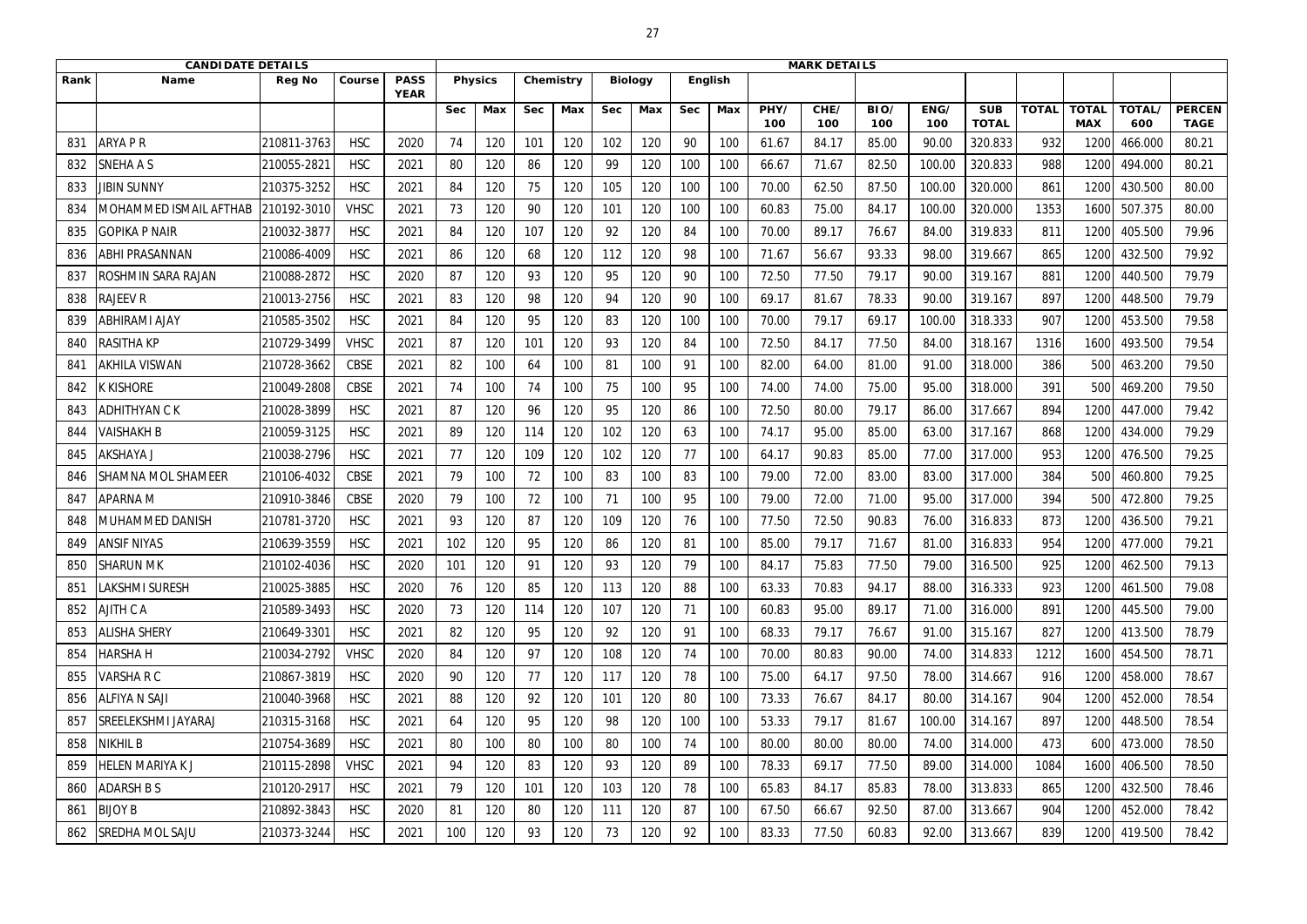|      | <b>CANDIDATE DETAILS</b> |               |             |                            |            |                |            |           |            |                |            | <b>MARK DETAILS</b> |             |             |             |             |                            |              |                            |               |                              |
|------|--------------------------|---------------|-------------|----------------------------|------------|----------------|------------|-----------|------------|----------------|------------|---------------------|-------------|-------------|-------------|-------------|----------------------------|--------------|----------------------------|---------------|------------------------------|
| Rank | <b>Name</b>              | <b>Reg No</b> | Course      | <b>PASS</b><br><b>YEAR</b> |            | <b>Physics</b> |            | Chemistry |            | <b>Biology</b> |            | <b>English</b>      |             |             |             |             |                            |              |                            |               |                              |
|      |                          |               |             |                            | <b>Sec</b> | Max            | <b>Sec</b> | Max       | <b>Sec</b> | Max            | <b>Sec</b> | Max                 | PHY/<br>100 | CHE/<br>100 | BIO/<br>100 | ENG/<br>100 | <b>SUB</b><br><b>TOTAL</b> | <b>TOTAL</b> | <b>TOTAL</b><br><b>MAX</b> | TOTAL/<br>600 | <b>PERCEN</b><br><b>TAGE</b> |
| 863  | <b>AKSHAY K</b>          | 210117-3110   | <b>HSC</b>  | 2021                       | 84         | 120            | 80         | 120       | 92         | 120            | 100        | 100                 | 70.00       | 66.67       | 76.67       | 100.00      | 313.333                    | 842          | 120                        | 421.000       | 78.33                        |
| 864  | <b>ASWATHY K P</b>       | 210717-3637   | <b>HSC</b>  | 2020                       | 80         | 120            | 99         | 120       | 96         | 120            | 84         | 100                 | 66.67       | 82.50       | 80.00       | 84.00       | 313.167                    | 864          | 1200                       | 432.000       | 78.29                        |
| 865  | MARINA DANTY             | 210630-3547   | <b>HSC</b>  | 2020                       | 96         | 120            | 86         | 120       | 108        | 120            | 71         | 100                 | 80.00       | 71.67       | 90.00       | 71.00       | 312.667                    | 879          | 1200                       | 439.500       | 78.17                        |
| 866  | <b>ALEENA JOHNSON</b>    | 210206-3013   | <b>HSC</b>  | 2021                       | 95         | 120            | 101        | 120       | 99         | 120            | 66         | 100                 | 79.17       | 84.17       | 82.50       | 66.00       | 311.833                    | 831          | 1200                       | 415.500       | 77.96                        |
| 867  | <b>KAVYATV</b>           | 210142-2930   | <b>HSC</b>  | 2020                       | 84         | 120            | 97         | 120       | 103        | 120            | 75         | 100                 | 70.00       | 80.83       | 85.83       | 75.00       | 311.667                    | 971          | 1200                       | 485.500       | 77.92                        |
| 868  | <b>VISHNUS</b>           | 210698-3558   | <b>HSC</b>  | 2021                       | 78         | 120            | 82         | 120       | 104        | 120            | 91         | 100                 | 65.00       | 68.33       | 86.67       | 91.00       | 311.000                    | 789          | 1200                       | 394.500       | 77.75                        |
| 869  | KRISHNA MANOJ            | 210625-3543   | <b>HSC</b>  | 2021                       | 78         | 120            | 94         | 120       | 98         | 120            | 86         | 100                 | 65.00       | 78.33       | 81.67       | 86.00       | 311.000                    | 890          | 1200                       | 445.000       | 77.75                        |
| 870  | KEZIA P SANTHOSH         | 210200-3025   | <b>HSC</b>  | 2021                       | 84         | 120            | 112        | 120       | 80         | 120            | 81         | 100                 | 70.00       | 93.33       | 66.67       | 81.00       | 311.000                    | 847          | 1200                       | 423.500       | 77.75                        |
| 871  | <b>ABIYA JOSPEH</b>      | 210724-3650   | <b>VHSC</b> | 2021                       | 82         | 120            | 99         | 120       | 102        | 120            | 75         | 100                 | 68.33       | 82.50       | 85.00       | 75.00       | 310.833                    | 1098         | 1600                       | 411.750       | 77.71                        |
| 872  | ARUNA K                  | 210160-2963   | <b>VHSC</b> | 2021                       | 83         | 120            | 96         | 120       | 105        | 120            | 74         | 100                 | 69.17       | 80.00       | 87.50       | 74.00       | 310.667                    | 1236         | 1600                       | 463.500       | 77.67                        |
| 873  | <b>SYAMA S G</b>         | 210632-2955   | <b>HSC</b>  | 2017                       | 101        | 120            | 87         | 120       | 106        | 120            | 65         | 100                 | 84.17       | 72.50       | 88.33       | 65.00       | 310.000                    | 905          | 1200                       | 452.500       | 77.50                        |
| 874  | <b>DILNAK</b>            | 210012-2754   | <b>HSC</b>  | 2021                       | 83         | 120            | 94         | 120       | 100        | 120            | 78         | 100                 | 69.17       | 78.33       | 83.33       | 78.00       | 308.833                    | 860          | 1200                       | 430.000       | 77.21                        |
| 875  | HARSHA THERESA           | 210256-3068   | <b>HSC</b>  | 2021                       | 84         | 120            | 82         | 120       | 102        | 120            | 85         | 100                 | 70.00       | 68.33       | 85.00       | 85.00       | 308.333                    | 919          | 1200                       | 459.500       | 77.08                        |
| 876  | <b>JASMIN JAMES</b>      | 210707-3636   | <b>HSC</b>  | 2021                       | 85         | 120            | 98         | 120       | 115        | 120            | 59         | 100                 | 70.83       | 81.67       | 95.83       | 59.00       | 307.333                    | 930          | 1200                       | 465.000       | 76.83                        |
| 877  | <b>ASHNAT JOHN</b>       | 210735-3669   | <b>HSC</b>  | 2021                       | 80         | 120            | 82         | 120       | 106        | 120            | 84         | 100                 | 66.67       | 68.33       | 88.33       | 84.00       | 307.333                    | 870          | 1200                       | 435.000       | 76.83                        |
| 878  | <b>KRISHNAKS</b>         | 210241-3070   | <b>HSC</b>  | 2021                       | 98         | 120            | 95         | 120       | 84         | 120            | 76         | 100                 | 81.67       | 79.17       | 70.00       | 76.00       | 306.833                    | 827          | 1200                       | 413.500       | 76.71                        |
| 879  | <b>ARCHANA N</b>         | 210702-3630   | <b>HSC</b>  | 2021                       | 84         | 100            | 82         | 100       | 92         | 100            | 48         | 100                 | 84.00       | 82.00       | 92.00       | 48.00       | 306.000                    | 686          | 1200                       | 343.000       | 76.50                        |
| 880  | SIVABHAVYA S             | 210094-2868   | <b>HSC</b>  | 2020                       | 84         | 120            | 89         | 120       | 98         | 120            | 80         | 100                 | 70.00       | 74.17       | 81.67       | 80.00       | 305.833                    | 886          | 1200                       | 443.000       | 76.46                        |
| 881  | <b>SHALO M SHAJI</b>     | 210252-3058   | <b>HSC</b>  | 2021                       | 90         | 120            | 107        | 120       | 86         | 120            | 70         | 100                 | 75.00       | 89.17       | 71.67       | 70.00       | 305.833                    | 822          | 1200                       | 411.000       | 76.46                        |
| 882  | <b>APARNARAJ I R</b>     | 210224-3048   | <b>HSC</b>  | 2021                       | 67         | 120            | 90         | 120       | 97         | 120            | 94         | 100                 | 55.83       | 75.00       | 80.83       | 94.00       | 305.667                    | 836          | 1200                       | 418.000       | 76.42                        |
| 883  | <b>MIDHUN S</b>          | 210873-3823   | <b>HSC</b>  | 2021                       | 78         | 120            | 96         | 120       | 92         | 120            | 84         | 100                 | 65.00       | 80.00       | 76.67       | 84.00       | 305.667                    | 787          | 1200                       | 393.500       | 76.42                        |
| 884  | <b>VARSHAS</b>           | 210011-3873   | <b>HSC</b>  | 2020                       | 88         | 120            | 79         | 120       | 106        | 120            | 78         | 100                 | 73.33       | 65.83       | 88.33       | 78.00       | 305.500                    | 846          | 1200                       | 423.000       | 76.38                        |
| 885  | <b>MINIS</b>             | 210054-3927   | <b>HSC</b>  | 2021                       | 86         | 120            | 89         | 120       | 100        | 120            | 76         | 100                 | 71.67       | 74.17       | 83.33       | 76.00       | 305.167                    | 868          | 1200                       | 434.000       | 76.29                        |
| 886  | <b>KRIPA K</b>           | 210280-3134   | <b>VHSC</b> | 2021                       | 77         | 100            | 74         | 100       | 85         | 100            | 69         | 100                 | 77.00       | 74.00       | 85.00       | 69.00       | 305.000                    | 1081         | 1600                       | 405.375       | 76.25                        |
| 887  | <b>ANGEL MARY JACOB</b>  | 210633-3517   | <b>VHSC</b> | 2021                       | 76         | 120            | 85         | 120       | 97         | 120            | 90         | 100                 | 63.33       | 70.83       | 80.83       | 90.00       | 305.000                    | 869          | 1200                       | 434.500       | 76.25                        |
| 888  | <b>MUHAMMED HAFIS</b>    | 210114-4052   | <b>HSC</b>  | 2021                       | 84         | 120            | 80         | 120       | 94         | 120            | 90         | 100                 | 70.00       | 66.67       | 78.33       | 90.00       | 305.000                    | 908          | 1200                       | 454.000       | 76.25                        |
| 889  | <b>REHNAR</b>            | 210343-3214   | <b>HSC</b>  | 2020                       | 90         | 120            | 89         | 120       | 100        | 120            | 72         | 100                 | 75.00       | 74.17       | 83.33       | 72.00       | 304.500                    | 871          | 1200                       | 435.500       | 76.13                        |
| 890  | <b>ANAKHA VIJAYAN</b>    | 210451-3342   | <b>HSC</b>  | 2020                       | 83         | 120            | -81        | 120       | 93         | 120            | 90         | 100                 | 69.17       | 67.50       | 77.50       | 90.00       | 304.167                    | 826          | 1200                       | 413.000       | 76.04                        |
| 891  | <b>ANAKHA TOM</b>        | 210452-2758   | <b>HSC</b>  | 2021                       | 79         | 100            | 72         | 100       | 83         | 100            | 70         | 100                 | 79.00       | 72.00       | 83.00       | 70.00       | 304.000                    | 777          | 1200                       | 388.500       | 76.00                        |
| 892  | <b>ALEENA JOSE</b>       | 210111-2902   | <b>HSC</b>  | 2020                       | 93         | 120            | 96         | 120       | 100        | 120            | 63         | 100                 | 77.50       | 80.00       | 83.33       | 63.00       | 303.833                    | 918          | 1200                       | 459.000       | 75.96                        |
| 893  | <b>KARUNSURESH S</b>     | 210058-3985   | <b>HSC</b>  | 2020                       | 79         | 120            | 99         | 120       | 95         | 120            | 76         | 100                 | 65.83       | 82.50       | 79.17       | 76.00       | 303.500                    | 853          | 1200                       | 426.500       | 75.88                        |
| 894  | <b>SANDRA S</b>          | 210051-3426   | <b>VHSC</b> | 2021                       | 78         | 120            | 96         | 120       | 106        | 120            | 70         | 100                 | 65.00       | 80.00       | 88.33       | 70.00       | 303.333                    | 1226         | 1600                       | 459.750       | 75.83                        |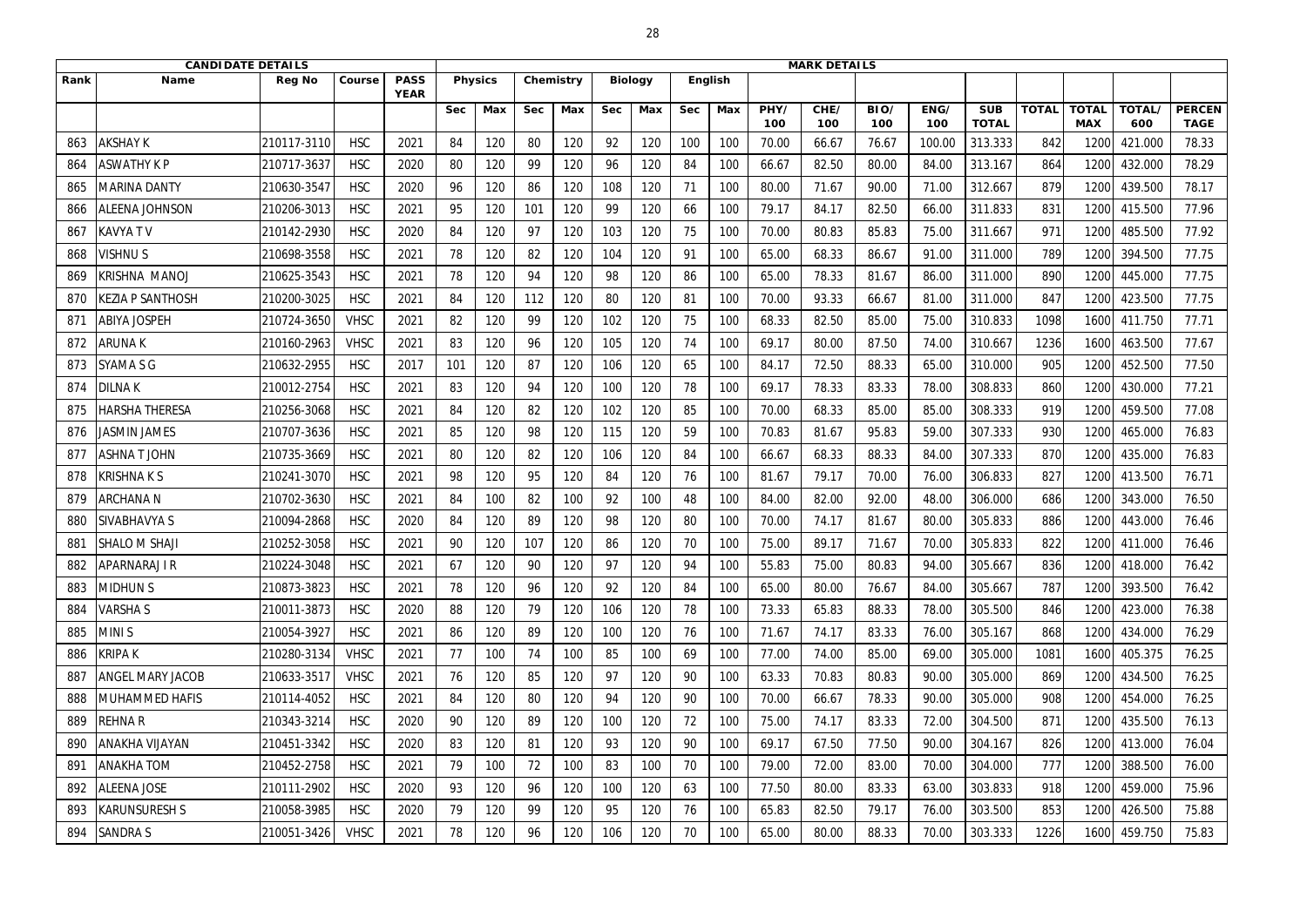|      | <b>CANDIDATE DETAILS</b>   |               |             |                            |                |                |            |           |            |                |            | <b>MARK DETAILS</b> |             |             |             |             |                            |              |                            |               |                              |
|------|----------------------------|---------------|-------------|----------------------------|----------------|----------------|------------|-----------|------------|----------------|------------|---------------------|-------------|-------------|-------------|-------------|----------------------------|--------------|----------------------------|---------------|------------------------------|
| Rank | <b>Name</b>                | <b>Reg No</b> | Course      | <b>PASS</b><br><b>YEAR</b> |                | <b>Physics</b> |            | Chemistry |            | <b>Biology</b> |            | <b>English</b>      |             |             |             |             |                            |              |                            |               |                              |
|      |                            |               |             |                            | <b>Sec</b>     | Max            | <b>Sec</b> | Max       | <b>Sec</b> | Max            | <b>Sec</b> | Max                 | PHY/<br>100 | CHE/<br>100 | BIO/<br>100 | ENG/<br>100 | <b>SUB</b><br><b>TOTAL</b> | <b>TOTAL</b> | <b>TOTAL</b><br><b>MAX</b> | TOTAL/<br>600 | <b>PERCEN</b><br><b>TAGE</b> |
| 895  | <b>RENEEJATR</b>           | 210894-3094   | <b>HSC</b>  | 2011                       | 9 <sup>2</sup> | 120            | 90         | 120       | 99         | 120            | 70         | 100                 | 75.83       | 75.00       | 82.50       | 70.00       | 303.333                    | 903          | 120                        | 451.500       | 75.83                        |
| 896  | <b>AKSHAY V J</b>          | 210817-3759   | <b>HSC</b>  | 2021                       | 86             | 120            | 102        | 120       | 92         | 120            | 70         | 100                 | 71.67       | 85.00       | 76.67       | 70.00       | 303.333                    | 823          | 1200                       | 411.500       | 75.83                        |
| 89   | MAZROOR AHAMED K N         | 210636-3554   | <b>VHSC</b> | 2021                       | 78             | 120            | 90         | 120       | 78         | 120            | 98         | 100                 | 65.00       | 75.00       | 65.00       | 98.00       | 303.000                    | 1139         | 1600                       | 427.125       | 75.75                        |
| 898  | <b>ANNET B VARGHESE</b>    | 210679-3604   | <b>CBSE</b> | 2021                       | 79             | 100            | 64         | 100       | 65         | 100            | 95         | 100                 | 79.00       | 64.00       | 65.00       | 95.00       | 303.000                    | 397          | 500                        | 476.400       | 75.75                        |
| 899  | <b>AFSA BENNY</b>          | 210119-2912   | <b>HSC</b>  | 2021                       | 83             | 120            | 81         | 120       | 113        | 120            | 72         | 100                 | 69.17       | 67.50       | 94.17       | 72.00       | 302.833                    | 900          | 1200                       | 450.000       | 75.71                        |
| 900  | <b>ADIL N</b>              | 210481-3372   | <b>CBSE</b> | 2020                       | 82             | 100            | 54         | 100       | 74         | 100            | 92         | 100                 | 82.00       | 54.00       | 74.00       | 92.00       | 302.000                    | 347          | 500                        | 416.400       | 75.50                        |
| 901  | CHRISTY MATHEW             | 210113-4051   | <b>HSC</b>  | 2021                       | 79             | 120            | 82         | 120       | 92         | 120            | 91         | 100                 | 65.83       | 68.33       | 76.67       | 91.00       | 301.833                    | 799          | 1200                       | 399.500       | 75.46                        |
| 902  | <b>ANDRIYA JAIN BONY</b>   | 210063-2825   | <b>HSC</b>  | 2020                       | 84             | 120            | 78         | 120       | 92         | 120            | 90         | 100                 | 70.00       | 65.00       | 76.67       | 90.00       | 301.667                    | 844          | 1200                       | 422.000       | 75.42                        |
| 903  | <b>ALEESHA JOHNY</b>       | 210124-3621   | <b>VHSC</b> | 2021                       | 81             | 120            | 77         | 120       | 84         | 120            | 100        | 100                 | 67.50       | 64.17       | 70.00       | 100.00      | 301.667                    | 896          | 1200                       | 448.000       | 75.42                        |
| 904  | ARUNDHATHI PRASAD          | 210169-2972   | <b>CBSE</b> | 2021                       | 73             | 100            | 61         | 100       | 81         | 100            | 86         | 100                 | 73.00       | 61.00       | 81.00       | 86.00       | 301.000                    | 364          | 500                        | 436.800       | 75.25                        |
| 905  | <b>SARIKA H</b>            | 210102-2890   | <b>HSC</b>  | 2021                       | 70             | 120            | 86         | 120       | 90         | 120            | 96         | 100                 | 58.33       | 71.67       | 75.00       | 96.00       | 301.000                    | 818          | 1200                       | 409.000       | 75.25                        |
| 906  | SREELEKSHMI S              | 210046-3923   | <b>CBSE</b> | 2021                       | 68             | 100            | 68         | 100       | 74         | 100            | 90         | 100                 | 68.00       | 68.00       | 74.00       | 90.00       | 300.000                    | 373          | 500                        | 447.600       | 75.00                        |
| 907  | <b>SIMLA SABU</b>          | 210727-3657   | <b>HSC</b>  | 2021                       | 82             | 120            | 82         | 120       | 77         | 120            | 99         | 100                 | 68.33       | 68.33       | 64.17       | 99.00       | 299.833                    | 897          | 1200                       | 448.500       | 74.96                        |
| 908  | <b>SUBITHATS</b>           | 210345-3215   | <b>HSC</b>  | 2021                       | 100            | 120            | 94         | 120       | 105        | 120            | 50         | 100                 | 83.33       | 78.33       | 87.50       | 50.00       | 299.167                    | 902          | 1200                       | 451.000       | 74.79                        |
| 909  | <b>SREESHAR</b>            | 210006-3731   | <b>HSC</b>  | 2020                       | 80             | 120            | 79         | 120       | 98         | 120            | 85         | 100                 | 66.67       | 65.83       | 81.67       | 85.00       | 299.167                    | 874          | 1200                       | 437.000       | 74.79                        |
| 910  | MRIDHULA M                 | 210137-2929   | <b>HSC</b>  | 2021                       | 89             | 120            | 94         | 120       | 81         | 120            | 78         | 100                 | 74.17       | 78.33       | 67.50       | 78.00       | 298.000                    | 843          | 1200                       | 421.500       | 74.50                        |
| 911  | <b>SREEHARIK</b>           | 210062-2819   | <b>HSC</b>  | 2021                       | 82             | 120            | 100        | 120       | 97         | 120            | 65         | 100                 | 68.33       | 83.33       | 80.83       | 65.00       | 297.500                    | 843          | 1200                       | 421.500       | 74.38                        |
| 912  | <b>PAVITHRA P</b>          | 210228-3054   | <b>HSC</b>  | 2021                       | 77             | 120            | 84         | 120       | 92         | 120            | 86         | 100                 | 64.17       | 70.00       | 76.67       | 86.00       | 296.833                    | 824          | 1200                       | 412.000       | 74.21                        |
| 913  | <b>SURYA A R</b>           | 210810-3760   | <b>HSC</b>  | 2020                       | 71             | 120            | 88         | 120       | 97         | 120            | 83         | 100                 | 59.17       | 73.33       | 80.83       | 83.00       | 296.333                    | 872          | 1200                       | 436.000       | 74.08                        |
| 914  | KEERTHANA SATHYAN          | 210048-2811   | <b>VHSC</b> | 2020                       | 83             | 120            | 83         | 120       | 94         | 120            | 79         | 100                 | 69.17       | 69.17       | 78.33       | 79.00       | 295.667                    | 1226         | 1600                       | 459.750       | 73.92                        |
| 915  | NIVYA BIJU                 | 210097-4024   | <b>VHSC</b> | 2021                       | 78             | 120            | 101        | 120       | 87         | 120            | 74         | 100                 | 65.00       | 84.17       | 72.50       | 74.00       | 295.667                    | 1250         | 1600                       | 468.750       | 73.92                        |
| 916  | MEENAKSHI M A              | 210316-3170   | <b>HSC</b>  | 2021                       | 73             | 120            | 81         | 120       | 83         | 120            | 98         | 100                 | 60.83       | 67.50       | 69.17       | 98.00       | 295.500                    | 810          | 1200                       | 405.000       | 73.88                        |
| 917  | <b>AADIL MOHAMMED</b>      | 210020-2767   | <b>CBSE</b> | 2021                       | 69             | 100            | 64         | 100       | 75         | 100            | 87         | 100                 | 69.00       | 64.00       | 75.00       | 87.00       | 295.000                    | 351          | 500                        | 421.200       | 73.75                        |
| 918  | <b>VISMAYA P P</b>         | 210521-3433   | <b>HSC</b>  | 2021                       | 85             | 120            | 104        | 120       | 94         | 120            | 59         | 100                 | 70.83       | 86.67       | 78.33       | 59.00       | 294.833                    | 842          | 1200                       | 421.000       | 73.71                        |
| 919  | <b>SHYAM SURESH</b>        | 210087-4016   | <b>HSC</b>  | 2021                       | 89             | 120            | 107        | 120       | 106        | 120            | 43         | 100                 | 74.17       | 89.17       | 88.33       | 43.00       | 294.667                    | 823          | 1200                       | 411.500       | 73.67                        |
| 920  | <b>SAHALYA S</b>           | 210201-3018   | <b>VHSC</b> | 2021                       | 79             | 120            | 99         | 120       | 92         | 120            | 69         | 100                 | 65.83       | 82.50       | 76.67       | 69.00       | 294.000                    | 1178         | 1600                       | 441.750       | 73.50                        |
| 921  | <b>ANN MARIA JOHN</b>      | 210110-2900   | CBSE        | 2021                       | 76             | 100            | 66         | 100       | 62         | 100            | 90         | 100                 | 76.00       | 66.00       | 62.00       | 90.00       | 294.000                    | 380          | 500                        | 456.000       | 73.50                        |
| 922  | <b>NEVIN MATHEW C Y</b>    | 210321-3072   | <b>HSC</b>  | 2021                       | 89             | 120            | 88         | 120       | 97         | 120            | 65         | 100                 | 74.17       | 73.33       | 80.83       | 65.00       | 293.333                    | 809          | 1200                       | 404.500       | 73.33                        |
| 923  | <b>ARCHANA P A</b>         | 210060-2816   | <b>HSC</b>  | 2013                       | 83             | 120            | 77         | 120       | 86         | 120            | 88         | 100                 | 69.17       | 64.17       | 71.67       | 88.00       | 293.000                    | 820          | 1200                       | 410.000       | 73.25                        |
| 924  | ARSHA RAJAN A R            | 210002-3936   | <b>HSC</b>  | 2020                       | 83             | 120            | 83         | 120       | 83         | 120            | 85         | 100                 | 69.17       | 69.17       | 69.17       | 85.00       | 292.500                    | 859          | 1200                       | 429.500       | 73.13                        |
| 925  | SIDHARTH P J               | 210470-3378   | <b>HSC</b>  | 2020                       | 83             | 120            | 88         | 120       | 97         | 120            | 69         | 100                 | 69.17       | 73.33       | 80.83       | 69.00       | 292.333                    | 770          | 1200                       | 385.000       | 73.08                        |
| 926  | <b>SREELAKSHMI K SIVAN</b> | 210017-3154   | <b>HSC</b>  | 2020                       | 78             | 120            | 88         | 120       | 96         | 120            | 74         | 100                 | 65.00       | 73.33       | 80.00       | 74.00       | 292.333                    | 831          | 1200                       | 415.500       | 73.08                        |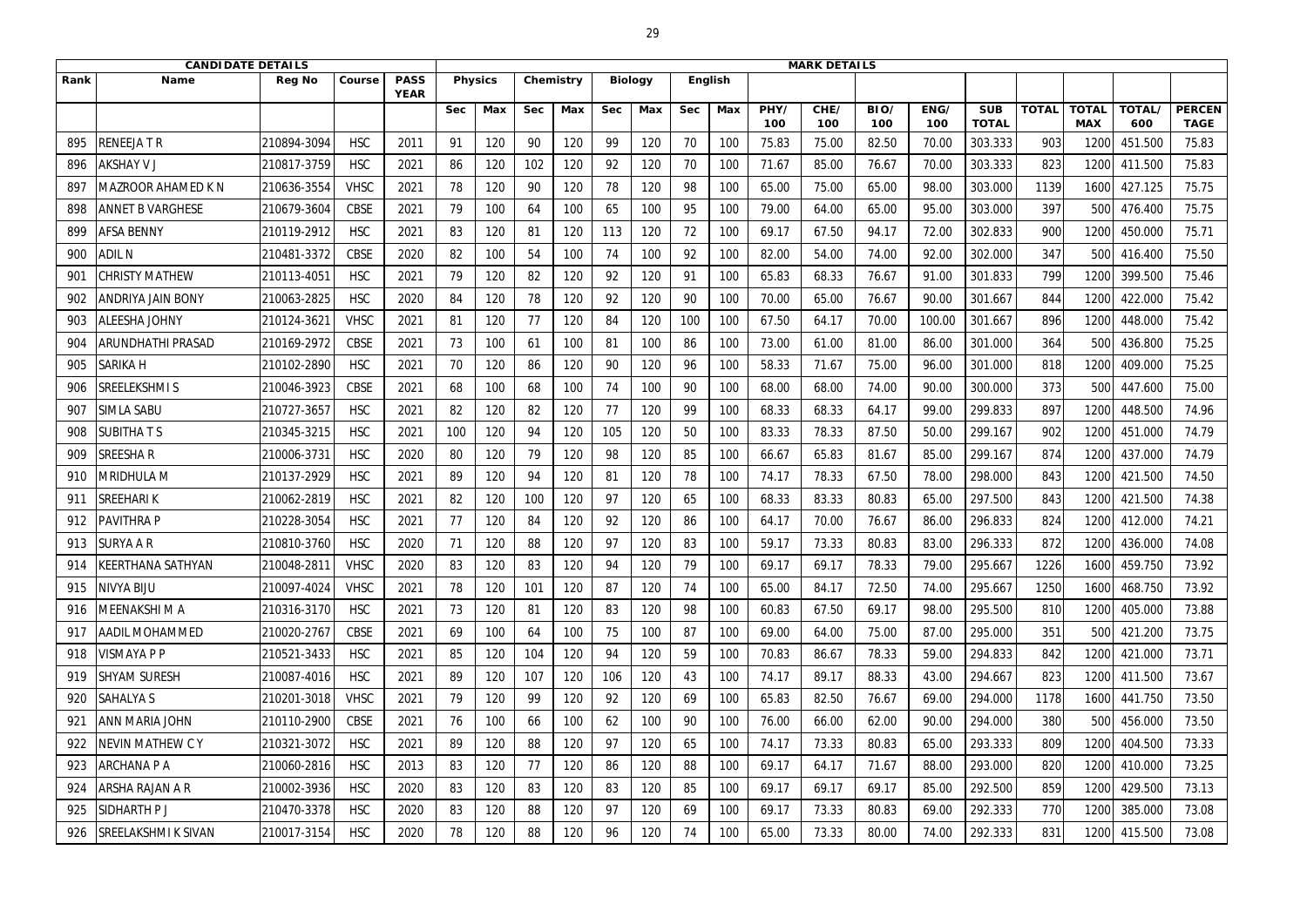|      | <b>CANDIDATE DETAILS</b>   |               |             |                            |             |                |            |           |            |                |            | <b>MARK DETAILS</b> |             |             |             |             |                            |              |                            |                      |                              |
|------|----------------------------|---------------|-------------|----------------------------|-------------|----------------|------------|-----------|------------|----------------|------------|---------------------|-------------|-------------|-------------|-------------|----------------------------|--------------|----------------------------|----------------------|------------------------------|
| Rank | <b>Name</b>                | <b>Reg No</b> | Course      | <b>PASS</b><br><b>YEAR</b> |             | <b>Physics</b> |            | Chemistry |            | <b>Biology</b> |            | <b>English</b>      |             |             |             |             |                            |              |                            |                      |                              |
|      |                            |               |             |                            | <b>Sec</b>  | Max            | <b>Sec</b> | Max       | <b>Sec</b> | Max            | <b>Sec</b> | Max                 | PHY/<br>100 | CHE/<br>100 | BIO/<br>100 | ENG/<br>100 | <b>SUB</b><br><b>TOTAL</b> | <b>TOTAL</b> | <b>TOTAL</b><br><b>MAX</b> | <b>TOTAL/</b><br>600 | <b>PERCEN</b><br><b>TAGE</b> |
| 927  | <b>NAVYA S</b>             | 210019-3882   | <b>HSC</b>  | 2021                       | 82          | 120            | 76         | 120       | 103        | 120            | 74         | 100                 | 68.33       | 63.33       | 85.83       | 74.00       | 291.500                    | 803          | 120                        | 401.500              | 72.88                        |
| 928  | <b>AKHILA S DAS</b>        | 210030-3898   | <b>HSC</b>  | 2017                       | 86          | 120            | 81         | 120       | 94         | 120            | 74         | 100                 | 71.67       | 67.50       | 78.33       | 74.00       | 291.500                    | 812          | 1200                       | 406.000              | 72.88                        |
| 929  | SUMAYYA ABDUL SALAM        | 210382-3241   | <b>HSC</b>  | 2021                       | 82          | 120            | 89         | 120       | 75         | 120            | 86         | 100                 | 68.33       | 74.17       | 62.50       | 86.00       | 291.000                    | 810          | 1200                       | 405.000              | 72.75                        |
| 930  | MARIYA C S                 | 210493-3392   | <b>HSC</b>  | 2021                       | 75          | 120            | 77         | 120       | 90         | 120            | 89         | 100                 | 62.50       | 64.17       | 75.00       | 89.00       | 290.667                    | 826          | 1200                       | 413.000              | 72.67                        |
| 931  | <b>ATHIRA MD</b>           | 210202-3023   | <b>HSC</b>  | 2021                       | 78          | 120            | 92         | 120       | 85         | 120            | 78         | 100                 | 65.00       | 76.67       | 70.83       | 78.00       | 290.500                    | 862          | 1200                       | 431.000              | 72.63                        |
| 932  | LASYAPRIYA N P             | 210039-2799   | <b>HSC</b>  | 2021                       | 85          | 120            | 65         | 120       | 107        | 120            | 76         | 100                 | 70.83       | 54.17       | 89.17       | 76.00       | 290.167                    | 863          | 1200                       | 431.500              | 72.54                        |
| 933  | MUHAMMED HAFIS ALI         | 210582-3334   | <b>HSC</b>  | 2021                       | 84          | 120            | 90         | 120       | 99         | 120            | 62         | 100                 | 70.00       | 75.00       | 82.50       | 62.00       | 289.500                    | 867          | 1200                       | 433.500              | 72.38                        |
| 934  | JINO JACOB                 | 210765-3631   | <b>HSC</b>  | 2020                       | 83          | 120            | 88         | 120       | 90         | 120            | 71         | 100                 | 69.17       | 73.33       | 75.00       | 71.00       | 288.500                    | 839          | 1200                       | 419.500              | 72.13                        |
| 935  | CHANCHAL A U               | 210350-3218   | <b>HSC</b>  | 2021                       | 79          | 120            | 74         | 120       | 95         | 120            | 81         | 100                 | 65.83       | 61.67       | 79.17       | 81.00       | 287.667                    | 848          | 1200                       | 424.000              | 71.92                        |
| 936  | SONA <sub>S</sub>          | 210065-2798   | <b>HSC</b>  | 2018                       | $8^{\circ}$ | 120            | 76         | 120       | 92         | 120            | 80         | 100                 | 67.50       | 63.33       | 76.67       | 80.00       | 287.500                    | 804          | 1200                       | 402.000              | 71.88                        |
| 937  | <b>BLESSON CHRISTOPHER</b> | 210741-3671   | <b>VHSC</b> | 2021                       | 95          | 120            | 93         | 120       | 79         | 120            | 65         | 100                 | 79.17       | 77.50       | 65.83       | 65.00       | 287.500                    | 990          | 1600                       | 371.250              | 71.88                        |
| 938  | <b>ABHINAV K R</b>         | 210004-3940   | <b>HSC</b>  | 2021                       | 70          | 120            | 87         | 120       | 99         | 120            | 74         | 100                 | 58.33       | 72.50       | 82.50       | 74.00       | 287.333                    | 808          | 1200                       | 404.000              | 71.83                        |
| 939  | ANUSREE NAIR A V           | 210306-3161   | <b>HSC</b>  | 2021                       | 85          | 120            | 95         | 120       | 82         | 120            | 69         | 100                 | 70.83       | 79.17       | 68.33       | 69.00       | 287.333                    | 902          | 1200                       | 451.000              | 71.83                        |
| 940  | <b>ANSALNAS</b>            | 210133-2924   | <b>HSC</b>  | 2020                       | 86          | 120            | 86         | 120       | 94         | 120            | 65         | 100                 | 71.67       | 71.67       | 78.33       | 65.00       | 286.667                    | 793          | 1200                       | 396.500              | 71.67                        |
| 941  | <b>SHILPA SASI</b>         | 210120-3684   | <b>HSC</b>  | 2021                       | 72          | 120            | 69         | 120       | 84         | 120            | 99         | 100                 | 60.00       | 57.50       | 70.00       | 99.00       | 286.500                    | 805          | 1200                       | 402.500              | 71.63                        |
| 942  | <b>JOSEPH K JOSE</b>       | 210339-3201   | <b>HSC</b>  | 2018                       | 75          | 120            | 80         | 120       | 92         | 120            | 80         | 100                 | 62.50       | 66.67       | 76.67       | 80.00       | 285.833                    | 871          | 1200                       | 435.500              | 71.46                        |
| 943  | MARIYA DANTY               | 210635-3561   | <b>HSC</b>  | 2020                       | 92          | 120            | 89         | 120       | 99         | 120            | 52         | 100                 | 76.67       | 74.17       | 82.50       | 52.00       | 285.333                    | 843          | 1200                       | 421.500              | 71.33                        |
| 944  | SOUMYA M S                 | 210024-2775   | <b>HSC</b>  | 2018                       | 85          | 120            | 81         | 120       | 91         | 120            | 71         | 100                 | 70.83       | 67.50       | 75.83       | 71.00       | 285.167                    | 815          | 1200                       | 407.500              | 71.29                        |
| 945  | INO <sub>PJ</sub>          | 210605-3524   | <b>HSC</b>  | 2021                       | 81          | 120            | 63         | 120       | 89         | 120            | 90         | 100                 | 67.50       | 52.50       | 74.17       | 90.00       | 284.167                    | 780          | 1200                       | 390.000              | 71.04                        |
| 946  | <b>ARSHIDANJ</b>           | 210236-3066   | CBSE        | 2021                       | 70          | 100            | 65         | 100       | 65         | 100            | 83         | 100                 | 70.00       | 65.00       | 65.00       | 83.00       | 283.000                    | 337          | 500                        | 404.400              | 70.75                        |
| 947  | PAIROJ A                   | 210053-3983   | <b>VHSC</b> | 2021                       | 59          | 120            | 68         | 120       | 91         | 120            | 100        | 100                 | 49.17       | 56.67       | 75.83       | 100.00      | 281.667                    | 1155         | 1600                       | 433.125              | 70.42                        |
| 948  | <b>AMRUTHA P</b>           | 210062-3989   | <b>HSC</b>  | 2020                       | 82          | 120            | 84         | 120       | 91         | 120            | 67         | 100                 | 68.33       | 70.00       | 75.83       | 67.00       | 281.167                    | 867          | 1200                       | 433.500              | 70.29                        |
| 949  | <b>NEHA JOLLY</b>          | 210030-2771   | CBSE        | 2021                       | 71          | 100            | 62         | 100       | 78         | 100            | 70         | 100                 | 71.00       | 62.00       | 78.00       | 70.00       | 281.000                    | 354          | 500                        | 424.800              | 70.25                        |
| 950  | <b>DEVA NANDHANA P</b>     | 210535-3444   | <b>HSC</b>  | 2021                       | 66          | 120            | 69         | 120       | 94         | 120            | 89         | 100                 | 55.00       | 57.50       | 78.33       | 89.00       | 279.833                    | 820          | 1200                       | 410.000              | 69.96                        |
| 951  | <b>AKHILA N B</b>          | 210011-3941   | <b>HSC</b>  | 2020                       | 80          | 120            | 79         | 120       | 97         | 120            | 66         | 100                 | 66.67       | 65.83       | 80.83       | 66.00       | 279.333                    | 805          | 1200                       | 402.500              | 69.83                        |
| 952  | <b>RAHUL RAJU RK</b>       | 210487-3395   | <b>HSC</b>  | 2020                       | 67          | 100            | 77         | 100       | 70         | 100            | 65         | 100                 | 67.00       | 77.00       | 70.00       | 65.00       | 279.000                    | 672          | 1200                       | 336.000              | 69.75                        |
| 953  | <b>SUMA S</b>              | 210610-3530   | <b>VHSC</b> | 2021                       | 90          | 120            | 107        | 120       | 56         | 120            | 68         | 100                 | 75.00       | 89.17       | 46.67       | 68.00       | 278.833                    | 909          | 1200                       | 454.500              | 69.71                        |
| 954  | <b>PRAISON GILL K A</b>    | 210259-3085   | <b>HSC</b>  | 2021                       | 74          | 120            | 96         | 120       | 80         | 120            | 70         | 100                 | 61.67       | 80.00       | 66.67       | 70.00       | 278.333                    | 754          | 1200                       | 377.000              | 69.58                        |
| 955  | <b>BLESSY K G</b>          | 210334-3190   | <b>HSC</b>  | 2021                       | 75          | 100            | 72         | 100       | 71         | 100            | 60         | 100                 | 75.00       | 72.00       | 71.00       | 60.00       | 278.000                    | 343          | 500                        | 411.600              | 69.50                        |
| 956  | <b>ATHUL VINOD</b>         | 210688-3501   | <b>HSC</b>  | 2021                       | 71          | 120            | 83         | 120       | 105        | 120            | 61         | 100                 | 59.17       | 69.17       | 87.50       | 61.00       | 276.833                    | 808          | 1200                       | 404.000              | 69.21                        |
| 957  | SANDRA SATHYAN             | 210812-3585   | <b>HSC</b>  | 2014                       | 69          | 120            | 80         | 120       | 96         | 120            | 87         | 120                 | 57.50       | 66.67       | 80.00       | 72.50       | 276.667                    | 871          | 1200                       | 435.500              | 69.17                        |
| 958  | <b>G VRINDA</b>            | 210913-3402   | <b>CBSE</b> | 2021                       | 73          | 100            | 62         | 100       | 65         | 100            | 76         | 100                 | 73.00       | 62.00       | 65.00       | 76.00       | 276.000                    | 352          | 500                        | 422.400              | 69.00                        |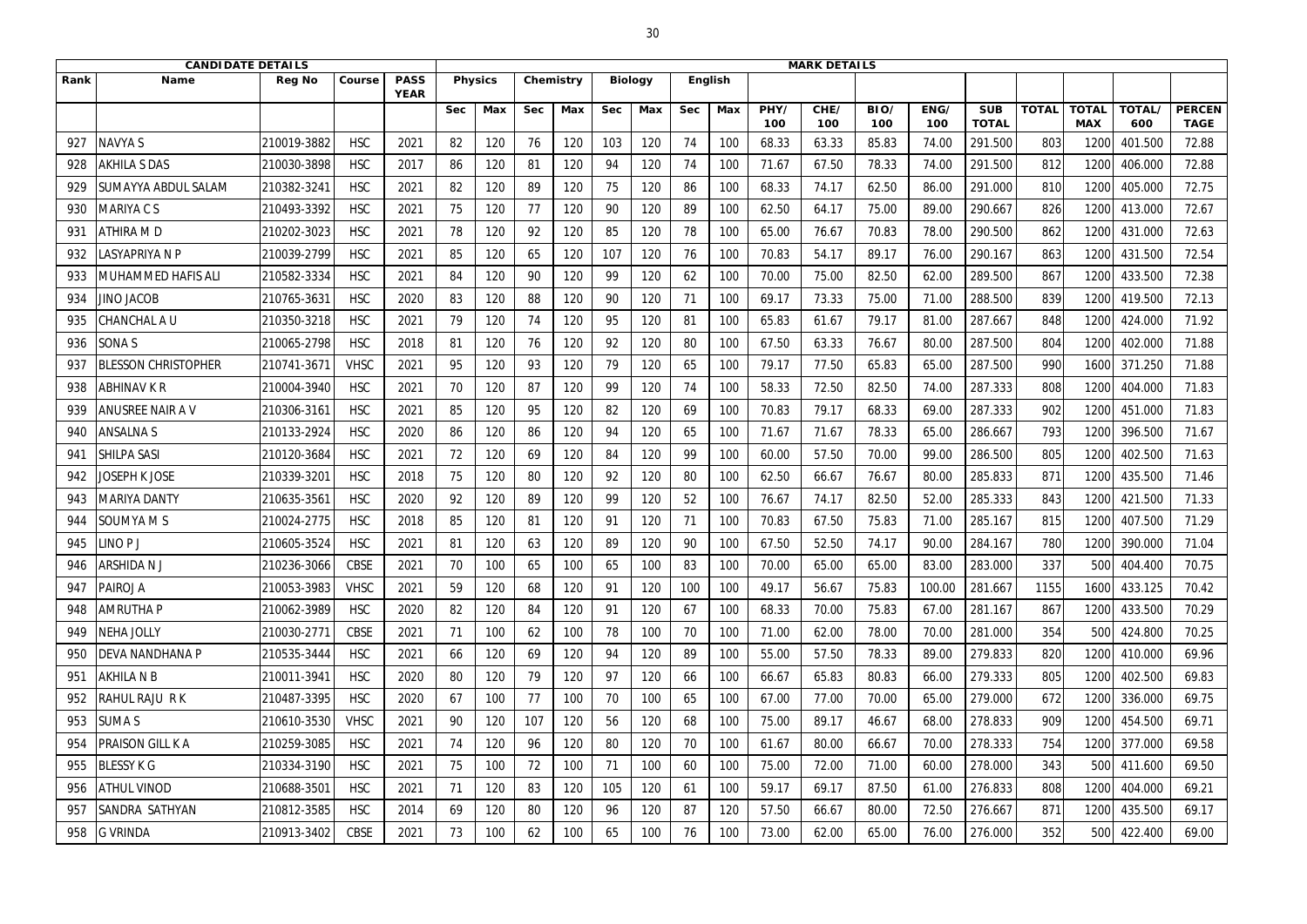|      | <b>CANDIDATE DETAILS</b>  |               |             |                            |            |                |            |           |            |                |            | <b>MARK DETAILS</b> |             |             |             |             |                            |              |                            |               |                              |
|------|---------------------------|---------------|-------------|----------------------------|------------|----------------|------------|-----------|------------|----------------|------------|---------------------|-------------|-------------|-------------|-------------|----------------------------|--------------|----------------------------|---------------|------------------------------|
| Rank | <b>Name</b>               | <b>Reg No</b> | Course      | <b>PASS</b><br><b>YEAR</b> |            | <b>Physics</b> |            | Chemistry |            | <b>Biology</b> |            | <b>English</b>      |             |             |             |             |                            |              |                            |               |                              |
|      |                           |               |             |                            | <b>Sec</b> | Max            | <b>Sec</b> | Max       | <b>Sec</b> | Max            | <b>Sec</b> | Max                 | PHY/<br>100 | CHE/<br>100 | BIO/<br>100 | ENG/<br>100 | <b>SUB</b><br><b>TOTAL</b> | <b>TOTAL</b> | <b>TOTAL</b><br><b>MAX</b> | TOTAL/<br>600 | <b>PERCEN</b><br><b>TAGE</b> |
| 959  | JEEVA MARIA MATHEW        | 210808-3757   | <b>HSC</b>  | 2021                       | 71         | 120            | 78         | 120       | 103        | 120            | 65         | 100                 | 59.17       | 65.00       | 85.83       | 65.00       | 275.000                    | 749          | 1200                       | 374.500       | 68.75                        |
| 960  | <b>SRINYA RAGHAVAN</b>    | 210034-3913   | <b>HSC</b>  | 2021                       | 87         | 120            | 65         | 120       | 91         | 120            | 72         | 100                 | 72.50       | 54.17       | 75.83       | 72.00       | 274.500                    | 797          | 1200                       | 398.500       | 68.63                        |
| 961  | <b>VISHNUPRIYA M V</b>    | 210099-2886   | <b>HSC</b>  | 2018                       | 67         | 120            | 83         | 120       | 100        | 120            | 64         | 100                 | 55.83       | 69.17       | 83.33       | 64.00       | 272.333                    | 811          | 1200                       | 405.500       | 68.08                        |
| 962  | <b>ABHIJNA J</b>          | 210304-2953   | <b>HSC</b>  | 2017                       | 88         | 120            | 84         | 120       | 94         | 120            | 50         | 100                 | 73.33       | 70.00       | 78.33       | 50.00       | 271.667                    | 770          | 1200                       | 385.000       | 67.92                        |
| 963  | <b>ATHIRA A</b>           | 210713-3570   | <b>VHSC</b> | 2021                       | 73         | 120            | 86         | 120       | 92         | 120            | 59         | 100                 | 60.83       | 71.67       | 76.67       | 59.00       | 268.167                    | 766          | 1600                       | 287.250       | 67.04                        |
| 964  | NASIYA T                  | 210266-3057   | <b>VHSC</b> | 2015                       | 86         | 120            | 83         | 120       | 83         | 120            | 58         | 100                 | 71.67       | 69.17       | 69.17       | 58.00       | 268.000                    | 1091         | 1600                       | 409.125       | 67.00                        |
| 965  | NIMISHA K                 | 210648-357    | <b>HSC</b>  | 2019                       | 75         | 120            | 85         | 120       | 94         | 120            | 55         | 100                 | 62.50       | 70.83       | 78.33       | 55.00       | 266.667                    | 799          | 1200                       | 399.500       | 66.67                        |
| 966  | DEVIKA A C                | 210347-3219   | <b>HSC</b>  | 2021                       | 87         | 120            | 86         | 120       | 82         | 120            | 52         | 100                 | 72.50       | 71.67       | 68.33       | 52.00       | 264.500                    | 745          | 1200                       | 372.500       | 66.13                        |
| 967  | <b>ASWATHY M RAJAPPAN</b> | 210094-4017   | <b>HSC</b>  | 2012                       | 59         | 120            | 66         | 120       | 101        | 120            | 75         | 100                 | 49.17       | 55.00       | 84.17       | 75.00       | 263.333                    | 799          | 1200                       | 399.500       | 65.83                        |
| 968  | <b>ARCHANA SHIBU</b>      | 210283-3135   | <b>HSC</b>  | 2020                       | 80         | 120            | 68         | 120       | 92         | 120            | 63         | 100                 | 66.67       | 56.67       | 76.67       | 63.00       | 263.000                    | 744          | 1200                       | 372.000       | 65.75                        |
| 969  | <b>SANDRA PV</b>          | 210328-2843   | <b>CBSE</b> | 2020                       | 57         | 100            | 52         | 100       | 59         | 100            | 95         | 100                 | 57.00       | 52.00       | 59.00       | 95.00       | 263.000                    | 323          | 500                        | 387.600       | 65.75                        |
| 970  | GOPIKA RAJ S R            | 210128-2904   | <b>HSC</b>  | 2017                       | 72         | 120            | 72         | 120       | 99         | 120            | 59         | 100                 | 60.00       | 60.00       | 82.50       | 59.00       | 261.500                    | 833          | 1200                       | 416.500       | 65.38                        |
| 971  | <b>NITHISHAR</b>          | 210217-3024   | <b>HSC</b>  | 2020                       | 73         | 120            | 70         | 120       | 82         | 120            | 73         | 100                 | 60.83       | 58.33       | 68.33       | 73.00       | 260.500                    | 754          | 1200                       | 377.000       | 65.13                        |
| 972  | <b>ANUPAM DEV KM</b>      | 210442-3327   | <b>HSC</b>  | 2020                       | 72         | 120            | 80         | 120       | 80         | 120            | 67         | 100                 | 60.00       | 66.67       | 66.67       | 67.00       | 260.333                    | 757          | 1200                       | 378.500       | 65.08                        |
| 973  | MANJIMA S R               | 210158-2810   | <b>HSC</b>  | 2020                       | 78         | 120            | 62         | 120       | 94         | 120            | 65         | 100                 | 65.00       | 51.67       | 78.33       | 65.00       | 260.000                    | 800          | 1200                       | 400.000       | 65.00                        |
| 974  | <b>NEEREJ KUMAR S</b>     | 210790-3736   | <b>HSC</b>  | 2021                       | 69         | 120            | 67         | 120       | 82         | 120            | 78         | 100                 | 57.50       | 55.83       | 68.33       | 78.00       | 259.667                    | 734          | 1200                       | 367.000       | 64.92                        |
| 975  | <b>AISWARYA LAKSHMI B</b> | 210436-3319   | <b>HSC</b>  | 2020                       | 68         | 120            | 68         | 120       | 83         | 120            | 75         | 100                 | 56.67       | 56.67       | 69.17       | 75.00       | 257.500                    | 769          | 1200                       | 384.500       | 64.38                        |
| 976  | <b>ATHIRA M</b>           | 210229-3050   | <b>HSC</b>  | 2021                       | 77         | 120            | 79         | 120       | 77         | 120            | 63         | 100                 | 64.17       | 65.83       | 64.17       | 63.00       | 257.167                    | 733          | 1200                       | 366.500       | 64.29                        |
| 977  | <b>ANGITHA AUGUSTINE</b>  | 210518-3434   | <b>HSC</b>  | 2016                       | 75         | 120            | 72         | 120       | 86         | 120            | 62         | 100                 | 62.50       | 60.00       | 71.67       | 62.00       | 256.167                    | 771          | 1200                       | 385.500       | 64.04                        |
| 978  | <b>SREELEKSHMI</b>        | 210004-2737   | <b>CBSE</b> | 2020                       | 64         | 100            | 55         | 100       | 46         | 100            | 89         | 100                 | 64.00       | 55.00       | 46.00       | 89.00       | 254.000                    | 388          | 600                        | 388.000       | 63.50                        |
| 979  | <b>SREYAR</b>             | 210024-3897   | <b>VHSC</b> | 2019                       | 75         | 120            | 69         | 120       | 81         | 120            | 65         | 100                 | 62.50       | 57.50       | 67.50       | 65.00       | 252.500                    | 1057         | 1600                       | 396.375       | 63.13                        |
| 980  | <b>AKSA K ANDREWS</b>     | 210208-3038   | CBSE        | 2019                       | 52         | 100            | 66         | 100       | 58         | 100            | 76         | 100                 | 52.00       | 66.00       | 58.00       | 76.00       | 252.000                    | 351          | 500                        | 421.200       | 63.00                        |
| 981  | <b>ATHIRA A S</b>         | 210281-3133   | <b>HSC</b>  | 2020                       | 57         | 120            | 84         | 120       | 77         | 120            | 70         | 100                 | 47.50       | 70.00       | 64.17       | 70.00       | 251.667                    | 770          | 1200                       | 385.000       | 62.92                        |
| 982  | <b>JINSHA J</b>           | 210634-3556   | <b>HSC</b>  | 2021                       | 82         | 120            | 78         | 120       | 80         | 120            | 50         | 100                 | 68.33       | 65.00       | 66.67       | 50.00       | 250.000                    | 759          | 1200                       | 379.500       | 62.50                        |
| 983  | <b>CIMAL C N</b>          | 210418-3251   | <b>VHSC</b> | 2021                       | 67         | 120            | 85         | 120       | 63         | 120            | 69         | 100                 | 55.83       | 70.83       | 52.50       | 69.00       | 248.167                    | 933          | 1600                       | 349.875       | 62.04                        |
| 984  | <b>SUMI ISAHAK N</b>      | 210067-2781   | <b>HSC</b>  | 2011                       | 76         | 120            | 71         | 120       | 75         | 120            | 59         | 100                 | 63.33       | 59.17       | 62.50       | 59.00       | 244.000                    | 713          | 1200                       | 356.500       | 61.00                        |
| 985  | <b>HARIGOVINDP</b>        | 210667-3582   | <b>VHSC</b> | 2021                       | 69         | 120            | 75         | 120       | 63         | 120            | 71         | 100                 | 57.50       | 62.50       | 52.50       | 71.00       | 243.500                    | 1004         | 1600                       | 376.500       | 60.88                        |
| 986  | <b>ARDHRAP</b>            | 210561-3482   | <b>HSC</b>  | 2020                       | 69         | 120            | 74         | 120       | 80         | 120            | 55         | 100                 | 57.50       | 61.67       | 66.67       | 55.00       | 240.833                    | 720          | 1200                       | 360.000       | 60.21                        |
| 987  | <b>AMRIDESH S</b>         | 210677-3607   | <b>HSC</b>  | 2018                       | 75         | 120            | 65         | 120       | 85         | 120            | 51         | 100                 | 62.50       | 54.17       | 70.83       | 51.00       | 238.500                    | 722          | 1200                       | 361.000       | 59.63                        |
| 988  | <b>ANN MARIYA MATHEW</b>  | 210182-2996   | CBSE        | 2020                       | 53         | 100            | 59         | 100       | 47         | 100            | 79         | 100                 | 53.00       | 59.00       | 47.00       | 79.00       | 238.000                    | 370          | 600                        | 370.000       | 59.50                        |
| 989  | <b>JOSNA MARIYA</b>       | 210882-3101   | <b>VHSC</b> | 2021                       | 70         | 120            | 45         | 120       | 71         | 120            | 80         | 100                 | 58.33       | 37.50       | 59.17       | 80.00       | 235.000                    | 850          | 1600                       | 318.750       | 58.75                        |
| 990  | <b>BINI MOL BINOY</b>     | 210386-3263   | <b>HSC</b>  | 2021                       | 60         | 120            | 78         | 120       | 66         | 120            | 65         | 100                 | 50.00       | 65.00       | 55.00       | 65.00       | 235.000                    | 712          | 1200                       | 356.000       | 58.75                        |